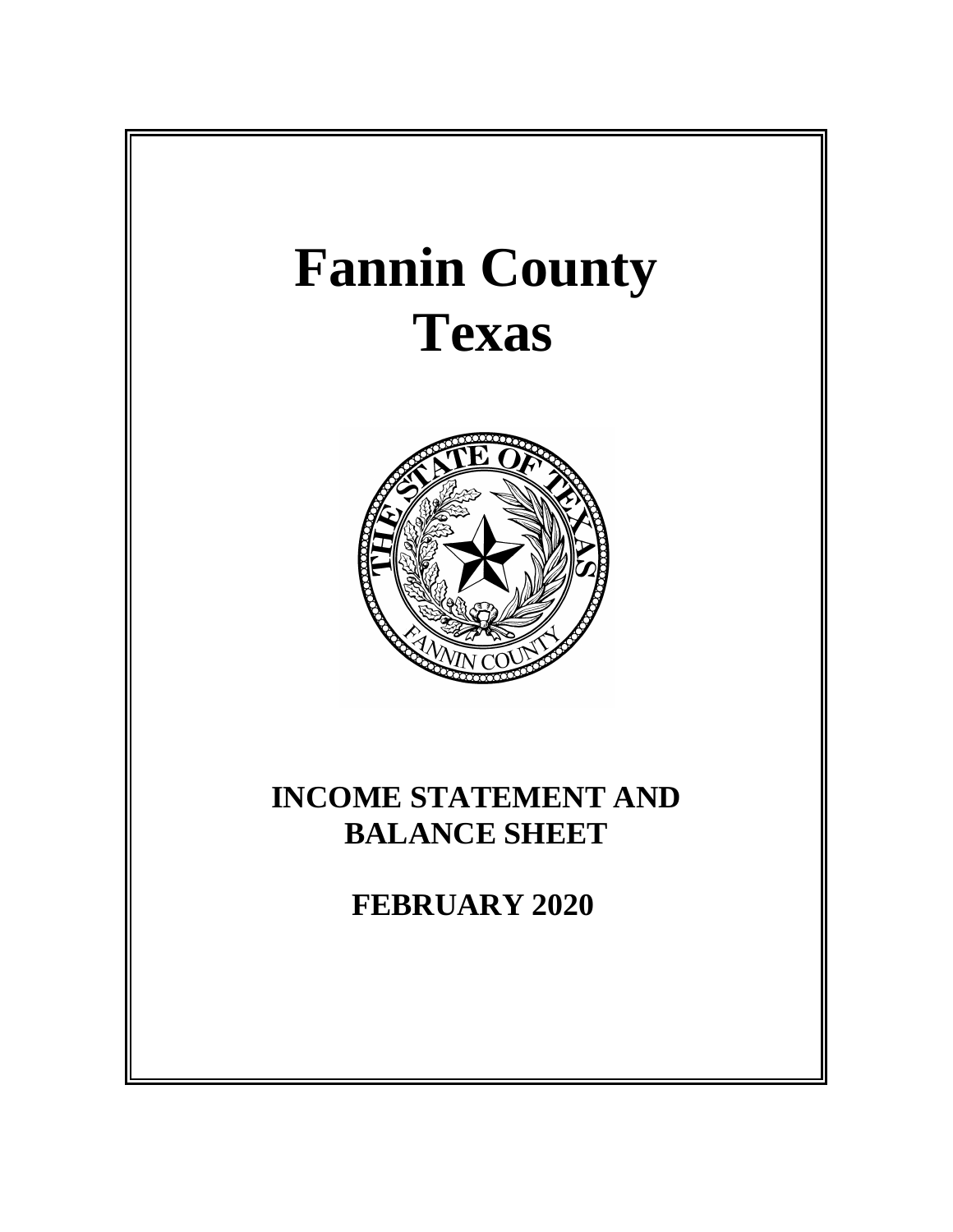| $03 - 03 - 2020$ | TIME: 07:02 AM - FOR MONTH ENDING 2-29-2020                                                                                                                               | INCOME STATEMENT |                             | PAGE<br>1<br>PREPARER: 0004 |
|------------------|---------------------------------------------------------------------------------------------------------------------------------------------------------------------------|------------------|-----------------------------|-----------------------------|
| FANNIN COUNTY    | 101 E. SAM RAYBURN DRIVE SUITE 303                                                                                                                                        |                  | BONHAM, TEXAS 75418         |                             |
|                  |                                                                                                                                                                           |                  |                             |                             |
|                  | ***** INCOME ACCOUNTS *****                                                                                                                                               |                  |                             |                             |
|                  | 10-300-110 UNENCUMBERED FUND BALANCE                                                                                                                                      |                  | 0.00                        |                             |
|                  |                                                                                                                                                                           |                  |                             |                             |
|                  | 10-310-110 CURRENT TAXES                                                                                                                                                  |                  | 8,016,297.26                |                             |
|                  |                                                                                                                                                                           |                  |                             |                             |
|                  |                                                                                                                                                                           |                  |                             |                             |
|                  | 10-318-120 PAY N LIEU TAX/GRASSLAND                                                                                                                                       |                  | 1,143.00                    |                             |
|                  | 10-318-121 PAY N LIEU TAX/UPPER TRINITY                                                                                                                                   |                  | 11,286.17                   |                             |
|                  | 10-318-122 TAX ABATEMENT/APPLICATION                                                                                                                                      |                  | 17,300.00                   |                             |
|                  | 10-318-128 FINES AND REIMBURSEMENTS                                                                                                                                       |                  | 0.00                        |                             |
|                  | 10-318-129 STATE FINES AND REIMBURSEMENTS                                                                                                                                 |                  | $0.00$<br>0.00<br>64,372.85 |                             |
|                  | 10-318-130 COURT COSTS/ARREST FEES<br>10-318-132 ATTORNEYS & DOCTORS                                                                                                      |                  | 1,285.43                    |                             |
|                  | 10-318-140 TAX ON MIXED DRINKS                                                                                                                                            |                  | 4,520.29                    |                             |
|                  | 10-318-160 SALES TAX REVENUES                                                                                                                                             |                  | 456,070.88                  |                             |
|                  |                                                                                                                                                                           |                  |                             |                             |
|                  |                                                                                                                                                                           |                  |                             |                             |
|                  | 10-319-420 JAIL PAY PHONE COMMISSION<br>10-319-429 SCHOLARSHIP FUNDS                                                                                                      |                  | 88,691.87                   |                             |
|                  | 10-319-551 ANNUAL PAYMENT                                                                                                                                                 |                  | 0.00<br>0.00                |                             |
|                  | 10-319-552 MONTHLY MONITORING PAYMEN                                                                                                                                      |                  | 0.00                        |                             |
|                  | 10-319-553 ADMINISTRATIVE FEE                                                                                                                                             |                  | 0.00                        |                             |
|                  | 10-319-554 REIMB.FOR CONFINEMENT EXP.                                                                                                                                     |                  | 0.00                        |                             |
|                  |                                                                                                                                                                           |                  |                             |                             |
|                  | 10-320-200 ALCOHLIC BEVERAGE LICENSE                                                                                                                                      |                  | 6,474.53                    |                             |
|                  | 10-320-300 SEWAGE PERMITS/INSPECTIONS                                                                                                                                     |                  | 45, 125.56                  |                             |
|                  |                                                                                                                                                                           |                  |                             |                             |
|                  | 10-320-300 SEWAGE PERMITS/INSPECTIONS (10-320-545 FOOD SERV.PERMITS/CLASSES (10-320-546 \$5 COUNTY FEE/FOOD HANDLERS CLASS (10-320-546 \$5 COUNTY FEE/FOOD HANDLERS CLASS |                  |                             |                             |
|                  |                                                                                                                                                                           |                  |                             |                             |
|                  | 10-321-200 COMMISSIONS ON CAR REGIST                                                                                                                                      |                  | 40,848.85                   |                             |
|                  | 10-321-250 COMMISSION ON CAR TITLES                                                                                                                                       |                  | 16,995.00                   |                             |
|                  | 10-321-251 COMM.ON SALES TAX COLLECTIONS                                                                                                                                  |                  | 0.00                        |                             |
|                  | 10-321-252 TOLL COLLECTIONS                                                                                                                                               |                  | 905.08                      |                             |
|                  | 10-321-901 TAX CERTIFICATES                                                                                                                                               |                  | 3,715.66                    |                             |
|                  |                                                                                                                                                                           |                  |                             |                             |
|                  | 10-330-396 RIFLE RESISTANT BODY ARMOR 3439801                                                                                                                             |                  | 0.00                        |                             |
|                  | 10-330-403 TEAM REDEVELOPMENT TRAINING                                                                                                                                    |                  | 0.00                        |                             |
|                  | 10-330-437 INDIGENT DEFENSE GRANT                                                                                                                                         |                  | 8,819.50                    |                             |
|                  | 10-330-559 TEXAS VINE PROGRAM                                                                                                                                             |                  | 0.00                        |                             |
|                  | 10-330-565 TCOG 911 DISPATCH FURNISHINGS                                                                                                                                  |                  | 0.00                        |                             |
|                  |                                                                                                                                                                           |                  |                             |                             |
|                  | 10-340-135 FAMILY PROTECTION FEE                                                                                                                                          |                  | 976.80                      |                             |
|                  | 10-340-400 COUNTY JUDGE FEES                                                                                                                                              |                  | 64.00                       |                             |
|                  | 10-340-403 COUNTY CLERK FEES                                                                                                                                              |                  | 24, 283.59                  |                             |
|                  | 10-340-450 DISTRICT CLERK FEES                                                                                                                                            |                  | 25,632.13                   |                             |
|                  | 10-340-455 J. P. #1 FEES                                                                                                                                                  |                  | 5,470.14                    |                             |
|                  | 10-340-456 J. P. #2 FEES                                                                                                                                                  |                  | 2,349.40                    |                             |
|                  | 10-340-457 J. P. #3 FEES                                                                                                                                                  |                  | 1,361.20                    |                             |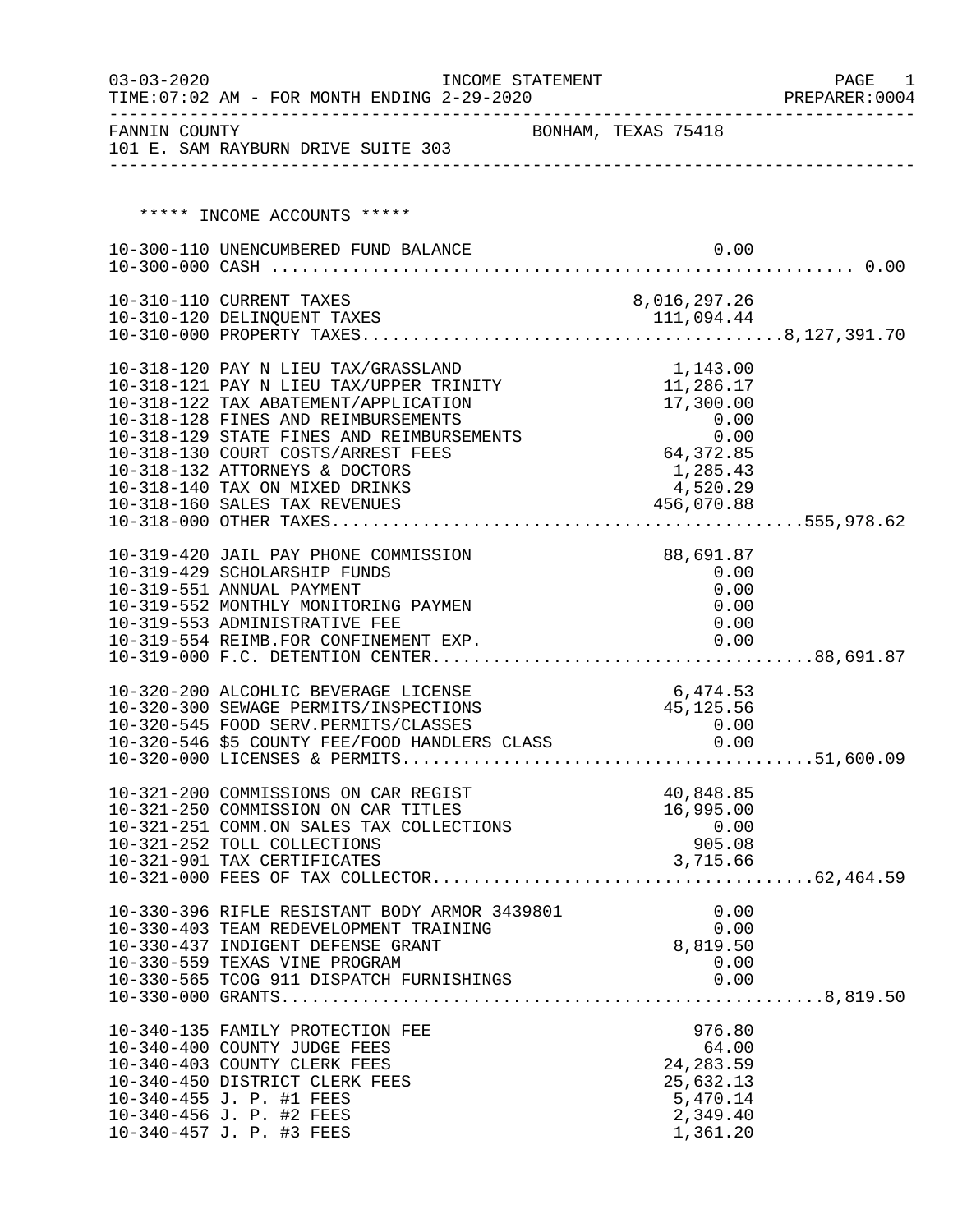|               |                                                                                                                                                                                                                                                                                                                                                                                                                                                                                                                                                                                                                                                                                                                                                                                                                                                                                                                                                                                            |                                                                                                                                                                                                                                            | - 2<br>PREPARER: 0004 |
|---------------|--------------------------------------------------------------------------------------------------------------------------------------------------------------------------------------------------------------------------------------------------------------------------------------------------------------------------------------------------------------------------------------------------------------------------------------------------------------------------------------------------------------------------------------------------------------------------------------------------------------------------------------------------------------------------------------------------------------------------------------------------------------------------------------------------------------------------------------------------------------------------------------------------------------------------------------------------------------------------------------------|--------------------------------------------------------------------------------------------------------------------------------------------------------------------------------------------------------------------------------------------|-----------------------|
| FANNIN COUNTY |                                                                                                                                                                                                                                                                                                                                                                                                                                                                                                                                                                                                                                                                                                                                                                                                                                                                                                                                                                                            | BONHAM, TEXAS 75418                                                                                                                                                                                                                        |                       |
|               | 10-340-475 DISTRICT ATTORNEY FEES<br>10-340-480 BOND APPLICATION FEE<br>10-340-484 ELECTION REIMBURSEMENTS<br>10-340-551 CONSTABLE PCT. 1 FEES<br>10-340-552 CONSTABLE PCT. 2 FEES<br>10-340-553 CONSTABLE PCT. 3 FEES<br>10-340-560 SHERIFF FEES<br>10-340-573 BOND SUPERVISION FEES<br>10-340-600 D.C.6TH COURT OF APPEALS FEE<br>10-340-601 C.C.6TH COURT OF APPEALS FEE<br>10-340-652 SUBDIVISION FEES<br>10-340-653 ZONING APPLICATION FEES<br>10-340-654 FLOOD PLAIN FEES<br>10-340-655 BUILDING PERMITS                                                                                                                                                                                                                                                                                                                                                                                                                                                                             | 504.69<br>$\begin{array}{r} 0.00 \\ 386.92 \\ 2,650.00 \end{array}$<br>2,650.00<br>1,430.00<br>630.00<br>19,754.35<br>32,495.00<br>$19\,, 754\,.35\, 32\,, 495\,.00\, 727\,.99\, 90\,.00\, 2\,, 091\,.89\, 150\,.00\, 60\,.00$<br>450.00   |                       |
|               | 10-350-455 J. P. #1 FINES<br>10-350-456 J. P. #2 FINES                                                                                                                                                                                                                                                                                                                                                                                                                                                                                                                                                                                                                                                                                                                                                                                                                                                                                                                                     | 608.56<br>336.00                                                                                                                                                                                                                           |                       |
|               |                                                                                                                                                                                                                                                                                                                                                                                                                                                                                                                                                                                                                                                                                                                                                                                                                                                                                                                                                                                            |                                                                                                                                                                                                                                            |                       |
|               |                                                                                                                                                                                                                                                                                                                                                                                                                                                                                                                                                                                                                                                                                                                                                                                                                                                                                                                                                                                            |                                                                                                                                                                                                                                            |                       |
|               | 10-364-162 SALE OF ASSETS LAND/BUILDING<br>10-364-163 SALE OF EQUIPMENT 20,605.79<br>10-364-000 SALE OF ASSETS LAND/BUILDING20,605.79                                                                                                                                                                                                                                                                                                                                                                                                                                                                                                                                                                                                                                                                                                                                                                                                                                                      |                                                                                                                                                                                                                                            |                       |
|               | 10-370-100 KFYN-RADIO TOWER RENT<br>10-370-112 TOBACCO SETTLEMENT<br>10-370-115 RENT- VERIZON TOWER<br>10-370-120 CONTRIBUTION IHC TRUST<br>10-370-125 IHC STATE REIMBURSEMENT<br>10-370-130 REFUNDS & MISCELLANEOUS<br>10-370-131 AUTOMOBILE INSURANCE LOSS PAYMENTS<br>10-370-132 PROPERTY INSURANCE LOSS PAYMENTS<br>10-370-135 HEALTH INS. SURPLUS DISTRIBUTION<br>10-370-139 STATE JUROR REIMB.FEE<br>10-370-143 D.A.SALARY REIMB.<br>10-370-144 CO. JUDGE COURT FEES SALARY REIMB.<br>10-370-147 UTILITIES REIMBURSEMENT<br>10-370-151 ASST. DA LONGEVITY PAY<br>10-370-152 HB 9 D.A. SUPPLEMENTAL FUNDS<br>10-370-162 COURT REPORTER SERVICE FEE<br>10-370-162 COURT REPORTER SERVICE FEE<br>10-370-163 ADM.OF COURT JUSTICE 10% SB 1417<br>10-370-164 TIME PAYMENT FEE 40% SB 1417<br>10-370-166 JUDICIAL SUPP.FEE(60 CENTS)<br>10-370-167 JUROR REIMB.FEE<br>10-370-408 COUNTY WELLNESS PROGRAM<br>10-370-410 CO CT AT LAW SUPPLEMENT<br>10-370-432 PROCEEDS OF SALE OF LIVESTOCK | 1,000.00<br>0.00<br>5,323.05<br>13,352.00<br>0.00<br>3,773.66<br>0.00<br>0.00<br>0.00<br>2,516.00<br>9,166.67<br>0.00<br>7,535.15<br>2,520.00<br>0.00<br>2,453.91<br>147.66<br>590.71<br>216.11<br>1,203.94<br>420.00<br>21,000.00<br>0.00 |                       |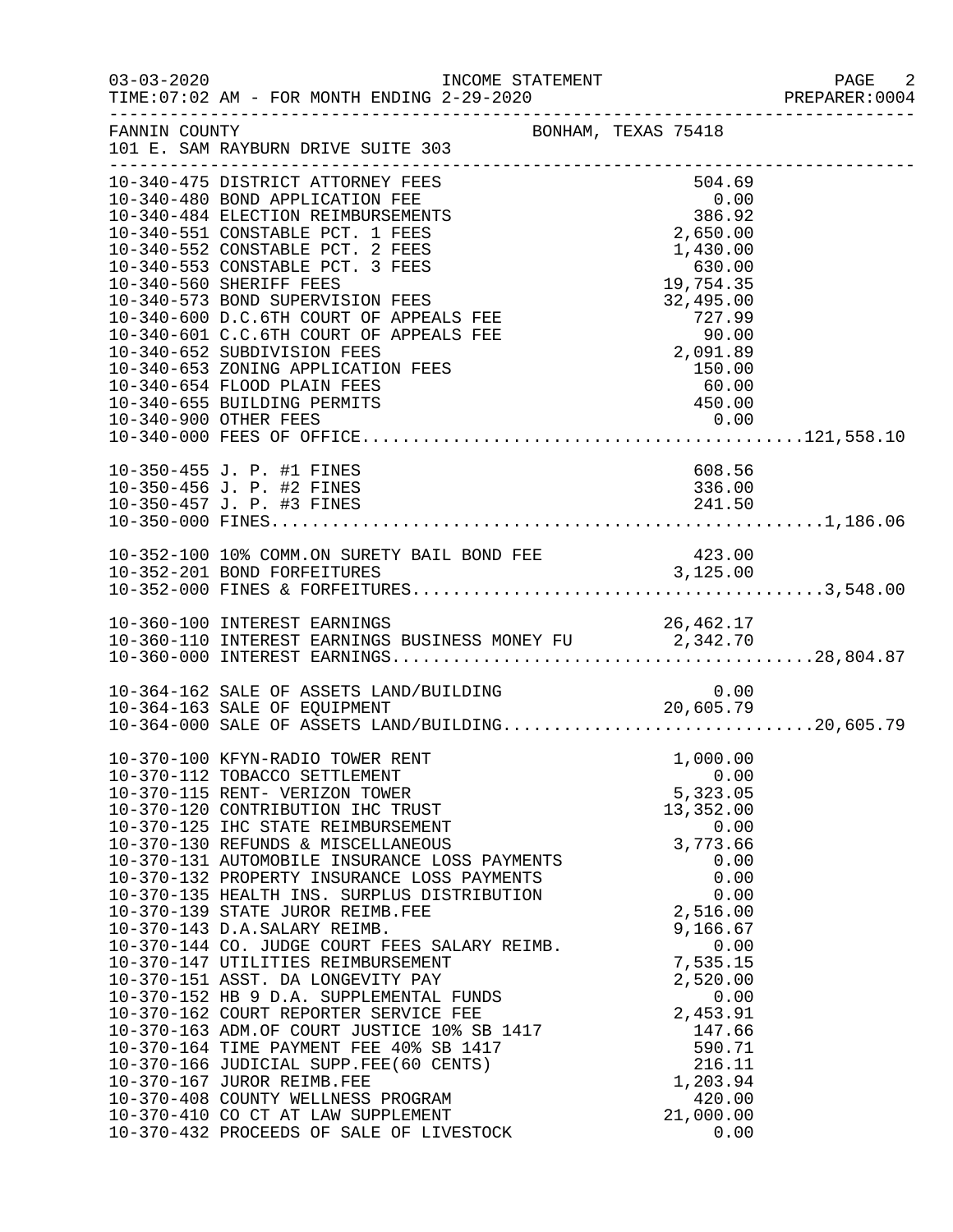| $03 - 03 - 2020$ | TIME: 07:02 AM - FOR MONTH ENDING 2-29-2020                                                                                                                                                                                                                                               | INCOME STATEMENT    |                                            | PAGE 3<br>PREPARER: 0004 |
|------------------|-------------------------------------------------------------------------------------------------------------------------------------------------------------------------------------------------------------------------------------------------------------------------------------------|---------------------|--------------------------------------------|--------------------------|
| FANNIN COUNTY    | 101 E. SAM RAYBURN DRIVE SUITE 303                                                                                                                                                                                                                                                        | BONHAM, TEXAS 75418 |                                            |                          |
|                  | 10-370-450 DIST. CLK. PASSPORT PHOTO<br>10-370-453 REIMB.CEC ODYSSEY SAAS<br>10-370-509 CANDY MACHINE COMMISSION<br>10-370-510 DR. PEPPER COMMISSION<br>10-370-553 DONATION CONST.3 RADIO EQUIP.<br>10-370-553 DONATION CONST.3 RADIO EQUIP.<br>10-370-562 STATE REIMB.OFFENDER TRANSPORT |                     | 370.00<br>5,398.25<br>0.00<br>0.00<br>0.00 |                          |
|                  | 11-300-111 BEGINNING CASH BALANCE                                                                                                                                                                                                                                                         |                     | 0.00                                       |                          |
|                  | 11-340-600 COUNTY CLERK FEES<br>11-340-650 DISTRICT CLERK FEES<br>11-340-651 JUSTICE OF PEACE FEES                                                                                                                                                                                        |                     | 1,558.45<br>1,037.48<br>754.58             |                          |
|                  | 11-360-100 INTEREST EARNINGS                                                                                                                                                                                                                                                              |                     | 130.29                                     |                          |
|                  | 12-300-112 BEGINNING CASH BALANCE                                                                                                                                                                                                                                                         |                     | 0.00                                       |                          |
|                  | 12-360-100 INTEREST EARNINGS                                                                                                                                                                                                                                                              |                     | 4.00                                       |                          |
|                  | 12-370-134 CO.CLK.VITAL STAT.FEE                                                                                                                                                                                                                                                          |                     | 81.00                                      |                          |
|                  | 13-300-113 BEGINNING CASH BALANCE                                                                                                                                                                                                                                                         |                     | 0.00                                       |                          |
|                  | 13-345-113 SURETY BAIL BOND FEE                                                                                                                                                                                                                                                           |                     | 3,000.00                                   |                          |
|                  | 13-370-130 REFUNDS & MISCELLANEOUS<br>13-370-132 TEMPORARY BOND SECURITY                                                                                                                                                                                                                  |                     | 0.00<br>0.00                               |                          |
|                  | 14-300-114 BEGINNING CASH                                                                                                                                                                                                                                                                 |                     | 0.00                                       |                          |
|                  | 14-370-455 JP1 SECURITY FEE<br>14-370-456 JP2 SECURITY FEE<br>14-370-457 JP3 SECURITY FEE                                                                                                                                                                                                 |                     | 136.75<br>64.32<br>50.48                   |                          |
|                  | 16-300-116 BEGINNING CASH BALANCE                                                                                                                                                                                                                                                         |                     | 0.00                                       |                          |
|                  | 16-370-149 CO. JUDGE EXCESS SUPP.                                                                                                                                                                                                                                                         |                     | 0.00                                       |                          |
|                  | 17-300-117 BEGINNING CASH BALANCE                                                                                                                                                                                                                                                         |                     | 0.00                                       |                          |
|                  | 17-340-131 PROBATE JUDGES EDUCATION                                                                                                                                                                                                                                                       |                     | 60.00                                      |                          |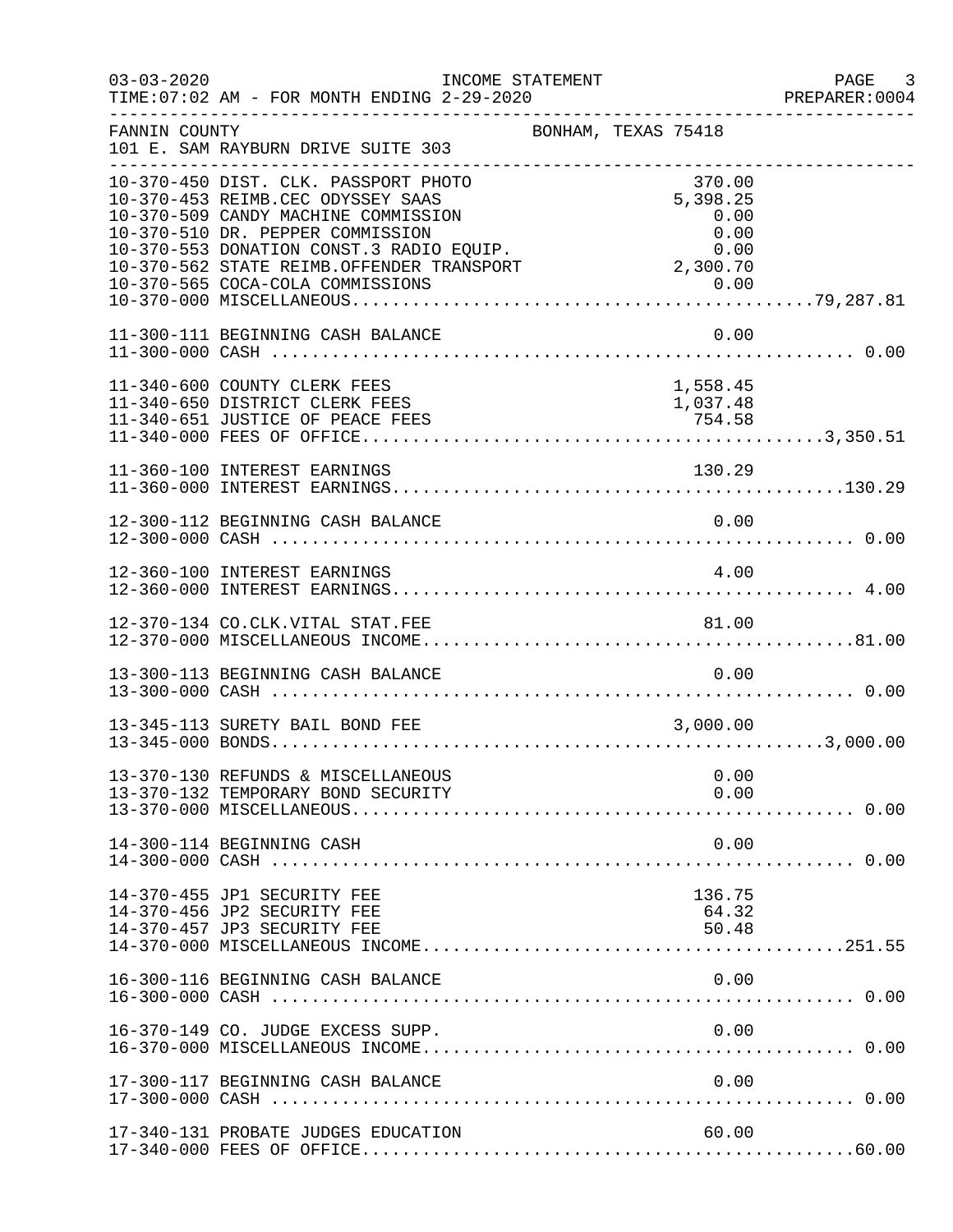| $03 - 03 - 2020$ | INCOME STATEMENT<br>TIME: 07:02 AM - FOR MONTH ENDING 2-29-2020                                                                                         |                                                      | PAGE 4<br>PREPARER: 0004 |
|------------------|---------------------------------------------------------------------------------------------------------------------------------------------------------|------------------------------------------------------|--------------------------|
| FANNIN COUNTY    | 101 E. SAM RAYBURN DRIVE SUITE 303                                                                                                                      | BONHAM, TEXAS 75418                                  |                          |
|                  | 17-370-130 REFUNDS & MISCELLANEOUS                                                                                                                      |                                                      | 0.00                     |
|                  | 18-300-118 BEGINNING CASH BALANCE                                                                                                                       |                                                      | 0.00                     |
|                  | 18-360-100 INTEREST EARNINGS                                                                                                                            |                                                      | 71.88                    |
|                  | 18-370-130 REFUNDS & MISCELLANEOUS<br>18-370-131 SUBSCRIPTION/IMAGES FEES                                                                               | $0.00$<br>1,312.50                                   | 0.00                     |
|                  | 19-300-119 BEGINNING CASH BALANCE                                                                                                                       | 0.00                                                 |                          |
|                  | 19-360-100 INTEREST EARNINGS                                                                                                                            | 14.18                                                |                          |
|                  | 19-370-136 DIST.CLK.PRES.REC.FEE                                                                                                                        | 1,162.82                                             |                          |
|                  | 20-300-120 BEGINNING CASH BALANCE                                                                                                                       | 0.00                                                 |                          |
|                  | 20-360-100 INTEREST EARNINGS                                                                                                                            | 68.30                                                |                          |
|                  | 20-370-135 CO.OFFICE REC.MNGMT.FEE                                                                                                                      | 2,115.89                                             |                          |
|                  | 21-300-121 BEGINNING CASH BALANCE                                                                                                                       |                                                      | 0.00                     |
|                  | 21-310-110 CURRENT TAXES<br>21-310-120 DELINQUENT TAXES                                                                                                 | 507,193.47<br>7,028.98                               |                          |
|                  | 21-318-120 PAY N LIEU TAX/GRASSLAND<br>21-318-121 PAY N LIEU TAX/UPPER TRINITY<br>21-318-160 SALES TAX REVENUES                                         | 684.73<br>26, 215.91                                 | 0.00                     |
|                  | 21-321-200 CAR REGISTRATION/SALES TAX<br>21-321-300 COUNTY'S ADDITIONAL \$10                                                                            | 56,903.08<br>25,825.59                               |                          |
|                  | 21-330-200 FEMA GRANT                                                                                                                                   | 38, 384. 23                                          |                          |
|                  | 21-350-403 COUNTY CLERK FINES<br>21-350-450 DISTRICT CLERK FINES<br>21-350-455 J. P. #1 FINES<br>21-350-456 J. P. #2 FINES<br>21-350-457 J. P. #3 FINES | 223.35<br>2,075.11<br>1,524.26<br>2,486.08<br>613.69 |                          |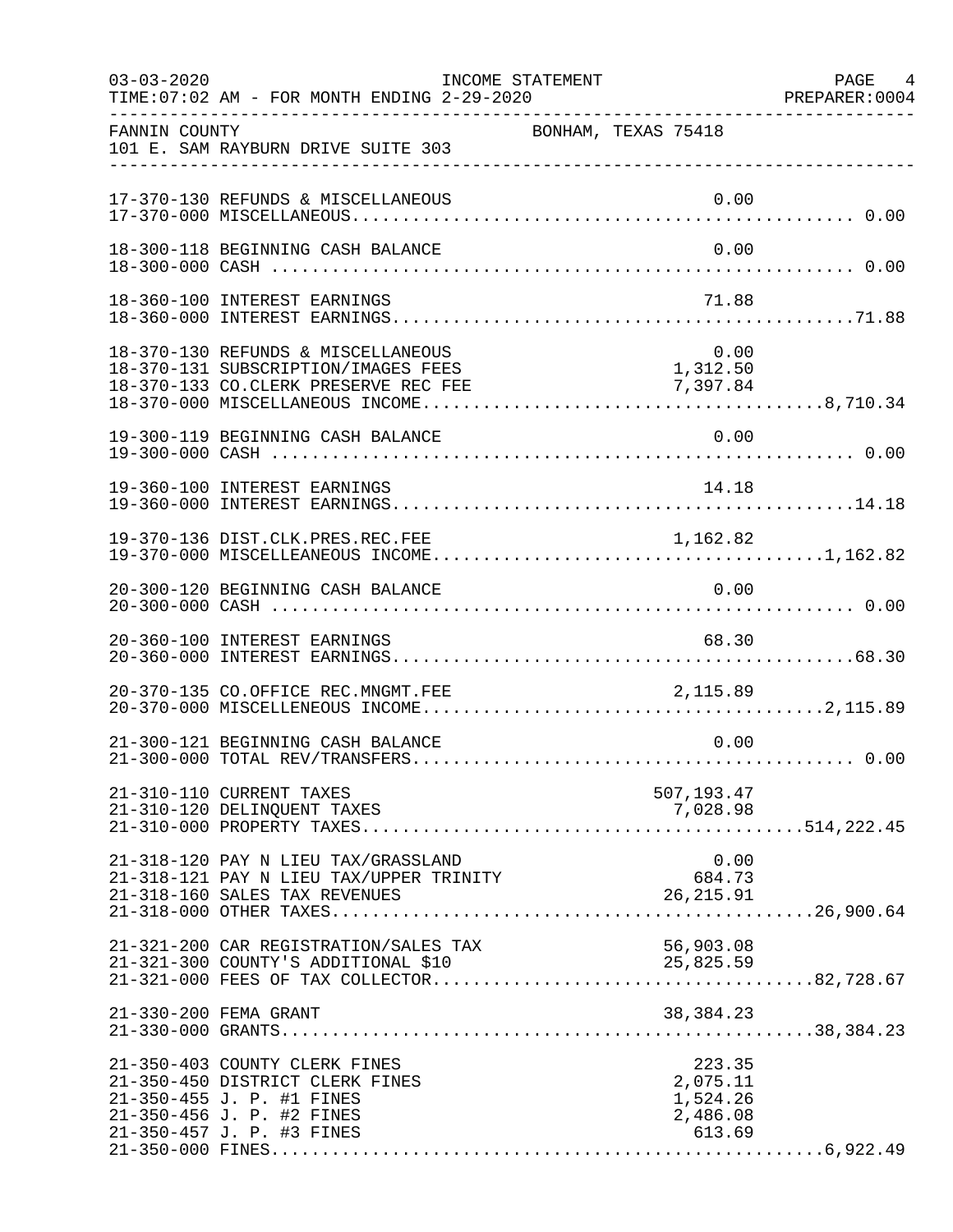| $03 - 03 - 2020$ | INCOME STATEMENT<br>TIME: 07:02 AM - FOR MONTH ENDING 2-29-2020                                                                                                                                                                                                                                                                                                                                  | ------------------------------------                       | PAGE 5<br>PREPARER: 0004 |
|------------------|--------------------------------------------------------------------------------------------------------------------------------------------------------------------------------------------------------------------------------------------------------------------------------------------------------------------------------------------------------------------------------------------------|------------------------------------------------------------|--------------------------|
| FANNIN COUNTY    | 101 E. SAM RAYBURN DRIVE SUITE 303                                                                                                                                                                                                                                                                                                                                                               | BONHAM, TEXAS 75418                                        |                          |
|                  | 21-360-100 INTEREST EARNINGS                                                                                                                                                                                                                                                                                                                                                                     | 317.62                                                     |                          |
|                  | 21-364-162 LAND/BUILDING<br>21-364-163 SALE OF EQUIPMENT                                                                                                                                                                                                                                                                                                                                         | 0.00<br>0.00                                               |                          |
|                  | 21-370-100 PROPERTY LEASE<br>21-370-120 STATE LATERAL ROAD<br>21-370-125 TDT. WEIGHT FEES<br>21-370-130 REFUNDS & MISCELLANEOUS<br>21-370-140 PROCEEDS OF LOAN                                                                                                                                                                                                                                   | 0.00<br>8,459.87<br>11,531.40<br>140.50<br>0.00            |                          |
|                  | 22-300-122 BEGINNING CASH BALANCE                                                                                                                                                                                                                                                                                                                                                                | 0.00                                                       |                          |
|                  | 22-310-110 CURRENT TAXES                                                                                                                                                                                                                                                                                                                                                                         | 590,813.17                                                 |                          |
|                  | $\begin{tabular}{lllllllllll} $\mathsf{z}\mathsf{z}$-510$-120$ $\mathsf{PAY}$ & $\mathsf{N}$ & $\mathsf{LIEU}$\end{tabular} \begin{tabular}{lllllllllll} \multicolumn{2}{c}{\multicolumn{2}{l}{{\small 0.00}}\\[-0.2em]{\small 22$-318$-121 $PAY$ $N$ & $\mathsf{LIEU} $TAX/UPPER$ TRINITY$ & $797.62\\[-0.2em]{\small 22$-318$-160 SALES $TAX REVENUES & $30,538.05\\[-0.2em]{\small 22$-318$-$ |                                                            |                          |
|                  | 22-321-200 CAR REGISTRATION/SALES TAX 66,284.57<br>22-321-300 COUNTY'S ADDITIONAL \$10 30,083.31                                                                                                                                                                                                                                                                                                 |                                                            |                          |
|                  | 22-330-200 FEMA GRANT                                                                                                                                                                                                                                                                                                                                                                            | 0.00                                                       |                          |
|                  | 22-350-403 COUNTY CLERK FINES<br>22-350-450 DISTRICT CLERK FINES<br>22-350-455 J. P. #1 FINES<br>22-350-456 J. P. #2 FINES<br>22-350-457 J. P. #3 FINES                                                                                                                                                                                                                                          | 260.17<br>2,417.24<br>1,775.57<br>2,895.93                 |                          |
|                  | 22-360-100 INTEREST EARNINGS                                                                                                                                                                                                                                                                                                                                                                     | 2,255.25                                                   |                          |
|                  | 22-364-163 SALE OF EQUIPMENT                                                                                                                                                                                                                                                                                                                                                                     | 0.00                                                       |                          |
|                  | 22-370-120 STATE LATERAL ROAD<br>22-370-125 TDT WEIGHT FEES<br>22-370-130 REFUNDS & MISCELLANEOUS<br>22-370-131 AUTOMOBILE INSURANCE LOSS PAYMENT<br>22-370-140 PROCEEDS OF LOAN<br>22-370-145 REIMBURSEMENT OF MATERIALS<br>22-370-150 TRENTON HIGH MEADOWS SUBDIVISION 2,800.00                                                                                                                | 9,854.63<br>13, 432.55<br>0.00<br>0.00<br>0.00<br>2,198.04 |                          |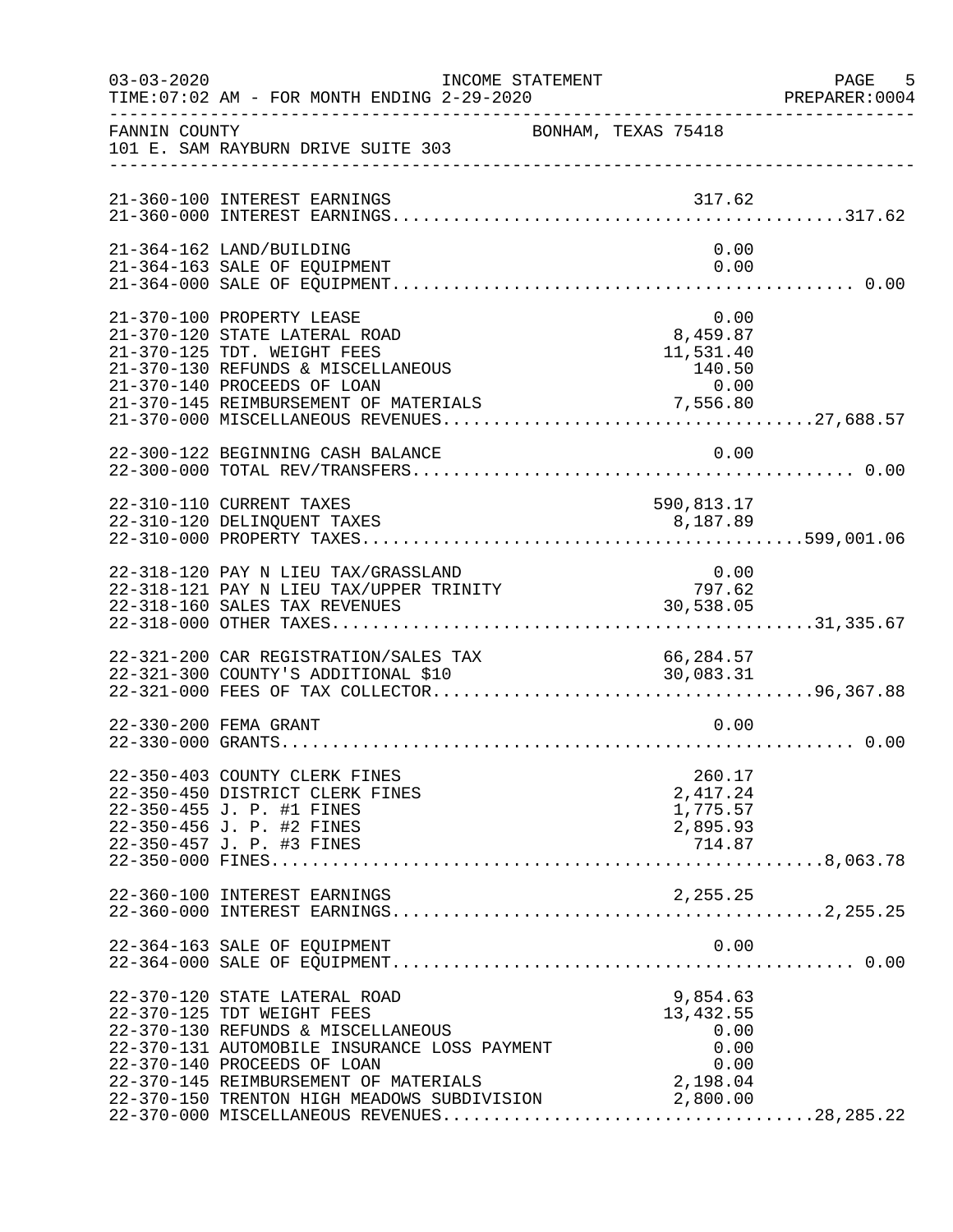| $03 - 03 - 2020$ | TIME: 07:02 AM - FOR MONTH ENDING 2-29-2020                                                                                                                 | INCOME STATEMENT    |                                                    | PAGE 6<br>PREPARER:0004 |
|------------------|-------------------------------------------------------------------------------------------------------------------------------------------------------------|---------------------|----------------------------------------------------|-------------------------|
| FANNIN COUNTY    | 101 E. SAM RAYBURN DRIVE SUITE 303<br>----------------------------------                                                                                    | BONHAM, TEXAS 75418 |                                                    |                         |
|                  | 23-300-123 BEGINNING CASH BALANCE                                                                                                                           |                     |                                                    |                         |
|                  | 23-310-110 CURRENT TAXES<br>23-310-120 DELINQUENT TAXES                                                                                                     |                     | 886, 219.75<br>12,281.73                           |                         |
|                  | 23-318-120 PAY N LIEU TAX/GRASSLAND<br>23-318-121 PAY N LIEU TAX/UPPER TRINITY<br>23-318-160 SALES TAX REVENUES                                             |                     | 0.00<br>1,196.44<br>45,807.06                      |                         |
|                  | 23-321-200 CAR REGISTRATION/SALES TAX<br>23-321-300 COUNTY'S ADDITIONAL \$10                                                                                |                     | 99,426.82<br>45, 124.97                            |                         |
|                  | 23-330-200 FEMA GRANT                                                                                                                                       |                     | 30,583.64                                          |                         |
|                  | 23-350-403 COUNTY CLERK FINES<br>23-350-450 DISTRICT CLERK FINES<br>23-350-455 J. P. #1 FINES<br>23-350-456 J. P. #2 FINES                                  |                     | 390.26<br>3,625.85<br>2,663.33<br>4,343.92         |                         |
|                  |                                                                                                                                                             |                     |                                                    |                         |
|                  | 23-364-162 LAND/BUILDING<br>23-364-163 SALE OF EQUIPMENT                                                                                                    |                     | 0.00<br>76,954.64                                  |                         |
|                  | 23-370-120 STATE LATERAL ROAD<br>23-370-125 TDT WEIGHT FEES<br>23-370-130 REFUNDS & MISCELLANEOUS<br>23-370-139 RESTITUTION<br>23-370-140 PROCEEDS OF LOANS |                     | 14,781.95<br>20,148.82<br>1,085.46<br>0.00<br>0.00 |                         |
|                  | 24-300-124 BEGINNING CASH BALANCE<br>24-300-999 TOTAL TRANSFERS                                                                                             |                     | 0.00                                               | 0.00                    |
|                  | 24-310-110 CURRENT TAXES                                                                                                                                    |                     | 504,455.89                                         |                         |
|                  | 24-318-120 PAY N LIEU TAX/GRASSLAND<br>24-318-121 PAY N LIEU TAX/UPPER TRINITY<br>24-318-160 SALES TAX REVENUES                                             |                     | 0.00<br>681.04<br>26,074.40                        |                         |
|                  | 24-321-200 CAR REGISTRATION/SALES TAX<br>24-321-300 COUNTY'S ADDITIONAL \$10                                                                                |                     | 56,595.95<br>25,686.13                             |                         |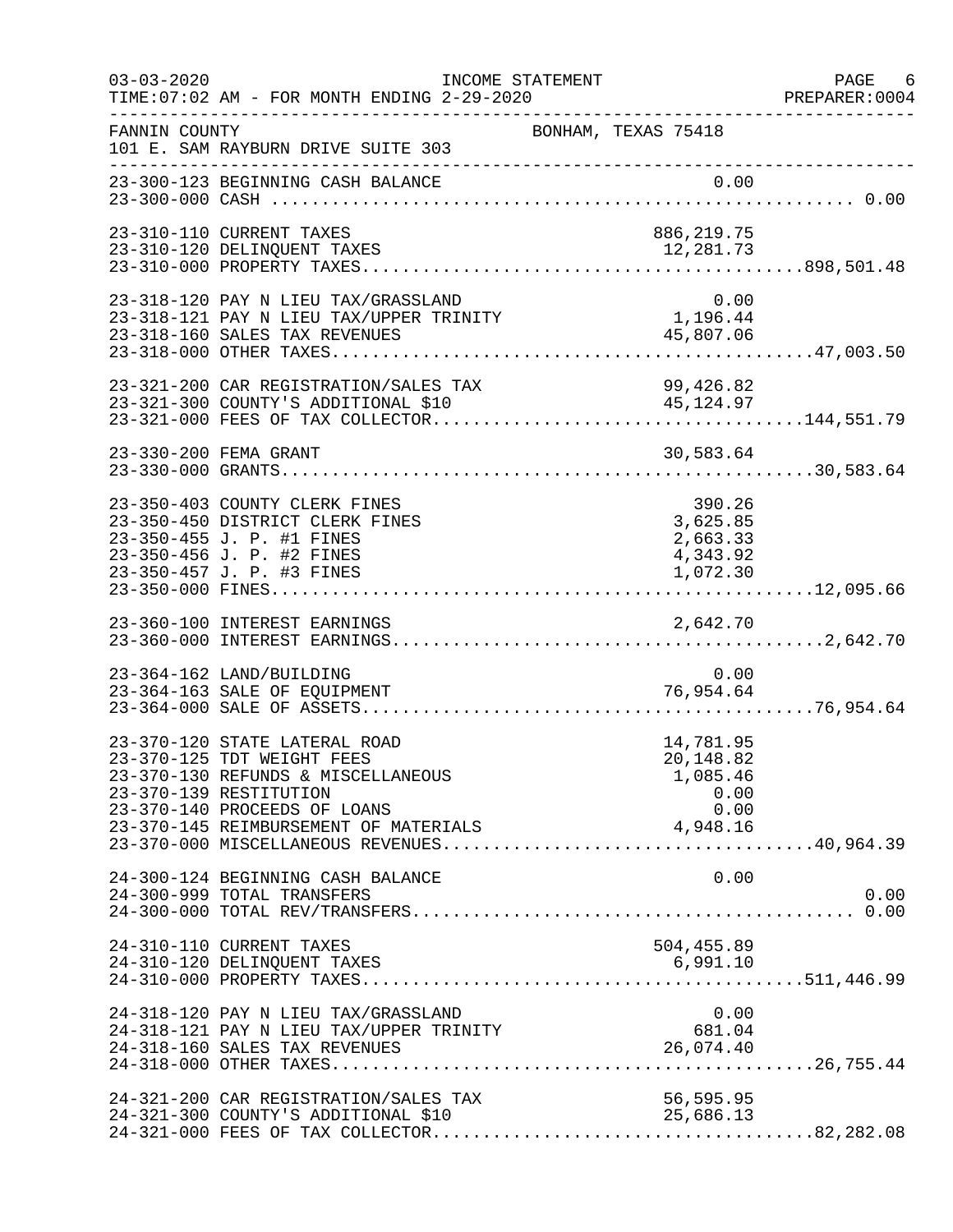| $03 - 03 - 2020$ | INCOME STATEMENT<br>TIME: 07:02 AM - FOR MONTH ENDING 2-29-2020                                                                                                                                                                                                                 |                     |                                                                                     | PAGE 7<br>PREPARER: 0004 |
|------------------|---------------------------------------------------------------------------------------------------------------------------------------------------------------------------------------------------------------------------------------------------------------------------------|---------------------|-------------------------------------------------------------------------------------|--------------------------|
| FANNIN COUNTY    | 101 E. SAM RAYBURN DRIVE SUITE 303                                                                                                                                                                                                                                              | BONHAM, TEXAS 75418 |                                                                                     |                          |
|                  |                                                                                                                                                                                                                                                                                 |                     |                                                                                     |                          |
|                  | 24-350-403 COUNTY CLERK FINES<br>24-350-450 DISTRICT CLERK FINES<br>24-350-455 J. P. #1 FINES<br>24-350-456 J. P. #2 FINES                                                                                                                                                      |                     | 222.14<br>2,063.93<br>1,516.04<br>2,472.67                                          |                          |
|                  | 24-360-100 INTEREST EARNING                                                                                                                                                                                                                                                     |                     |                                                                                     |                          |
|                  | 24-364-162 LAND/BUILDING<br>24-364-163 SALE OF EQUIPMENT                                                                                                                                                                                                                        |                     | 0.00<br>0.00                                                                        |                          |
|                  | 24-370-120 STATE LATERAL ROAD<br>24-370-125 TDT WEIGHT FEES<br>24-370-130 REFUNDS & MISCELLANEOUS<br>24-370-138 SALE OF SCRAP IRON<br>24-370-140 PROCEEDS OF LOAN<br>24-370-145 REIMBURSEMENT OF MATERIALS<br>24-370-146 SALE OF RECYCLED MATERIALS<br>24-370-147 OFFICE RENTAL |                     | 8,414.22<br>11,469.16<br>0.00<br>375.70<br>0.00<br>0.00<br>2,477.02<br>0.00<br>0.00 |                          |
|                  | 25-300-125 BEGINNING CASH BALANCE                                                                                                                                                                                                                                               |                     | 0.00                                                                                |                          |
|                  | 25-370-138 SALE OF SCRAP IRON<br>25-370-625 DONATIONS                                                                                                                                                                                                                           |                     | 0.00<br>0.00                                                                        |                          |
|                  | 26-300-126 BEGINNING CASH BALANCE                                                                                                                                                                                                                                               |                     | 0.00                                                                                |                          |
|                  | 26-360-100 INTEREST EARNINGS                                                                                                                                                                                                                                                    |                     | 55.12                                                                               |                          |
|                  | 26-370-455 J.P.#1 TECHNOLOGY FEES                                                                                                                                                                                                                                               |                     | 546.94                                                                              |                          |
|                  | 27-300-127 BEGINNING CASH BALANCE                                                                                                                                                                                                                                               |                     |                                                                                     |                          |
|                  | 27-360-100 INTEREST EARNINGS                                                                                                                                                                                                                                                    |                     | 10.50                                                                               |                          |
|                  | 27-370-456 J.P.#2 TECHNOLOGY FEES                                                                                                                                                                                                                                               |                     | 257.28                                                                              |                          |
|                  | 28-300-128 BEGINNING CASH                                                                                                                                                                                                                                                       |                     | 0.00                                                                                |                          |
|                  | 28-360-100 INTEREST EARNINGS                                                                                                                                                                                                                                                    |                     | 6.64                                                                                |                          |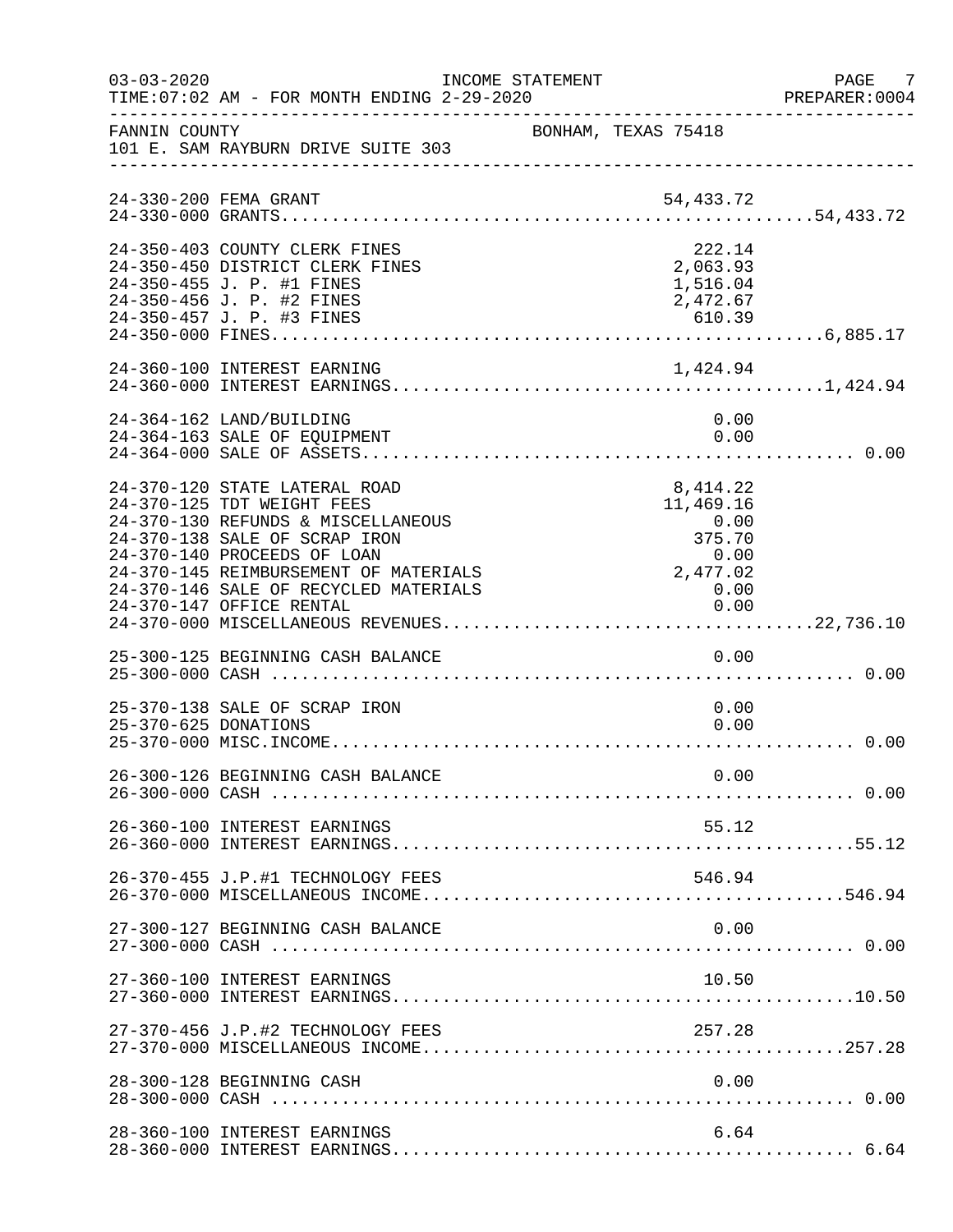| $03 - 03 - 2020$ | TIME: 07:02 AM - FOR MONTH ENDING 2-29-2020                                             | INCOME STATEMENT |                     | PAGE 8<br>PREPARER: 0004 |
|------------------|-----------------------------------------------------------------------------------------|------------------|---------------------|--------------------------|
| FANNIN COUNTY    | 101 E. SAM RAYBURN DRIVE SUITE 303                                                      |                  | BONHAM, TEXAS 75418 |                          |
|                  | 28-370-456 J.P.#3 TECHNOLOGY FEES                                                       |                  | 201.76              |                          |
|                  | 30-360-100 INTEREST EARNINGS                                                            |                  |                     | 0.00                     |
|                  | 30-370-569 SHERIFF WORK RELEASE                                                         |                  |                     | 0.00                     |
|                  | 31-300-131 BEGINNING CASH BALANCE                                                       |                  |                     | 0.00                     |
|                  | 31-330-510 COURTHOUSE RESTORATION                                                       |                  | 0.00                |                          |
|                  | 31-370-131 RESTORATION DONATIONS                                                        |                  |                     | 0.00                     |
|                  | 33-300-133 BEGINNING CASH BALANCE                                                       |                  | 0.00                |                          |
|                  | 33-340-480 APPLICATION FEE                                                              |                  | 0.00                |                          |
|                  | 34-300-134 BEGINNING CASH BALANCE                                                       |                  | 0.00                |                          |
|                  | 34-360-100 INTEREST INCOME                                                              |                  | 36.41               |                          |
|                  | 34-370-450 DISTRICT CT.RECORDS ARCHIVE FEE 2,030.96                                     |                  |                     |                          |
|                  | 35-340-403 COUNTY CLERK FEES                                                            |                  | 630.00              |                          |
|                  | 35-360-100 INTEREST EARNINGS                                                            |                  | 198.20              |                          |
|                  | 36-300-136 BEGINNING CASH BALANCE-D.A.FEE                                               |                  | 0.00                |                          |
|                  |                                                                                         |                  |                     |                          |
|                  | 36-352-200 CONTRABAND FORFEITURE<br>36-352-300 D.A. SEIZURE FUND                        |                  | 3,301.98<br>0.00    |                          |
|                  | 36-360-100 INTEREST EARNINGS-D.A. FEE<br>36-360-236 INTEREST EARNINGS-SEIZURE FUND 0.29 |                  | 2.77                |                          |
|                  | 36-370-130 REFUNDS & MISCELLANEOUS                                                      |                  | 422.19              |                          |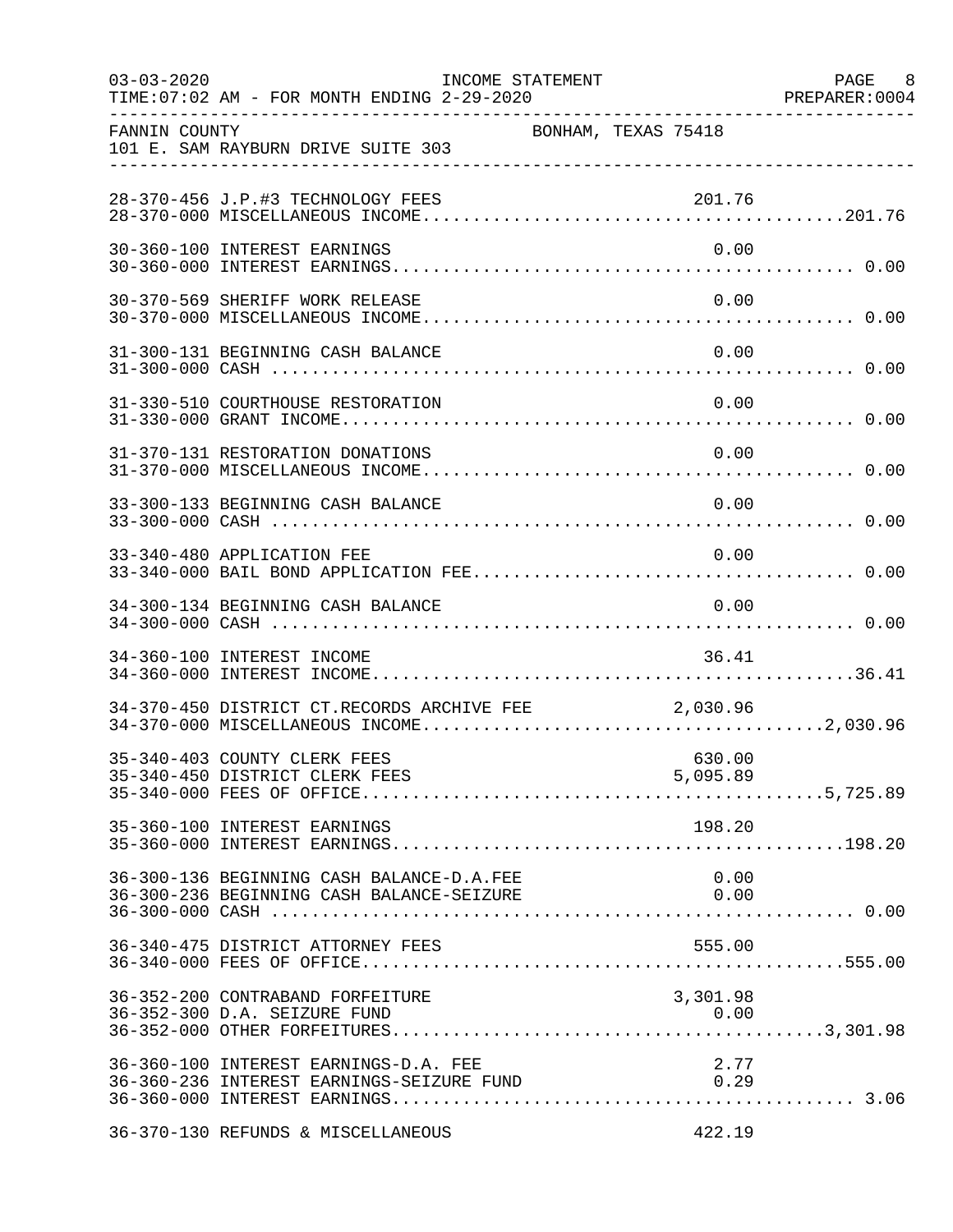| $03 - 03 - 2020$     | TIME: 07:02 AM - FOR MONTH ENDING 2-29-2020                                                                       | INCOME STATEMENT    |                          | PAGE 9 |
|----------------------|-------------------------------------------------------------------------------------------------------------------|---------------------|--------------------------|--------|
| FANNIN COUNTY        | 101 E. SAM RAYBURN DRIVE SUITE 303                                                                                | BONHAM, TEXAS 75418 |                          |        |
|                      |                                                                                                                   |                     |                          |        |
|                      | 37-360-100 INTEREST EARNINGS                                                                                      |                     | 26.42                    |        |
|                      | 37-370-130 REFUNDS & MISCELLANEOUS                                                                                |                     | 0.00                     |        |
|                      | 38-360-100 INTEREST EARNINGS                                                                                      |                     | 143.91                   |        |
|                      | 39-300-110 UNENCUMBERED FUND BALANCE                                                                              |                     | 0.00                     |        |
|                      | 39-360-100 INTEREST EARNINGS                                                                                      |                     | 62.82                    |        |
|                      | 39-370-150 BONNIE RUTH COOPER TRUST                                                                               |                     | 1,189.91                 |        |
|                      | 40-300-110 UNENCUMBERED FUND BALANCE                                                                              |                     | 0.00                     |        |
|                      | 40-330-410 NAACHO GRANT INCOME                                                                                    |                     | 0.00                     |        |
| 41-370-406 DONATIONS |                                                                                                                   |                     | 100.00                   |        |
|                      | 42-330-477 HAZARD MITIGATION DR-1999                                                                              |                     | 0.00                     |        |
|                      | 44-330-423 2016 HOMELAND SECURITY                                                                                 |                     | 0.00                     |        |
|                      | 45-330-403 CHAPTER 19 FUNDS                                                                                       |                     | 574.86                   |        |
|                      | 46-300-146 BEGINNING CASH BALANCE                                                                                 |                     | 0.00                     |        |
|                      | 46-330-475 SAFE ROOM REIMBURSEMENT DR-4029<br>46-330-476 ADMINISTRATIVE FEE                                       |                     | 26,283.94<br>0.00        |        |
|                      | 48-300-148 BEGINNING CASH BALANCE                                                                                 |                     | 0.00                     |        |
|                      | 48-340-130 REFUNDS & MISCELLANEOUS<br>48-340-403 CONTRACT ADMINISTRATIVE FEE<br>48-340-484 ELECTION REIMBURSEMENT |                     | 0.00<br>112.50<br>400.00 |        |
|                      | 49-300-149 BEGINNING CASH BALANCE                                                                                 |                     | 0.00                     |        |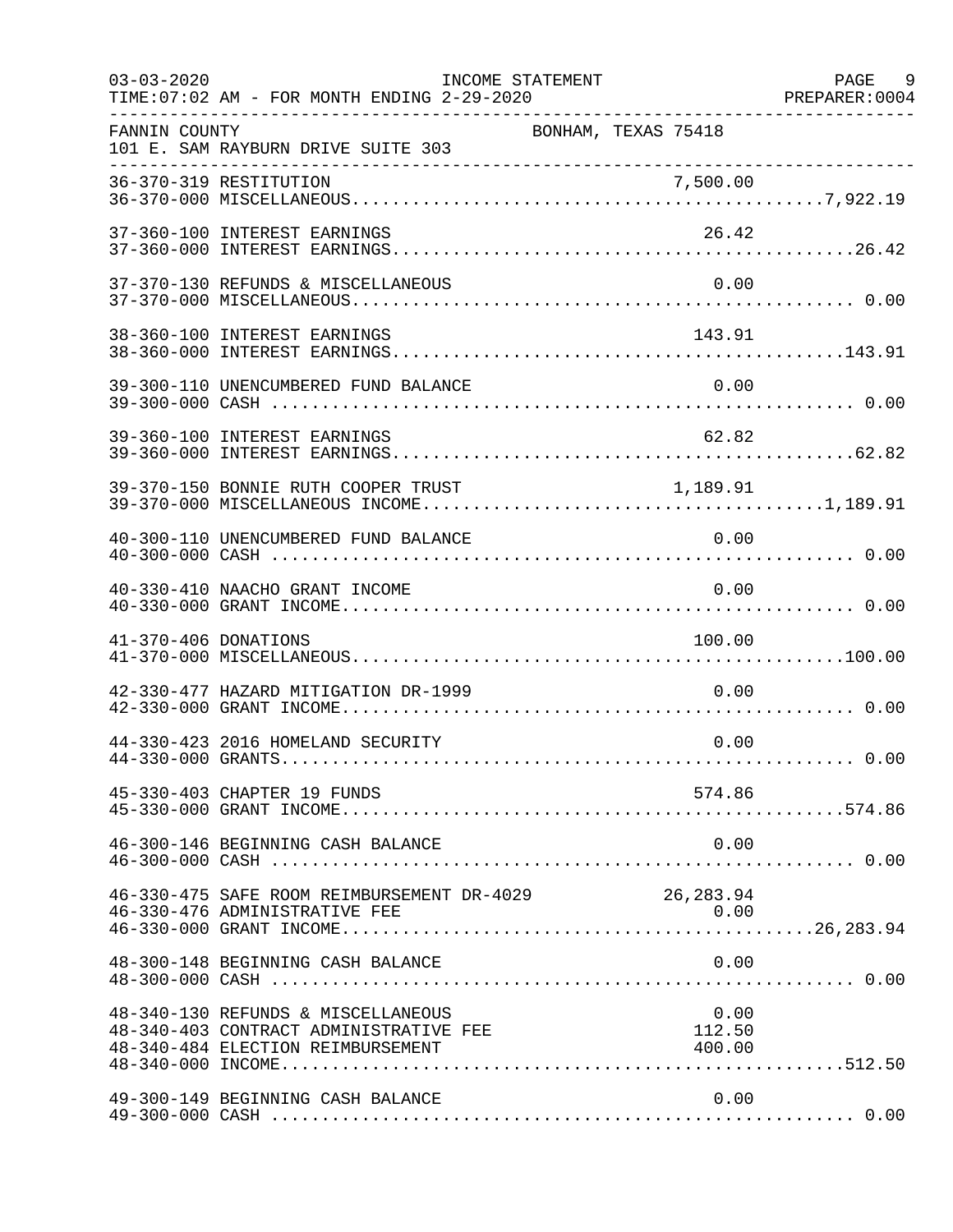| $03 - 03 - 2020$ | INCOME STATEMENT<br>TIME: 07:02 AM - FOR MONTH ENDING 2-29-2020                                              |                           | PAGE 10<br>PREPARER: 0004 |
|------------------|--------------------------------------------------------------------------------------------------------------|---------------------------|---------------------------|
| FANNIN COUNTY    | 101 E. SAM RAYBURN DRIVE SUITE 303                                                                           | BONHAM, TEXAS 75418       |                           |
|                  |                                                                                                              |                           |                           |
|                  | 50-300-150 BEGINNING CASH BALANCE                                                                            | 0.00                      |                           |
|                  | 50-370-403 LOCAL FUNDING                                                                                     | 0.00                      |                           |
|                  | 51-300-151 BEGINNING CASH BALANCE                                                                            | 0.00                      |                           |
|                  | 51-370-440 CO.CLK.CO.& DIST.CT.TECHNOLOGY FEE 60.36                                                          |                           |                           |
|                  | 52-360-100 INTEREST EARNINGS                                                                                 | 16.09                     |                           |
|                  | 52-370-133 CO.CLK.COURT RECORDS PRESERVATION F 180.00<br>52-370-000 CO.CLK.MISCELLANEOUS INCOME180.00        |                           |                           |
|                  | 53-300-153 BEGINNING CASH BALANCE                                                                            | 0.00                      |                           |
|                  |                                                                                                              |                           |                           |
|                  | 55-300-156 BEGINNING CASH BALANCE                                                                            | 0.00                      |                           |
|                  | 55-360-100 INTEREST EARNINGS                                                                                 | 0.00                      |                           |
|                  | 55-370-130 REFUNDS & MISCELLANEOUS<br>55-370-160 PEACE OFFICER ALLOCATION                                    | 0.00<br>2,186.44          |                           |
|                  | 56-300-156 BEGINNING CASH BALANCE                                                                            | 0.00                      |                           |
|                  | 56-330-560 BULLETPROOF VEST PARTNERSHIP                                                                      | 0.00                      |                           |
|                  | 56-352-200 CONTRABAND FOREITURE<br>56-352-300 PLEA BARGAIN AGREEMENT<br>56-352-432 LIVESTOCK SEIZURE         | 20,589.91<br>0.00<br>0.00 |                           |
|                  | 56-355-560 FEDERAL FORFEITURE FUNDS 2018                                                                     | 0.00                      |                           |
|                  | 56-360-100 INTEREST EARNINGS-SO FORFEITURE 2018 20.44<br>56-360-159 INTEREST EARNINGS-FEDERAL FORF 2018 0.00 |                           |                           |
|                  | 56-370-108 FEDERAL OT REIMBURSEMENT<br>56-370-130 REFUNDS & MISCELLANEOUS                                    | 0.00<br>1,620.00          |                           |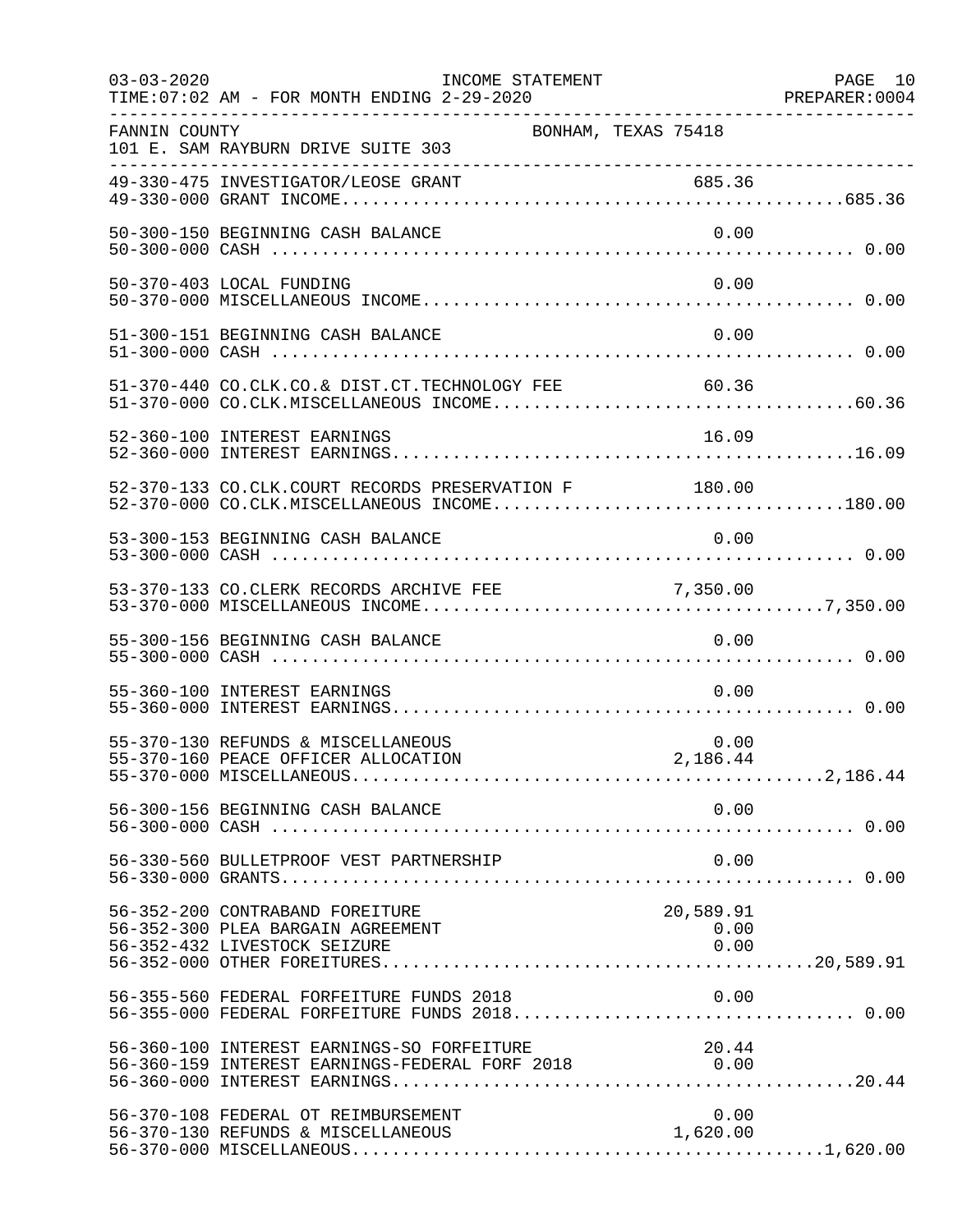| $03 - 03 - 2020$ | TIME: 07:02 AM - FOR MONTH ENDING 2-29-2020                                                                                              | INCOME STATEMENT    |                                        | PAGE 11<br>PREPARER: 0004 |
|------------------|------------------------------------------------------------------------------------------------------------------------------------------|---------------------|----------------------------------------|---------------------------|
| FANNIN COUNTY    | 101 E. SAM RAYBURN DRIVE SUITE 303                                                                                                       | BONHAM, TEXAS 75418 |                                        |                           |
|                  | 56-390-140 TRANSFERS IN                                                                                                                  |                     | 0.00                                   |                           |
|                  | 57-300-157 BEGINNING CASH BALANCE                                                                                                        |                     | 0.00                                   |                           |
|                  | 57-360-100 INTEREST EARNINGS                                                                                                             |                     | 0.00                                   |                           |
|                  | 57-370-560 SHERIFF K-9 UNIT                                                                                                              |                     | 0.00                                   |                           |
|                  | 59-300-159 BEGINNING CASH BALANCE                                                                                                        |                     | 0.00                                   |                           |
|                  | 59-360-100 INTEREST EARNINGS                                                                                                             |                     | 33.18                                  |                           |
|                  | 59-370-425 DRUG COURT FEE<br>59-370-426 SPECIALTY COURT                                                                                  |                     | 552.20<br>0.00                         |                           |
|                  | 60-300-110 BEGINNING CASH BALANCE                                                                                                        |                     | 0.00                                   |                           |
|                  | 60-310-110 CURRENT TAXES<br>60-310-120 DELINQUENT TAXES<br>60-310-260 CURRENT TAXES SERIES '98<br>60-310-262 DELINQUENT TAXES SERIES '98 |                     | 791,991.00<br>4,649.39<br>0.00<br>0.00 |                           |
|                  | 60-318-120 PAY N LIEU TAX/GRASSLAND<br>60-318-121 PAY N LIEU TAX/UPPER TRINITY                                                           |                     | 0.00<br>144.00                         |                           |
|                  | 60-360-100 INTEREST EARNINGS<br>60-360-200 INTEREST, 2017 GO BONDS<br>60-360-300 INTEREST, 2018 GO BONDS                                 |                     | 0.00<br>0.00<br>0.00                   |                           |
|                  | 60-370-130 REFUNDS & MISCELLANEOUS                                                                                                       |                     | 0.00                                   |                           |
|                  | 61-300-161 BEGINNING CASH BALANCE                                                                                                        |                     | 0.00                                   |                           |
|                  | 61-370-440 DIST.CLK.CO.& DIST.CT.TECHNOLOGY FE 140.78<br>61-370-000 DIST.CLK.MISCELLANEOUS INCOME140.78                                  |                     |                                        |                           |
|                  | 62-300-162 BEGINNING CASH BALANCE                                                                                                        |                     |                                        |                           |
|                  | 62-360-100 INTEREST EARNINGS                                                                                                             |                     | 38.29                                  |                           |
|                  | 62-370-133 DIST.CLK.COURT RECORDS PRESERVATION 1,606.63<br>62-370-000 DIST.CLK.COURT MISCELLAEOUS INCOME1,606.63                         |                     |                                        |                           |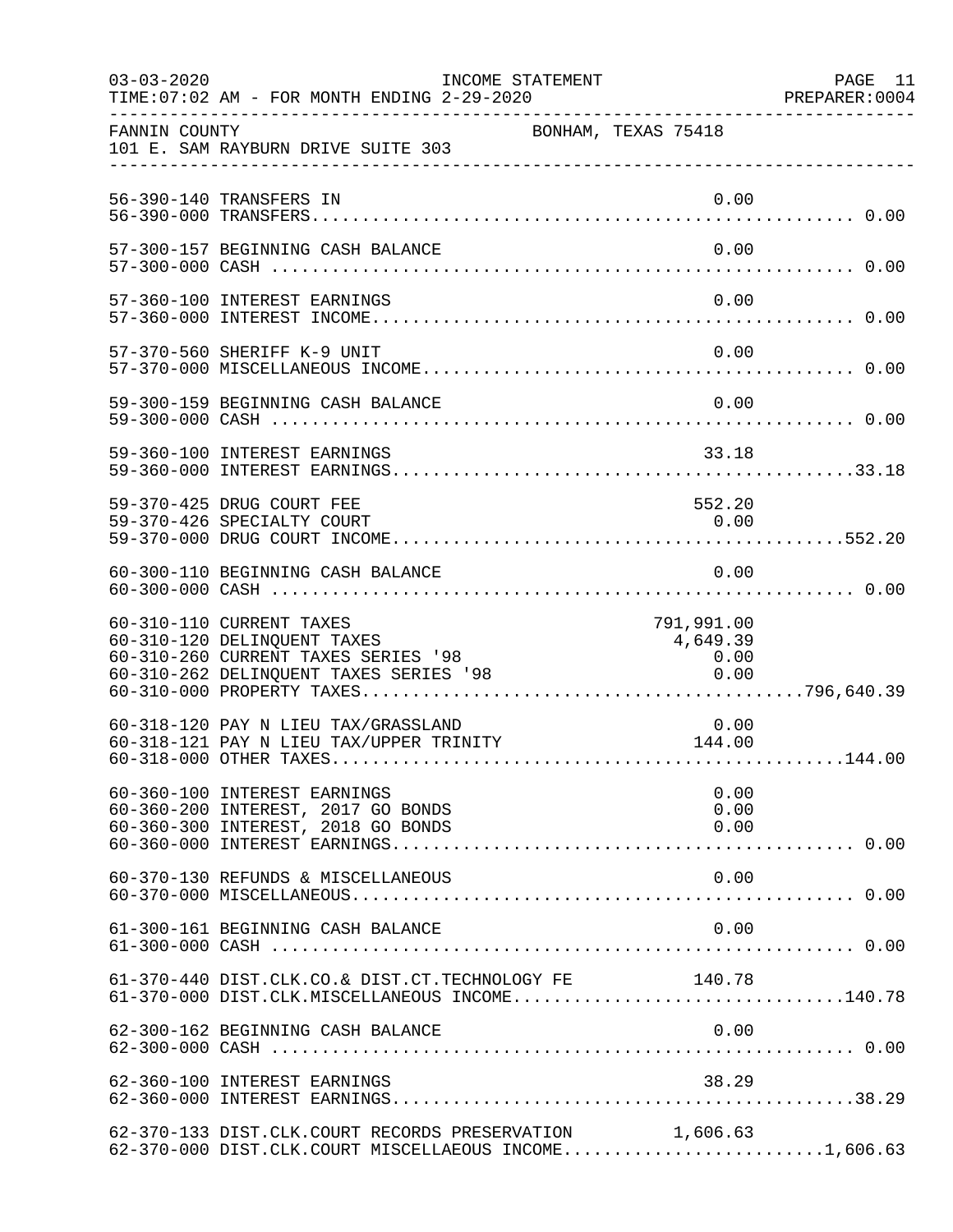| $03 - 03 - 2020$ | INCOME STATEMENT<br>TIME: 07:02 AM - FOR MONTH ENDING 2-29-2020                                     |                     | PAGE 12<br>PREPARER: 0004 |
|------------------|-----------------------------------------------------------------------------------------------------|---------------------|---------------------------|
| FANNIN COUNTY    | 101 E. SAM RAYBURN DRIVE SUITE 303                                                                  | BONHAM, TEXAS 75418 |                           |
|                  | 63-300-151 BEGINNING CASH BALANCE                                                                   | 0.00                |                           |
|                  | 63-370-130 REFUNDS & MISCELLANEOUS<br>63-370-160 PEACE OFFICER ALLOCATION                           | 0.00<br>685.17      |                           |
|                  | 64-300-152 BEGINNING CASH BALANCE                                                                   | 0.00                |                           |
|                  | 64-370-130 REFUNDS & MISCELLANEOUS<br>64-370-160 PEACE OFFICER ALLOCATION                           | 0.00<br>685.17      |                           |
|                  | 65-300-153 BEGINNING CASH BALANCE                                                                   | 0.00                |                           |
|                  | 65-370-130 REFUNDS & MISCELLANEOUS<br>65-370-160 PEACE OFFICER ALLOCATION                           | 0.00<br>685.17      |                           |
|                  | 66-300-166 BEGINNING CASH BALANCE                                                                   | 0.00                |                           |
|                  | 66-360-100 INTEREST EARNINGS LEGEND BANK<br>66-360-166 INTEREST EARNINGS ICS                        | ں.ں<br>18,702.70    |                           |
|                  | 66-370-130 REFUNDS & MISCELLANEOUS                                                                  | 0.00                |                           |
|                  | 67-300-110 UNENCUMBERED FUND BALANCE                                                                | 0.00                |                           |
|                  | 67-319-551 ANNUAL PAYMENT                                                                           | 0.00                |                           |
|                  | 68-300-168 BEGINNING CASH BALANCE                                                                   | 0.00                |                           |
|                  | 68-360-100 INTEREST EARNING LEGEND BANK<br>68-360-168 INTEREST EARNINGS BUSINESS MONEY FU 52,013.34 | 0.00                |                           |
|                  | 68-370-130 REFUNDS & MISCELLANEOUS                                                                  | 0.00                |                           |
|                  | 70-360-100 INTEREST EARNINGS                                                                        | 650.49              |                           |
|                  | 71-330-475 INVESTIGATOR CRIMES AGAINST WOMEN                                                        | 0.00                |                           |
|                  | 72-330-560 INVESTIGATOR CRIMES AGAINST CHILDRE                                                      | 0.00                |                           |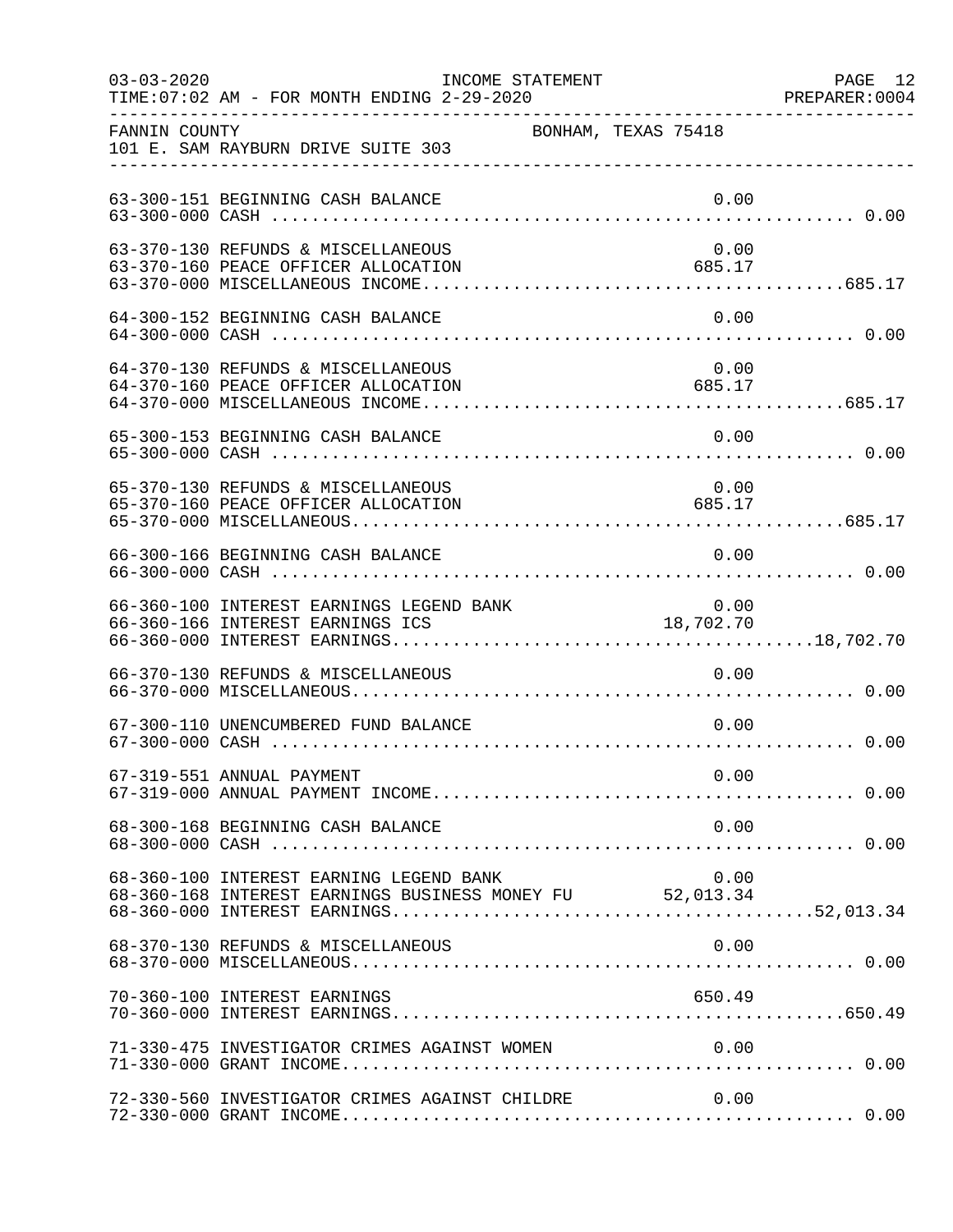| $03 - 03 - 2020$ | INCOME STATEMENT<br>TIME: 07:02 AM - FOR MONTH ENDING 2-29-2020                                                                                                                                                                                                |                                              | PAGE 13<br>PREPARER: 0004 |
|------------------|----------------------------------------------------------------------------------------------------------------------------------------------------------------------------------------------------------------------------------------------------------------|----------------------------------------------|---------------------------|
| FANNIN COUNTY    | 101 E. SAM RAYBURN DRIVE SUITE 303                                                                                                                                                                                                                             | BONHAM, TEXAS 75418                          |                           |
|                  | 78-300-120 UNENCUMBERED FUND BALANCE                                                                                                                                                                                                                           | 0.00                                         |                           |
|                  | 79-300-122 UNENCUMBERED FUND BALANCE                                                                                                                                                                                                                           | 0.00                                         |                           |
|                  | 79-319-179 FOR MAINTENANCE OF ROADS                                                                                                                                                                                                                            | 750.00                                       |                           |
|                  | 80-300-180 BEGINNING CASH BALANCE                                                                                                                                                                                                                              | 0.00                                         |                           |
|                  | 80-370-130 MISCELLANEOUS<br>80-370-180 PROGRAM FEES                                                                                                                                                                                                            | 0.00<br>0.00                                 |                           |
|                  | 81-300-110 UNENCUMBERED FUND BALANCE                                                                                                                                                                                                                           | 0.00                                         |                           |
|                  | 81-318-181 YEAR 1 PAYMENT<br>81-318-182 YEAR 2 PAYMENT<br>81-318-000 NORTH TEX MUNICIPAL WATER DIST100,000.00                                                                                                                                                  | 0.00<br>100,000.00                           |                           |
|                  | 82-300-123 UNENCUMBERED FUND BALANCE                                                                                                                                                                                                                           | 0.00                                         |                           |
|                  | 82-318-182 YEAR 1 PAYMENT                                                                                                                                                                                                                                      | 0.00                                         |                           |
|                  | 82-319-182 FOR MAINTENANCE OF ROADS                                                                                                                                                                                                                            | 0.00                                         |                           |
|                  | 83-300-124 UNENCUMBERED FUND BALANCE                                                                                                                                                                                                                           | 0.00                                         |                           |
|                  | 83-318-183 YEAR 1 PAYMENT<br>83-318-183 YEAR 1 PAYMENT<br>83-318-000 NORTH TEXAS MUNICIPAL WATER DIST 0.00                                                                                                                                                     | 0.00                                         |                           |
|                  | 83-319-183 FOR MAINTENANCE OF ROADS                                                                                                                                                                                                                            | 0.00                                         |                           |
|                  | 84-300-110 UNENCUMBERED FUND BALANCE                                                                                                                                                                                                                           | 0.00                                         |                           |
|                  | 84-318-184 PERSONNEL INCOME YEAR 1<br>84-318-185 EMERGENCY RADIO IMP. INC. YEAR 1<br>84-318-186 VEHICLE OR SPEC EQUIP INC YEAR 1<br>84-318-250 DRUG SCREENING/PSYCHOLOGICAL INC YE<br>84-318-395 UNIFORMS INCOME YEAR 1<br>84-318-427 TRAINING INCOME YEAR 1   | 0.00<br>0.00<br>0.00<br>0.00<br>0.00<br>0.00 |                           |
|                  | 84-318-000 NORTH TEXAS MUNICIPAL WATER DIST 0.00<br>84-319-184 PERSONNEL INCOME YEAR 2<br>84-319-186 VEHICLE OR SPEC EQUIP INC YEAR 2<br>84-319-250 DRUG SCREEN/PSYCHOLOGICAL INC YE<br>84-319-395 UNIFORMS INCOME YEAR 2<br>84-319-427 TRAINING INCOME YEAR 2 | 0.00<br>0.00<br>0.00<br>0.00<br>0.00         |                           |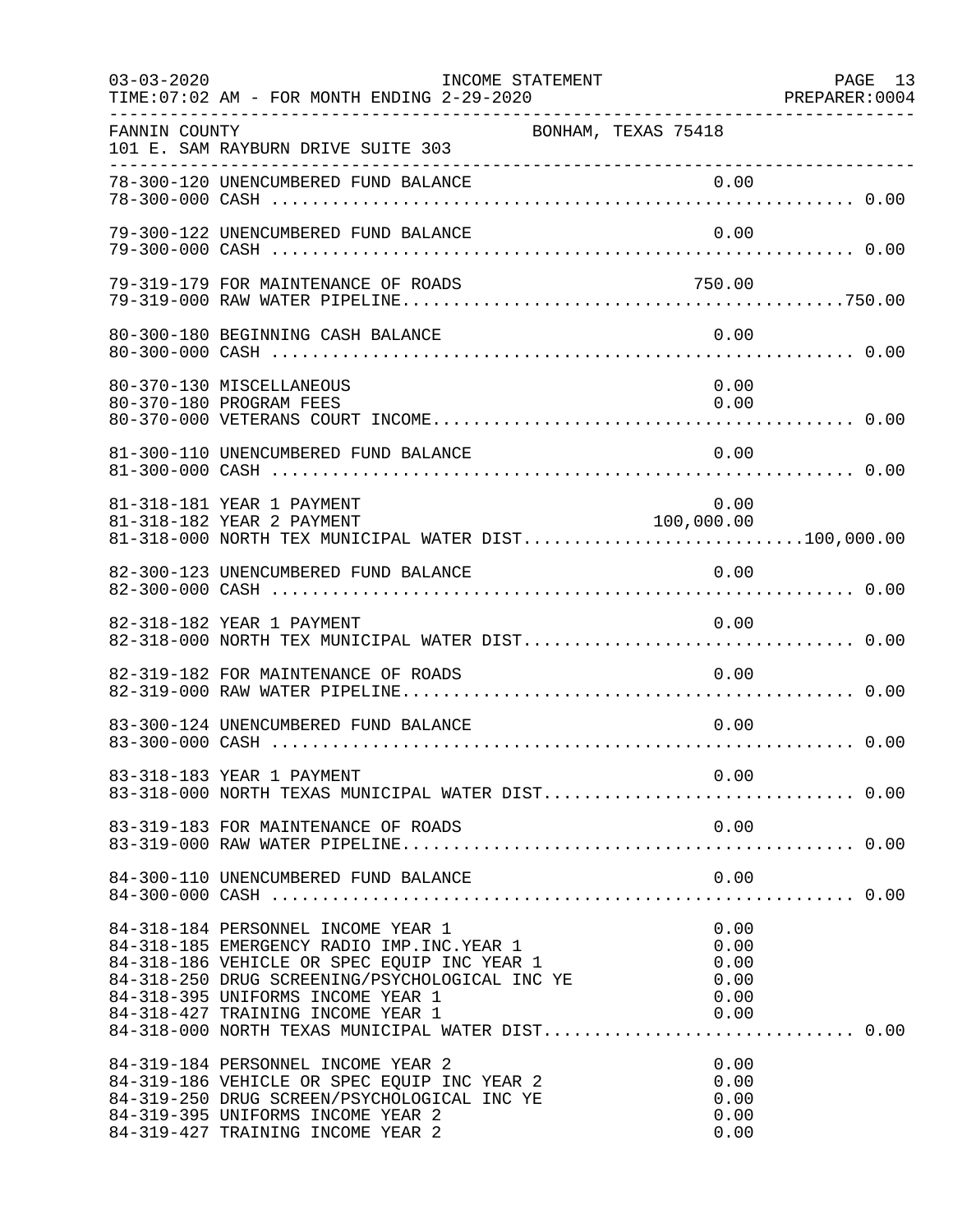| $03 - 03 - 2020$ | INCOME STATEMENT<br>TIME: 07:02 AM - FOR MONTH ENDING 2-29-2020                                                                                                                                                                                     |                     |                                                              | PAGE 14<br>PREPARER: 0004 |
|------------------|-----------------------------------------------------------------------------------------------------------------------------------------------------------------------------------------------------------------------------------------------------|---------------------|--------------------------------------------------------------|---------------------------|
| FANNIN COUNTY    | 101 E. SAM RAYBURN DRIVE SUITE 303                                                                                                                                                                                                                  | BONHAM, TEXAS 75418 |                                                              |                           |
|                  | 84-319-454 R & M EQUIPMENT INCOME YEAR 2 0.00<br>84-319-000 NORTH TEXAS MUNICIPAL WATER DIST 0.00                                                                                                                                                   |                     |                                                              |                           |
|                  | 84-370-184 LOCAL FUNDING                                                                                                                                                                                                                            |                     | 0.00                                                         |                           |
|                  | 85-300-110 UNENCUMBERED FUND BALANCE                                                                                                                                                                                                                |                     | 0.00                                                         |                           |
|                  | 85-370-150 DONATIONS<br>85-370-183 VOLUNTEER MEMBERSHIP FEES<br>85-370-184 LOCAL FUNDING<br>85-370-185 RENTAL FEE<br>85-370-186 DEPOSIT FEE                                                                                                         |                     | 0.00<br>335.00<br>0.00<br>812.50<br>450.00                   |                           |
|                  |                                                                                                                                                                                                                                                     |                     |                                                              |                           |
|                  | 86-319-420 SECURUS SIGNING BONUS                                                                                                                                                                                                                    |                     | 0.00                                                         |                           |
|                  | 86-370-130 REFUNDS & MISCELLANEOUS                                                                                                                                                                                                                  |                     | 0.00                                                         |                           |
|                  | 87-340-575 JUVENILE PROBATION FEES<br>87-340-576 JUVENILE PROBATION RESTITUTION 853.00<br>87-340-577 JUVENILE PROBATION COURT COSTS 20.00<br>87-340-578 FEES RECEIVED FOR OTHER COUNTIES 0.00<br>87-340-579 REIMBURSEMENT OF MEDICAL EXPENSES 70.00 |                     | 675.00                                                       |                           |
|                  | 88-367-100 HOSPITAL QUARTERLY PAYMENT                                                                                                                                                                                                               |                     | 0.00                                                         |                           |
|                  |                                                                                                                                                                                                                                                     |                     |                                                              |                           |
|                  | 89-330-908 STRUCTURAL FAM.THER.GRANT OOG<br>89-330-915 BASIC PROBATION SUPERVISION<br>89-330-916 COMMUNITY PROGRAMS<br>89-330-917 PRE/POST ADJUDICATION<br>89-330-918 COMMITMENT DIVERSION                                                          |                     | 25,000.00<br>54,137.00<br>33, 333.00<br>2,648.00<br>4,167.00 |                           |
|                  | 89-360-189 INTEREST INCOME                                                                                                                                                                                                                          |                     | 42.89                                                        |                           |
|                  | 89-370-130 REFUNDS & MISCELLANEOUS<br>89-370-130 REFONDS & MISCELLANEOUS<br>89-370-988 LOCAL FUNDS CARRIED FORWARD<br>89-370-995 LOCAL FUNDING                                                                                                      |                     | 0.00<br>19,880.00<br>184,000.00                              |                           |
|                  | 92-360-100 INTEREST EARNINGS<br>92-360-350 GOV. COMMODITY PROG. ASCS                                                                                                                                                                                |                     | 314.37<br>0.00                                               |                           |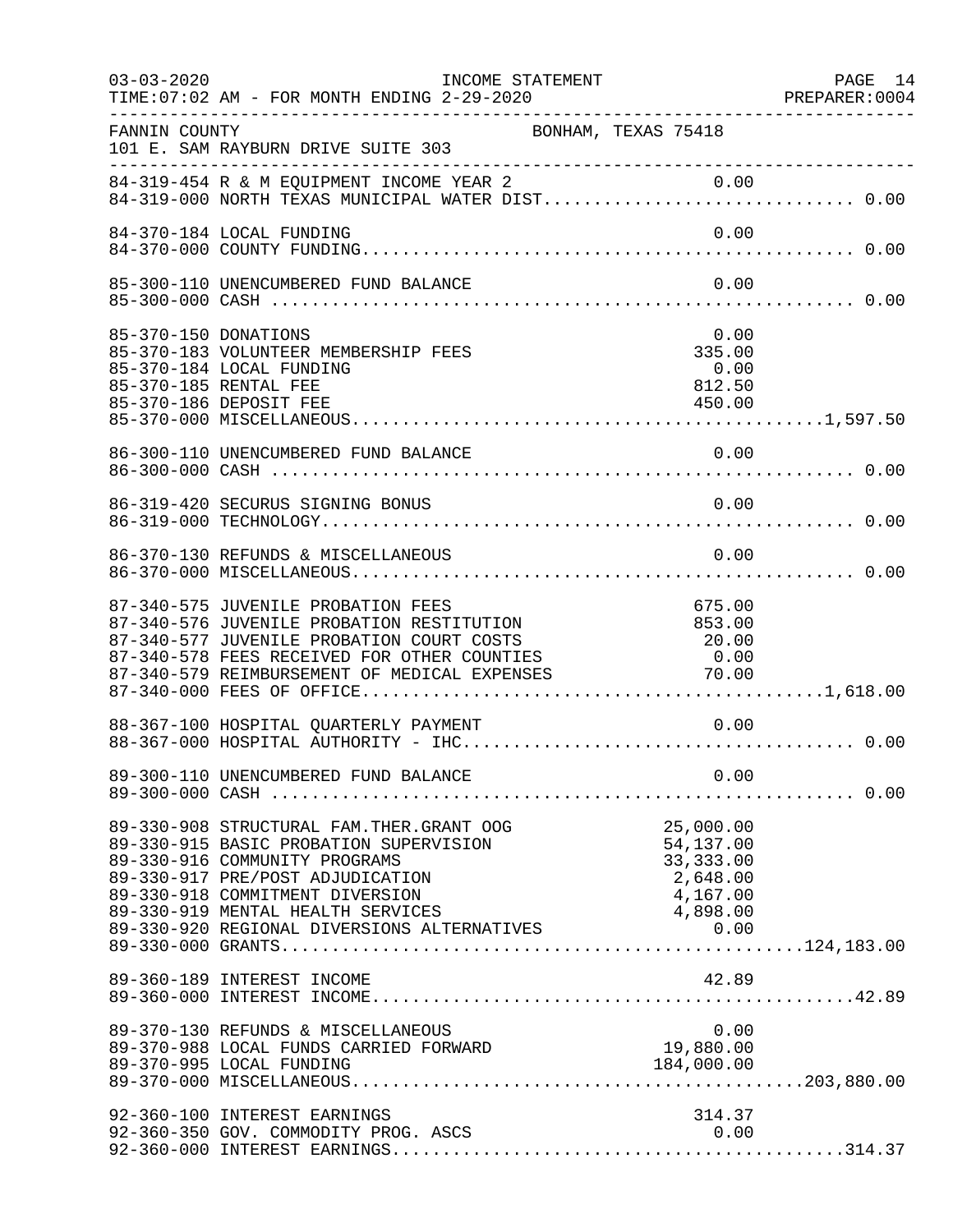| $03 - 03 - 2020$                                                                                                                | INCOME STATEMENT<br>TIME: $07:02$ AM - FOR MONTH ENDING $2-29-2020$                                                                                                                                                                                                                                                                                                                                                                                                                                                                        |                                                                                    |                                                                                                                              | PAGE 15<br>PREPARER: 0004 |
|---------------------------------------------------------------------------------------------------------------------------------|--------------------------------------------------------------------------------------------------------------------------------------------------------------------------------------------------------------------------------------------------------------------------------------------------------------------------------------------------------------------------------------------------------------------------------------------------------------------------------------------------------------------------------------------|------------------------------------------------------------------------------------|------------------------------------------------------------------------------------------------------------------------------|---------------------------|
|                                                                                                                                 | ------------<br>101 E. SAM RAYBURN DRIVE SUITE 303<br>---------------                                                                                                                                                                                                                                                                                                                                                                                                                                                                      |                                                                                    |                                                                                                                              |                           |
| 92-370-100 RENT                                                                                                                 |                                                                                                                                                                                                                                                                                                                                                                                                                                                                                                                                            |                                                                                    | 0.00                                                                                                                         |                           |
|                                                                                                                                 |                                                                                                                                                                                                                                                                                                                                                                                                                                                                                                                                            |                                                                                    |                                                                                                                              |                           |
|                                                                                                                                 |                                                                                                                                                                                                                                                                                                                                                                                                                                                                                                                                            |                                                                                    |                                                                                                                              |                           |
|                                                                                                                                 | 95-360-100 INTEREST EARNINGS                                                                                                                                                                                                                                                                                                                                                                                                                                                                                                               |                                                                                    | 0.00                                                                                                                         |                           |
|                                                                                                                                 | 95-370-125 AFLAC FSA CLEARING<br>95-370-130 REFUNDS & MISCELLANEOUS                                                                                                                                                                                                                                                                                                                                                                                                                                                                        |                                                                                    | 0.00<br>0.26                                                                                                                 |                           |
| TOTAL INCOME                                                                                                                    |                                                                                                                                                                                                                                                                                                                                                                                                                                                                                                                                            |                                                                                    |                                                                                                                              |                           |
|                                                                                                                                 | ***** EXPENSE ACCOUNTS *****                                                                                                                                                                                                                                                                                                                                                                                                                                                                                                               |                                                                                    |                                                                                                                              |                           |
| 10-400-203 RETIREMENT<br>10-400-435 PRINTING<br>10-400-480 BOND<br>10-400-481 DUES<br>10-400-574 TECHNOLOGY<br>10-400-590 BOOKS | 10-400-101 SALARY ELECTED OFFICIAL<br>10-400-104 STATE PROBATE SALARY SUPPLEMENT<br>10-400-105 SALARY SECRETARY<br>10-400-201 SOCIAL SECURITY TAXES<br>10-400-202 GROUP HEALTH & DENTAL INSURANCE<br>10-400-204 WORKERS' COMPENSATION<br>10-400-205 MEDICARE TAX<br>10-400-225 TRAVEL ALLOWANCE<br>10-400-310 OFFICE SUPPLIES<br>10-400-311 POSTAL EXPENSES<br>10-400-427 OUT OF COUNTY TRAVEL/TRAINING<br>10-400-431 LOCAL TRAVEL<br>10-400-437 COURT REPORTER EXPENSE<br>10-400-468 JUVENILE BOARD SALARY<br>10-400-572 OFFICE EQUIPMENT | 28, 201.58<br>0.00<br>12, 819.62<br>2, 707.61<br>5, 088.40<br>$4,852.80$<br>154.59 | 633.23<br>1,750.00<br>271.01<br>0.00<br>882.85<br>0.00<br>0.00<br>0.00<br>1,000.00<br>0.00<br>35.00<br>0.00<br>0.00<br>42.50 |                           |
|                                                                                                                                 | 10-401-403 TCOG RURAL ADDRESSING                                                                                                                                                                                                                                                                                                                                                                                                                                                                                                           |                                                                                    | 0.00                                                                                                                         |                           |
| 10-403-203 RETIREMENT                                                                                                           | 10-403-101 SALARY ELECTED OFFICIAL<br>10-403-104 SALARY DEPUTIES<br>10-403-107 REGULAR-TEMP. PART-TIME<br>10-403-201 SOCIAL SECURITY TAXES<br>10-403-202 GROUP HEALTH & DENTAL INSURANCE<br>10-403-204 WORKERS COMPENSATION                                                                                                                                                                                                                                                                                                                |                                                                                    | 24,639.12<br>68,665.96<br>7,761.00<br>6,067.29<br>29,680.30<br>11,674.05<br>387.32                                           |                           |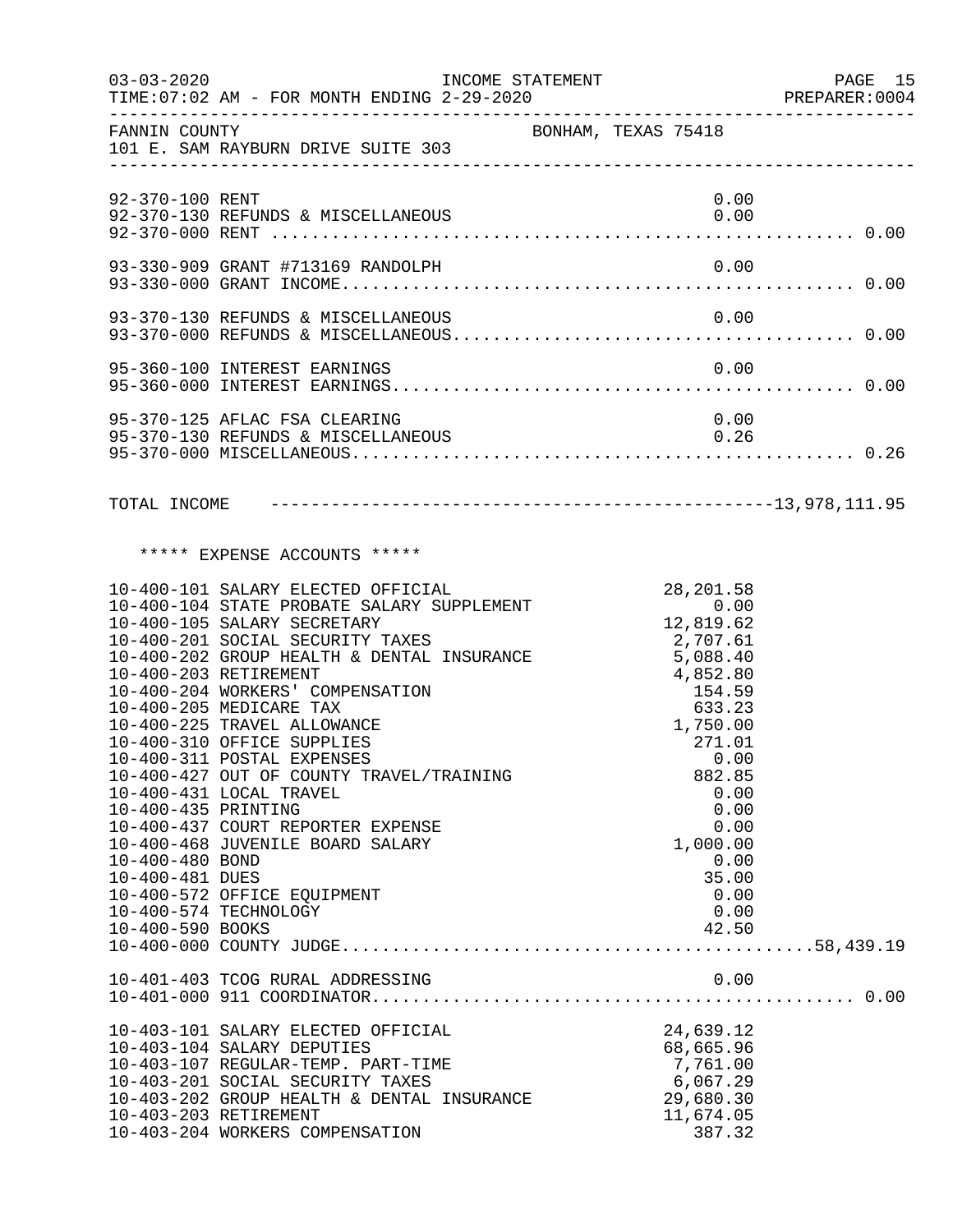| $03 - 03 - 2020$                                                 | TIME: 07:02 AM - FOR MONTH ENDING 2-29-2020                                                                                                                                                                                                                                                                                                                                                                          |  |                                                                                                                            | PAGE 16<br>PREPARER: 0004 |
|------------------------------------------------------------------|----------------------------------------------------------------------------------------------------------------------------------------------------------------------------------------------------------------------------------------------------------------------------------------------------------------------------------------------------------------------------------------------------------------------|--|----------------------------------------------------------------------------------------------------------------------------|---------------------------|
|                                                                  | FANNIN COUNTY BONHAM, TEXAS 75418<br>101 E. SAM RAYBURN DRIVE SUITE 303                                                                                                                                                                                                                                                                                                                                              |  |                                                                                                                            |                           |
| 10-403-480 BOND<br>10-403-481 DUES                               | 10-403-205 MEDICARE TAX<br>10-403-310 OFFICE SUPPLIES<br>3,371.18<br>10-403-420 UTILITIES TELEPHONE<br>10-403-427 OUT OF COUNTY TRAVEL/TRAINING<br>10-403-431 LOCAL TRAVEL<br>10-403-435 PRINTING<br>10-403-435 PRINTING<br>10-403-435 PRINTING<br>10-403-435 PRINTING<br>10-403-437 IMAGING/INDEXING                                                                                                                |  | 1,419.06<br>3,371.18<br>0.00<br>50.00<br>0.00                                                                              |                           |
| 10-404-109 SALARY<br>10-404-203 RETIREMENT<br>10-404-311 POSTAGE | 10-404-201 SOCIAL SECURITY TAXES<br>10-404-205 MEDICARE TAX<br>10-404-310 ELECTION SUPPLIES<br>10-404-421 ELECTION INTERNET                                                                                                                                                                                                                                                                                          |  | 7,137.00<br>$9.30$<br>$0.00$<br>2.18<br>1,439.83<br>6,053.18<br>379.90                                                     |                           |
| 10-405-435 PRINTING                                              | 10-405-102 SALARY APPOINTED OFFICIAL<br>10-405-201 SOCIAL SECURITY TAXES<br>10-405-202 GROUP HEALTH & DENTAL INSURANCE<br>10-405-203 RETIREMENT<br>10-405-204 WORKERS' COMPENSATION<br>10-405-205 MEDICARE TAX<br>10-405-310 OFFICE SUPPLIES<br>10-405-311 POSTAL EXPENSES<br>10-405-427 OUT OF COUNTY TRAVEL/TRAINING<br>10-405-428 TRAINING/TUITION<br>10-405-453 COMPUTER SOFTWARE<br>10-405-572 OFFICE EQUIPMENT |  | 16,862.12<br>1,030.24<br>4,944.60<br>1,947.29<br>60.97<br>240.93<br>0.00<br>0.00<br>675.60<br>0.00<br>0.00<br>0.00<br>0.00 |                           |
| 10-406-103 SALARY<br>10-406-203 RETIREMENT                       | 10-406-107 SALARY TEMP./EXTRA<br>10-406-201 SOCIAL SECURITY TAXES<br>10-406-202 GROUP HEALTH & DENTAL INS<br>10-406-204 WORKERS' COMPENSATION<br>10-406-205 MEDICARE TAX<br>10-406-225 TRAVEL ALLOWANCE<br>10-406-310 OFFICE SUPPLIES<br>10-406-311 POSTAL EXPENSE                                                                                                                                                   |  | 14,058.00<br>0.00<br>881.60<br>12.70<br>1,623.46<br>50.83<br>206.17<br>0.00<br>96.81<br>0.00                               |                           |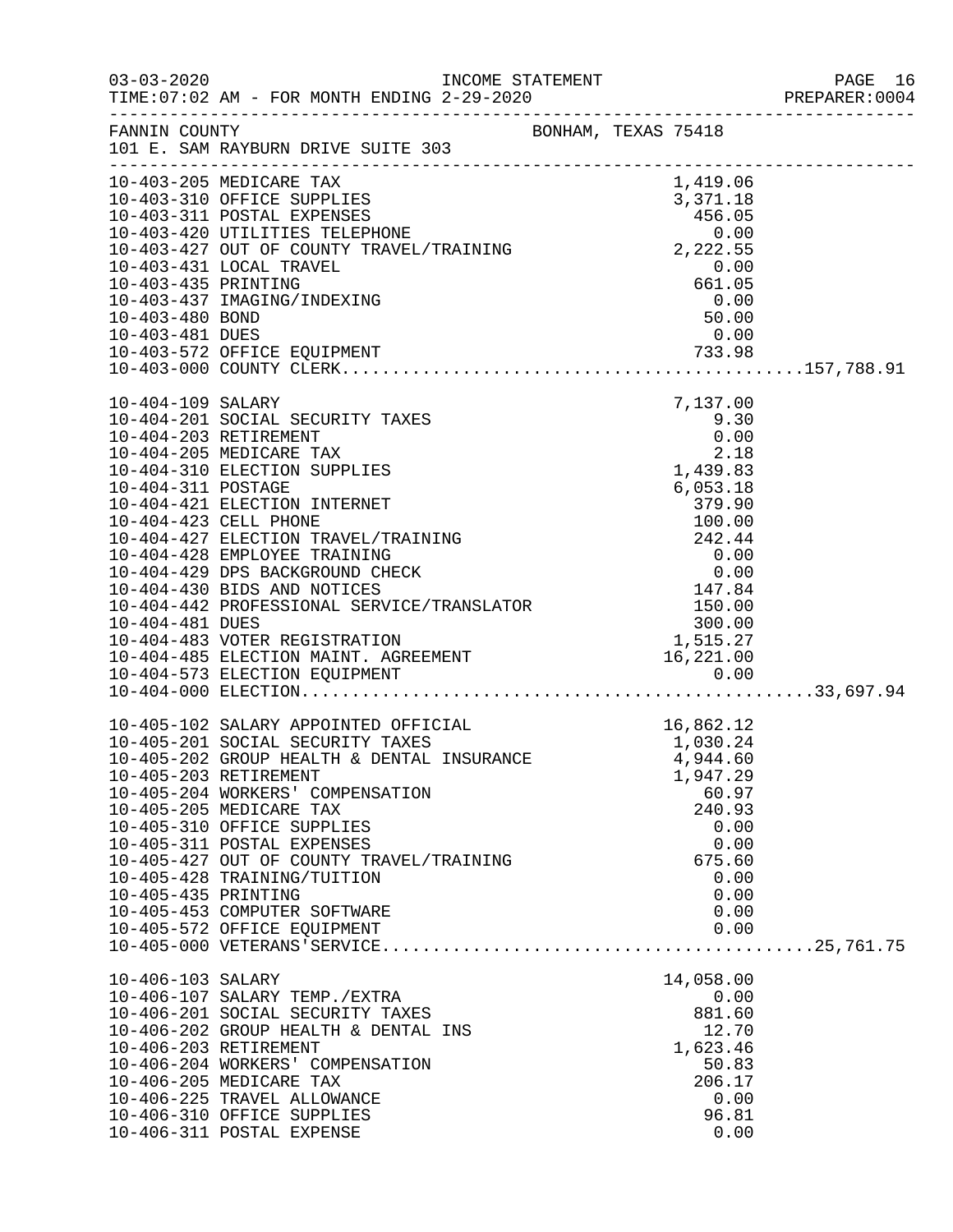|                                          |                                                                                                                                                                                                                                                                                                                                                   |                                                                                                                              | PAGE 17<br>PREPARER: 0004 |
|------------------------------------------|---------------------------------------------------------------------------------------------------------------------------------------------------------------------------------------------------------------------------------------------------------------------------------------------------------------------------------------------------|------------------------------------------------------------------------------------------------------------------------------|---------------------------|
|                                          | FANNIN COUNTY<br>101 E. SAM RAYBURN DRIVE SUITE 303                                                                                                                                                                                                                                                                                               |                                                                                                                              |                           |
|                                          | 10-406-330 AUTO EXPENSE-GAS & OIL<br>10-406-330 AUTO EXPENSE-GAS & OIL<br>10-406-421 EMERGENCY INTERNET<br>10-406-422 R&M RADIO<br>10-406-423 CELL PHONE ALLOWANCE<br>10-406-423 CELL PHONE ALLOWANCE<br>10-406-427 OUT OF COUNTY TRAVEL/T                                                                                                        |                                                                                                                              |                           |
|                                          | 10-409-488 FANNIN RURAL RAIL DIST<br>10-409-489 COURT COSTS/ARREST FEES<br>10-409-490 MISCELLANEOUS<br>10-409-491 SULPHUR RIVER REGIONAL MOBILITY AUT<br>10-409-495 '98 JAIL BOND PAYMENT<br>10-409-499 BANK SERVICE FEES<br>10-409-500 6TH COURT OF APPEALS FEE<br>10-409-560 TCOG SO 911 FURNITURE<br>10-409-590 TCEQ PERMITS ENVIRONMENTAL DEV | 0.00<br>51,479.89<br>0.00<br>0.00<br>0.00<br>3,600.00<br>913.01<br>45, 362. 25<br>780.00                                     |                           |
| 10-410-130 BAILIFF<br>10-410-311 POSTAGE | 10-410-101 SALARY ELECTED OFFICIAL<br>10-410-103 SALARY COURT COORDINATOR<br>10-410-110 SALARY COURT REPORTER<br>10-410-201 SOCIAL SECURITY TAXES<br>10-410-202 GROUP HEALTH & DENTAL INS<br>10-410-203 RETIREMENT<br>10-410-204 WORKERS COMPENSATION<br>10-410-205 MEDICARE TAX<br>10-410-310 OFFICE SUPPLIES                                    | 70,653.88<br>13,639.56<br>28,190.69<br>17,070.35<br>7,127.23<br>17,548.63<br>15,076.94<br>472.73<br>1,909.98<br>0.00<br>0.00 |                           |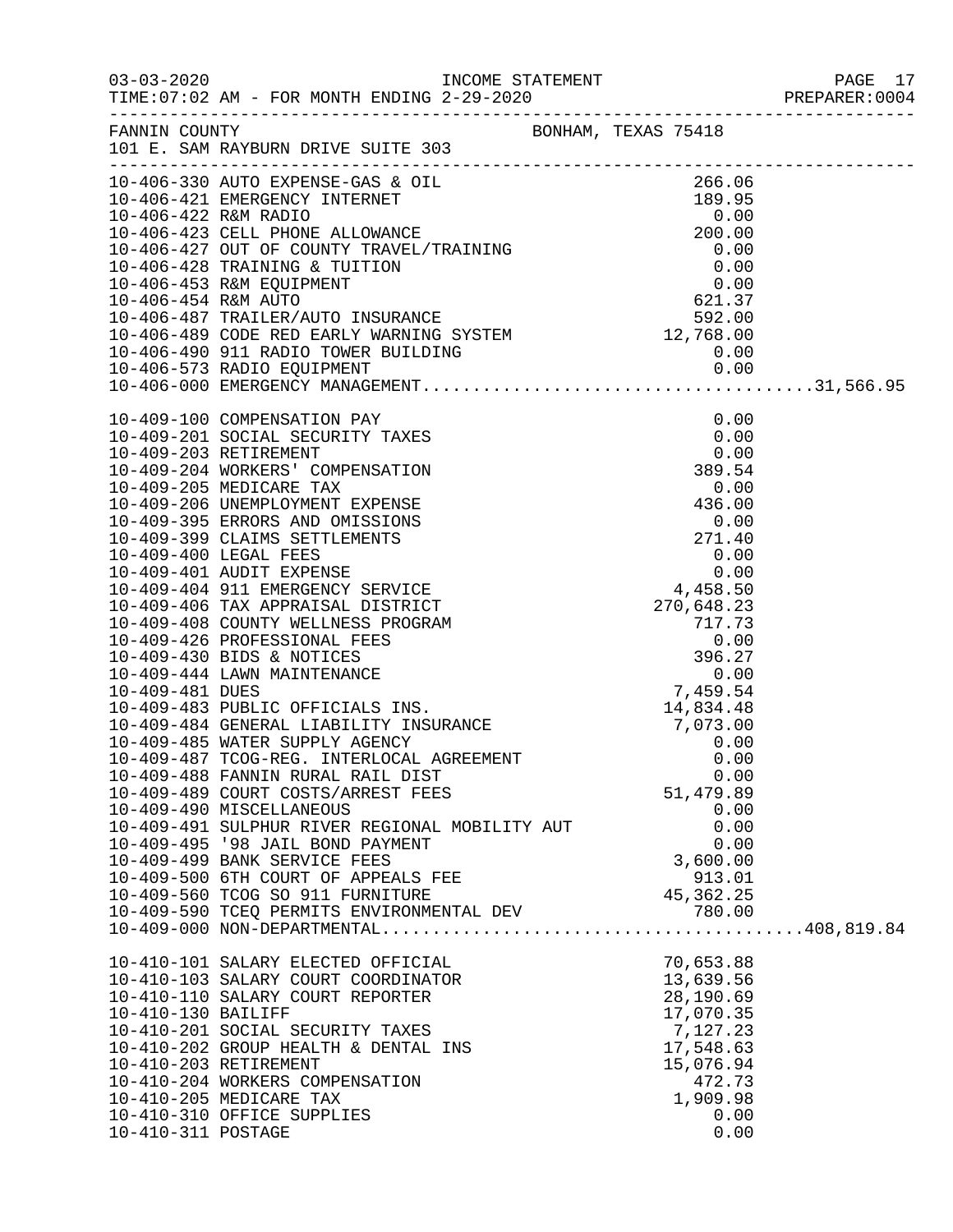|                                             |                                                                                                                                                                                                                                              |  |                                                 | PREPARER: 0004 |
|---------------------------------------------|----------------------------------------------------------------------------------------------------------------------------------------------------------------------------------------------------------------------------------------------|--|-------------------------------------------------|----------------|
|                                             | FANNIN COUNTY BONHAM, TEXAS 75418<br>101 E. SAM RAYBURN DRIVE SUITE 303                                                                                                                                                                      |  |                                                 |                |
|                                             | 10-410-315 COPIER RENTAL                                                                                                                                                                                                                     |  | 415.29                                          |                |
|                                             |                                                                                                                                                                                                                                              |  |                                                 |                |
|                                             |                                                                                                                                                                                                                                              |  |                                                 |                |
|                                             | 10-410-480 BONDS<br>10-410-481 DUES<br>10-410-572 OFFICE EQUIPMENT<br>10-410-574 TECHNOLOGY<br>10-410-590 BOOKS & PUBLICATIONS<br>10-410-591 LEXIS NEXIS ONLINE LEGAL<br>10-410-591 LEXIS NEXIS ONLINE LEGAL<br>10-410-000 COUNTY COURT AT L |  |                                                 |                |
|                                             |                                                                                                                                                                                                                                              |  |                                                 |                |
|                                             |                                                                                                                                                                                                                                              |  |                                                 |                |
|                                             |                                                                                                                                                                                                                                              |  |                                                 |                |
|                                             |                                                                                                                                                                                                                                              |  |                                                 |                |
| 10-425-435 PRINTING<br>10-425-466 AUTOPSIES | 10-425-465 PHYSICAL EVID. ANALYSES<br>10-425-467 VISITING JUDGE EXPENSE                                                                                                                                                                      |  | 972.05<br>0.00<br>12,253.00<br>36.80            |                |
|                                             |                                                                                                                                                                                                                                              |  |                                                 |                |
| 10-435-130 BAILIFF                          | 10-435-103 SALARY COURT COORDINATOR<br>10-435-110 SALARY COURT REPORTER<br>10-435-201 SOCIAL SECURITY                                                                                                                                        |  | 14,427.57<br>35,619.47<br>17,463.38<br>4,044.80 |                |
| 10-435-205 MEDICARE                         | 10-435-202 GROUP HEALTH INSURANCE<br>10-435-203 RETIREMENT<br>10-435-204 WORKERS COMPENSATION                                                                                                                                                |  | 13,139.09<br>7,971.47<br>249.52<br>946.04       |                |
|                                             | 10-435-310 OFFICE SUPPLIES<br>10-435-311 DISTRICT JUDGE POSTAGE<br>10-435-352 GPS/SCRAM MONITORS<br>10-435-395 BAILIFF UNIFORMS                                                                                                              |  | 461.69<br>26.15<br>0.00<br>0.00                 |                |
|                                             | 10-435-421 LEXIS NEXIS ONLINE LEGAL<br>10-435-427 OUT OF CO TRAVEL/TRAINING<br>10-435-428 TRAINING/TUITION<br>10-435-432 ATTORNEY FEES JUVENILE                                                                                              |  | 0.00<br>40.00<br>0.00<br>6, 225.00              |                |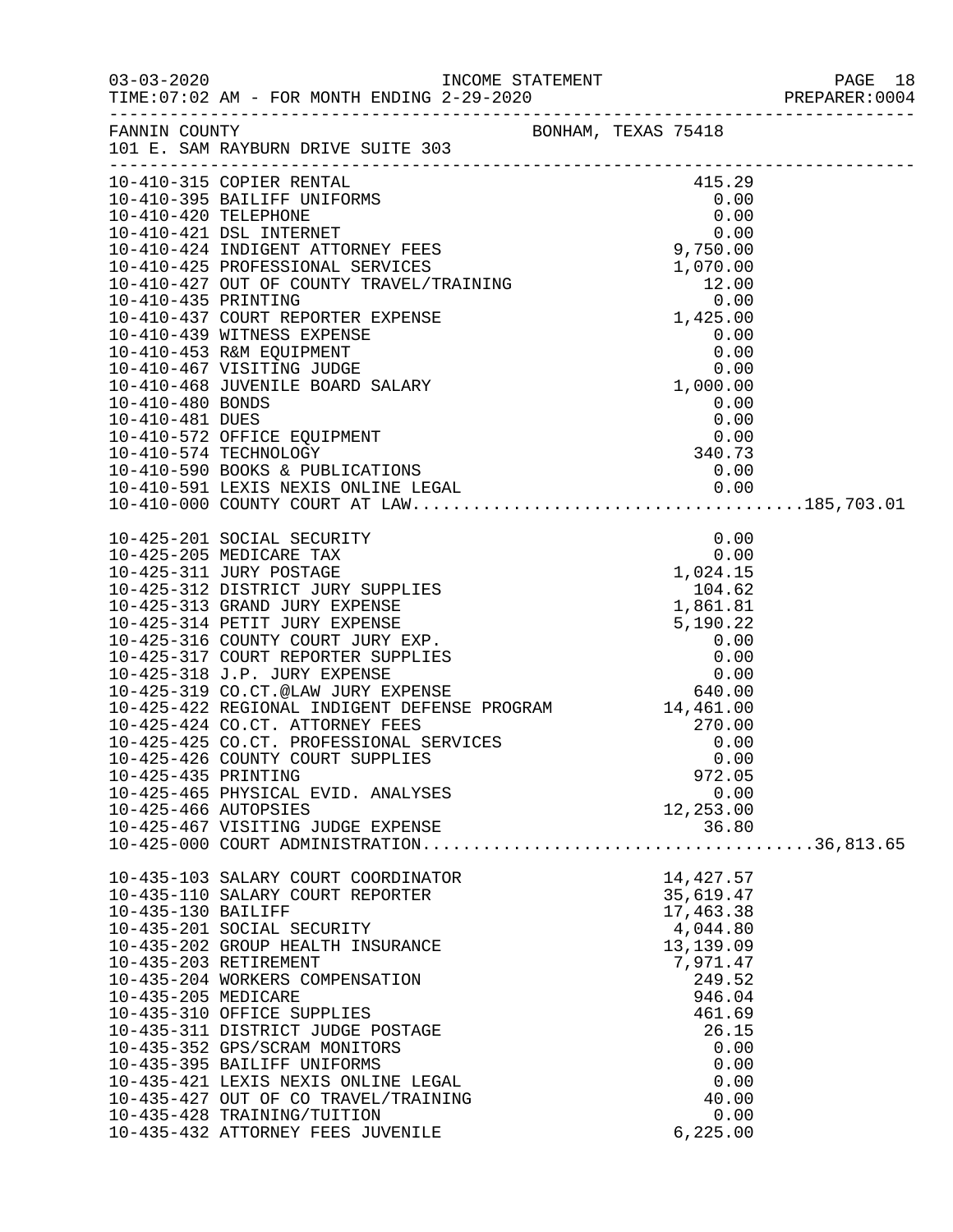|                     |                                                                                                                                                                                                                                    |                    | PREPARER: 0004 |
|---------------------|------------------------------------------------------------------------------------------------------------------------------------------------------------------------------------------------------------------------------------|--------------------|----------------|
|                     |                                                                                                                                                                                                                                    |                    |                |
|                     | 10-435-433 ATTORNEY FEES DRUG (1000 CHASE TRANSCRIPT 10-435-434 APPEAL COURT TRANSCRIPTS (62.50 10-435-435 ATTORNEYS FEES APPEALS CT 1,300.00<br>10-435-436 ATTORNEYS FEES APPEALS CT 1,300.00<br>10-435-436 ATTORNEY FEES- CPS CA |                    |                |
|                     |                                                                                                                                                                                                                                    |                    |                |
|                     |                                                                                                                                                                                                                                    |                    |                |
|                     |                                                                                                                                                                                                                                    |                    |                |
|                     |                                                                                                                                                                                                                                    |                    |                |
|                     |                                                                                                                                                                                                                                    |                    |                |
|                     |                                                                                                                                                                                                                                    |                    |                |
|                     |                                                                                                                                                                                                                                    |                    |                |
|                     |                                                                                                                                                                                                                                    |                    |                |
|                     |                                                                                                                                                                                                                                    |                    |                |
|                     |                                                                                                                                                                                                                                    |                    |                |
|                     |                                                                                                                                                                                                                                    |                    |                |
|                     | 10-435-590 DISTRICT JUDGE BOOKS 503.00<br>10-435-000 336TH DISTRICT COURT ADMINISTRATION303,662.43                                                                                                                                 |                    |                |
|                     |                                                                                                                                                                                                                                    |                    |                |
|                     |                                                                                                                                                                                                                                    |                    |                |
|                     |                                                                                                                                                                                                                                    |                    |                |
|                     |                                                                                                                                                                                                                                    |                    |                |
|                     |                                                                                                                                                                                                                                    |                    |                |
|                     |                                                                                                                                                                                                                                    |                    |                |
|                     |                                                                                                                                                                                                                                    |                    |                |
|                     |                                                                                                                                                                                                                                    |                    |                |
|                     |                                                                                                                                                                                                                                    |                    |                |
|                     |                                                                                                                                                                                                                                    |                    |                |
|                     |                                                                                                                                                                                                                                    |                    |                |
|                     |                                                                                                                                                                                                                                    |                    |                |
|                     |                                                                                                                                                                                                                                    |                    |                |
|                     |                                                                                                                                                                                                                                    |                    |                |
|                     |                                                                                                                                                                                                                                    |                    |                |
|                     |                                                                                                                                                                                                                                    |                    |                |
|                     | 10-450-428 EMPLOYEE TRAINING                                                                                                                                                                                                       | 0.00               |                |
| 10-450-435 PRINTING | 10-450-431 LOCAL TRAVEL                                                                                                                                                                                                            | 0.00<br>200.00     |                |
| 10-450-480 BONDS    |                                                                                                                                                                                                                                    | 200.00             |                |
| 10-450-481 DUES     |                                                                                                                                                                                                                                    | 50.00              |                |
|                     |                                                                                                                                                                                                                                    |                    |                |
|                     |                                                                                                                                                                                                                                    |                    |                |
|                     | 10-455-101 SALARY ELECTED OFFICIAL                                                                                                                                                                                                 | 18,819.90          |                |
|                     | 10-455-103 SALARY ASSISTANTS                                                                                                                                                                                                       | 27,658.18          |                |
|                     | 10-455-201 SOCIAL SECURITY TAXES                                                                                                                                                                                                   | 2,919.37           |                |
|                     | 10-455-202 GROUP HEALTH & DENTAL INSURANCE                                                                                                                                                                                         | 14,833.80          |                |
|                     | 10-455-203 RETIREMENT                                                                                                                                                                                                              | 5,367.38           |                |
|                     | 10-455-204 WORKERS' COMPENSATION                                                                                                                                                                                                   | 168.05             |                |
|                     | 10-455-205 MEDICARE TAX                                                                                                                                                                                                            | 682.87             |                |
|                     | 10-455-225 TRAVEL ALLOWANCE                                                                                                                                                                                                        | 1,000.00           |                |
|                     | 10-455-310 OFFICE SUPPLIES                                                                                                                                                                                                         | 582.71             |                |
|                     | 10-455-311 POSTAL EXPENSES                                                                                                                                                                                                         | 55.15              |                |
|                     | 10-455-420 UTILITIES TELEPHONE                                                                                                                                                                                                     |                    | 0.00           |
|                     | 10-455-422 R & M RADIO                                                                                                                                                                                                             |                    | 0.00           |
|                     | 10-455-423 CELL PHONE ALLOWANCE<br>10-455-427 OUT OF COUNTY TRAVEL/TRAINING                                                                                                                                                        | 100.00<br>1,026.55 |                |
| 10-455-435 PRINTING |                                                                                                                                                                                                                                    |                    | 0.00           |
| 10-455-480 BOND     |                                                                                                                                                                                                                                    |                    | 0.00           |
| 10-455-481 DUES     |                                                                                                                                                                                                                                    | 60.00              |                |
|                     |                                                                                                                                                                                                                                    |                    |                |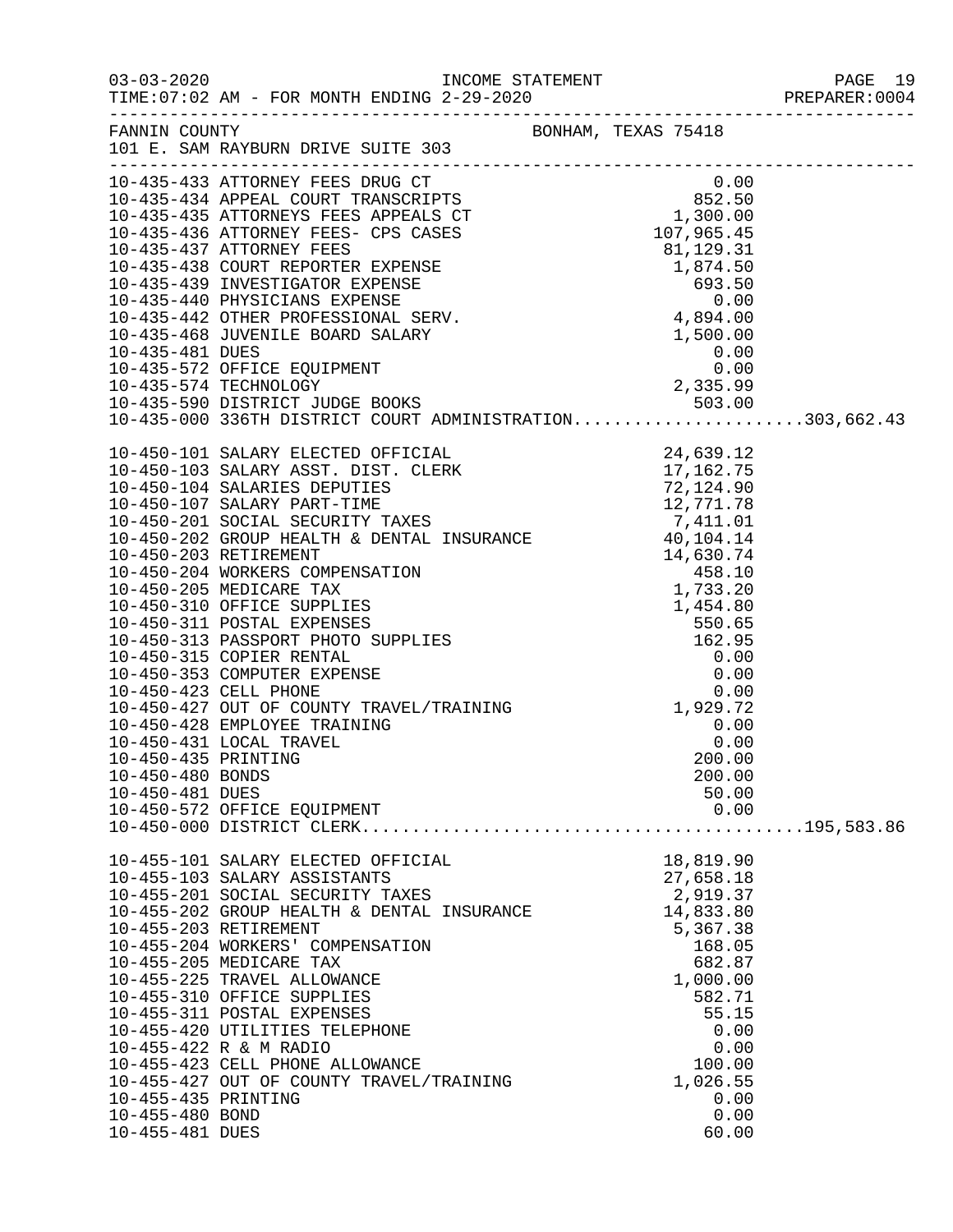|                                                           |                                                                                                                                                                                                                                                                                                                                                                                                                                                                                                                                                                     |                                                                                                                     | PREPARER: 0004 |
|-----------------------------------------------------------|---------------------------------------------------------------------------------------------------------------------------------------------------------------------------------------------------------------------------------------------------------------------------------------------------------------------------------------------------------------------------------------------------------------------------------------------------------------------------------------------------------------------------------------------------------------------|---------------------------------------------------------------------------------------------------------------------|----------------|
|                                                           | FANNIN COUNTY BONHAM, TEXAS 75418<br>101 E. SAM RAYBURN DRIVE SUITE 303                                                                                                                                                                                                                                                                                                                                                                                                                                                                                             |                                                                                                                     |                |
|                                                           | 10-455-572 OFFICE EQUIPMENT<br>10-455-573 RADIO EQUIPMENT                                                                                                                                                                                                                                                                                                                                                                                                                                                                                                           | 514.98<br>0.00                                                                                                      |                |
|                                                           |                                                                                                                                                                                                                                                                                                                                                                                                                                                                                                                                                                     |                                                                                                                     |                |
| 10-457-435 PRINTING<br>10-457-480 BOND<br>10-457-481 DUES | 10-457-101 SALARY ELECTED OFFICIAL 18,819.90<br>10-457-103 SALARY ASSISTANT 11,775.45<br>10-457-201 SOCIAL SECURITY TAXES 1,965.16<br>10-457-202 GROUP HEALTH & DENTAL INSURANCE 9,972.27<br>10-457-203 RETIREMENT 3,533.31<br>10-457-20<br>10-457-205 MEDICARE TAX<br>10-457-225 TRAVEL ALLOWANCE<br>10-457-310 OFFICE SUPPLIES<br>10-457-311 POSTAL EXPENSES<br>10-457-420 UTILITIES TELEPHONE<br>10-457-423 CELL PHONE ALLOWANCE<br>10-457-427 OUT OF COUNTY TRAVEL/TRAINING<br>10-457-460 OFFICE RENTAL<br>10-457-572 OFFICE EQUIPMENT<br>10-457-574 TECHNOLOGY | 459.60<br>1,000.00<br>52.74<br>38.00<br>0.00<br>100.00<br>667.25<br>0.00<br>208.33<br>0.00<br>60.00<br>0.00<br>0.00 |                |
|                                                           | 10-475-101 DA. SALARY SUPPLEMENT<br>10-475-102 HB 9 D.A. SUPPLEMENTAL FUNDS<br>10-475-103 SALARY ASSISTANT D.A.<br>10-475-104 ASST. DA LONGEVITY PAY<br>10-475-105 SALARIES SECRETARIES<br>10-475-106 DA SALARY REIMB. GC CH 46<br>10-475-107 SALARY TEMP./EXTRA                                                                                                                                                                                                                                                                                                    | 2,644.18<br>0.00<br>123,590.81<br>2,160.00<br>79,813.91<br>13,999.21<br>8,187.00                                    |                |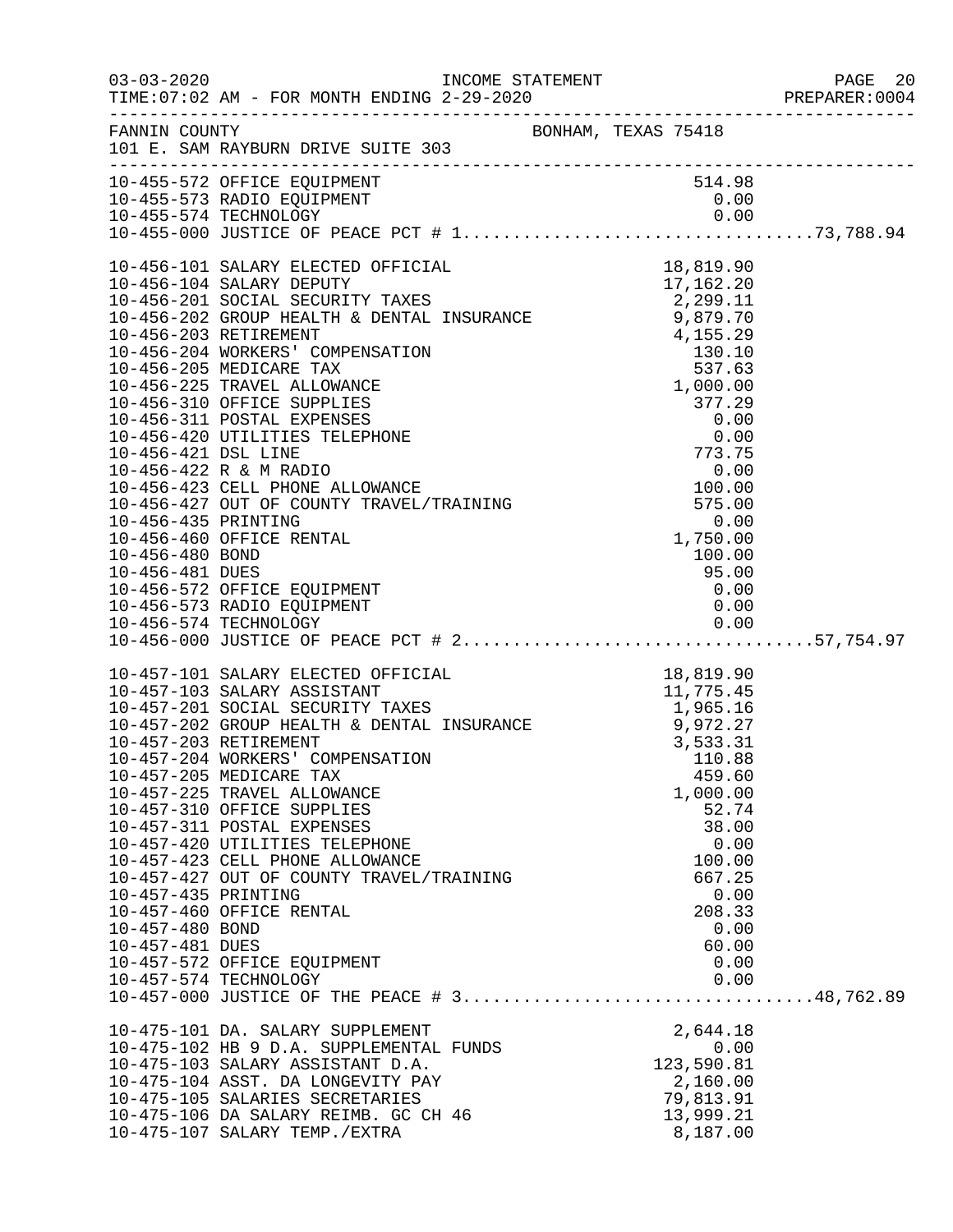| $03 - 03 - 2020$      | TIME: 07:02 AM - FOR MONTH ENDING 2-29-2020                                                                                                                                                                                              |                    |  |
|-----------------------|------------------------------------------------------------------------------------------------------------------------------------------------------------------------------------------------------------------------------------------|--------------------|--|
| FANNIN COUNTY         | BONHAM, TEXAS 75418<br>101 E. SAM RAYBURN DRIVE SUITE 303                                                                                                                                                                                |                    |  |
|                       |                                                                                                                                                                                                                                          |                    |  |
|                       |                                                                                                                                                                                                                                          |                    |  |
|                       |                                                                                                                                                                                                                                          |                    |  |
|                       |                                                                                                                                                                                                                                          |                    |  |
|                       |                                                                                                                                                                                                                                          |                    |  |
|                       |                                                                                                                                                                                                                                          |                    |  |
|                       |                                                                                                                                                                                                                                          |                    |  |
|                       |                                                                                                                                                                                                                                          |                    |  |
|                       |                                                                                                                                                                                                                                          |                    |  |
|                       |                                                                                                                                                                                                                                          |                    |  |
|                       |                                                                                                                                                                                                                                          |                    |  |
|                       |                                                                                                                                                                                                                                          |                    |  |
|                       |                                                                                                                                                                                                                                          |                    |  |
|                       |                                                                                                                                                                                                                                          |                    |  |
|                       |                                                                                                                                                                                                                                          |                    |  |
|                       |                                                                                                                                                                                                                                          |                    |  |
|                       |                                                                                                                                                                                                                                          |                    |  |
|                       |                                                                                                                                                                                                                                          |                    |  |
|                       | 10-475-469 DPS TESTING                                                                                                                                                                                                                   | 0.00               |  |
| 10-475-480 BOND       |                                                                                                                                                                                                                                          | 0.00               |  |
| 10-475-481 DUES       |                                                                                                                                                                                                                                          | 220.00             |  |
|                       | 10-475-572 OFFICE EQUIPMENT                                                                                                                                                                                                              | 199.98             |  |
| 10-475-574 TECHNOLOGY |                                                                                                                                                                                                                                          | 0.00               |  |
| 10-475-590 BOOKS      |                                                                                                                                                                                                                                          |                    |  |
|                       |                                                                                                                                                                                                                                          |                    |  |
|                       | 10-495-102 SALARY APPOINTED OFFICIAL 30,993.93<br>10-495-103 SALARIES ASSISTANTS 51,968.29<br>10-495-201 SOCIAL SECURITY TAXES 4,999.10<br>10-495-202 GROUP HEALTH & DENTAL INSURANCE 17,800.56<br>10-495-203 RETIREMENT 9,574.55<br>10- |                    |  |
|                       |                                                                                                                                                                                                                                          |                    |  |
|                       |                                                                                                                                                                                                                                          |                    |  |
|                       |                                                                                                                                                                                                                                          |                    |  |
|                       |                                                                                                                                                                                                                                          |                    |  |
|                       |                                                                                                                                                                                                                                          |                    |  |
|                       | 10-495-205 MEDICARE TAX<br>10-495-310 OFFICE SUPPLIES                                                                                                                                                                                    | 1,169.15<br>476.20 |  |
|                       | 10-495-353 COMPUTER SOFTWARE MAINTENANCE                                                                                                                                                                                                 | 5,225.00           |  |
|                       | 10-495-427 OUT OF COUNTY TRAVEL/TRAINING                                                                                                                                                                                                 | 2,279.81           |  |
|                       | 10-495-431 LOCAL TRAVEL                                                                                                                                                                                                                  | 0.00               |  |
| 10-495-435 PRINTING   |                                                                                                                                                                                                                                          | 0.00               |  |
|                       | 10-495-452 R & M EQUIPMENT                                                                                                                                                                                                               | 0.00               |  |
| 10-495-480 BOND       |                                                                                                                                                                                                                                          | 50.00              |  |
| 10-495-481 DUES       |                                                                                                                                                                                                                                          | 295.00             |  |
|                       | 10-495-572 OFFICE EQUIPMENT                                                                                                                                                                                                              | 0.00               |  |
|                       |                                                                                                                                                                                                                                          |                    |  |
|                       | 10-496-103 SALARY PURCHASING AGENT                                                                                                                                                                                                       | 22,310.86          |  |
|                       | 10-496-201 SOCIAL SECURITY TAXES                                                                                                                                                                                                         | 1,369.67           |  |
|                       | 10-496-202 GROUP HEALTH INSURANCE                                                                                                                                                                                                        | 4,944.60           |  |
| 10-496-203 RETIREMENT |                                                                                                                                                                                                                                          | 2,576.46           |  |
|                       | 10-496-204 WORKERS' COMPENSATION                                                                                                                                                                                                         | 80.67              |  |
|                       | 10-496-205 MEDICARE TAX<br>10-496-310 OFFICE SUPPLIES                                                                                                                                                                                    | 320.32<br>28.90    |  |
|                       | 10-496-353 COMPUTER SOFTWARE MAINTENANCE                                                                                                                                                                                                 | 655.00             |  |
| 10-496-421 CELL PHONE |                                                                                                                                                                                                                                          | 150.00             |  |

10-496-427 OUT OF COUNTY TRAVEL 110-496-427 OUT OF COUNTY TRAVEL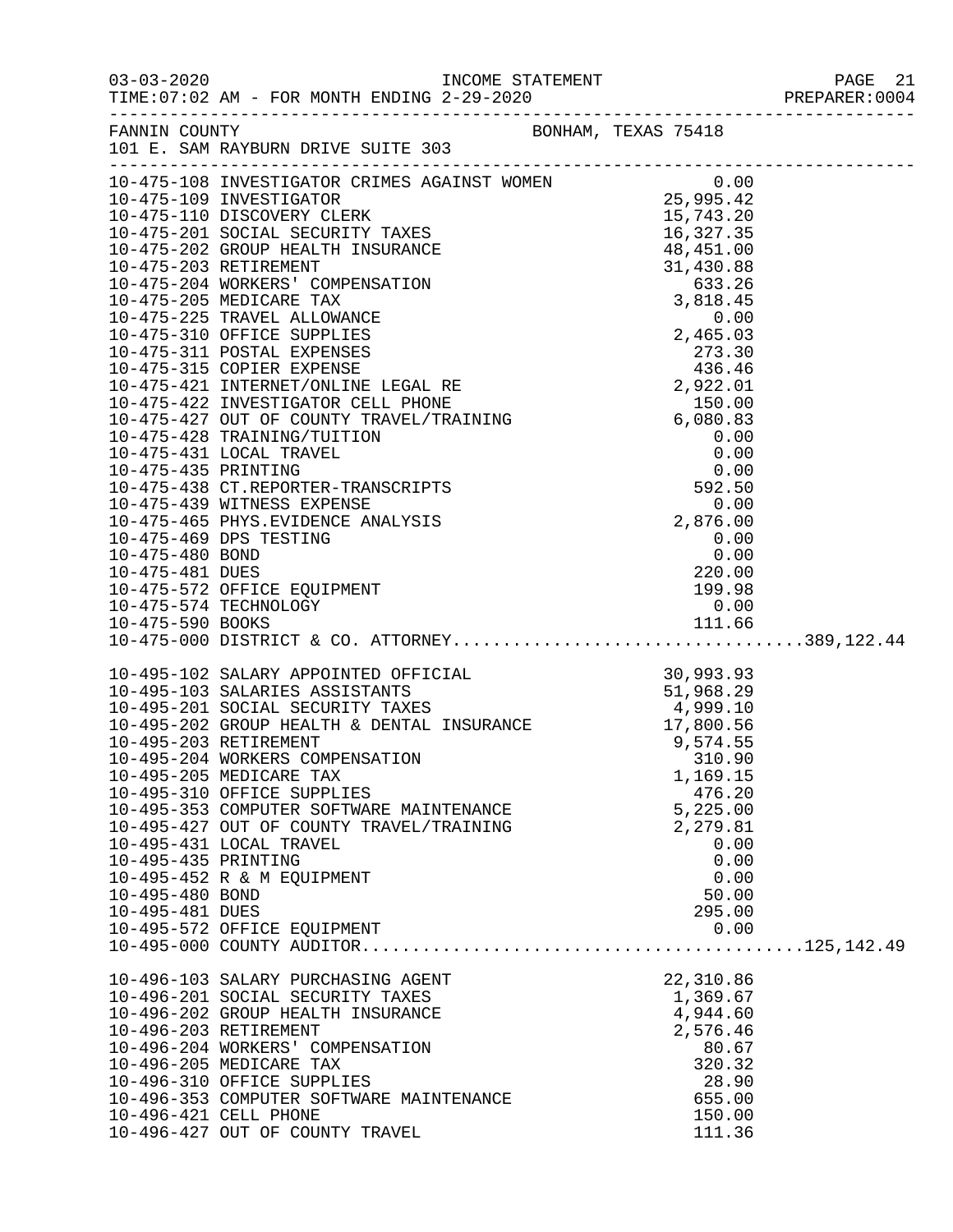|                                    |                                                                                                                                                                                                                                                                                                                                                                            |                    | PREPARER: 0004 |
|------------------------------------|----------------------------------------------------------------------------------------------------------------------------------------------------------------------------------------------------------------------------------------------------------------------------------------------------------------------------------------------------------------------------|--------------------|----------------|
|                                    | FANNIN COUNTY<br>101 E. SAM RAYBURN DRIVE SUITE 303                                                                                                                                                                                                                                                                                                                        |                    |                |
|                                    | 10-496-431 LOCAL TRAVEL                                                                                                                                                                                                                                                                                                                                                    | 0.00               |                |
| 10-496-435 PRINTING                |                                                                                                                                                                                                                                                                                                                                                                            | 0.00               |                |
|                                    | 10-496-452 R & M EQUIPMENT                                                                                                                                                                                                                                                                                                                                                 | 0.00               |                |
| 10-496-480 BOND<br>10-496-481 DUES |                                                                                                                                                                                                                                                                                                                                                                            | 0.00<br>75.00      |                |
|                                    | 10-496-572 OFFICE EQUIPMENT                                                                                                                                                                                                                                                                                                                                                |                    |                |
|                                    |                                                                                                                                                                                                                                                                                                                                                                            |                    |                |
|                                    | $\begin{tabular}{lllllllllllllllllllllllllllllllllllllllllllll} & & & & & 24\,,639\cdot 12\\ 10-497-101 & \text{SALARY ASSISTANT} & & & & 20\,,324\cdot 59\\ 10-497-201 & \text{SOCIAL SECURTIY TAXES} & & & 20\,,324\cdot 59\\ 10-497-202 & \text{GROUP HEALTH & \text{DENTAL INSURANCE} & & 2\,,179\cdot 90\\ 10-497-203 & \text{RETIREMENT} & & & 5\,,192\cdot 45\\ 10$ |                    |                |
|                                    |                                                                                                                                                                                                                                                                                                                                                                            |                    |                |
|                                    |                                                                                                                                                                                                                                                                                                                                                                            |                    |                |
|                                    |                                                                                                                                                                                                                                                                                                                                                                            |                    |                |
|                                    |                                                                                                                                                                                                                                                                                                                                                                            |                    |                |
|                                    |                                                                                                                                                                                                                                                                                                                                                                            |                    |                |
|                                    |                                                                                                                                                                                                                                                                                                                                                                            |                    |                |
|                                    |                                                                                                                                                                                                                                                                                                                                                                            |                    |                |
|                                    |                                                                                                                                                                                                                                                                                                                                                                            |                    |                |
|                                    |                                                                                                                                                                                                                                                                                                                                                                            |                    |                |
|                                    |                                                                                                                                                                                                                                                                                                                                                                            |                    |                |
|                                    |                                                                                                                                                                                                                                                                                                                                                                            |                    |                |
| 10-497-480 BOND                    |                                                                                                                                                                                                                                                                                                                                                                            |                    |                |
|                                    |                                                                                                                                                                                                                                                                                                                                                                            | $0.00$<br>$175.00$ |                |
|                                    |                                                                                                                                                                                                                                                                                                                                                                            |                    |                |
|                                    |                                                                                                                                                                                                                                                                                                                                                                            |                    |                |
|                                    |                                                                                                                                                                                                                                                                                                                                                                            |                    |                |
|                                    | 10-499-101 SALARIES ELECTED OFFICIAL<br>10-499-103 SALARIES ASSISTANTS<br>10-499-104 SALARIES DEPUTIES<br>10-499-107 SALARIES DEPUTIES<br>10-499-107 SALARY TEMP./EXTRA<br>10-499-201 SOCIAL SECURITY TAXES<br>10-499-201 SOCIAL SECURITY                                                                                                                                  |                    |                |
|                                    |                                                                                                                                                                                                                                                                                                                                                                            |                    |                |
|                                    |                                                                                                                                                                                                                                                                                                                                                                            |                    |                |
|                                    |                                                                                                                                                                                                                                                                                                                                                                            |                    |                |
|                                    |                                                                                                                                                                                                                                                                                                                                                                            |                    |                |
|                                    |                                                                                                                                                                                                                                                                                                                                                                            |                    |                |
|                                    |                                                                                                                                                                                                                                                                                                                                                                            |                    |                |
|                                    |                                                                                                                                                                                                                                                                                                                                                                            |                    |                |
|                                    | 10-499-205 MEDICARE TAX                                                                                                                                                                                                                                                                                                                                                    | 1,288.07           |                |
|                                    | 10-499-225 LEONARD OFFICE TRAVEL                                                                                                                                                                                                                                                                                                                                           | 241.74             |                |
|                                    | 10-499-310 OFFICE SUPPLIES<br>10-499-311 POSTAL EXPENSES                                                                                                                                                                                                                                                                                                                   | 312.14<br>528.21   |                |
|                                    | 10-499-315 COPIER EXPENSE                                                                                                                                                                                                                                                                                                                                                  | 378.46             |                |
|                                    | 10-499-420 TELEPHONE LEONARD OFFICE                                                                                                                                                                                                                                                                                                                                        | 0.00               |                |
|                                    | 10-499-423 CELL PHONE                                                                                                                                                                                                                                                                                                                                                      | 0.00               |                |
|                                    | 10-499-427 OUT OF COUNTY TRAVEL/TRAINING                                                                                                                                                                                                                                                                                                                                   | 2,227.03           |                |
| 10-499-435 PRINTING                |                                                                                                                                                                                                                                                                                                                                                                            | 0.00               |                |
|                                    | 10-499-460 LEONARD OFFICE RENT                                                                                                                                                                                                                                                                                                                                             | 500.00             |                |
| 10-499-480 BOND                    |                                                                                                                                                                                                                                                                                                                                                                            | 0.00               |                |
| 10-499-481 DUES                    |                                                                                                                                                                                                                                                                                                                                                                            | 175.00             |                |
|                                    | 10-499-572 OFFICE EQUIPMENT                                                                                                                                                                                                                                                                                                                                                | 0.00               |                |
|                                    | 10-499-574 TECHNOLOGY                                                                                                                                                                                                                                                                                                                                                      | 0.00               |                |
|                                    |                                                                                                                                                                                                                                                                                                                                                                            |                    |                |
|                                    | 10-503-103 SALARY-TECHNICIAN                                                                                                                                                                                                                                                                                                                                               | 17,894.91          |                |
|                                    | 10-503-107 PART TIME TECHNICIAN                                                                                                                                                                                                                                                                                                                                            | 2,805.90           |                |
|                                    | 10-503-201 SOCIAL SECURITY                                                                                                                                                                                                                                                                                                                                                 | 1,180.66           |                |
|                                    | 10-503-202 GROUP HEALTH INSURANCE                                                                                                                                                                                                                                                                                                                                          | 4,944.60           |                |
|                                    | 10-503-203 RETIREMENT                                                                                                                                                                                                                                                                                                                                                      | 2,386.70           |                |
|                                    | 10-503-204 WORKERS COMPENSATION                                                                                                                                                                                                                                                                                                                                            | 98.26              |                |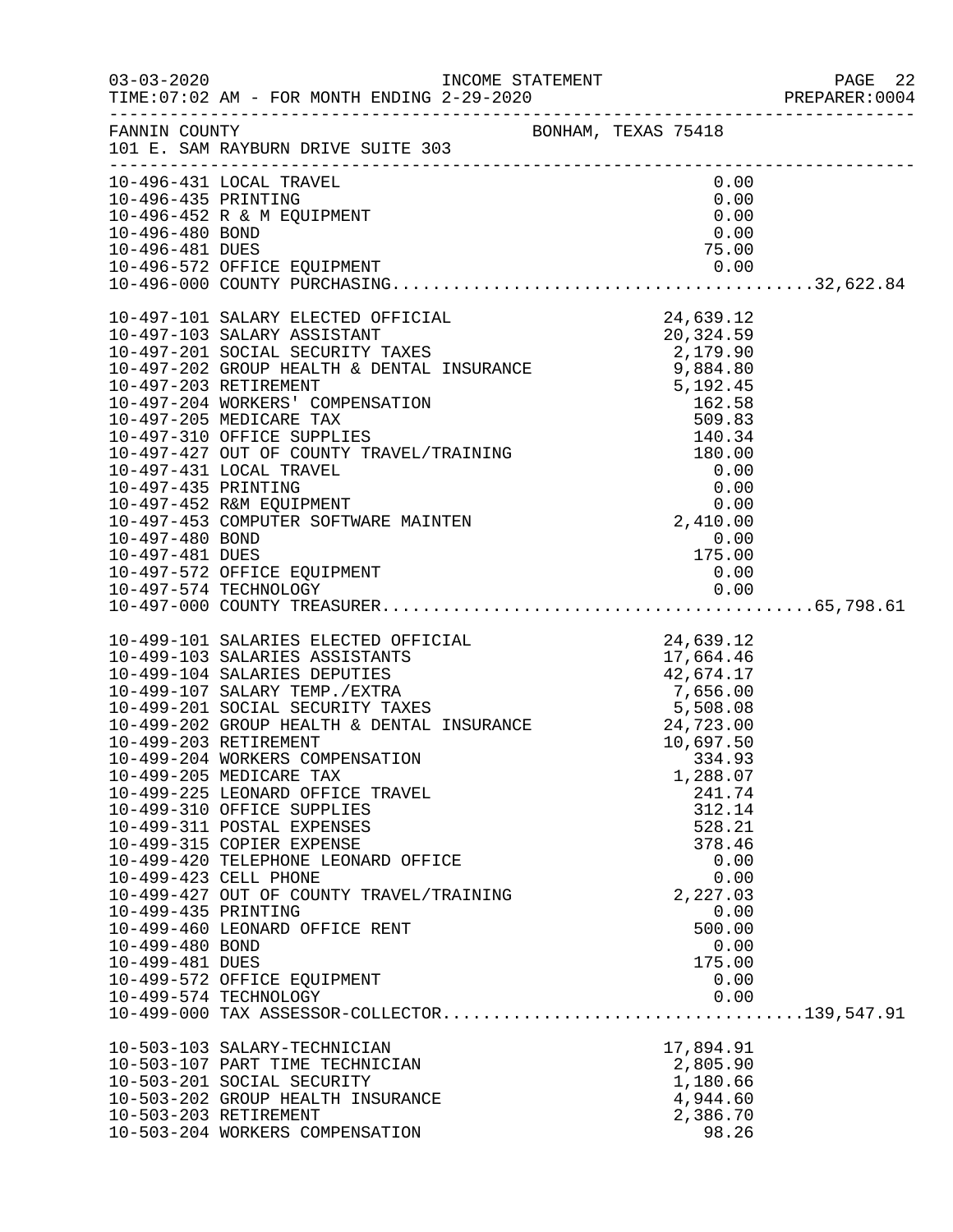|                 |                                                                                                                                                                                                                                                                         |  |           |              | PREPARER: 0004 |
|-----------------|-------------------------------------------------------------------------------------------------------------------------------------------------------------------------------------------------------------------------------------------------------------------------|--|-----------|--------------|----------------|
|                 | FANNIN COUNTY BONHAM, TEXAS 75418<br>101 E. SAM RAYBURN DRIVE SUITE 303                                                                                                                                                                                                 |  |           |              |                |
|                 | 10-503-205 MEDICARE TAX<br>10-503-205 MEDICARE TAX<br>10-503-225 TRAVEL ALLOWANCE<br>10-503-310 OFFICE SUPPLIES<br>10-503-421 CELL PHONE ALLOWANCE<br>10-503-421 CELL PHONE ALLOWANCE<br>10-503-423 EMERGENCY INTERNET<br>10-503-433 EMERGENCY INTERNET<br>10-503-435 P |  | 276.17    |              |                |
|                 |                                                                                                                                                                                                                                                                         |  |           |              |                |
|                 |                                                                                                                                                                                                                                                                         |  |           |              |                |
|                 |                                                                                                                                                                                                                                                                         |  |           |              |                |
|                 |                                                                                                                                                                                                                                                                         |  |           |              |                |
|                 |                                                                                                                                                                                                                                                                         |  |           |              |                |
|                 |                                                                                                                                                                                                                                                                         |  |           |              |                |
|                 |                                                                                                                                                                                                                                                                         |  |           |              |                |
|                 |                                                                                                                                                                                                                                                                         |  |           |              |                |
|                 |                                                                                                                                                                                                                                                                         |  |           |              |                |
|                 |                                                                                                                                                                                                                                                                         |  |           |              |                |
|                 | 10-510-107 REGULAR TEMP.- PART TIME 0.00<br>10-510-115 SALARY JANITOR 17,163.30<br>10-510-201 SOCIAL SECURITY TAXES 1,048.94<br>10-510-202 GROUP HEALTH & DENTAL INSURANCE 4,944.60<br>1 982.05                                                                         |  |           |              |                |
|                 |                                                                                                                                                                                                                                                                         |  |           |              |                |
|                 |                                                                                                                                                                                                                                                                         |  |           |              |                |
|                 |                                                                                                                                                                                                                                                                         |  |           |              |                |
|                 |                                                                                                                                                                                                                                                                         |  |           |              |                |
|                 |                                                                                                                                                                                                                                                                         |  |           |              |                |
|                 |                                                                                                                                                                                                                                                                         |  |           |              |                |
|                 |                                                                                                                                                                                                                                                                         |  |           |              |                |
|                 |                                                                                                                                                                                                                                                                         |  |           |              |                |
|                 |                                                                                                                                                                                                                                                                         |  |           |              |                |
|                 |                                                                                                                                                                                                                                                                         |  |           |              |                |
|                 |                                                                                                                                                                                                                                                                         |  |           |              |                |
|                 |                                                                                                                                                                                                                                                                         |  |           |              |                |
|                 | 10-510-423 CELL PHONE                                                                                                                                                                                                                                                   |  | 132.48    |              |                |
|                 | 10-510-440 UTILITIES ELECTRICITY                                                                                                                                                                                                                                        |  | 440.70    |              |                |
|                 | 10-510-441 UTILITIES GAS                                                                                                                                                                                                                                                |  |           | 0.00         |                |
|                 | 10-510-442 UTILITIES WATER<br>10-510-443 TRASH PICK-UP                                                                                                                                                                                                                  |  | 337.04    | 0.00         |                |
|                 | 10-510-445 AIR CONDITIONER MAINTENANCE                                                                                                                                                                                                                                  |  |           | 0.00         |                |
|                 | 10-510-446 ELEVATOR MAINTENANCE CONTR                                                                                                                                                                                                                                   |  |           | 0.00         |                |
|                 | 10-510-450 R & M BUILDINGS                                                                                                                                                                                                                                              |  |           | 0.00         |                |
|                 | 10-510-453 COMPUTER SOFTWARE MAINTEN                                                                                                                                                                                                                                    |  | 68,989.50 |              |                |
|                 | 10-510-463 RENTAL PERSONNEL PAGER<br>10-510-482 FIRE INSURANCE                                                                                                                                                                                                          |  |           | 0.00         |                |
| 10-510-500 LAND |                                                                                                                                                                                                                                                                         |  |           | 0.00<br>0.00 |                |
|                 | 10-510-530 PERMANENT IMPROVEMENTS                                                                                                                                                                                                                                       |  |           | 0.00         |                |
|                 | 10-510-572 OFFICE EQUIPMENT                                                                                                                                                                                                                                             |  |           | 0.00         |                |
|                 | 10-510-573 ODYSSEY SOFTWARE/EQUIPMENT                                                                                                                                                                                                                                   |  |           | 0.00         |                |
|                 | 10-510-574 TECHNOLOGY                                                                                                                                                                                                                                                   |  |           | 0.00         |                |
|                 | 10-510-575 LAND/BUILDING<br>10-510-577 JANITOR EQUIPMENT                                                                                                                                                                                                                |  |           | 0.00<br>0.00 |                |
|                 |                                                                                                                                                                                                                                                                         |  |           |              |                |
|                 | 10-511-115 SALARY JANITOR                                                                                                                                                                                                                                               |  | 2,700.03  |              |                |
|                 | 10-511-201 SOCIAL SECURITY TAXES                                                                                                                                                                                                                                        |  | 167.40    |              |                |
|                 | 10-511-203 RETIREMENT                                                                                                                                                                                                                                                   |  |           | 0.00         |                |
|                 | 10-511-204 WORKER' COMPENSATION                                                                                                                                                                                                                                         |  | 110.33    |              |                |
|                 | 10-511-205 MEDICARE TAX                                                                                                                                                                                                                                                 |  | 39.15     |              |                |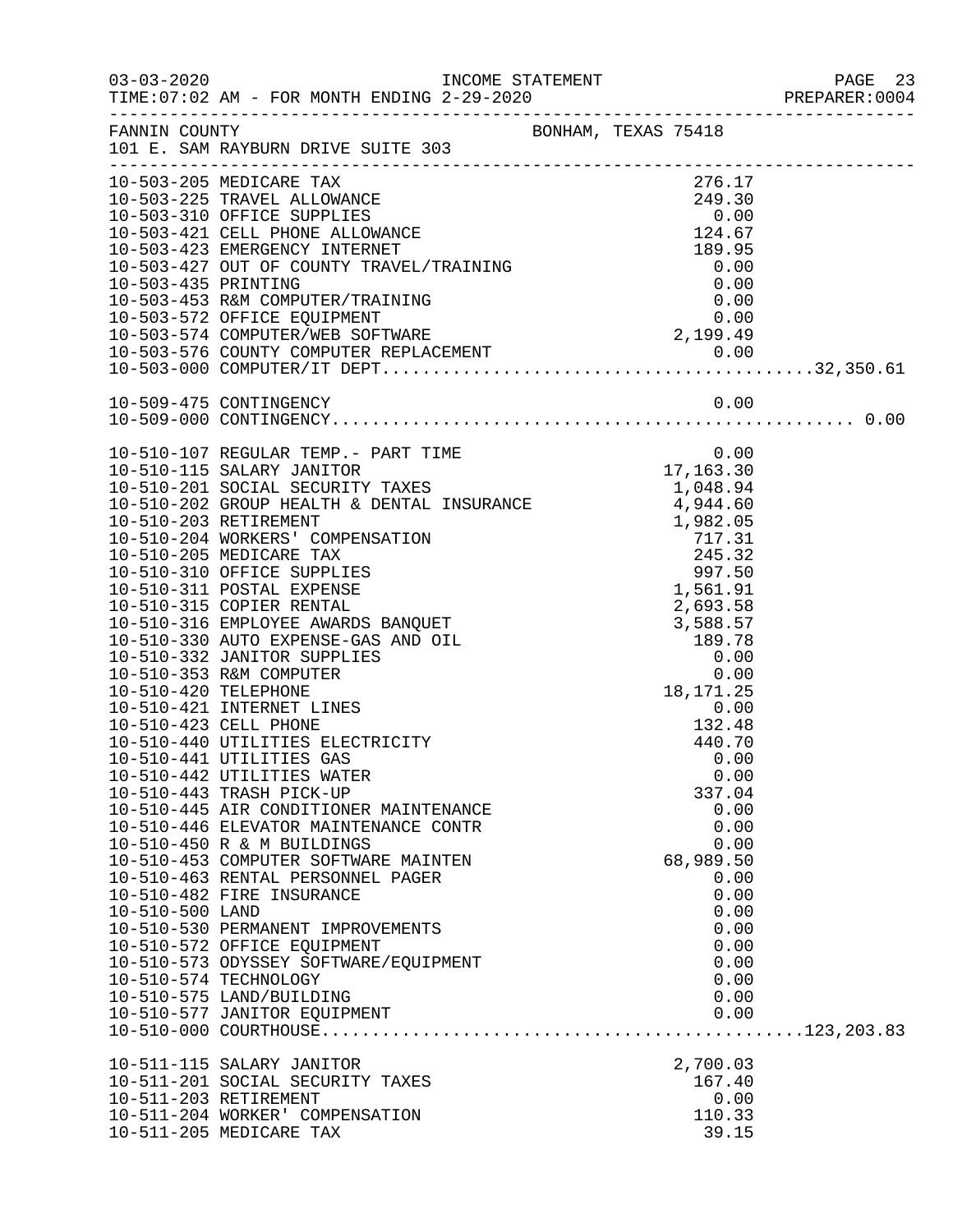|                      |                                                                                                                                                                                                                          |                                                                                                                  |                      | 24 PAGE<br>2004:PREPARER |
|----------------------|--------------------------------------------------------------------------------------------------------------------------------------------------------------------------------------------------------------------------|------------------------------------------------------------------------------------------------------------------|----------------------|--------------------------|
| FANNIN COUNTY        | 101 E. SAM RAYBURN DRIVE SUITE 303                                                                                                                                                                                       | BONHAM, TEXAS 75418                                                                                              |                      |                          |
|                      | 10-511-332 JANITOR SUPPLIES<br>10-511-440 UTILITIES ELECTRICITY<br>10-511-441 UTILITIES GAS<br>10-511-442 UTILITIES GAS<br>10-511-442 UTILITIES GAS                                                                      |                                                                                                                  |                      |                          |
|                      |                                                                                                                                                                                                                          |                                                                                                                  |                      |                          |
|                      |                                                                                                                                                                                                                          |                                                                                                                  |                      |                          |
|                      | 10-511-332 JANIJON<br>10-511-440 UTILITIES ELECTRICITY<br>10-511-441 UTILITIES GAS<br>10-511-442 UTILITIES WATER<br>10-511-443 TRASH PICK-UP SERVICE<br>168.52<br>168.52<br>168.52<br>168.52<br>162.78<br>162.78<br>0.00 |                                                                                                                  |                      |                          |
|                      |                                                                                                                                                                                                                          |                                                                                                                  |                      |                          |
|                      |                                                                                                                                                                                                                          |                                                                                                                  |                      |                          |
|                      |                                                                                                                                                                                                                          |                                                                                                                  |                      |                          |
|                      |                                                                                                                                                                                                                          |                                                                                                                  |                      |                          |
|                      |                                                                                                                                                                                                                          |                                                                                                                  |                      |                          |
|                      | 10-512-332 JANITOR SUPPLIES<br>10-512-440 UTILITIES ELECTRICITY<br>10-512-442 UTILITIES WATER<br>10-512-450 R&M BUILDING<br>268.97<br>10-512-450 R&M BUILDING<br>20.00                                                   |                                                                                                                  |                      |                          |
|                      |                                                                                                                                                                                                                          |                                                                                                                  |                      |                          |
|                      |                                                                                                                                                                                                                          |                                                                                                                  |                      |                          |
|                      |                                                                                                                                                                                                                          |                                                                                                                  |                      |                          |
|                      | 10-512-482 FIRE INSURANCE                                                                                                                                                                                                |                                                                                                                  | 0.00                 |                          |
|                      |                                                                                                                                                                                                                          |                                                                                                                  |                      |                          |
|                      | 10-513-115 SALARY JANITOR                                                                                                                                                                                                | 3, 181.75<br>197.24<br>0.00<br>SATION<br>TAGE<br>TAGE<br>S<br>$46.13$<br>$43.58$<br>$486.36$<br>0.00<br>1.458.06 |                      |                          |
|                      | 10-513-201 SOCIAL SECURITY TAXES                                                                                                                                                                                         |                                                                                                                  |                      |                          |
|                      | 10-513-203 RETIREMENT                                                                                                                                                                                                    |                                                                                                                  |                      |                          |
|                      | 10-513-204 WORKERS' COMPENSATION                                                                                                                                                                                         |                                                                                                                  |                      |                          |
|                      | 10-513-205 MEDICARE TAX                                                                                                                                                                                                  |                                                                                                                  |                      |                          |
|                      | 10-513-311 SOUTH ANNEX POSTAGE                                                                                                                                                                                           |                                                                                                                  |                      |                          |
|                      | 10-513-315 COPIER RENTAL<br>10-513-332 JANITOR SUPPLIES                                                                                                                                                                  |                                                                                                                  |                      |                          |
| 10-513-420 TELEPHONE |                                                                                                                                                                                                                          |                                                                                                                  |                      |                          |
| 10-513-421 INTERNET  |                                                                                                                                                                                                                          |                                                                                                                  | 1,458.06             |                          |
|                      | 10-513-440 UTILITIES ELECTRICITY                                                                                                                                                                                         |                                                                                                                  | 1,944.82             |                          |
|                      | 10-513-441 UTILITIES GAS                                                                                                                                                                                                 |                                                                                                                  | $633.82$<br>$345.76$ |                          |
|                      | 10-513-442 UTILITIES WATER                                                                                                                                                                                               |                                                                                                                  |                      |                          |
|                      | 10-513-443 TRASH PICKUP SERVICE                                                                                                                                                                                          |                                                                                                                  | 337.04               |                          |
|                      | 10-513-444 LAWN MAINTENANCE<br>10-513-450 R&M BUILDING                                                                                                                                                                   |                                                                                                                  | 0.00<br>5,071.43     |                          |
|                      | 10-513-455 PARKING LOT                                                                                                                                                                                                   |                                                                                                                  | 0.00                 |                          |
|                      | 10-513-482 FIRE INSURANCE                                                                                                                                                                                                |                                                                                                                  | 0.00                 |                          |
| 10-513-531 ANNEX     |                                                                                                                                                                                                                          |                                                                                                                  | 0.00                 |                          |
|                      |                                                                                                                                                                                                                          |                                                                                                                  |                      |                          |
|                      | 10-514-421 TELEPHONE/INTERNET                                                                                                                                                                                            |                                                                                                                  | 381.97               |                          |
|                      |                                                                                                                                                                                                                          |                                                                                                                  |                      |                          |
|                      | 10-515-440 UTILITIES ELECTRICITY                                                                                                                                                                                         |                                                                                                                  | 906.54               |                          |
|                      | 10-515-441 UTILITIES GAS                                                                                                                                                                                                 |                                                                                                                  | 450.12               |                          |
|                      | 10-515-442 UTILITIES WATER                                                                                                                                                                                               |                                                                                                                  | 124.50               |                          |
|                      | 10-515-444 LAWN MAINTENANCE<br>10-515-450 R&M BUILDING                                                                                                                                                                   |                                                                                                                  | 0.00<br>31.50        |                          |
|                      | 10-515-482 FIRE INSURANCE                                                                                                                                                                                                |                                                                                                                  | 0.00                 |                          |
|                      | 10-515-501 PEST CONTROL                                                                                                                                                                                                  |                                                                                                                  | 0.00                 |                          |
|                      |                                                                                                                                                                                                                          |                                                                                                                  |                      |                          |
|                      | 10-516-115 SALARY JANITOR                                                                                                                                                                                                |                                                                                                                  | 1,572.87             |                          |
|                      | 10-516-201 SOCIAL SECURITY TAXES                                                                                                                                                                                         |                                                                                                                  | 97.53                |                          |
|                      | 10-516-203 RETIREMENT                                                                                                                                                                                                    |                                                                                                                  | 0.00                 |                          |
|                      | 10-516-204 WORKERS' COMPENSATION                                                                                                                                                                                         |                                                                                                                  | 60.68                |                          |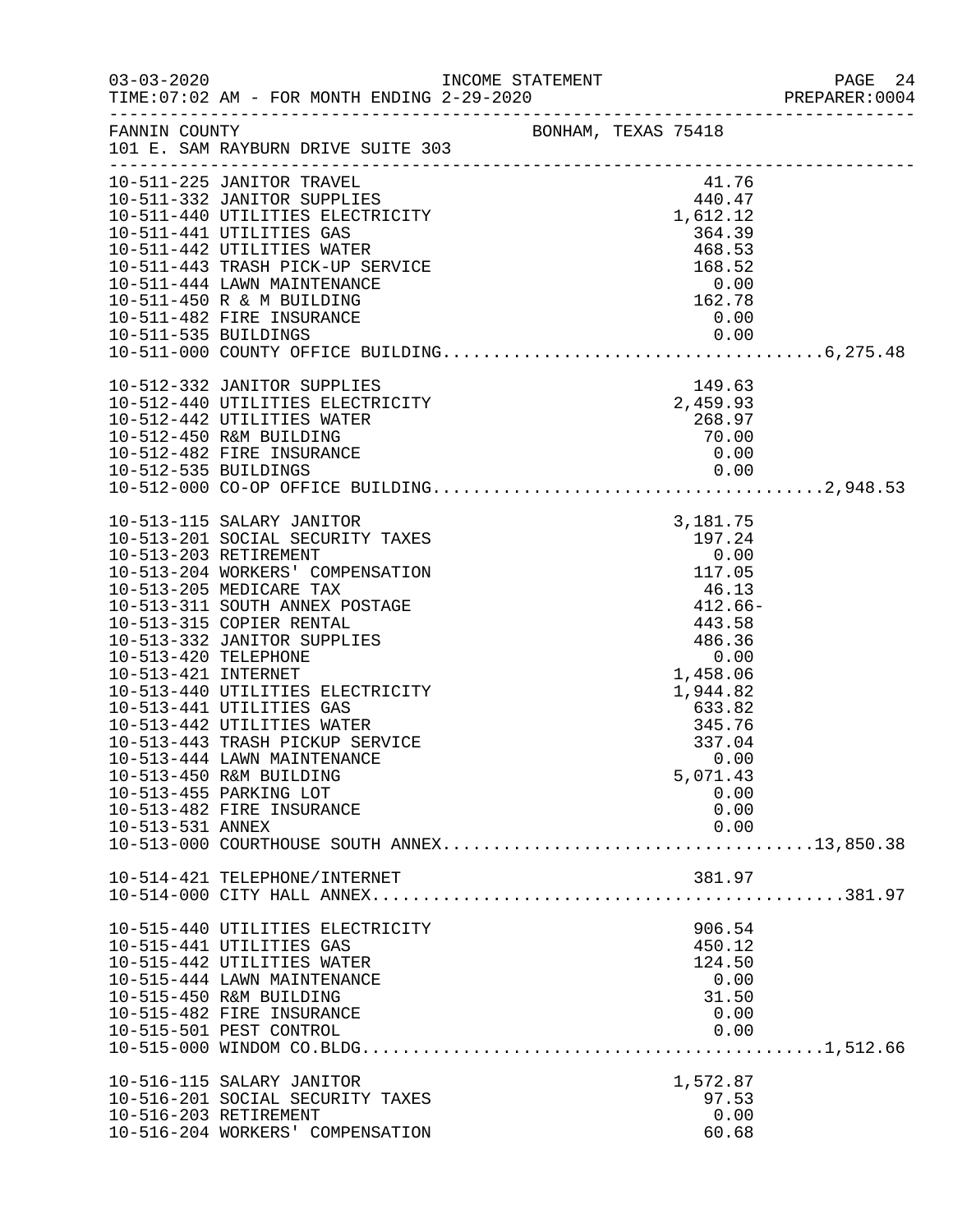| $03 - 03 - 2020$     |                                                                                                                                                                                                                                                                                                                                                                                                                                                                                                                             | INCOME STATEMENT |            |                            |                                                                                                     |                      | PAGE 25<br>PREPARER: 0004 |
|----------------------|-----------------------------------------------------------------------------------------------------------------------------------------------------------------------------------------------------------------------------------------------------------------------------------------------------------------------------------------------------------------------------------------------------------------------------------------------------------------------------------------------------------------------------|------------------|------------|----------------------------|-----------------------------------------------------------------------------------------------------|----------------------|---------------------------|
|                      | FANNIN COUNTY<br>101 E. SAM RAYBURN DRIVE SUITE 303                                                                                                                                                                                                                                                                                                                                                                                                                                                                         |                  |            |                            |                                                                                                     |                      |                           |
| 10-516-420 TELEPHONE | 10-516-205 MEDICARE TAX<br>10-516-225 JANITOR TRAVEL<br>10-516-332 JANITOR SUPPLIES<br>10-516-440 UTILITIES ELECTRICITY<br>10-516-441 UTILITIES GAS<br>10-516-442 UTILITIES WATER<br>10-516-443 TRASH PICKUP SERVICE<br>10-516-444 LAWN MAINTENANCE<br>10-516-450 R&M BUILDING<br>10-516-482 FIRE INSURANCE<br>10-516-530 BUILDING REMODEL<br>10-516-535 BUILDING CONSTRUCTION                                                                                                                                              |                  |            |                            | 22.81<br>81.20<br>370.96<br>2,507.70<br>0.00<br>228.32<br>0.00<br>320.50<br>$0\, .\, 00\,$          | 0.00<br>0.00<br>0.00 |                           |
|                      | 10-516-572 OFFICE EQUIPMENT 0.00<br>10-516-000 AGRILIFE EXTENSION BUILDING5,262.57                                                                                                                                                                                                                                                                                                                                                                                                                                          |                  |            |                            |                                                                                                     |                      |                           |
| 10-517-535 BUILDING  |                                                                                                                                                                                                                                                                                                                                                                                                                                                                                                                             |                  |            |                            |                                                                                                     | 0.00                 |                           |
|                      | 10-518-311 POSTAL EXPENSES<br>10-518-332 JANITOR SUPPLIES<br>10-518-420 UTILITIES TELEPHONE<br>10-518-421 INTERNET SERVICES<br>10-518-440 UTILITIES ELECTRICITY<br>10-518-441 UTILITIES GAS<br>10-518-442 UTILITIES WATER<br>10-518-443 TRASH PICKUP SERVICE<br>10-518-450 R & M BUILDING<br>10-518-460 MOVING EXPENSES<br>10-518-470 OFFICE SPACE LEASE<br>10-518-483 ALARM MONITORING<br>10-518-484 CLEANING SERVICES<br>ICES <b>Services</b><br>10-518-501 PEST CONTROL<br>10-518-000 COUNTY OFFICES RELOCATION88,669.56 |                  | $\epsilon$ | 6.4085<br>$885.60$<br>0.00 | 336.00<br>1,798.18<br>4,487.14<br>1,495.01<br>1,598.29<br>670.48<br>1,495.23<br>69,025.00<br>470.00 | 0.00                 |                           |
|                      | 10-519-165 CONSTRUCTION                                                                                                                                                                                                                                                                                                                                                                                                                                                                                                     |                  |            |                            | 0.00                                                                                                |                      |                           |
|                      | 10-520-484 GENERAL LIABILITY INSURANCE                                                                                                                                                                                                                                                                                                                                                                                                                                                                                      |                  |            |                            |                                                                                                     | 0.00                 |                           |
|                      | 10-540-417 AMBULANCE SERVICE                                                                                                                                                                                                                                                                                                                                                                                                                                                                                                |                  |            |                            | 225,000.00                                                                                          |                      |                           |
|                      | 10-543-416 FIRE PROTECTION SERVICE<br>10-543-422 R&M RADIO/TOWER<br>10-543-440 UTILITIES ELECTRICITY<br>10-543-447 REPEATER SERVICE CONTRACT<br>10-543-490 FCC RADIO LICENSE                                                                                                                                                                                                                                                                                                                                                |                  |            |                            | 42,000.00<br>2,920.96                                                                               | 0.00<br>0.00<br>0.00 |                           |
|                      | 10-551-101 SALARY ELECTED OFFICIAL<br>10-551-201 SOCIAL SECURITY TAXES<br>10-551-202 GROUP HEALTH & DENTAL INSURANCE<br>10-551-203 RETIREMENT<br>10-551-204 WORKERS' COMPENSATION<br>10-551-205 MEDICARE TAX                                                                                                                                                                                                                                                                                                                |                  |            |                            | 14,026.98<br>863.64<br>2,229.77<br>1,619.95<br>295.39<br>201.99                                     |                      |                           |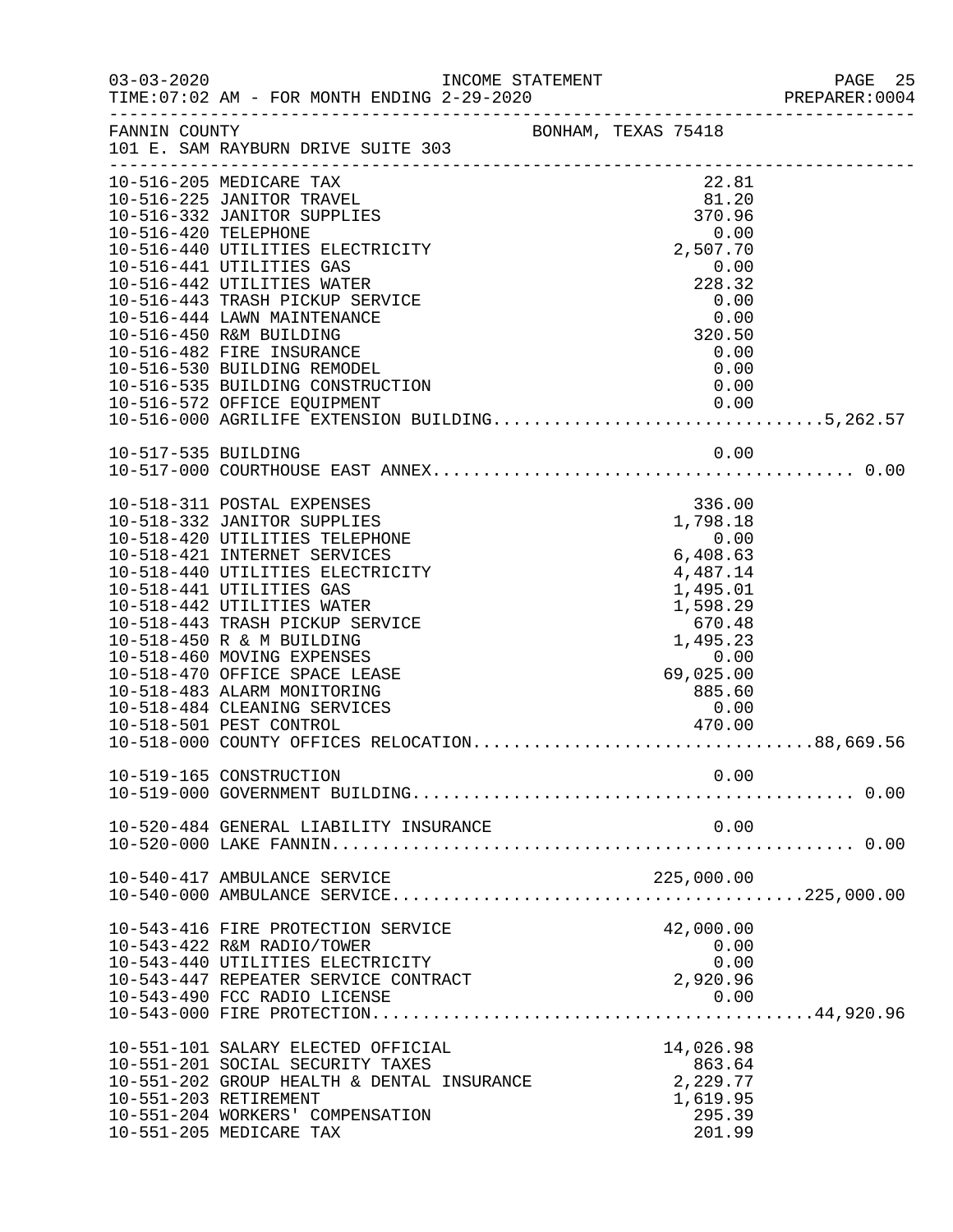|                                                           |                                                                                                                                                                                                                                                                                                                                                                                                                                                                                            |                                                            |                                                                                                                                       | PREPARER: 0004 |
|-----------------------------------------------------------|--------------------------------------------------------------------------------------------------------------------------------------------------------------------------------------------------------------------------------------------------------------------------------------------------------------------------------------------------------------------------------------------------------------------------------------------------------------------------------------------|------------------------------------------------------------|---------------------------------------------------------------------------------------------------------------------------------------|----------------|
|                                                           | FANNIN COUNTY<br>101 E. SAM RAYBURN DRIVE SUITE 303                                                                                                                                                                                                                                                                                                                                                                                                                                        |                                                            |                                                                                                                                       |                |
| 10-551-572 EQUIPMENT                                      | 10-551-310 OFFICE SUPPLIES<br>10-551-311 POSTAL EXPENSES<br>10-551-330 AUTO EXPENSE-GAS AND OIL<br>10-551-421 ONLINE RESEARCH/ACCURINT<br>10-551-422 R & M RADIO<br>10-551-427 TRAVEL EXPENSE<br>10-551-435 PRINTING<br>10-551-435 PRINTING<br>200.00<br>10-551-435 PRINTING<br>10-551-480 BOND 0.00<br>10-551-488 LAW ENFORCEMENT PROF. INS 463.00<br>10-551-572 FOULDMENT                                                                                                                |                                                            | 0.00<br>0.00                                                                                                                          |                |
|                                                           | 10-552-201 SOCIAL SECURITY TAXES<br>10-552-201 SOCIAL SECURITY TAXES<br>10-552-202 GROUP HEALTH & DENTAL INSURANCE 4,944.60<br>10-552-203 RETIREMENT<br>10-552-204 WORKERS' COMPENSATION<br>10-552-205 MEDICARE TAX<br>10-552-310 OFFICE SUPPLIES<br>10-552-311 POSTAL EXPENSES<br>10-552-330 AUTO EXPENSE-GAS AND OIL                                                                                                                                                                     | 786.55<br>139.07<br>98.78<br>0.00<br>0.00<br>76.25<br>0.00 |                                                                                                                                       |                |
| 10-553-435 PRINTING<br>10-553-480 BOND<br>10-553-481 DUES | 10-553-101 SALARY ELECTED OFFICIAL<br>10-553-201 SOCIAL SECURITY TAXES<br>10-553-202 GROUP HEALTH & DENTAL INSURANCE 4,944.60<br>10-553-203 RETIREMENT<br>10-553-204 WORKERS' COMPENSATION<br>10-553-205 MEDICARE TAX<br>10-553-310 OFFICE SUPPLIES<br>10-553-311 POSTAL EXPENSES<br>10-553-330 AUTO EXPENSE-GAS AND OIL<br>10-553-427 TRAVEL EXPENSE<br>10-553-453 COMPUTER SOFTWARE<br>10-553-488 LAW ENFORCEMENT PROF. INS<br>10-553-572 OFFICE EQUIPMENT<br>10-553-573 RADIO EQUIPMENT |                                                            | 6,054.51<br>699.16<br>123.62<br>102.28<br>0.00<br>0.00<br>0.00<br>1,000.00<br>0.00<br>0.00<br>0.00<br>60.00<br>463.00<br>0.00<br>0.00 |                |
|                                                           |                                                                                                                                                                                                                                                                                                                                                                                                                                                                                            |                                                            |                                                                                                                                       |                |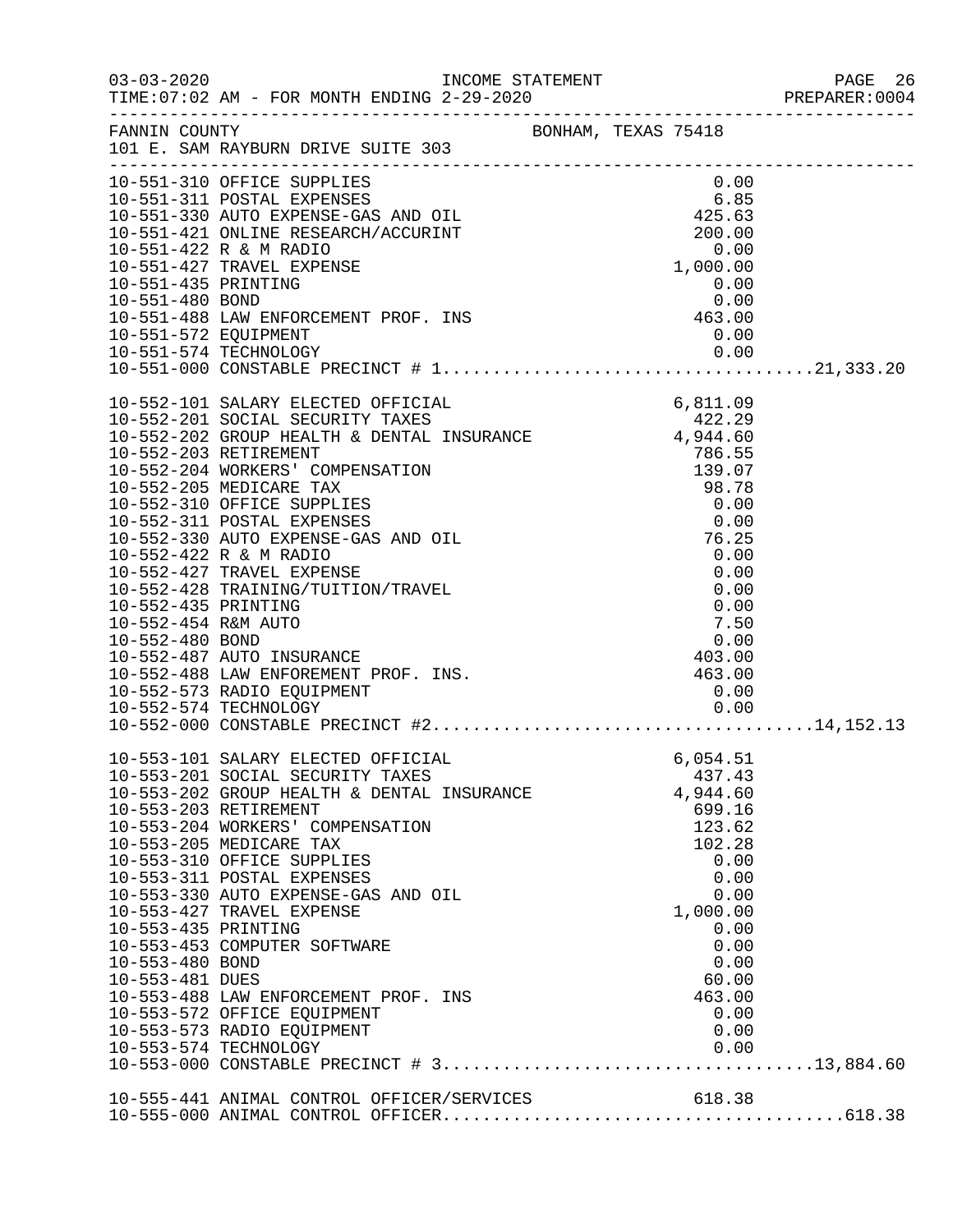|                     |                                                                                                                          |                   | PREPARER: 0004 |
|---------------------|--------------------------------------------------------------------------------------------------------------------------|-------------------|----------------|
|                     |                                                                                                                          |                   |                |
|                     |                                                                                                                          |                   |                |
|                     |                                                                                                                          |                   |                |
|                     |                                                                                                                          |                   |                |
|                     |                                                                                                                          |                   |                |
|                     |                                                                                                                          |                   |                |
|                     |                                                                                                                          |                   |                |
|                     | 10-560-109 INVESTIGATOR-CRIMES AGAINST CHILDRE<br>10-560-110 JAIL ADMINISTRATOR<br>10.064.99                             |                   |                |
|                     |                                                                                                                          |                   |                |
|                     |                                                                                                                          |                   |                |
|                     |                                                                                                                          |                   |                |
|                     |                                                                                                                          |                   |                |
|                     |                                                                                                                          |                   |                |
|                     |                                                                                                                          |                   |                |
|                     |                                                                                                                          |                   |                |
|                     |                                                                                                                          |                   |                |
|                     |                                                                                                                          |                   |                |
|                     |                                                                                                                          |                   |                |
|                     |                                                                                                                          |                   |                |
|                     |                                                                                                                          |                   |                |
|                     |                                                                                                                          |                   |                |
|                     |                                                                                                                          |                   |                |
|                     |                                                                                                                          |                   |                |
|                     |                                                                                                                          |                   |                |
|                     |                                                                                                                          |                   |                |
|                     |                                                                                                                          |                   |                |
|                     |                                                                                                                          |                   |                |
|                     |                                                                                                                          |                   |                |
|                     | 10-560-421 CELL PHONE<br>10-560-421 CELL PHONE<br>10-560-422 R & M RADIO<br>10-560-425 PROFESSIONAL SERVICES/INTERPRETER |                   |                |
|                     |                                                                                                                          | 0.00              |                |
|                     |                                                                                                                          | 0.00              |                |
|                     | 10-560-427 OUT OF COUNTY TRAVEL/TRAINING                                                                                 | 0.00              |                |
|                     | 10-560-428 PRISONER TRANSPORT<br>10-560-430 BIDS AND NOTICES                                                             | 2,585.55<br>93.56 |                |
|                     | 10-560-432 IMPOUNDMENT OF ESTRAY LIVESTOCK                                                                               | 3,180.00          |                |
| 10-560-435 PRINTING |                                                                                                                          | 493.77            |                |
|                     | 10-560-440 UTILITIES ELECTRICITY                                                                                         | 0.00              |                |
|                     | 10-560-442 UTILITIES WATER                                                                                               | 572.49            |                |
|                     | 10-560-443 SHERIFF TRASH PICKUP                                                                                          | 466.16            |                |
|                     | 10-560-444 INTERNET SERVICE                                                                                              | 3,661.80          |                |
|                     | 10-560-445 AIR CONDITIONER MAINTENANCE                                                                                   | 0.00              |                |
|                     | 10-560-447 REPEATER SERVICE CONTRACT<br>10-560-450 SHERIFF OFF. R&M BLDG.                                                | 0.00<br>3,405.87  |                |
|                     | 10-560-452 R & M EQUIPMENT                                                                                               | 0.00              |                |
|                     | 10-560-453 TYLER/CAD MAINTENANCE                                                                                         | 14, 347.62        |                |
|                     | 10-560-454 R & M AUTOMOBILES                                                                                             | 5,807.76          |                |
| 10-560-480 BOND     |                                                                                                                          | 179.00            |                |
|                     | 10-560-482 FIRE INSURANCE                                                                                                | 0.00              |                |
|                     | 10-560-487 AUTOMOBILE INSURANCE                                                                                          | 9,816.00          |                |
|                     | 10-560-488 LAW ENFORCEMENT INSURANCE                                                                                     | 13,605.56         |                |
|                     | 10-560-571 HWY. PATROL RADAR EQUIPMENT                                                                                   | 0.00              |                |
|                     | 10-560-572 OFFICE EQUIPMENT<br>10-560-573 RADIO EQUIPMENT                                                                | 366.65<br>0.00    |                |
|                     |                                                                                                                          |                   |                |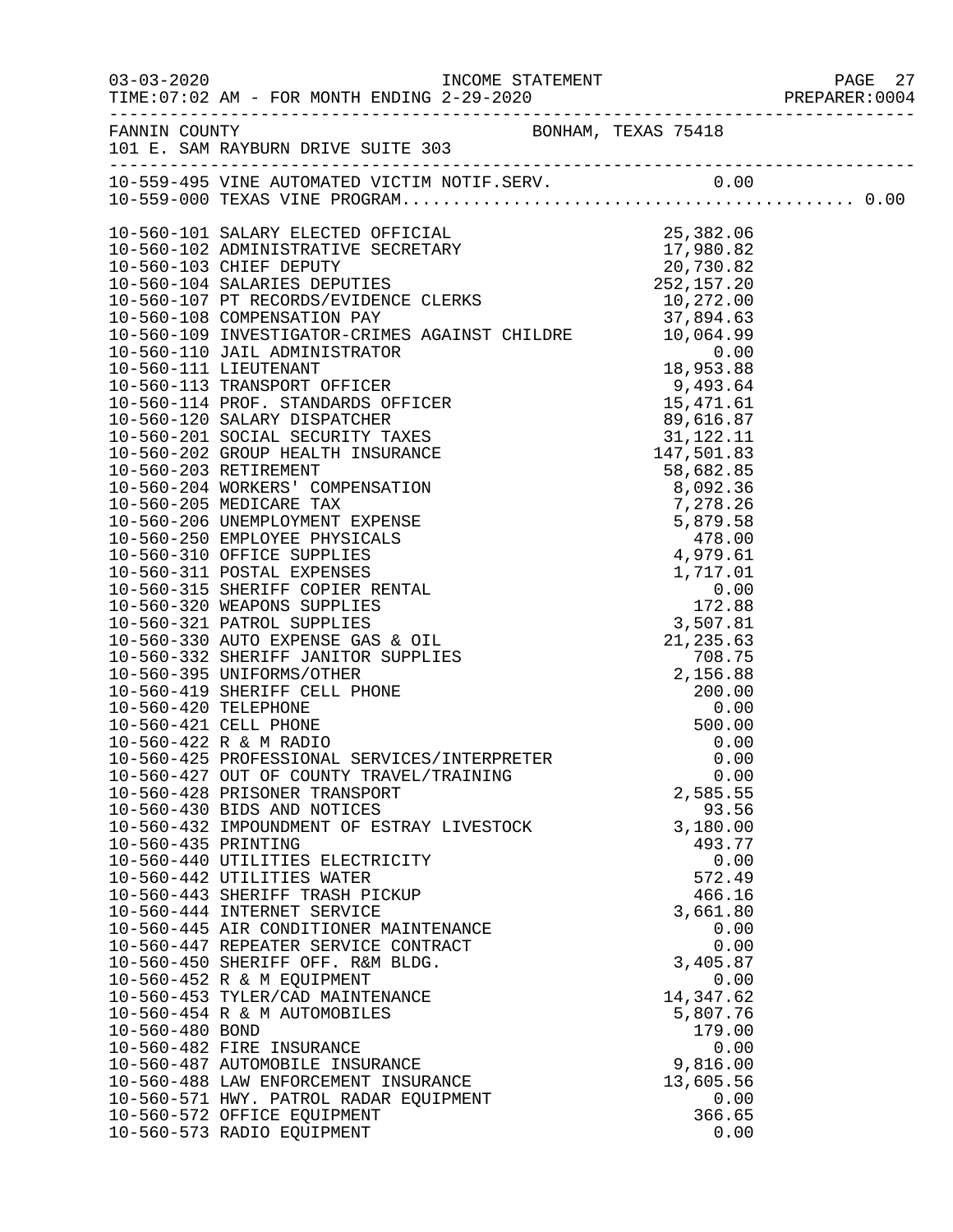| $03 - 03 - 2020$                                           | INCOME STATEMENT<br>TIME: 07:02 AM - FOR MONTH ENDING 2-29-2020                                                                                                                                                                                                                                                                                                                                                                         |                                                                                                                                                        | PAGE 28<br>PREPARER:0004 |
|------------------------------------------------------------|-----------------------------------------------------------------------------------------------------------------------------------------------------------------------------------------------------------------------------------------------------------------------------------------------------------------------------------------------------------------------------------------------------------------------------------------|--------------------------------------------------------------------------------------------------------------------------------------------------------|--------------------------|
| FANNIN COUNTY                                              | BONHAM, TEXAS 75418<br>101 E. SAM RAYBURN DRIVE SUITE 303                                                                                                                                                                                                                                                                                                                                                                               |                                                                                                                                                        |                          |
| 10-560-579 WEAPONS                                         | 10-560-574 TECHNOLOGY<br>10-560-575 AUTOMOBILES<br>10-560-630 AUTO NOTE PMT-PRINCIPAL                                                                                                                                                                                                                                                                                                                                                   | 6,249.25<br>0.00<br>0.00<br>0.00                                                                                                                       |                          |
|                                                            |                                                                                                                                                                                                                                                                                                                                                                                                                                         |                                                                                                                                                        |                          |
|                                                            | 10-562-396 BODY ARMOR                                                                                                                                                                                                                                                                                                                                                                                                                   | 0.00                                                                                                                                                   |                          |
| 10-565-500 LAND<br>10-565-532 JAIL                         | 10-565-380 PRISONER HOUSING<br>10-565-400 PRISONER TRANSPORT/GUARD<br>10-565-405 PRISONER MEDICAL<br>10-565-429 SCHOLARSHIP AWARDS<br>10-565-442 CR4200 UTILITY WATER<br>10-565-450 R&M BUILDING<br>10-565-482 FIRE INSURANCE<br>10-565-491 JUSTICE ASSISTANCE GRANT                                                                                                                                                                    | 749,673.75<br>14,896.95<br>72,845.47<br>0.00<br>0.00<br>300.00<br>0.00<br>0.00<br>0.00<br>0.00                                                         |                          |
| 10-570-420 TELEPHONE                                       |                                                                                                                                                                                                                                                                                                                                                                                                                                         | 0.00                                                                                                                                                   |                          |
| 10-573-420 TELEPHONE<br>10-573-480 BOND<br>10-573-481 DUES | 10-573-103 SALARY-BOND SUPERVISOR<br>10-573-201 SOCIAL SECURITY TAXES<br>10-573-202 GROUP HEALTH INSURANCE<br>10-573-203 RETIREMENT<br>10-573-204 WORKERS' COMPENSATION<br>10-573-205 MEDICARE TAX<br>10-573-310 OFFICE SUPPLIES<br>10-573-311 POSTAL EXPENSES<br>10-573-313 DRUG TESTING SUPPLIES<br>10-573-340 EVALUATIONS<br>10-573-353 COMPUTER EXPENSE<br>10-573-427 OUT OF COUNTY TRAVEL/TRAINING<br>10-573-453 COMPUTER SOFTWARE | 15,960.56<br>979.00<br>4,944.60<br>1,843.13<br>57.71<br>228.91<br>448.81<br>0.00<br>1,042.50<br>0.00<br>0.00<br>0.00<br>0.00<br>642.00<br>0.00<br>0.00 |                          |
| 10-575-311 POSTAGE<br>10-575-420 TELEPHONE                 | 10-575-315 COPIER RENTAL<br>10-575-408 DETENTION OPERATING COST<br>10-575-415 RESIDENTIAL PLACEMENT<br>10-575-416 COUNSELING SERVICES<br>10-575-427 TRAVEL & TRAINING<br>10-575-995 JUVENILE PROBATION FUNDING                                                                                                                                                                                                                          | 23.10<br>111.50<br>0.00<br>0.00<br>0.00<br>0.00<br>0.00<br>184,000.00                                                                                  |                          |
|                                                            | 10-590-104 SALARIES DEPUTIES<br>10-590-107 SALARY TEMP/EXTRA                                                                                                                                                                                                                                                                                                                                                                            | 16,991.48<br>3,636.00                                                                                                                                  |                          |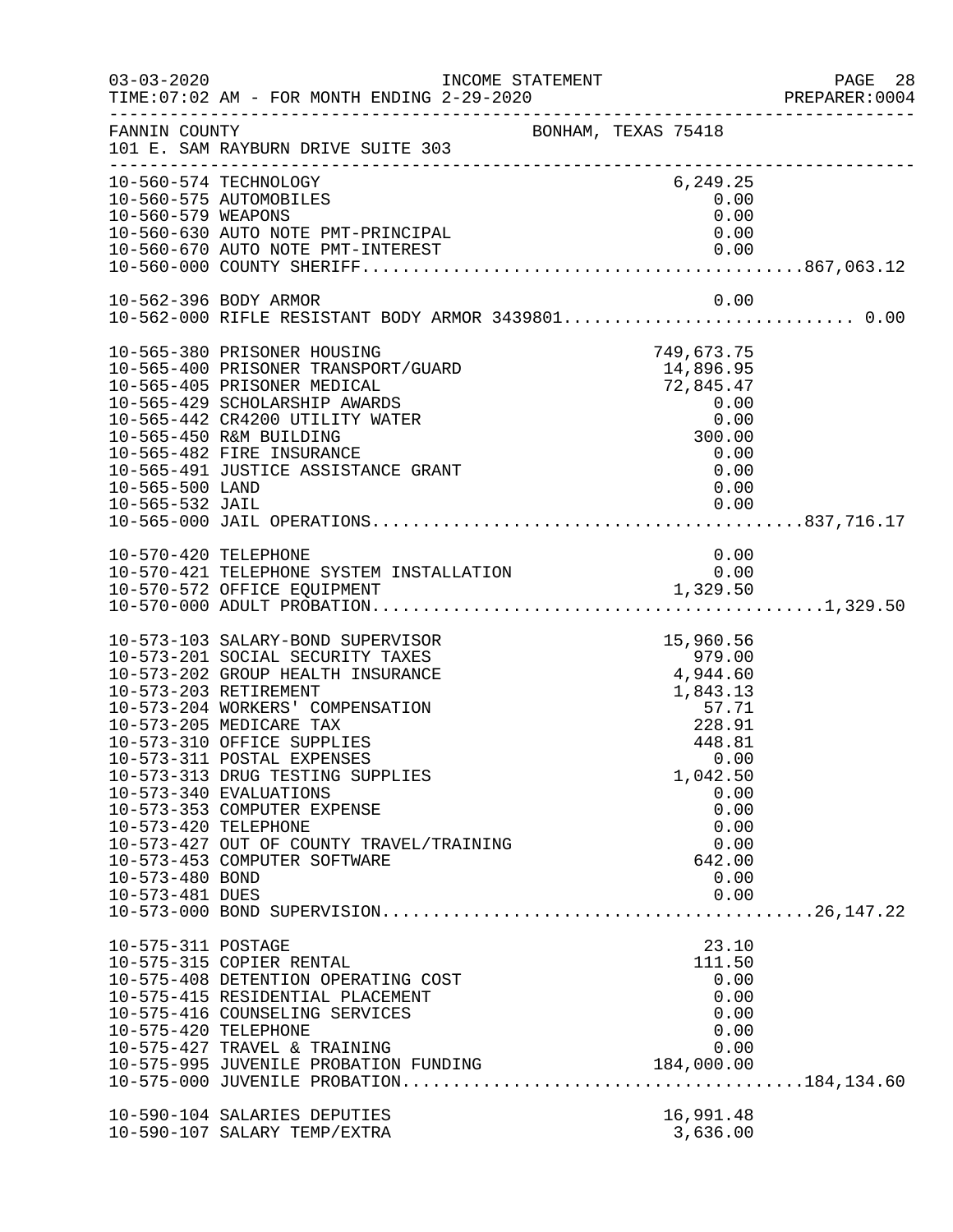|                                                                                  |                                                                                                                                                                                                                                                                                                                                                                                                                                                                                              |                                                                                                      | PAGE 29 |
|----------------------------------------------------------------------------------|----------------------------------------------------------------------------------------------------------------------------------------------------------------------------------------------------------------------------------------------------------------------------------------------------------------------------------------------------------------------------------------------------------------------------------------------------------------------------------------------|------------------------------------------------------------------------------------------------------|---------|
|                                                                                  | FANNIN COUNTY<br>FANNIN COUNTY BONHAM, TEXAS 75418<br>101 E. SAM RAYBURN DRIVE SUITE 303                                                                                                                                                                                                                                                                                                                                                                                                     |                                                                                                      |         |
|                                                                                  | 10-590-201 SOCIAL SECURITY TAXES<br>10-590-201 SOCIAL SECURITY TAXES<br>10-590-201 SOCIAL SECURITY TAXES<br>10-590-202 GROUP HEALTH & DENTAL INSURANCE<br>10-590-202 RETIREMENT<br>10-590-202 RETIREMENT (COMPENSATION<br>10-590-203 RETIR<br>10-590-427 OUT OF COUNTY TRAVEL/TRAINING<br>10-590-435 BORTWINE MAINTENANCE SAFE<br>0.00<br>10-590-453 SOFTWARE MAINTENANCE SAFE<br>0.00<br>10-590-467 VISITING HEALTH INSPECTOR<br>10-590-480 BOND<br>10-590-481 DUES<br>10-590-487 AUTOMOBIL |                                                                                                      |         |
|                                                                                  |                                                                                                                                                                                                                                                                                                                                                                                                                                                                                              |                                                                                                      |         |
| 10-591-435 PRINTING<br>10-591-454 R&M AUTO<br>10-591-480 BOND<br>10-591-481 DUES | 10-591-453 SOFTWARE MAINTENANCE<br>10-591-487 AUTOMOBILE INSURANCE<br>10-591-572 OFFICE EQUIPMENT<br>10-591-574 TECHNOLOGY<br>10-591-575 AUTOMOBILE<br>10-591-000 FANNIN CO DEVELOPMENT SERV24,336.62                                                                                                                                                                                                                                                                                        | 0.00<br>0.00<br>212.81<br>50.00<br>50.00<br>247.00<br>0.00<br>0.00<br>0.00                           |         |
|                                                                                  | 10-640-410 FANNIN CO. CHILDRENS CTR<br>10-640-411 FANNIN CO. WELFARE BOARD<br>10-640-412 FANNIN CO. HISTORICAL SOC<br>10-640-413 TEXOMA COMMUNITY CENTER(M.H.M.R.) 22,500.00<br>10-640-414 FANNIN COUNTY CRISIS CENTER<br>10-640-415 TAPS PUBLIC TRANSIT<br>10-640-416 TRI-COUNTY SNAP<br>10-640-417 OPEN ARMS SHELTER<br>10-640-418 FANNIN CO COMMUNITY MINISTRIES, INC<br>10-640-440 UTILITIES ELECTRICITY<br>10-640-441 UTILITIES GAS                                                     | 5,000.00<br>$0.00$<br>4,500.00<br>0.00<br>5,000.00<br>0.00<br>1,000.00<br>0.00<br>2,699.12<br>817.55 |         |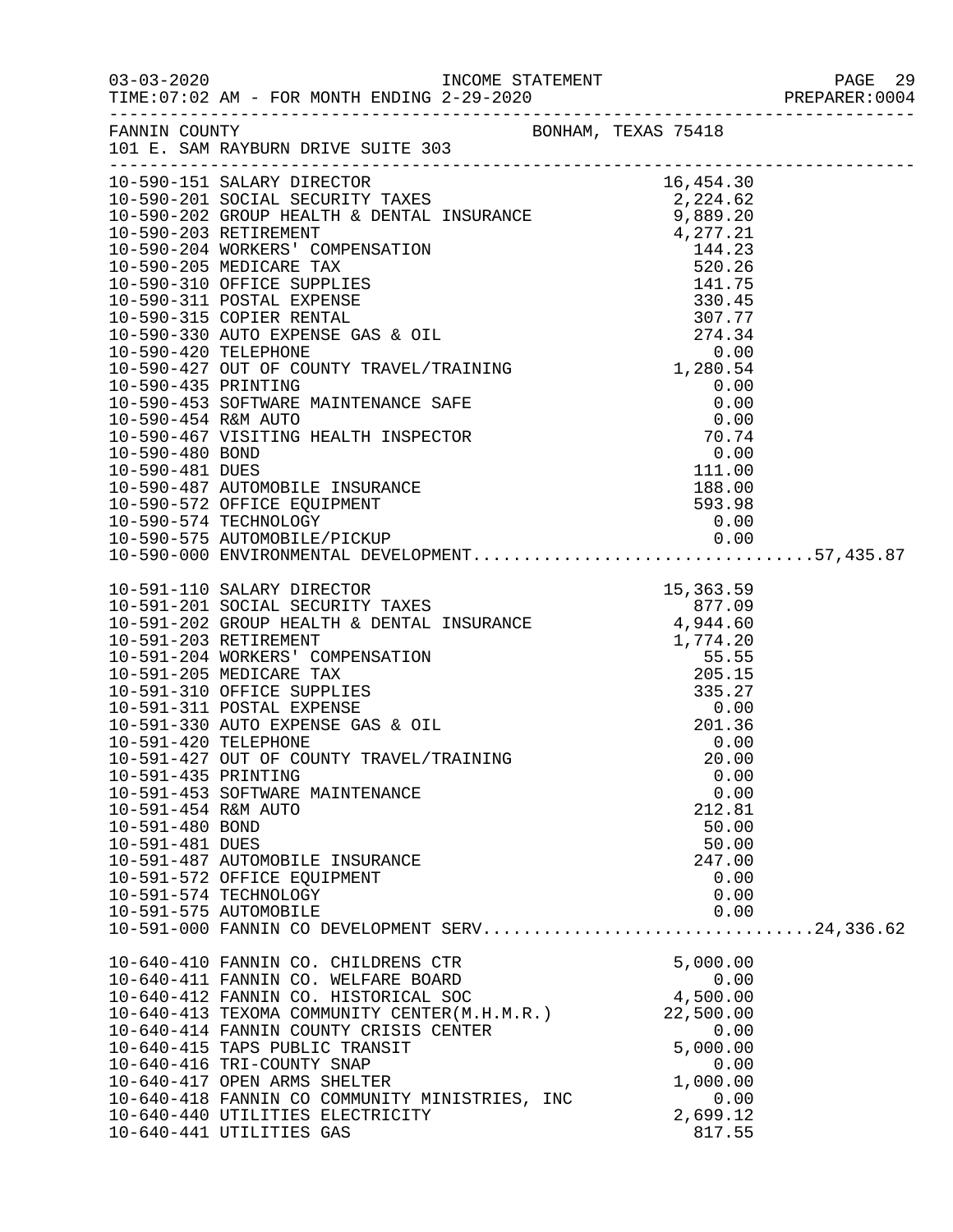|                      |                                                                            |                     |                  | PAGE 30<br>PREPARER: 0004 |
|----------------------|----------------------------------------------------------------------------|---------------------|------------------|---------------------------|
| FANNIN COUNTY        | 101 E. SAM RAYBURN DRIVE SUITE 303                                         | BONHAM, TEXAS 75418 |                  |                           |
|                      | 10-640-442 UTILITIES WATER                                                 |                     | 1,263.98         |                           |
|                      | 10-640-443 TRASH PICK-UP                                                   |                     | 168.52           |                           |
|                      | 10-640-450 R & M BUILDINGS (TDHS)                                          |                     | 0.00             |                           |
|                      | 10-640-482 FIRE INSURANCE                                                  |                     | 0.00             |                           |
|                      | 10-640-493 DHS PARKING LOT                                                 |                     | 0.00             |                           |
|                      | 10-640-575 LAKE FANNIN                                                     |                     | 0.00             |                           |
|                      |                                                                            |                     |                  |                           |
|                      |                                                                            |                     |                  |                           |
|                      |                                                                            |                     |                  |                           |
|                      | 10-645-102 SALARY IHC DIRECTOR                                             |                     | 17,778.86        |                           |
|                      | 10-645-107 SALARY ASSISTANT                                                |                     | 0.00             |                           |
|                      | 10-645-201 SOCIAL SECURITY TAX                                             |                     | 0.00<br>1,091.75 |                           |
|                      | 10-645-202 GROUP HEALTH INSURANCE                                          |                     | 4,944.60         |                           |
|                      | 10-645-203 RETIREMENT                                                      |                     | 2,053.18         |                           |
|                      | 10-645-204 WORKER'S COMP                                                   |                     | 64.28            |                           |
|                      | 10-645-205 MEDICARE TAX                                                    |                     | 255.31           |                           |
|                      | 10-645-210 TOTAL SALARY & BENEFITS                                         |                     |                  | 26, 187.98                |
|                      | 10-645-310 OFFICE SUPPLIES                                                 |                     | 61.67            |                           |
|                      | 10-645-311 POSTAL EXPENSE                                                  |                     | 0.00             |                           |
|                      | 10-645-330 BIDS & NOTICES                                                  |                     | 0.00             |                           |
|                      | 10-645-353 COMPUTER EXPENSE<br>10-645-390 SUBSCRIPTIONS                    |                     | 6,354.00<br>0.00 |                           |
|                      | 10-645-399 SUBTOTAL OFFICE EXPENSE                                         |                     |                  | 6,415.67                  |
|                      | 10-645-404 COBRA/INSURANCE                                                 |                     | 0.00             |                           |
|                      | 10-645-407 INELIGIBLE IHC EXPENSE                                          |                     | 0.00             |                           |
|                      | 10-645-409 DIABETIC SUPPLIES                                               |                     | 308.66           |                           |
|                      | 10-645-410 CERT. REG. NURSE ANES.                                          |                     | 0.00             |                           |
|                      | 10-645-411 PHYSICIAN, NON-EMERGENCY                                        |                     | 3,463.56         |                           |
|                      | 10-645-412 PRESCRIPTIONS, DRUGS                                            |                     | 0.00             |                           |
|                      | 10-645-413 HOSPITAL, INPATIENT                                             |                     | 18,839.42        |                           |
|                      | 10-645-414 HOSPITAL, OUTPATIENT                                            |                     | 14,513.24        |                           |
|                      | 10-645-415 LABORATORY/ X-RAY                                               |                     | 0.00             |                           |
|                      | 10-645-416 SKILLED NURSING FACILITY                                        |                     | 0.00             |                           |
|                      | 10-645-417 FAMILY PLANNING                                                 |                     | 0.00             |                           |
|                      | 10-645-418 FED. QUALIFIED HEALTH CENTER                                    |                     | 1,311.22         |                           |
|                      | 10-645-419 COUNSELING SERVICE                                              |                     | 0.00             |                           |
|                      | 10-645-420 RURAL HEALTH CLINIC                                             |                     | 0.00             |                           |
|                      | 10-645-421 STATE HOSPITAL CONTRACTS                                        |                     | 0.00<br>0.00     |                           |
|                      | 10-645-422 AMBULATORY SURGICAL CENTE<br>10-645-423 MEDICAL EQUIP. PURCHASE |                     | 0.00             |                           |
|                      | 10-645-425 TOTAL MEDICAL/IHC                                               |                     |                  | 38,436.10                 |
|                      | 10-645-427 OUT OF COUNTY TRAVEL/TRAINING                                   |                     | 0.00             |                           |
| 10-645-435 PRINTING  |                                                                            |                     | 0.00             |                           |
| 10-645-440 TELEPHONE |                                                                            |                     | 0.00             |                           |
| 10-645-441 DSL LINE  |                                                                            |                     | 443.09           |                           |
|                      | 10-645-499 SERVICES & OTHER CHARGES                                        |                     |                  | 443.09                    |
|                      | 10-645-574 TECHNOLOGY                                                      |                     | 0.00             |                           |
|                      | 10-645-599 CAPITAL OUTLAY                                                  |                     |                  | 0.00                      |
|                      |                                                                            |                     |                  |                           |
|                      | 10-665-105 SALARY SECRETARY                                                |                     | 11,751.74        |                           |
|                      | 10-665-107 REGULAR-TEMP. PART-TIME                                         |                     | 0.00             |                           |
|                      | 10-665-150 CO. AGENTS SALARIES                                             |                     | 21,260.36        |                           |
|                      | 10-665-201 SOCIAL SECURITY TAXES                                           |                     | 1,805.22         |                           |
|                      | 10-665-202 GROUP HEALTH & DENTAL INSURANCE                                 |                     | 4,944.60         |                           |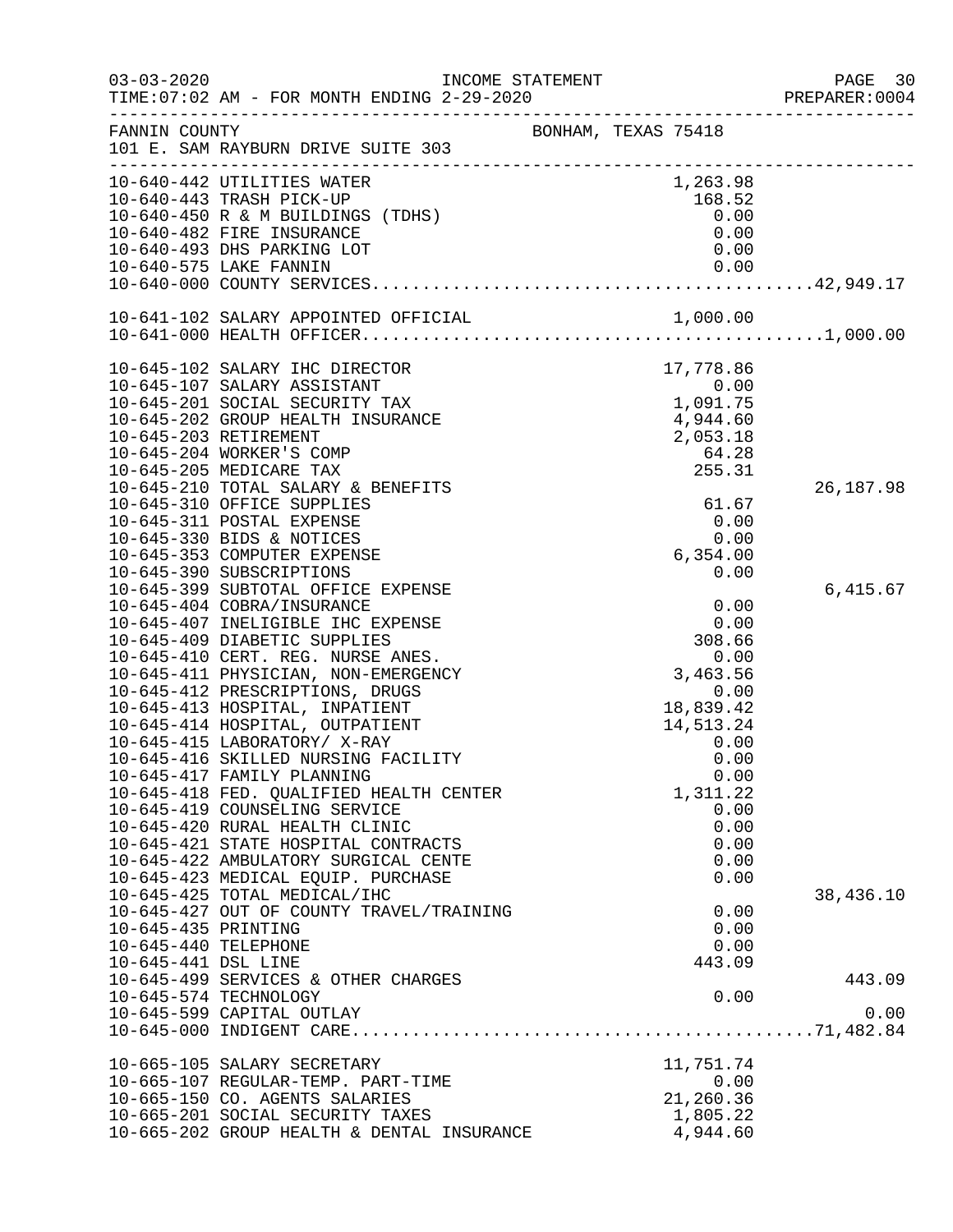|                     |                                                                                                                                                                                                                                                                                                                                                                                                                                                                                           |                     |  |                                                                           |                                      | PREPARER: 0004 |
|---------------------|-------------------------------------------------------------------------------------------------------------------------------------------------------------------------------------------------------------------------------------------------------------------------------------------------------------------------------------------------------------------------------------------------------------------------------------------------------------------------------------------|---------------------|--|---------------------------------------------------------------------------|--------------------------------------|----------------|
| FANNIN COUNTY       | 101 E. SAM RAYBURN DRIVE SUITE 303                                                                                                                                                                                                                                                                                                                                                                                                                                                        | BONHAM, TEXAS 75418 |  |                                                                           |                                      |                |
|                     | 10-665-203 RETIREMENT<br>10-665-204 WORKERS' COMPENSATION<br>10-665-205 MEDICARE TAX<br>10-665-310 OFFICE SUPPLIES<br>10-665-311 POSTAL EXPENSE<br>10-665-315 COPIER RENTAL<br>10-665-335 PROGRAM SUPPLIES<br>10-665-420 TELEPHONE<br>10-665-420 TELEPHONE<br>10-665-421 CELL PHONE ALLOWANCE<br>10-665-422 CABLE INTERNET<br>10-665-427 IN/OUT CO.TRAVEL/TRAINING-AG.<br>10-665-428 IN/OUT CO.TRAVEL/TRAINING-F.C.S.<br>1,722.66<br>10-665-429 IN/OUT CO.<br>10-665-572 OFFICE EQUIPMENT |                     |  | 1,357.14<br>42.49<br>422.18<br>385.75<br>110.00<br>485.20<br>0.00<br>0.00 |                                      |                |
|                     | 10-696-491 SOIL & WATER CONSERVATION                                                                                                                                                                                                                                                                                                                                                                                                                                                      |                     |  | 0.00                                                                      |                                      |                |
|                     |                                                                                                                                                                                                                                                                                                                                                                                                                                                                                           |                     |  |                                                                           |                                      |                |
|                     |                                                                                                                                                                                                                                                                                                                                                                                                                                                                                           |                     |  |                                                                           |                                      |                |
| 11-560-205 MEDICARE | 11-560-130 SALARY/BAILIFF<br>11-560-201 SOCIAL SECURITY<br>11-560-203 RETIREMENT<br>11-560-204 WORKER'S COMPENSATION                                                                                                                                                                                                                                                                                                                                                                      |                     |  |                                                                           | 0.00<br>0.00<br>0.00<br>0.00<br>0.00 |                |
|                     | 12-403-310 OFFICE SUPPLIES<br>12-403-427 OUT OF COUNTY TRAVEL<br>12-403-574 COMPUTER EQUIPMENT                                                                                                                                                                                                                                                                                                                                                                                            |                     |  |                                                                           | 0.00<br>0.00<br>0.00                 |                |
|                     | 13-498-489 10% TO STATE COMPTROLLER                                                                                                                                                                                                                                                                                                                                                                                                                                                       |                     |  | 4,230.00                                                                  |                                      |                |
|                     | 14-435-320 JP1 SECURITY EXPENSE<br>14-435-321 JP2 SECURITY EXPENSE<br>14-435-322 JP3 SECURITY EXPENSE                                                                                                                                                                                                                                                                                                                                                                                     |                     |  |                                                                           | 0.00<br>0.00<br>0.00                 |                |
|                     | 16-400-310 OFFICE SUPPLIES<br>16-400-311 POSTAL EXPENSE<br>16-400-427 OUT OF COUNTY TRAVEL<br>16-400-572 OFFICE EQUIPMENT<br>16-400-590 COUNTY JUDGE BOOKS                                                                                                                                                                                                                                                                                                                                |                     |  | 384.06<br>306.40<br>0.00                                                  | 0.00<br>0.00                         |                |
|                     | 17-400-427 OUT OF COUNTY TRAVEL                                                                                                                                                                                                                                                                                                                                                                                                                                                           |                     |  |                                                                           | 0.00                                 |                |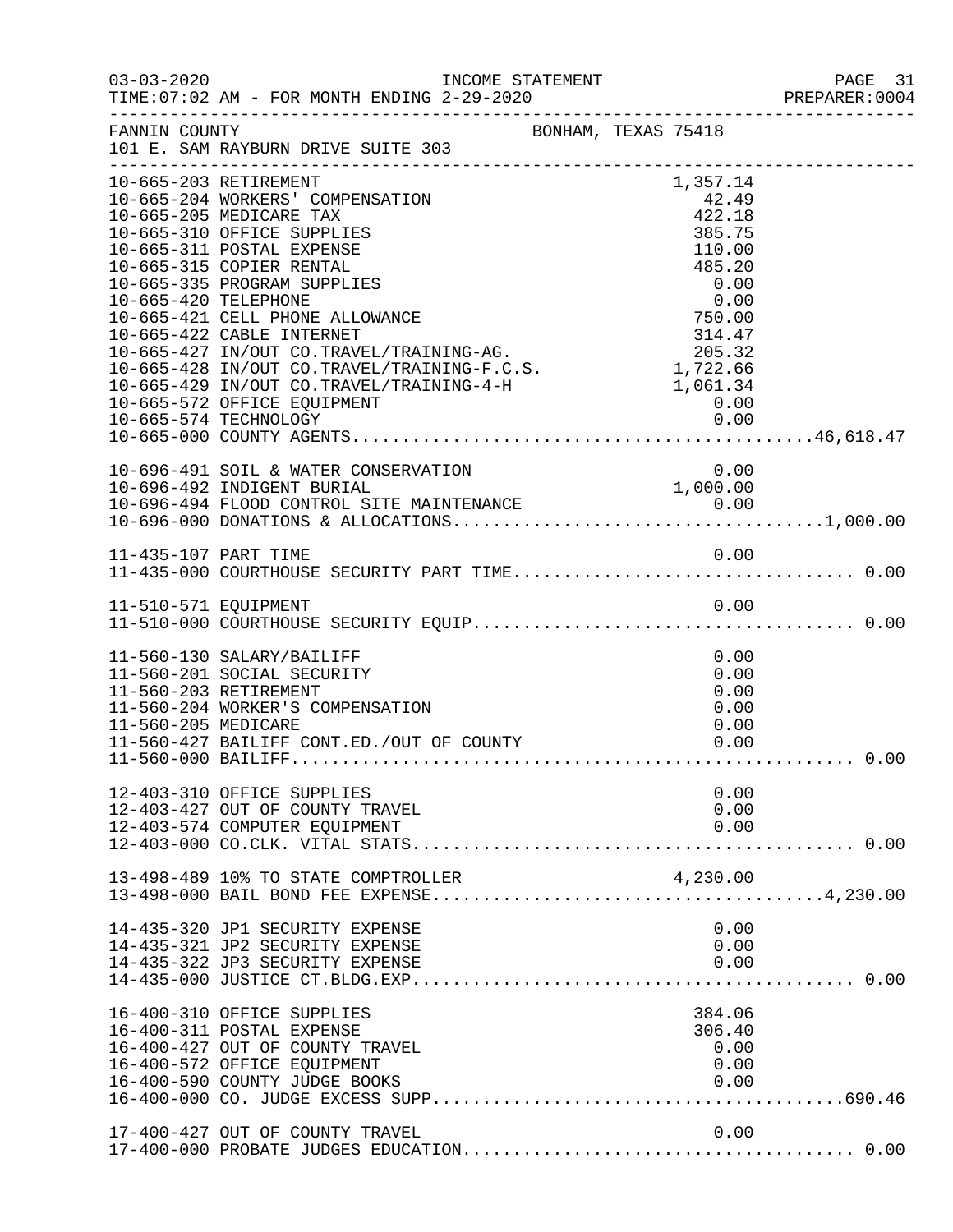|                     |                                                                                                                                                                                                                               |                                                                     | PAGE 32<br>PREPARER:0004 |
|---------------------|-------------------------------------------------------------------------------------------------------------------------------------------------------------------------------------------------------------------------------|---------------------------------------------------------------------|--------------------------|
|                     | FANNIN COUNTY<br>101 E. SAM RAYBURN DRIVE SUITE 303                                                                                                                                                                           |                                                                     |                          |
|                     |                                                                                                                                                                                                                               |                                                                     |                          |
|                     |                                                                                                                                                                                                                               |                                                                     |                          |
|                     | 18-402-103 SALARY ASSISTANT                                                                                                                                                                                                   | 10,671.32                                                           |                          |
|                     | 18-402-201 SOCIAL SECURITY TAXES<br>18-402-202 GROUP HEALTH INSURANCE<br>18-402-203 RETIREMENT<br>18-402-203 RETIREMENT                                                                                                       |                                                                     |                          |
|                     |                                                                                                                                                                                                                               |                                                                     |                          |
|                     |                                                                                                                                                                                                                               |                                                                     |                          |
|                     |                                                                                                                                                                                                                               | $1,232.35$<br>$38.58$<br>$154.77$<br>$81.98$<br>$17,152.00$<br>0.00 |                          |
|                     | 18-402-204 WORKERS COMPENSATION                                                                                                                                                                                               |                                                                     |                          |
|                     | 18-402-205 MEDICARE TAX<br>18-402-310 OFFICE SUPPLIES                                                                                                                                                                         |                                                                     |                          |
|                     | 18-402-312 IMAGING SYSTEM                                                                                                                                                                                                     |                                                                     |                          |
|                     | 18-402-315 COPIER MAINTENANCE                                                                                                                                                                                                 |                                                                     |                          |
|                     |                                                                                                                                                                                                                               | $\begin{array}{c} 0\, .\, 00 \ 0\, .\, 00 \end{array}$              |                          |
|                     | 18-402-420 TELEPHONE<br>18-402-437 DIGITAL IMAGING OF MICROFILM 0.00<br>18-402-453 COMPUTER SOFTWARE 0.00                                                                                                                     |                                                                     |                          |
|                     |                                                                                                                                                                                                                               |                                                                     |                          |
|                     | 18-402-453 COMPUTER SOFTWARE<br>18-402-490 CO.CLERK MISCELLANEOUS                                                                                                                                                             |                                                                     |                          |
|                     |                                                                                                                                                                                                                               |                                                                     |                          |
|                     | 18-402-493 COMPUTER EQUIPMENT<br>18-402-574 COMPUTER EQUIPMENT 0.00<br>18-402-574 COMPUTER EQUIPMENT 0.00                                                                                                                     |                                                                     |                          |
|                     |                                                                                                                                                                                                                               |                                                                     |                          |
|                     | 19-450-107 SALARY TEMP/EXTRA<br>19-450-201 SOCIAL SECURITY TAXES<br>19-450-202 GROUP HEALTH & DENTAL INSURANCE 1,064.30<br>19-450-203 RETIREMENT                                                                              |                                                                     |                          |
|                     |                                                                                                                                                                                                                               |                                                                     |                          |
|                     |                                                                                                                                                                                                                               |                                                                     |                          |
|                     |                                                                                                                                                                                                                               |                                                                     |                          |
|                     |                                                                                                                                                                                                                               |                                                                     |                          |
|                     |                                                                                                                                                                                                                               |                                                                     |                          |
|                     | 19-450-203 RETIREMENT<br>19-450-204 WORKERS COMPENSATION<br>19-450-205 MEDICARE TAX<br>19-450-310 OFFICE SUPPLIES<br>19-450-400 RECORDS STORAGE SHELVING<br>19-450-435 PRINTING<br>19-450-435 PRINTING<br>19-450-435 PRINTING |                                                                     |                          |
|                     |                                                                                                                                                                                                                               |                                                                     |                          |
| 19-450-435 PRINTING |                                                                                                                                                                                                                               | 0.00                                                                |                          |
|                     | 19-450-572 OFFICE EQUIPMENT                                                                                                                                                                                                   |                                                                     |                          |
|                     |                                                                                                                                                                                                                               |                                                                     |                          |
|                     | 20-449-103 SALARY ASSISTANT                                                                                                                                                                                                   | 0.00                                                                |                          |
|                     | 20-449-107 SALARY TEMP./EXTRA                                                                                                                                                                                                 | 0.00                                                                |                          |
|                     |                                                                                                                                                                                                                               | 0.00                                                                |                          |
|                     | 20-449-107 SADARI IBM . 20----<br>20-449-201 SOCIAL SECURITY TAXES                                                                                                                                                            | 0.00                                                                |                          |
|                     | 20-449-203 RETIREMENT                                                                                                                                                                                                         | 0.00                                                                |                          |
|                     | 20-449-204 WORKERS COMPENSATION                                                                                                                                                                                               | 13.47                                                               |                          |
|                     | 20-449-205 MEDICARE TAX                                                                                                                                                                                                       | 0.00                                                                |                          |
|                     | 20-449-310 OFFICE SUPPLIES                                                                                                                                                                                                    | 0.00                                                                |                          |
|                     | 20-449-350 RECORDS DISPOSAL                                                                                                                                                                                                   | 2,667.23                                                            |                          |
|                     | 20-449-400 RECORDS STORAGE SHELVING                                                                                                                                                                                           | 0.00                                                                |                          |
|                     | 20-449-453 COMPUTER SOFTWARE MAINTENANCE                                                                                                                                                                                      | 4,150.00                                                            |                          |
|                     | 20-449-460 EQUIPMENT RENTAL                                                                                                                                                                                                   | 0.00                                                                |                          |
|                     |                                                                                                                                                                                                                               |                                                                     |                          |
|                     |                                                                                                                                                                                                                               |                                                                     |                          |
|                     | 21-509-475 CONTINGENCY                                                                                                                                                                                                        | 0.00                                                                |                          |
|                     |                                                                                                                                                                                                                               |                                                                     |                          |
|                     |                                                                                                                                                                                                                               |                                                                     |                          |
|                     | 21-621-100 COMPENSATION PAY                                                                                                                                                                                                   | 0.00                                                                |                          |
|                     | 21-621-101 SALARY ELECTED OFFICIAL                                                                                                                                                                                            | 26,535.85                                                           |                          |
|                     | 21-621-105 SALARY SECRETARY                                                                                                                                                                                                   | 0.00                                                                |                          |
|                     | 21-621-106 SALARY PRECINCT EMPLOYEES                                                                                                                                                                                          | 70,634.67                                                           |                          |
|                     | 21-621-107 REGULAR-TEMP. PART-TIME                                                                                                                                                                                            | 0.00                                                                |                          |
|                     | 21-621-108 SALARY-FOREMAN                                                                                                                                                                                                     | 13,049.80                                                           |                          |
|                     | 21-621-199 TOTAL SALARIES                                                                                                                                                                                                     |                                                                     | 110,220.32               |
|                     | 21-621-201 SOCIAL SECURITY TAXES                                                                                                                                                                                              | 6,655.75                                                            |                          |
|                     | 21-621-202 GROUP HEALTH INSURANCE                                                                                                                                                                                             | 30,525.42                                                           |                          |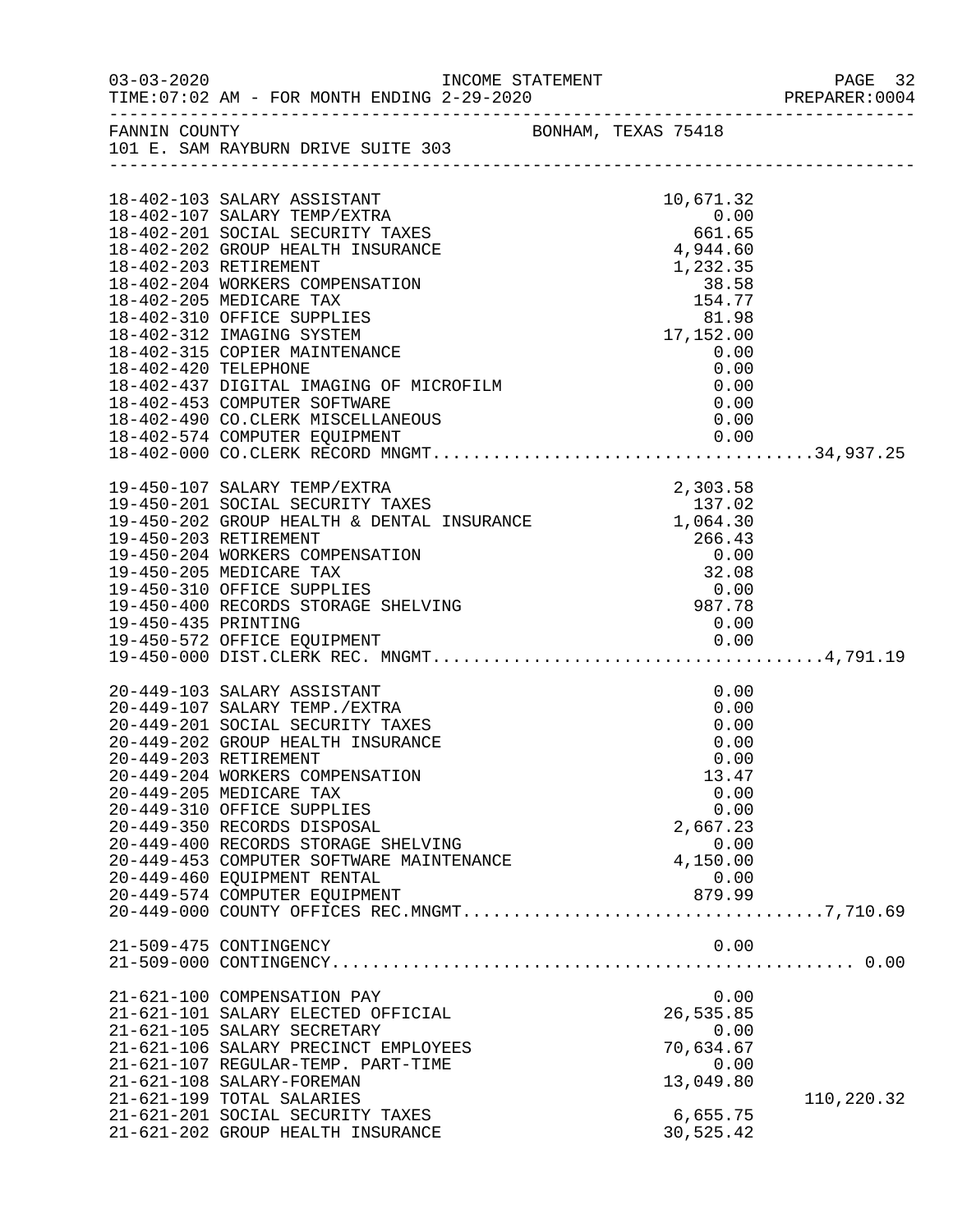|                      |                                                             |                     | PAGE 33<br>PREPARER: 0004 |
|----------------------|-------------------------------------------------------------|---------------------|---------------------------|
| FANNIN COUNTY        | 101 E. SAM RAYBURN DRIVE SUITE 303                          | BONHAM, TEXAS 75418 |                           |
|                      |                                                             |                     |                           |
|                      |                                                             |                     |                           |
|                      |                                                             |                     |                           |
|                      |                                                             |                     | 54,893.52                 |
|                      |                                                             |                     |                           |
|                      |                                                             |                     |                           |
|                      |                                                             |                     |                           |
|                      |                                                             |                     |                           |
|                      |                                                             |                     |                           |
|                      |                                                             |                     |                           |
|                      |                                                             |                     |                           |
|                      |                                                             |                     |                           |
|                      |                                                             |                     |                           |
|                      |                                                             |                     | 53,407.78                 |
|                      |                                                             |                     |                           |
|                      |                                                             |                     |                           |
|                      |                                                             |                     |                           |
|                      |                                                             |                     |                           |
|                      |                                                             |                     |                           |
|                      |                                                             |                     |                           |
|                      |                                                             |                     |                           |
|                      |                                                             |                     |                           |
|                      |                                                             |                     |                           |
|                      |                                                             |                     |                           |
|                      |                                                             |                     |                           |
|                      |                                                             |                     |                           |
|                      |                                                             |                     |                           |
|                      |                                                             |                     |                           |
|                      |                                                             |                     |                           |
|                      |                                                             |                     |                           |
|                      |                                                             |                     |                           |
|                      |                                                             |                     |                           |
|                      | 21-621-485 PRISONER SUPPLIES                                | 0.00                |                           |
|                      | 21-621-488 FANNIN RURAL RAIL DISTRICT                       | 0.00                |                           |
|                      | 21-621-490 MISCELLANEOUS                                    | 0.00                |                           |
|                      | 21-621-491 SOIL & WATER CONSERVATION                        | 0.00                |                           |
|                      | 21-621-492 TDRA FLOOD CASH MATCH                            | 0.00                |                           |
|                      | 21-621-494 FLOOD CONTROL SITE MAINTENANCE                   | 0.00                |                           |
|                      | 21-621-495 PIPELINE SALES TAX REIMBURSEMENT                 | 0.00                |                           |
|                      | 21-621-496 TCOG HAZARDOUS WASTEMATCH                        | 0.00                |                           |
|                      | 21-621-499 TOTAL SER. & OTHER CHARGES                       |                     | 31,364.27                 |
|                      | 21-621-570 COMPUTER EQUIPMENT                               | 0.00                |                           |
|                      | 21-621-571 PURCHASE OF MACH./EQUIP.                         | 0.00                |                           |
|                      | 21-621-573 RADIO EQUIPMENT                                  | 0.00                |                           |
|                      | 21-621-575 LAND AND BUILDING                                | 0.00                |                           |
|                      | 21-621-599 CAPITAL OUTLAY                                   |                     | 0.00                      |
|                      | 21-621-630 NOTE PAYMENT<br>21-621-670 NOTE PAYMENT-INTEREST | 0.00<br>0.00        |                           |
| 21-621-695 SURVEYING |                                                             | 0.00                |                           |
|                      |                                                             |                     |                           |
|                      |                                                             |                     |                           |
|                      | 21-625-105 SALARY SECRETARY                                 | 4,290.55            |                           |
|                      | 21-625-201 SOCIAL SECURITY TAXES                            | 191.66              |                           |
|                      | 21-625-202 GROUP HEALTH INSURANCE                           | 1,236.00            |                           |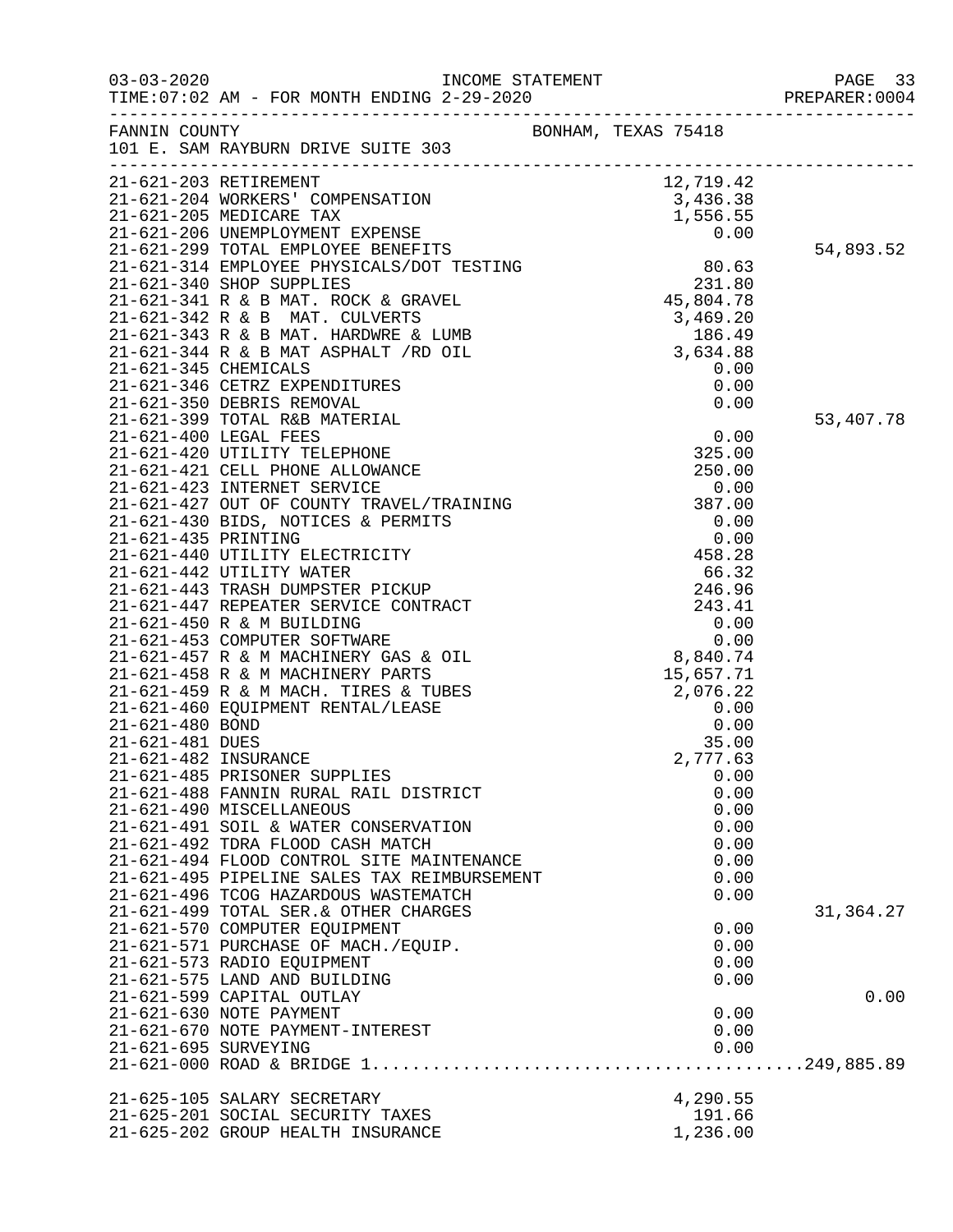|                                                                                                                                                                                                                                                                                                                                                                                                                                                                                                                                                                                                                                                                                                                                                                                                                                                                                                                                                                                                                                                                                                                                                                          |                                                                                                                                                                                                                                                                                                                                                                                                                                                                                                                                                                                                                                                                       | PAGE 34<br>PREPARER: 0004                                                                                                                                            |
|--------------------------------------------------------------------------------------------------------------------------------------------------------------------------------------------------------------------------------------------------------------------------------------------------------------------------------------------------------------------------------------------------------------------------------------------------------------------------------------------------------------------------------------------------------------------------------------------------------------------------------------------------------------------------------------------------------------------------------------------------------------------------------------------------------------------------------------------------------------------------------------------------------------------------------------------------------------------------------------------------------------------------------------------------------------------------------------------------------------------------------------------------------------------------|-----------------------------------------------------------------------------------------------------------------------------------------------------------------------------------------------------------------------------------------------------------------------------------------------------------------------------------------------------------------------------------------------------------------------------------------------------------------------------------------------------------------------------------------------------------------------------------------------------------------------------------------------------------------------|----------------------------------------------------------------------------------------------------------------------------------------------------------------------|
|                                                                                                                                                                                                                                                                                                                                                                                                                                                                                                                                                                                                                                                                                                                                                                                                                                                                                                                                                                                                                                                                                                                                                                          |                                                                                                                                                                                                                                                                                                                                                                                                                                                                                                                                                                                                                                                                       |                                                                                                                                                                      |
|                                                                                                                                                                                                                                                                                                                                                                                                                                                                                                                                                                                                                                                                                                                                                                                                                                                                                                                                                                                                                                                                                                                                                                          | 495.35<br>15.51<br>44.82<br>0.00<br>0.00<br>0.00<br>0.00<br>0.00<br>0.00<br>0.00                                                                                                                                                                                                                                                                                                                                                                                                                                                                                                                                                                                      |                                                                                                                                                                      |
|                                                                                                                                                                                                                                                                                                                                                                                                                                                                                                                                                                                                                                                                                                                                                                                                                                                                                                                                                                                                                                                                                                                                                                          | 0.00                                                                                                                                                                                                                                                                                                                                                                                                                                                                                                                                                                                                                                                                  |                                                                                                                                                                      |
|                                                                                                                                                                                                                                                                                                                                                                                                                                                                                                                                                                                                                                                                                                                                                                                                                                                                                                                                                                                                                                                                                                                                                                          | 0.00<br>26,535.85<br>0.00<br>83,208.56<br>0.00<br>37,578.96<br>12,679.59<br>3,544.63<br>0.00<br>0.00<br>1,484.63<br>77,146.47<br>16,673.60<br>475.40<br>1,295.45<br>0.00<br>0.00<br>0.00<br>1,144.35<br>0.00<br>409.75<br>250.00<br>1,337.71<br>86.68<br>0.00<br>685.39<br>349.58<br>327.47<br>347.29<br>243.41<br>0.00<br>0.00<br>25, 240.84                                                                                                                                                                                                                                                                                                                         | 109,744.41<br>61,796.73<br>98,365.53                                                                                                                                 |
|                                                                                                                                                                                                                                                                                                                                                                                                                                                                                                                                                                                                                                                                                                                                                                                                                                                                                                                                                                                                                                                                                                                                                                          | 5,049.49<br>3,000.00                                                                                                                                                                                                                                                                                                                                                                                                                                                                                                                                                                                                                                                  |                                                                                                                                                                      |
| 21-625-203 RETIREMENT<br>21-625-204 WORKERS' COMPENSATION<br>21-625-205 MEDICARE TAX<br>21-625-310 OFFICE SUPPLIES<br>21-625-311 POSTAL EXPENSES<br>21-625-353 COMPUTER EXPENSE<br>21-625-427 OUT OF COUNTY TRAVEL<br>21-625-480 BOND<br>21-625-572 OFFICE EQUIPMENT<br>21-625-574 COMPUTER EQUIPMENT<br>22-509-475 CONTINGENCY<br>22-622-100 COMPENSATION PAY<br>22-622-105 SALARY SECRETARY<br>22-622-199 TOTAL SALARIES<br>22-622-201 SOCIAL SECURITY TAXES<br>22-622-203 RETIREMENT<br>22-622-204 WORKERS' COMPENSATION<br>22-622-205 MEDICARE TAX<br>22-622-206 UNEMPLOYMENT EXPENSE<br>22-622-312 CONTRACT LABOR<br>22-622-340 SHOP SUPPLIES<br>22-622-342 R & B MAT. CULVERTS<br>22-622-345 CHEMICALS<br>22-622-346 CETRZ EXPENDITURES<br>22-622-350 DEBRIS REMOVAL<br>22-622-395 UNIFORMS<br>22-622-399 TOTAL R&B MATERIALS<br>22-622-400 LEGAL FEES<br>22-622-420 UTILITY TELEPHONE<br>22-622-421 CELL PHONE ALLOWANCE<br>22-622-435 PRINTING<br>22-622-440 UTILITY ELECTRICITY<br>22-622-441 UTILITY GAS<br>22-622-442 UTILITY WATER<br>22-622-443 TRASH PICKUP<br>22-622-450 R&M BUILDING<br>22-622-453 COMPUTER SOFTWARE<br>22-622-458 R & M MACHINERY PARTS | FANNIN COUNTY<br>101 E. SAM RAYBURN DRIVE SUITE 303<br>22-622-101 SALARY ELECTED OFFICIAL<br>22-622-106 SALARY PRECINCT EMPLOYEES<br>22-622-107 REGULAR-TEMP. PART-TIME<br>22-622-202 GROUP HEALTH INSURANCE<br>22-622-299 TOTAL EMPLOYEE BENEFITS<br>22-622-314 EMPLOYEE PHYSICALS/DOT TESTING<br>22-622-341 R & B MAT. ROCK & GRAVEL<br>22-622-343 R & B MAT. HARDWRE & LUMB<br>22-622-344 R & B MAT. ASPHALT/RD OIL<br>22-622-427 OUT OF COUNTY TRAVEL/TRAINING<br>22-622-430 BIDS, NOTICES & PERMITS<br>22-622-447 REPEATER SERVICE CONTRACT<br>22-622-457 R & M MACHINERY GAS & OIL<br>22-622-459 R & M MACH. TIRES & TUBES<br>22-622-460 EQUIPMENT RENTAL/LEASE | INCOME STATEMENT<br>TIME: $07:02$ AM - FOR MONTH ENDING $2-29-2020$<br>BONHAM, TEXAS 75418<br>$6,478.32$<br>$27,579,96$<br>1,515.23<br>$0.00$<br>145.63<br>50,497.30 |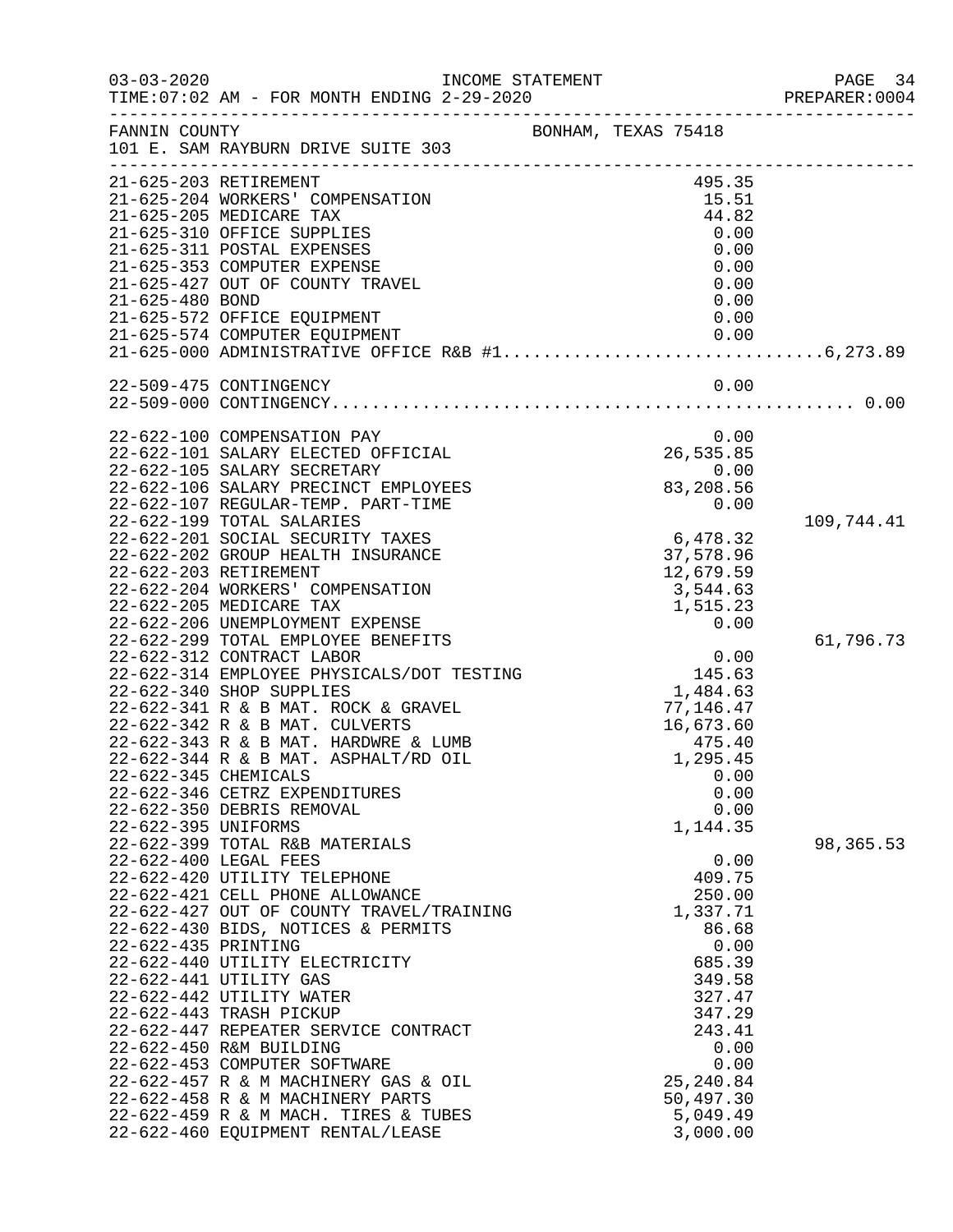| $03 - 03 - 2020$                                           | INCOME STATEMENT                                                                                                                                                                                                                                                                             |                                                                                                                                                                                                                                                     | PAGE 35<br>PREPARER: 0004 |
|------------------------------------------------------------|----------------------------------------------------------------------------------------------------------------------------------------------------------------------------------------------------------------------------------------------------------------------------------------------|-----------------------------------------------------------------------------------------------------------------------------------------------------------------------------------------------------------------------------------------------------|---------------------------|
|                                                            | FANNIN COUNTY<br>101 E. SAM RAYBURN DRIVE SUITE 303                                                                                                                                                                                                                                          | BONHAM, TEXAS 75418                                                                                                                                                                                                                                 |                           |
| 22-622-480 BOND<br>22-622-481 DUES<br>22-622-482 INSURANCE | 22-622-485 PRISONER SUPPLIES<br>22-622-488 FANNIN RURAL RAIL DISTRICT                                                                                                                                                                                                                        | 0.00<br>$35.00$<br>5,733.96<br>0.00<br>0.00                                                                                                                                                                                                         |                           |
|                                                            | 22-622-490 MISCELLANEOUS<br>22-622-491 SOIL & WATER CONSERVATION<br>22-622-492 TDRA FLOOD CASH MATCH<br>22-622-493 TRENTON HIGH MEADOWS SUBDIVISION<br>22-022-494 FLOOD CONTROL SITE MAINTENANCE<br>22-622-494 FLOOD CONTROL SITE MAINTENANCE<br>22-622-495 PIPELINE SALES TAX REIMBURSEMENT | 0.00<br>0.00<br>0.00<br>0.00<br>0.00                                                                                                                                                                                                                |                           |
|                                                            | 22-622-496 TCOG HAZARDOUS WASTEMATCH<br>22-622-499 TOTAL SER.& OTHER CHARGES<br>22-622-562 LAND/BUILDING<br>22-622-570 COMPUTER EQUIPMENT                                                                                                                                                    | 0.00<br>0.00<br>$\begin{array}{c} 0.00 \\ 0.00 \\ 29,492.50 \end{array}$                                                                                                                                                                            | 93,593.87                 |
|                                                            | 22-622-571 PURCHASE OF MACH./EQUIP.<br>22-622-573 RADIO EQUIPMENT<br>22-622-580 PRECINCT BRIDGE<br>22-622-599 CAPITAL OUTLAY                                                                                                                                                                 | 0.00<br>0.00                                                                                                                                                                                                                                        | 29,492.50                 |
|                                                            | 22-625-105 SALARY SECRETARY<br>22-625-201 SOCIAL SECURITY TAXES<br>22-625-202 GROUP HEALTH INSURANCE<br>22-625-203 RETIREMENT<br>22-625-204 WORKERS' COMPENSATION                                                                                                                            | 4, 290.55<br>AXES 191.58 193.02 1, 236.20 1, 236.20 1, 236.20 1, 236.20 1, 236.20 1, 236.20 1, 236.20 1, 236.20 1, 236.20 1, 236.20 1, 236.20 1, 236.20 1, 236.20 1, 236.20 1, 236.20 1, 236.20 1, 236.20 1, 236.20 1, 236.20 1,<br>495.53<br>15.51 |                           |
| 22-625-480 BOND                                            | 22-625-205 MEDICARE TAX<br>22-625-310 OFFICE SUPPLIES<br>22-625-311 POSTAL EXPENSES<br>22-625-353 COMPUTER EXPENSE<br>22-625-427 OUT OF COUNTY TRAVEL                                                                                                                                        | 44.81<br>0.00<br>0.00<br>0.00<br>0.00<br>0.00                                                                                                                                                                                                       |                           |
|                                                            | 22-625-572 OFFICE EQUIPMENT<br>22-625-574 COMPUTER EQUIPMENT                                                                                                                                                                                                                                 | 0.00                                                                                                                                                                                                                                                |                           |
|                                                            | 23-205-571 SHORT-TERM LOAN/EQUIPMENT                                                                                                                                                                                                                                                         | 0.00                                                                                                                                                                                                                                                |                           |
|                                                            | 23-509-475 CONTINGENCY                                                                                                                                                                                                                                                                       | 0.00                                                                                                                                                                                                                                                |                           |
|                                                            | 23-623-100 COMPENSATION PAY<br>23-623-101 SALARY ELECTED OFFICIAL<br>23-623-105 SALARY SECRETARY<br>23-623-106 SALARY PRECINCT EMPLOYEES<br>23-623-107 REGULAR-TEMP. PART-TIME                                                                                                               | 0.00<br>26,535.85<br>4,082.16<br>119,022.71<br>576.00                                                                                                                                                                                               |                           |
| 23-623-203 RETIREMENT                                      | 23-623-199 TOTAL SALARIES<br>23-623-201 SOCIAL SECURITY TAXES<br>23-623-202 GROUP HEALTH INSURANCE<br>23-623-204 WORKERS' COMPENSATION                                                                                                                                                       | 9,166.55<br>48, 453.50<br>17,291.04<br>4,466.97                                                                                                                                                                                                     | 150,216.72                |
|                                                            | 23-623-205 MEDICARE TAX<br>23-623-206 UNEMPLOYMENT EXPENSE<br>23-623-299 TOTAL EMPLOYEE BENEFITS<br>23-623-310 OFFICE SUPPLIES<br>23-623-314 EMPLOYEE PHYSICALS/DOT TESTING                                                                                                                  | 2,143.85<br>0.00<br>127.62<br>275.63                                                                                                                                                                                                                | 81,521.91                 |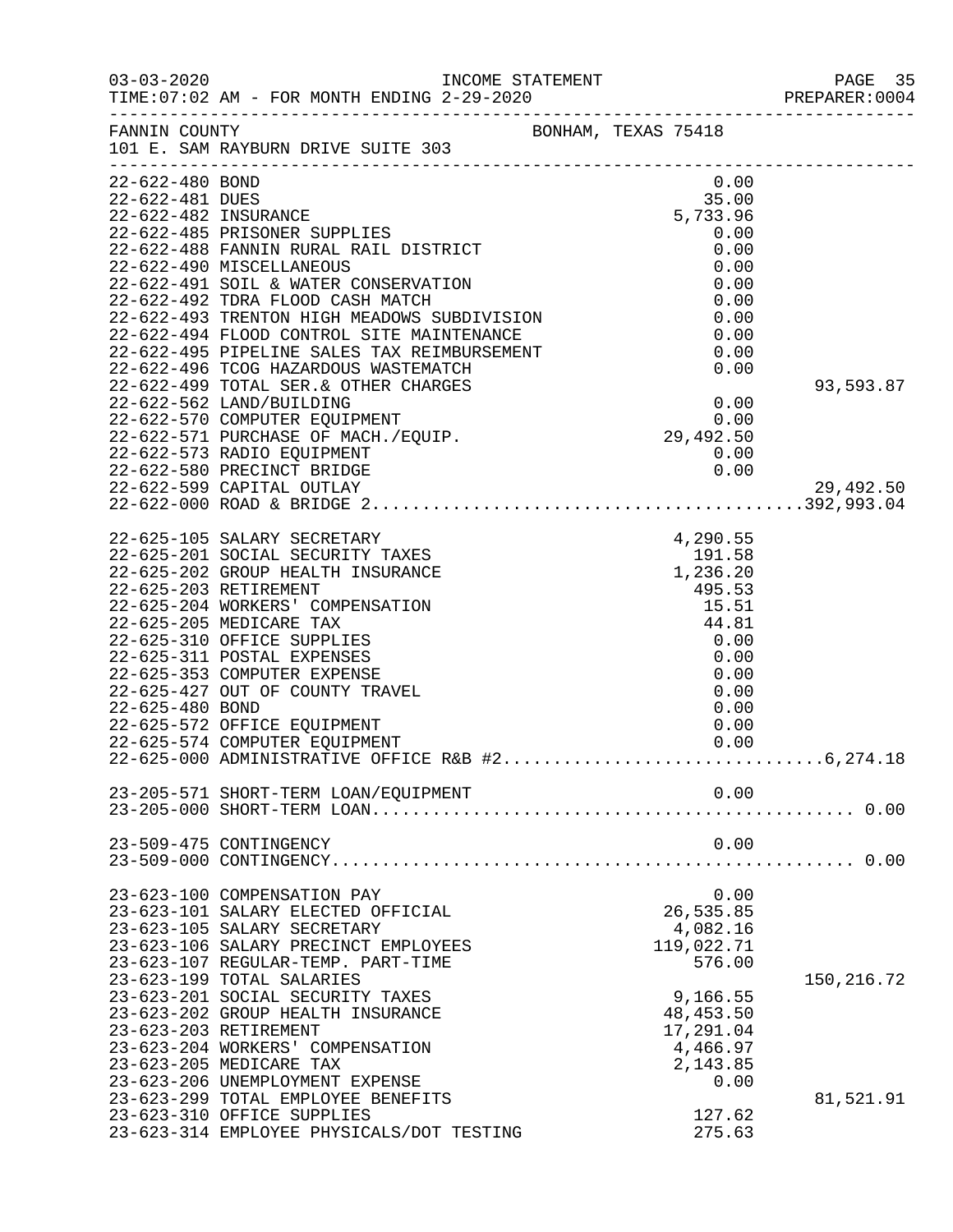|                                                     |           | PREPARER: 0004 |
|-----------------------------------------------------|-----------|----------------|
| FANNIN COUNTY<br>101 E. SAM RAYBURN DRIVE SUITE 303 |           |                |
| 23-623-315 COPIER EXPENSE                           | 0.00      |                |
|                                                     |           |                |
|                                                     |           |                |
|                                                     |           |                |
|                                                     |           |                |
|                                                     |           |                |
|                                                     |           |                |
|                                                     |           |                |
|                                                     |           |                |
|                                                     |           |                |
|                                                     |           | 73, 315.86     |
|                                                     |           |                |
|                                                     |           |                |
|                                                     |           |                |
|                                                     |           |                |
|                                                     |           |                |
|                                                     |           |                |
|                                                     |           |                |
|                                                     |           |                |
|                                                     |           |                |
|                                                     |           |                |
|                                                     |           |                |
|                                                     |           |                |
|                                                     |           |                |
|                                                     |           |                |
|                                                     |           |                |
|                                                     |           |                |
|                                                     |           |                |
|                                                     |           |                |
|                                                     |           |                |
|                                                     |           |                |
|                                                     |           |                |
|                                                     |           |                |
| 23-623-490 MISCELLANEOUS                            | 0.00      |                |
| 23-623-491 SOIL & WATER CONSERVATION                | 0.00      |                |
| 23-623-492 TDRA FLOOD CASH MATCH                    | 0.00      |                |
| 23-623-494 FLOOD CONTROL SITE MAINTENANCE           | 0.00      |                |
| 23-623-495 PIPELINE SALES TAX REIMBURSEMENT         | 0.00      |                |
| 23-623-496 TCOG HAZARDOUS WASTEMATCH                | 0.00      |                |
| 23-623-499 TOTAL SER. & OTHER CHARGES               |           | 138,703.98     |
| 23-623-562 LAND/BUILDING                            | 0.00      |                |
| 23-623-570 COMPUTER EQUIPMENT                       | 0.00      |                |
| 23-623-571 PURCHASE OF MACH./EQUIP.                 | 16,378.95 |                |
| 23-623-572 OFFICE EQUIPMENT                         | 485.00    |                |
| 23-623-573 RADIO EQUIPMENT                          | 0.00      |                |
| 23-623-575 LAND/BUILDING                            | 0.00      |                |
| 23-623-580 PRECINCT BRIDGE                          | 0.00      |                |
| 23-623-599 CAPITAL OUTLAY                           |           | 16,863.95      |
| 23-623-630 NOTE PAYMENT-PRINCIPAL                   | 0.00      |                |
| 23-623-670 NOTE PAYMENT-INTEREST                    | 0.00      |                |
|                                                     |           |                |
| 23-625-105 SALARY SECRETARY                         | 4,290.55  |                |
| 23-625-201 SOCIAL SECURITY TAXES                    | 191.58    |                |
| 23-625-202 GROUP HEALTH INSURANCE                   | 1,236.20  |                |
| 23-625-203 RETIREMENT                               | 495.53    |                |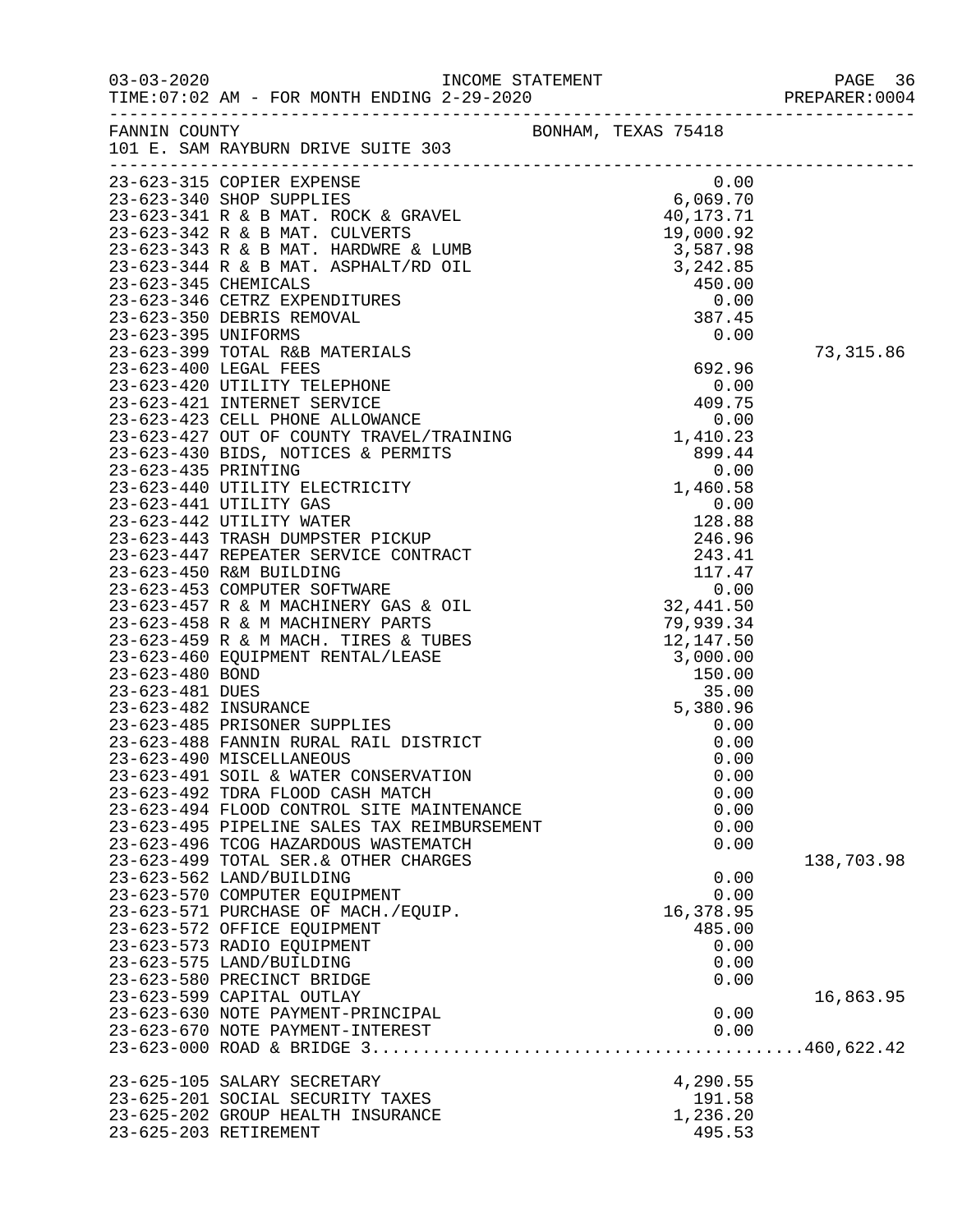| $03 - 03 - 2020$     | INCOME STATEMENT                                                                              |                     |                        | PAGE 37<br>PREPARER: 0004 |
|----------------------|-----------------------------------------------------------------------------------------------|---------------------|------------------------|---------------------------|
| FANNIN COUNTY        | 101 E. SAM RAYBURN DRIVE SUITE 303                                                            | BONHAM, TEXAS 75418 |                        |                           |
|                      |                                                                                               |                     |                        |                           |
|                      | 23-625-204 WORKERS' COMPENSATION                                                              |                     | 15.51                  |                           |
|                      | 23-625-205 MEDICARE TAX                                                                       |                     | 44.81                  |                           |
|                      | 23-625-310 OFFICE SUPPLIES                                                                    |                     | 21.39                  |                           |
|                      | 23-625-311 POSTAL EXPENSES                                                                    |                     | 0.00                   |                           |
|                      | 23-625-353 COMPUTER EXPENSE                                                                   |                     | 0.00                   |                           |
|                      | 23-625-427 OUT OF COUNTY TRAVEL                                                               |                     | 0.00                   |                           |
| 23-625-480 BOND      |                                                                                               |                     | 0.00                   |                           |
|                      | 23-625-572 OFFICE EQUIPMENT                                                                   |                     | 0.00                   |                           |
|                      | 23-625-574 COMPUTER EQUIPMENT<br>23-625-57<br>23-625-000 ADMINISTRATIVE OFFICE R&B #36,295.57 |                     | 0.00                   |                           |
|                      |                                                                                               |                     |                        |                           |
|                      | 24-509-475 CONTINGENCY                                                                        |                     | 0.00                   |                           |
|                      |                                                                                               |                     |                        |                           |
|                      |                                                                                               |                     |                        |                           |
|                      | 24-624-100 COMPENSATION PAY                                                                   |                     | 0.00                   |                           |
|                      | 24-624-101 SALARY ELECTED OFFICIAL<br>24-624-105 SALARY SECRETARY                             |                     | 26,535.85<br>12,090.65 |                           |
|                      | 24-624-106 SALARY PRECINCT EMPLOYEES                                                          |                     | 52, 273.79             |                           |
|                      | 24-624-107 REGULAR-TEMP. PART-TIME                                                            |                     | 2,700.00               |                           |
|                      | 24-624-108 LABOR REIMBURSEMENT                                                                |                     | 0.00                   |                           |
|                      | 24-624-199 TOTAL SALARIES                                                                     |                     |                        | 93,600.29                 |
|                      | 24-624-201 SOCIAL SECURITY TAXES                                                              |                     | 5,764.04               |                           |
|                      | 24-624-202 GROUP HEALTH INSURANCE                                                             |                     | 34,612.20              |                           |
|                      | 24-624-203 RETIREMENT                                                                         |                     | 10,504.68              |                           |
|                      | 24-624-204 WORKERS' COMPENSATION                                                              |                     | 2,849.73               |                           |
|                      | 24-624-205 MEDICARE TAX                                                                       |                     | 1,348.11               |                           |
|                      | 24-624-206 UNEMPLOYMENT EXPENSE                                                               |                     | 0.00                   |                           |
|                      | 24-624-299 TOTAL EMPLOYEE BENEFITS                                                            |                     |                        | 55,078.76                 |
|                      | 24-624-310 OFFICE SUPPLIES                                                                    |                     | 0.00                   |                           |
|                      | 24-624-314 EMPLOYEE PHYSICALS/DOT TESTING<br>24-624-340 SHOP SUPPLIES                         |                     | 145.61<br>374.58       |                           |
|                      | 24-624-341 R & B MAT. ROCK & GRAVEL                                                           |                     | 55,567.56              |                           |
|                      | 24-624-342 R & B MAT. CULVERTS                                                                |                     | 7,968.66               |                           |
|                      | 24-624-343 R & B MAT. HARDWRE & LUMB                                                          |                     | 1,310.20               |                           |
|                      | 24-624-344 R & B MAT. ASPHALT/RD OIL                                                          |                     | 24,608.33              |                           |
| 24-624-345 CHEMICALS |                                                                                               |                     | 0.00                   |                           |
|                      | 24-624-346 CETRZ EXPENDITURES                                                                 |                     | 0.00                   |                           |
|                      | 24-624-350 DEBRIS REMOVAL                                                                     |                     | 0.00                   |                           |
|                      | 24-624-395 EMPLOYEE UNIFORMS                                                                  |                     | 1,136.65               |                           |
|                      | 24-624-399 TOTAL R&B MATERIALS                                                                |                     |                        | 91, 111.59                |
|                      | 24-624-400 LEGAL FEES                                                                         |                     | 0.00                   |                           |
|                      | 24-624-420 UTILITY TELEPHONE                                                                  |                     | 0.00<br>400.11         |                           |
|                      | 24-624-421 DSL INTERNET<br>24-624-423 CELL PHONE ALLOWANCE                                    |                     | 0.00                   |                           |
|                      | 24-624-427 OUT OF COUNTY TRAVEL/TRAINING                                                      |                     | 2,100.87               |                           |
|                      | 24-624-430 BIDS, NOTICES & PERMITS                                                            |                     | 0.00                   |                           |
| 24-624-435 PRINTING  |                                                                                               |                     | 0.00                   |                           |
|                      | 24-624-440 UTILITY ELECTRICITY                                                                |                     | 1,440.67               |                           |
|                      | 24-624-441 UTILITY GAS                                                                        |                     | 280.19                 |                           |
|                      | 24-624-442 UTILITY WATER                                                                      |                     | 315.74                 |                           |
|                      | 24-624-443 TRASH PICKUP                                                                       |                     | 1,089.60               |                           |
|                      | 24-624-447 REPEATER SERVICE CONTRACT                                                          |                     | 243.41                 |                           |
|                      | 24-624-450 R&M BUILDING                                                                       |                     | 0.00                   |                           |
|                      | 24-624-453 COMPUTER SOFTWARE                                                                  |                     | 0.00                   |                           |
|                      | 24-624-457 R & M MACHINERY GAS & OIL                                                          |                     | 9,590.54               |                           |
|                      | 24-624-458 R & M MACHINERY PARTS<br>24-624-459 R & M MACH. TIRES & TUBES                      |                     | 35,097.92<br>2,450.02  |                           |
|                      |                                                                                               |                     |                        |                           |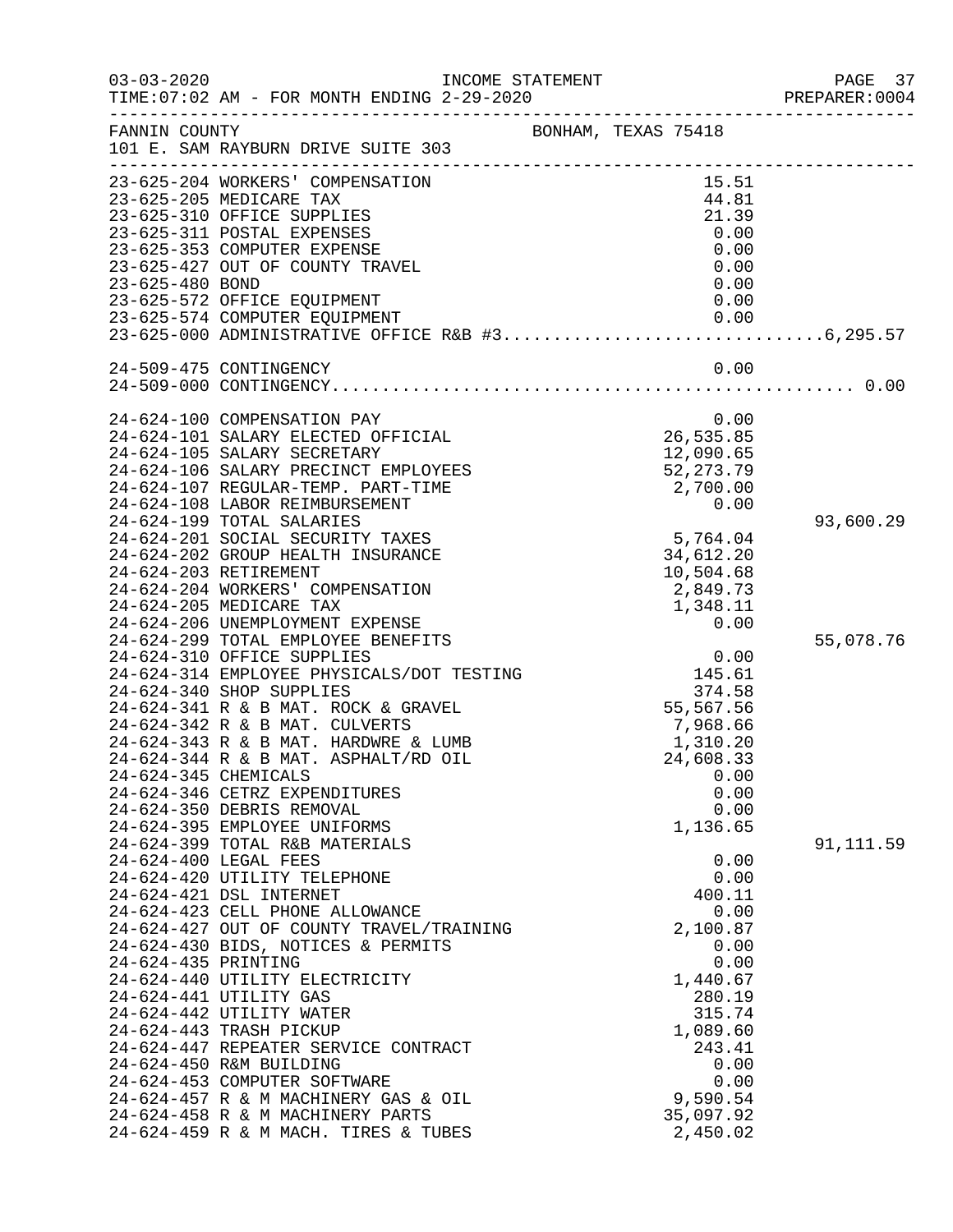| $03 - 03 - 2020$      | INCOME STATEMENT                                                                    |  |                     | PAGE 38<br>PREPARER:0004 |
|-----------------------|-------------------------------------------------------------------------------------|--|---------------------|--------------------------|
| FANNIN COUNTY         | 101 E. SAM RAYBURN DRIVE SUITE 303                                                  |  | BONHAM, TEXAS 75418 |                          |
| 24-624-480 BOND       | 24-624-460 EQUIPMENT RENTAL/LEASE                                                   |  | 13,034.51<br>0.00   |                          |
| 24-624-481 DUES       |                                                                                     |  | 35.00               |                          |
| 24-624-482 INSURANCE  | 24-624-485 PRISONER'S SUPPLIES                                                      |  | 3,047.97<br>0.00    |                          |
|                       | 24-624-488 FANNIN RURAL RAIL DISTRICT                                               |  | 0.00                |                          |
|                       | 24-624-490 MISCELLANEOUS                                                            |  | 0.00                |                          |
|                       | 24-624-491 SOIL & WATER CONSERVATION                                                |  | 0.00                |                          |
|                       | 24-624-492 TDRA FLOOD CASH MATCH                                                    |  | 0.00                |                          |
|                       | 24-624-494 FLOOD CONTROL SITE MAINTENANCE                                           |  | 0.00                |                          |
|                       | 24-624-495 PIPELINE SALES TAX REIMBURSEMENT<br>24-624-496 TCOG HAZARDOUS WASTEMATCH |  | 0.00<br>0.00        |                          |
|                       | 24-624-499 TOTAL SER. & OTHER CHARGES                                               |  |                     | 69,126.55                |
|                       | 24-624-570 COMPUTER EQUIPMENT                                                       |  | 0.00                |                          |
|                       | 24-624-571 PURCHASE OF MACH./EQUIP.                                                 |  | 46,689.90           |                          |
|                       | 24-624-573 RADIO EQUIPMENT                                                          |  | 0.00                |                          |
| 24-624-575 BUILDING   |                                                                                     |  | 0.00                |                          |
|                       | 24-624-599 CAPITAL OUTLAY                                                           |  |                     | 46,689.90                |
|                       |                                                                                     |  |                     |                          |
|                       | 24-625-105 SALARY SECRETARY                                                         |  | 4,290.55            |                          |
|                       | 24-625-201 SOCIAL SECURITY TAXES                                                    |  | 191.58<br>1,236.20  |                          |
|                       | 24-625-202 GROUP HEALTH INSURANCE                                                   |  |                     |                          |
|                       | 24-625-203 RETIREMENT                                                               |  | 495.53              |                          |
|                       | 24-625-204 WORKERS' COMPENSATION<br>24-625-205 MEDICARE TAX                         |  | 15.51<br>44.81      |                          |
|                       | 24-625-310 OFFICE SUPPLIES                                                          |  | 0.00                |                          |
|                       | 24-625-311 POSTAL EXPENSES                                                          |  | 0.00                |                          |
|                       | 24-625-353 COMPUTER EXPENSE                                                         |  | 0.00                |                          |
|                       | 24-625-427 OUT OF COUNTY TRAVEL                                                     |  | 0.00                |                          |
| 24-625-480 BOND       |                                                                                     |  | 0.00                |                          |
|                       | 24-625-572 OFFICE EQUIPMENT                                                         |  | 0.00                |                          |
|                       | 24-625-574 COMPUTER EQUIPMENT                                                       |  | 0.00                |                          |
|                       |                                                                                     |  |                     |                          |
|                       | 25-625-310 OFFICE SUPPLIES                                                          |  | 0.00                |                          |
| 25-625-343 ROAD SIGNS |                                                                                     |  | 0.00                |                          |
|                       | 25-625-353 COMPUTER EXPENSE                                                         |  | 0.00                |                          |
|                       | 25-625-427 TRAVEL EXPENSE<br>25-625-572 OFFICE EQUIPMENT                            |  | 0.00<br>0.00        |                          |
|                       |                                                                                     |  |                     |                          |
|                       |                                                                                     |  |                     |                          |
|                       | 26-455-420 OMNIBASE TELEPHONE LINE                                                  |  | 0.00                |                          |
|                       | 26-455-572 OFFICE EQUIPMENT                                                         |  | 0.00                |                          |
|                       |                                                                                     |  |                     |                          |
|                       | 27-456-452 R & M EQUIPMENT                                                          |  | 0.00                |                          |
|                       | 27-456-572 OFFICE EQUIPMENT                                                         |  | 0.00                |                          |
|                       |                                                                                     |  |                     |                          |
|                       | 28-457-423 INTERNET SERVICE                                                         |  | 483.76              |                          |
|                       | 28-457-572 OFFICE EQUIPMENT                                                         |  | 0.00                |                          |
|                       |                                                                                     |  |                     |                          |
|                       |                                                                                     |  |                     |                          |
|                       | 30-569-310 OFFICE SUPPLIES                                                          |  | 0.00                |                          |
|                       | 30-569-421 ONLINE RESEARCH                                                          |  | 0.00                |                          |
| 30-569-571 EQUIPMENT  |                                                                                     |  | 0.00                |                          |
|                       |                                                                                     |  |                     |                          |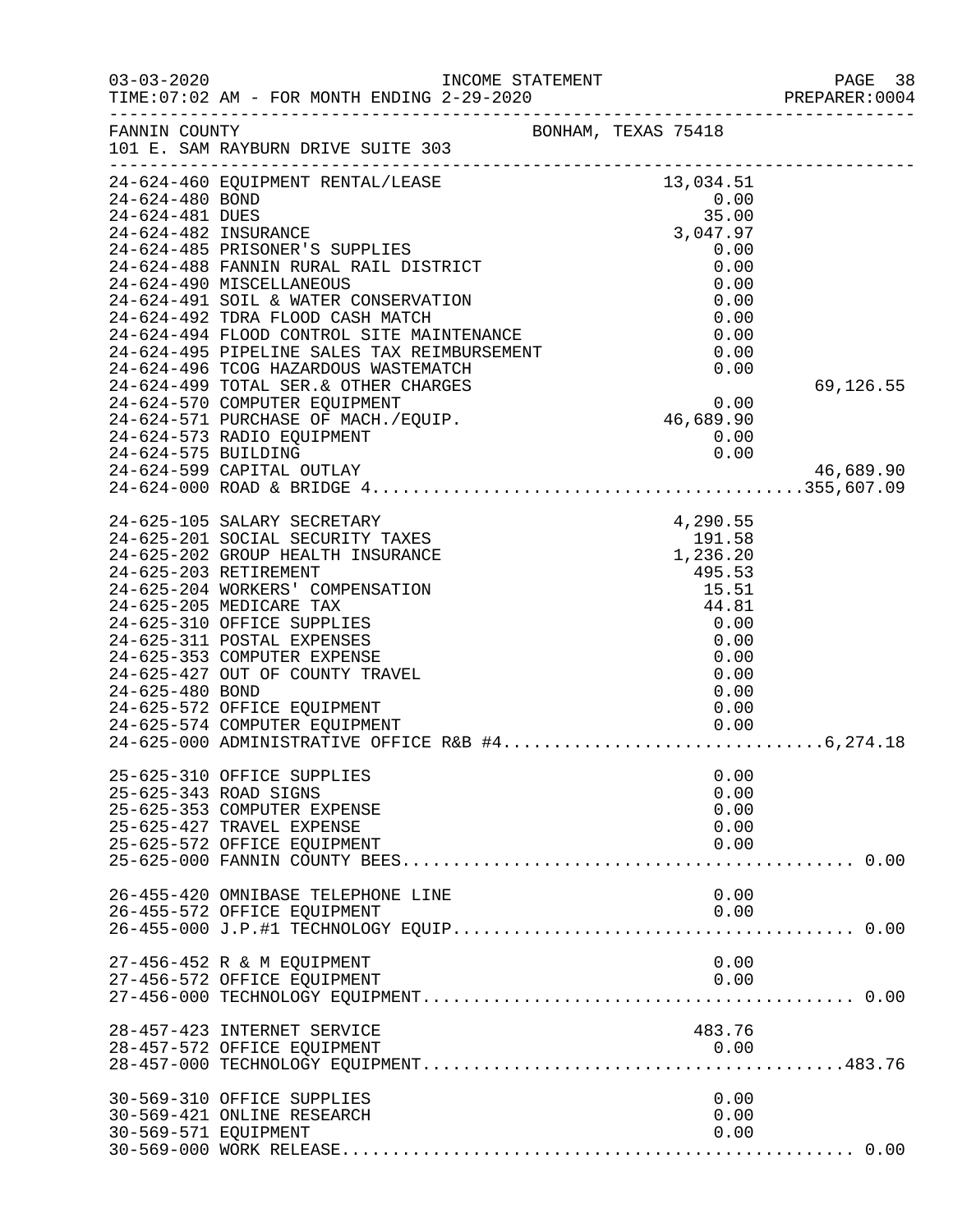| $03 - 03 - 2020$     | INCOME STATEMENT<br>TIME: 07:02 AM - FOR MONTH ENDING 2-29-2020                                                                                                                                                                                                                                                                                                                                                                                         |                     |                                                       | PAGE 39<br>PREPARER: 0004                                                                    |
|----------------------|---------------------------------------------------------------------------------------------------------------------------------------------------------------------------------------------------------------------------------------------------------------------------------------------------------------------------------------------------------------------------------------------------------------------------------------------------------|---------------------|-------------------------------------------------------|----------------------------------------------------------------------------------------------|
| FANNIN COUNTY        | 101 E. SAM RAYBURN DRIVE SUITE 303                                                                                                                                                                                                                                                                                                                                                                                                                      | BONHAM, TEXAS 75418 |                                                       |                                                                                              |
|                      | 31-509-475 CONTINGENCY                                                                                                                                                                                                                                                                                                                                                                                                                                  |                     |                                                       | 0.00                                                                                         |
|                      | 31-510-403 ARCHITECTURAL FEES<br>31-510-451 ASBESTOS ABATEMENT<br>31-510-482 DEMOLITION<br>31-510-490 MISCELLANEOUS<br>31-510-000 COURTHOUSE RESTORATION PHASE 1 0.00                                                                                                                                                                                                                                                                                   |                     |                                                       | 0.00<br>0.00<br>0.00<br>0.00                                                                 |
| 31-511-453 IT DESIGN | 31-511-165 CONSTRUCTION<br>31-511-403 ARCHITECTURAL FEES<br>31-511-451 ASBESTOS & OTHER TESTING                                                                                                                                                                                                                                                                                                                                                         |                     |                                                       | 0.00<br>0.00<br>0.00<br>0.00                                                                 |
|                      | 33-498-310 OFFICE SUPPLIES<br>33-498-427 OUT OF COUNTY TRAVEL                                                                                                                                                                                                                                                                                                                                                                                           |                     | 168.71<br>$\begin{array}{c} 0.00 \\ 0.00 \end{array}$ |                                                                                              |
|                      | 34-450-107 SALARYTEMP/EXTRA<br>34-450-201 SOCIAL SECURITY TAXES<br>34-450-203 RETIREMENT<br>34-450-204 WORKERS COMPENSATION<br>34-450-205 MEDICARE TAX<br>34-450-572 OFFICE EQUIPMENT<br>34-450-000 DISTRICT CT.RECORDS ARCHIVE EQUIPME 0.00                                                                                                                                                                                                            |                     | 0.00                                                  | 0.00<br>0.00<br>0.00<br>0.00<br>0.00                                                         |
| 35-475-590 LAW BOOKS | 35-475-310 OFFICE SUPPLIES<br>35-475-421 LEXIS NEXIS ONLINE LEGAL RESEARCH<br>35-475-453 R&M COMPUTER<br>35-475-574 TECHNOLOGY                                                                                                                                                                                                                                                                                                                          |                     | 550.00<br>0.00                                        | 0.00<br>0.00<br>0.00                                                                         |
|                      | 36-475-107 SALARY SUPPLEMENT<br>36-475-201 SOCIAL SECURITY TAXES<br>36-475-203 RETIREMENT<br>36-475-204 WORKERS COMPENSATION<br>36-475-205 MEDICARE TAX<br>36-475-310 OFFICE SUPPLIES<br>36-475-319 RESTITUTION<br>36-475-321 CONTINUING EDUCATION<br>36-475-353 COMPUTER EXPENSE<br>36-475-421 INVESTIGATOR/HOT CK. ONLINE<br>36-475-490 MISCELLANEOUS<br>36-475-499 BANK SERVICE FEES<br>36-475-572 OFFICE EQUIPMENT<br>36-475-574 COMPUTER EQUIPMENT |                     | 7,500.00<br>1,214.20                                  | 0.00<br>0.00<br>0.00<br>0.00<br>0.00<br>0.00<br>0.00<br>0.00<br>0.00<br>0.00<br>0.00<br>0.00 |
|                      | 36-477-107 SALARY SUPPLEMENT<br>36-477-201 SOCIAL SECURITY TAXES<br>36-477-203 RETIREMENT<br>36-477-204 WORKERS COMPENSATION<br>36-477-205 MEDICARE TAX                                                                                                                                                                                                                                                                                                 |                     | 2,508.96<br>126.28<br>286.32                          | 2.93<br>29.52                                                                                |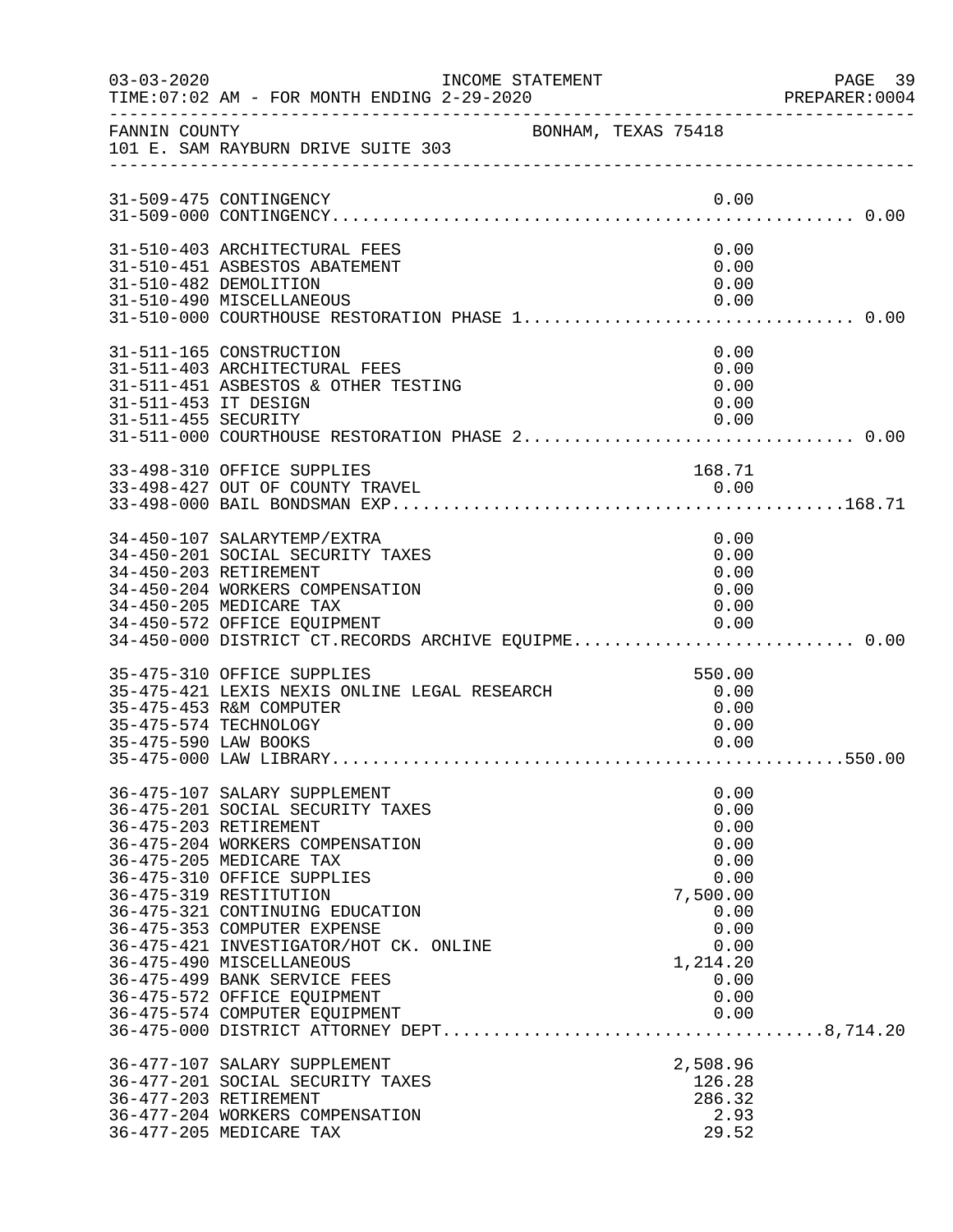| $03 - 03 - 2020$                            | INCOME STATEMENT<br>TIME: 07:02 AM - FOR MONTH ENDING 2-29-2020                                                                                                                                                                                                                                                                  |                     |  |                                                                          | PAGE 40<br>PREPARER:0004 |
|---------------------------------------------|----------------------------------------------------------------------------------------------------------------------------------------------------------------------------------------------------------------------------------------------------------------------------------------------------------------------------------|---------------------|--|--------------------------------------------------------------------------|--------------------------|
| FANNIN COUNTY                               | 101 E. SAM RAYBURN DRIVE SUITE 303                                                                                                                                                                                                                                                                                               | BONHAM, TEXAS 75418 |  |                                                                          |                          |
| 36-477-321 TRAINING<br>36-477-480 TOWING    | 36-477-310 OFFICE SUPPLIES<br>36-477-470 CIVIL PROCESS<br>36-477-490 MISCELLANEOUS<br>36-477-499 BANK SERVICE FEES<br>36-477-572 OFFICE EQUIPMENT                                                                                                                                                                                |                     |  | 0.00<br>0.00<br>0.00<br>0.00<br>0.00<br>0.00<br>0.00                     |                          |
|                                             | 36-477-574 COMPUTER EQUIPMENT<br>38-645-412 PRESCRIPTIONS                                                                                                                                                                                                                                                                        |                     |  | 0.00<br>0.00                                                             |                          |
|                                             | 38-645-415 LABORATORY/X-RAY                                                                                                                                                                                                                                                                                                      |                     |  | 0.00                                                                     |                          |
|                                             | 39-645-404 COBRA/INSURANCE<br>39-645-410 CERT. REG. NURSE ANES.<br>39-645-411 PHYSICIAN, NON-EMERGENCY<br>39-645-412 PRESCRIPTIONS, DRUGS<br>39-645-413 HOSPITAL-INPATIENT<br>39-645-414 HOSPITAL, OUTPATIENT<br>39-645-415 LABORATORY/X-RAY<br>39-645-418 FED. QUALIFIED HEALTH CENTER<br>39-645-422 AMBULATORY SURGICAL CENTER |                     |  | 0.00<br>0.00<br>0.00<br>4,603.00<br>0.00<br>0.00<br>0.00<br>0.00<br>0.00 |                          |
|                                             | 40-411-310 OFFICE SUPPLIES<br>40-411-427 OUT OF COUNTY TRAVEL<br>40-411-574 COMPUTER EQUIPMENT                                                                                                                                                                                                                                   |                     |  | 0.00<br>0.00<br>0.00                                                     |                          |
| 41-406-310 SUPPLIES<br>41-406-330 GAS & OIL | 41-406-427 TRAINING EXPENSE                                                                                                                                                                                                                                                                                                      |                     |  | 63.42<br>0.00<br>0.00                                                    |                          |
|                                             | 42-477-310 OFFICE SUPPLIES<br>42-477-415 CONSULTANT<br>42-477-427 TRAVEL AND TRAINING<br>42-477-574 COMPUTER EQUIPMENT                                                                                                                                                                                                           |                     |  | 0.00<br>0.00<br>0.00<br>0.00                                             |                          |
|                                             | 44-412-578 2011 EQUIPMENT<br>44-412-579 2012 EQUIPMENT<br>44-412-580 2013 EQUIPMENT<br>44-412-581 2014 EQUIPMENT<br>44-412-582 2015 EQUIPMENT<br>44-412-583 2016 EQUIPMENT                                                                                                                                                       |                     |  | 0.00<br>0.00<br>0.00<br>0.00<br>0.00<br>0.00                             |                          |
| 45-403-103 SALARY<br>45-403-481 DUES        | 45-403-201 SOCIAL SECURITY<br>45-403-204 WORKERS COMPENSATION<br>45-403-205 MEDICARE TAX<br>45-403-310 OFFICE SUPPLIES<br>45-403-427 TRAVEL AND TRAINING<br>45-403-572 OFFICE EQUIPMENT                                                                                                                                          |                     |  | 470.00<br>29.14<br>0.00<br>6.82<br>0.00<br>0.00<br>0.00<br>0.00          |                          |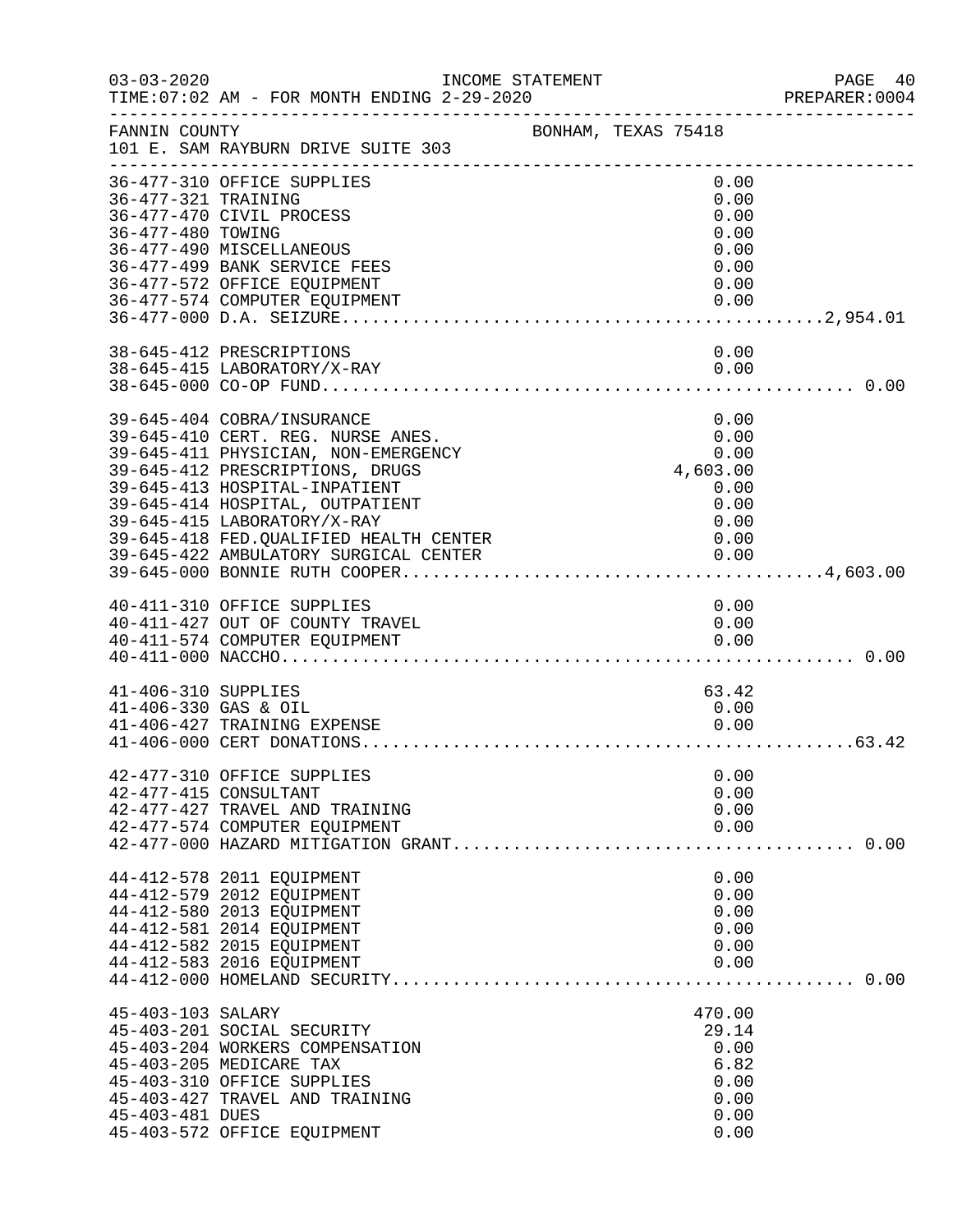| $03 - 03 - 2020$                          | INCOME STATEMENT<br>TIME: 07:02 AM - FOR MONTH ENDING 2-29-2020                                                                                                                                                                                                                                                                     |                                                              | PAGE 41<br>PREPARER:0004 |
|-------------------------------------------|-------------------------------------------------------------------------------------------------------------------------------------------------------------------------------------------------------------------------------------------------------------------------------------------------------------------------------------|--------------------------------------------------------------|--------------------------|
| FANNIN COUNTY                             | 101 E. SAM RAYBURN DRIVE SUITE 303<br>_____________________________                                                                                                                                                                                                                                                                 | BONHAM, TEXAS 75418                                          |                          |
|                                           | 45-403-573 ELECTION EQUIPMENT<br>45-403-574 COMPUTER EQUIPMENT                                                                                                                                                                                                                                                                      | 0.00<br>0.00                                                 |                          |
| 46-475-330 GAS/OIL<br>46-475-454 R&M AUTO | 46-475-310 OFFICE SUPPLIES<br>46-475-314 SAFE ROOM REIMBURSEMENT<br>46-475-427 OUT OF COUNTY TRAVEL<br>46-475-573 RADIO EQUIPMENT<br>46-475-574 COMPUTER EQUIPMENT<br>46-475-574 COMPUTER EQUIPMENT<br>46-475-000 SAFE ROOM REIMBURSEMENT PROGRAM26,367.91                                                                          | 83.97<br>26, 283.94<br>0.00<br>0.00<br>0.00<br>0.00<br>0.00  |                          |
|                                           | 48-403-421 ELECTION INTERNET<br>48-403-485 LICENSE/SUPPORT                                                                                                                                                                                                                                                                          | 0.00<br>0.00                                                 |                          |
| 49-475-103 SALARY                         | 49-475-201 SOCIAL SECURITY<br>49-475-202 GROUP HEALTH INSURANCE<br>49-475-203 RETIREMENT<br>49-475-204 WORKER'S COMPENSATION<br>49-475-205 MEDICARE TAX<br>49-475-310 OFFICE SUPPLIES<br>0.00 degree Supplies<br>49-475-427 TRAINING/TUITION/OUT OF COUNTY 49-475-427 TRAINING/TUITION/OUT OF COUNTY<br>49-475-572 OFFICE EQUIPMENT | 0.00<br>0.00<br>0.00<br>0.00<br>0.00<br>0.00<br>0.00<br>0.00 |                          |
| 50-403-311 POSTAGE                        | 50-403-310 OFFICE SUPPLIES<br>50-403-427 TRAVEL/TRAINING<br>50-403-430 BIDS AND NOTICES<br>50-403-573 ELECTION EQUIPMENT                                                                                                                                                                                                            | 0.00<br>0.00<br>0.00<br>0.00<br>0.00                         |                          |
|                                           | 51-440-572 OFFICE EQUIPMENT                                                                                                                                                                                                                                                                                                         | 0.00                                                         |                          |
|                                           | 52-449-572 OFFICE EQUIPMENT<br>52-449-000 CO.CLK.COURT RECORDS PRES.EQUIPMENT 0.00                                                                                                                                                                                                                                                  | 0.00                                                         |                          |
|                                           | 53-403-437 DIGITAL IMAGING<br>53-403-490 CO. CLERK MISCELLANEOUS                                                                                                                                                                                                                                                                    | 0.00<br>0.00                                                 |                          |
| 55-560-435 PRINTING                       | 55-560-427 OUT OF COUNTY TRAVEL<br>55-560-428 TRAINING & TUITION<br>55-560-490 MISCELLANEOUS                                                                                                                                                                                                                                        | 0.00<br>0.00<br>0.00<br>0.00                                 |                          |
| 56-560-108 SALARY                         | 56-560-201 SOCIAL SECURITY TAXES<br>56-560-202 GROUP HEALTH INSURANCE<br>56-560-203 RETIREMENT                                                                                                                                                                                                                                      | 0.00<br>0.00<br>0.00<br>0.00                                 |                          |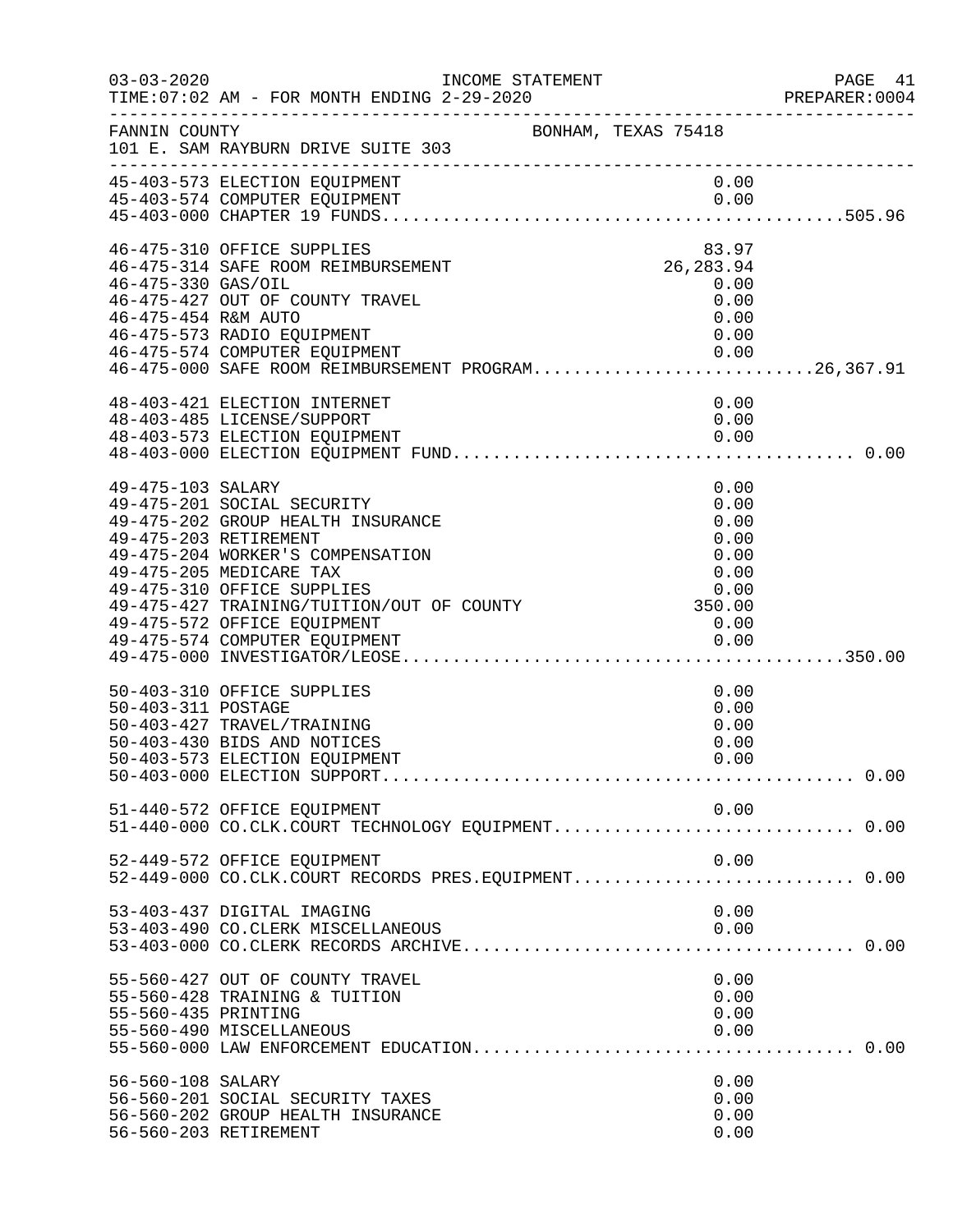|                                                                    |                                                                                                                                                                                                                         |                                                             | PAGE 42<br>PREPARER:0004 |
|--------------------------------------------------------------------|-------------------------------------------------------------------------------------------------------------------------------------------------------------------------------------------------------------------------|-------------------------------------------------------------|--------------------------|
|                                                                    | FANNIN COUNTY<br>101 E. SAM RAYBURN DRIVE SUITE 303                                                                                                                                                                     |                                                             |                          |
|                                                                    | 56-560-204 WORKERS COMPENSATION                                                                                                                                                                                         | 0.00<br>0.00<br>0.00<br>0.00<br>555.00                      |                          |
|                                                                    | 56-560-427 OUT OF COUNTY TRAVEL<br>56-560-428 TRAINING & TUITION                                                                                                                                                        | 0.00<br>0.00<br>0.00<br>0.00                                |                          |
| 56-560-454 R&M AUTO                                                | 56-560-452 R & M EQUIPMENT<br>56-560-454 K&M AUIO<br>56-560-460 EQUIPMENT RENTAL/LEASE<br>56-560-490 MISCELLANEOUS<br>56-560-495 NARCOTICS AND/OR OTHER INVESTIGATIO 1,500.00                                           | 0.00<br>0.00<br>0.00<br>0.00                                |                          |
|                                                                    | 56-560-499 BANK SERVICE FEES<br>56-560-571 AUTOMOBILES<br>56-560-572 OFFICE EQUIPMENT<br>56-560-573 CFFICE EQUIPMENT<br>56-560-573 TELEPHONE/RADIO EQUIPMENT                                                            | 0.00<br>$0.00$<br>$0.00$<br>$0.00$<br>$16,615.62$<br>$0.00$ |                          |
|                                                                    | 56-560-574 TECHNOLOGY                                                                                                                                                                                                   |                                                             |                          |
| 56-565-108 SALARY                                                  | 56-565-201 SOCIAL SECURITY TAXES<br>56-565-202 GROUP HEALTH INSURANCE<br>56-565-203 RETIREMENT<br>56-565-204 WORKERS COMPENSATION<br>56-565-205 MEDICARE TAX 0.00<br>56-565-000 INVESTIGATOR CRIMES AGAINST CHILDRE0.00 | 0.00<br>0.00<br>0.00<br>0.00<br>0.00                        |                          |
| 56-570-572 EQUIPMENT<br>56-570-579 WEAPONS                         | 56-570-310 OFFICE & MISC. SUPPLIES<br>56-570-395 UNIFORMS/PROT. VESTS/BADGES<br>56-570-571 AUTOMOBILES<br>56-570-574 TECHNOLOGY<br>56-570-000 FEDERAL FORFEITURE FUNDS 2018 0.00                                        | 0.00<br>0.00<br>0.00<br>0.00<br>0.00<br>0.00                |                          |
| 57-560-310 SUPPLIES<br>57-560-395 UNIFORMS<br>57-560-571 EQUIPMENT | 57-560-427 OUT OF COUNTY TRAVEL<br>57-560-428 TRAINING/TUITION<br>57-560-580 PURCHASE OF ANIMAL                                                                                                                         | 0.00<br>0.00<br>0.00<br>0.00<br>0.00<br>0.00                |                          |
|                                                                    | 59-425-433 DRUG COURT PROGRAMS<br>59-425-437 ATTORNEY FEES DRUG COURT<br>59-425-439 INVESTIGATOR EXPENSE                                                                                                                | 0.00<br>0.00<br>0.00                                        |                          |
|                                                                    | 60-620-309 ANNUAL PAYING AGENT REGISTRAR FEES<br>60-620-400 BOND LEGAL FEES<br>60-620-401 CONTINUING DISCLOSURE FEES<br>60-620-490 MISCELLANEOUS<br>60-620-627 PRINCIPAL, 2017 GO BONDS                                 | 386.48<br>0.00<br>0.00<br>0.00<br>170,000.00                |                          |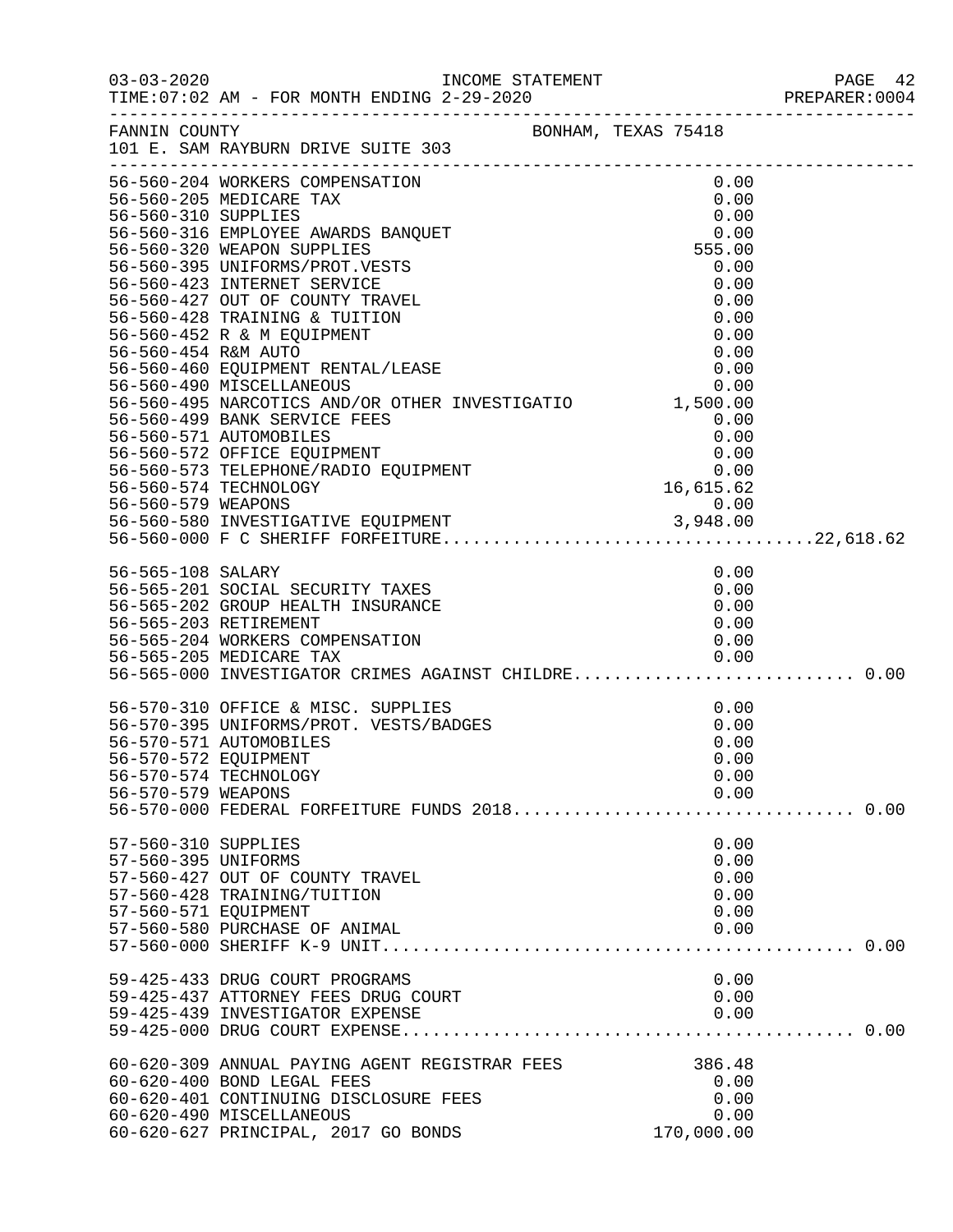| $03 - 03 - 2020$                            | TIME: 07:02 AM - FOR MONTH ENDING 2-29-2020                                                                                                                                                                                                                                                                                                                      | INCOME STATEMENT<br>--------------------------------------                                                   | PAGE 43<br>PREPARER: 0004 |
|---------------------------------------------|------------------------------------------------------------------------------------------------------------------------------------------------------------------------------------------------------------------------------------------------------------------------------------------------------------------------------------------------------------------|--------------------------------------------------------------------------------------------------------------|---------------------------|
| FANNIN COUNTY                               | 101 E. SAM RAYBURN DRIVE SUITE 303<br>_____________________________                                                                                                                                                                                                                                                                                              | BONHAM, TEXAS 75418                                                                                          |                           |
|                                             | 60-620-628 PRINCIPAL, JAIL '98 BONDS                                                                                                                                                                                                                                                                                                                             | 0.00                                                                                                         |                           |
|                                             | 60-660-667 INTEREST, 2017 GO BONDS<br>60-660-668 INTEREST JAIL'98 BONDS<br>60-660-669 INTEREST, SERIAL BONDS                                                                                                                                                                                                                                                     | 103,237.50<br>$\begin{smallmatrix} & & 0 & 0 & 0\ 0 & & 0 & 0 & 0\ 237 & 700 & 00 & 0\ \end{smallmatrix}$    |                           |
|                                             | 61-440-572 OFFICE EQUIPMENT<br>61-440-000 DIST.CLK.COURT TECHNOLOGY EQUIPMENT 0.00                                                                                                                                                                                                                                                                               | 0.00                                                                                                         |                           |
|                                             | 62-449-572 OFFICE EQUIPMENT                                                                                                                                                                                                                                                                                                                                      | 0.00                                                                                                         |                           |
|                                             | 63-551-427 OUT OF COUNTY TRAVEL<br>63-551-428 TRAINING & TUITION                                                                                                                                                                                                                                                                                                 | 0.00<br>0.00                                                                                                 |                           |
|                                             | 64-552-427 OUT OF COUNTY TRAVEL<br>64-552-428 TRAINING & TUITION                                                                                                                                                                                                                                                                                                 | 0.00<br>0.00                                                                                                 |                           |
|                                             | 65-553-427 OUT OF COUNTY TRAVEL<br>65-553-428 TRAINING & TUITION                                                                                                                                                                                                                                                                                                 | 0.00<br>0.00                                                                                                 |                           |
|                                             | 66-509-475 CONTINGENCY                                                                                                                                                                                                                                                                                                                                           | 0.00                                                                                                         |                           |
| 66-666-535 BUILDING<br>66-666-695 SURVEYING | 66-666-165 CONSTRUCTION<br>66-666-400 ATTORNEY FEES<br>66-666-402 ENGINEERING<br>66-666-403 ARCHITECTURAL FEES<br>66-666-426 PROFESSIONAL FEES<br>66-666-430 BIDS & NOTICES<br>66-666-450 R & M BUILDINGS<br>66-666-451 ASBESTOS ABATEMENT<br>66-666-453 IT DESIGN/SECURITY DESIGN<br>66-666-482 DEMOLITION<br>66-666-490 MISCELLANEOUS<br>66-666-574 TECHNOLOGY | 0.00<br>0.00<br>0.00<br>0.00<br>0.00<br>0.00<br>0.00<br>0.00<br>0.00<br>0.00<br>0.00<br>0.00<br>0.00<br>0.00 |                           |
|                                             | 66-666-000 COURTHOUSE CONSTRUCTION PHASE 1 0.00<br>66-667-165 CONSTRUCTION<br>66-667-167 CONSTRUCTION MANAGER AGENT<br>66-667-168 MASONRY AND STONE<br>66-667-400 ATTORNEY FEES<br>66-667-403 ARCHITECTURAL FEES<br>66-667-421 INTERNET SERVICES<br>66-667-426 PROFESSIONAL FEES<br>66-667-430 BIDS & NOTICES<br>66-667-440 UTILITIES ELECTRICITY                | 1,535,083.46<br>300,541.74<br>634, 364.40<br>0.00<br>32,500.00<br>0.00<br>18,284.80<br>165.12<br>0.00        |                           |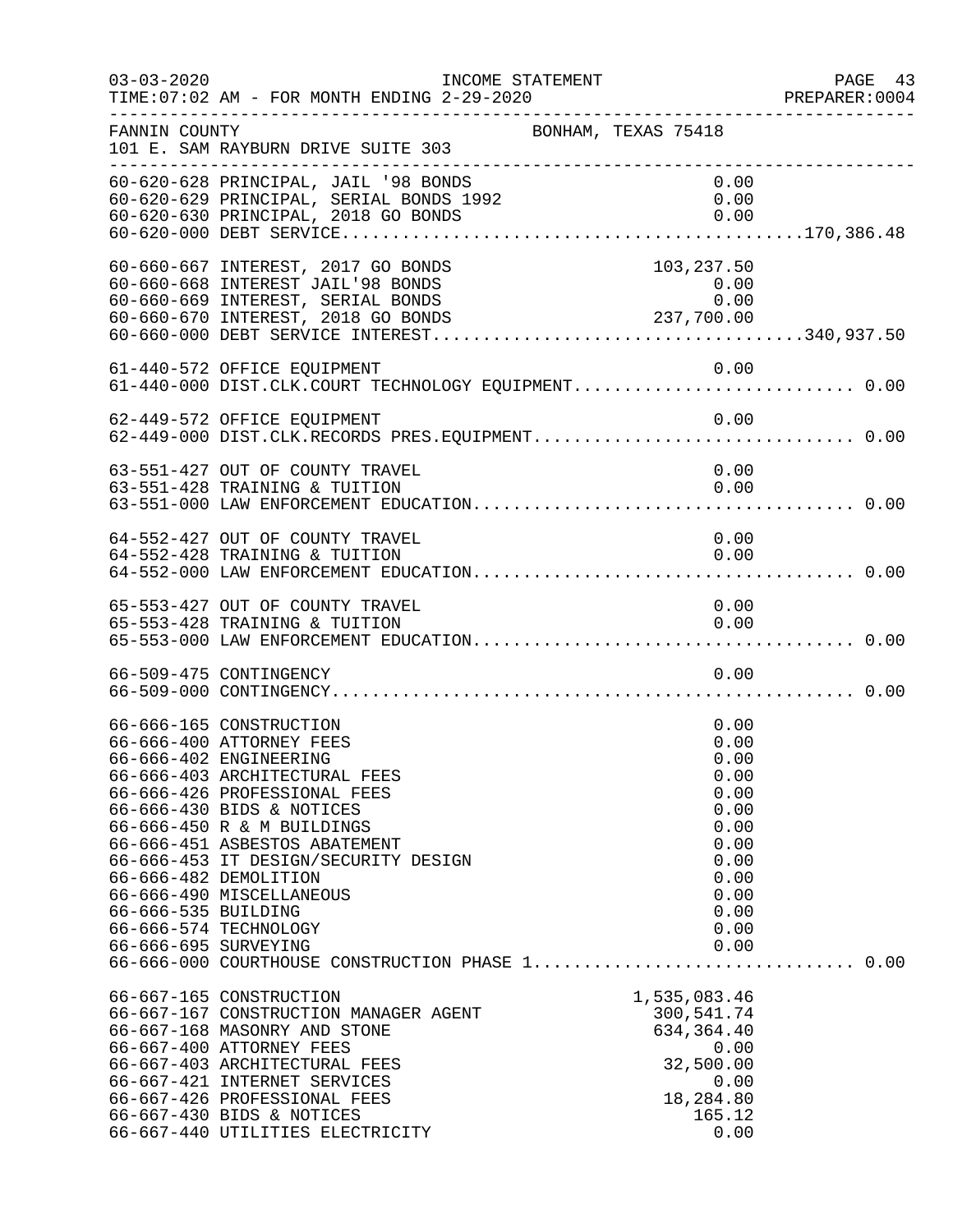| $03 - 03 - 2020$                           | TIME: 07:02 AM - FOR MONTH ENDING 2-29-2020<br>________________________________                                                                                                                                                       | INCOME STATEMENT    |                                                                      | PAGE<br>- 44<br>PREPARER: 0004 |
|--------------------------------------------|---------------------------------------------------------------------------------------------------------------------------------------------------------------------------------------------------------------------------------------|---------------------|----------------------------------------------------------------------|--------------------------------|
| FANNIN COUNTY                              | 101 E. SAM RAYBURN DRIVE SUITE 303                                                                                                                                                                                                    | BONHAM, TEXAS 75418 |                                                                      |                                |
| 66-667-455 SECURITY                        | 66-667-442 UTILITIES WATER<br>66-667-443 TRASH PICK UP<br>66-667-451 ASBESTOS & OTHER TESTING<br>66-667-453 IT DESIGN/SECURITY DESIGN<br>66-667-470 OFFICE LEASE<br>66-667-490 MISCELLANEOUS                                          |                     | 0.00<br>1,818.86<br>0.00<br>0.00<br>0.00<br>0.00<br>46.43            |                                |
|                                            | 67-560-428 TRAINING & TUITION                                                                                                                                                                                                         |                     | 3,112.69                                                             |                                |
|                                            |                                                                                                                                                                                                                                       |                     |                                                                      |                                |
| 68-668-535 BUILDING                        | 68-668-165 CONSTRUCTION<br>68-668-400 ATTORNEY FEES<br>68-668-402 ENGINEERING<br>68-668-403 ARCHITECTURAL FEES<br>68-668-426 PROFESSIONAL FEES<br>68-668-430 BIDS & NOTICES<br>68-668-450 R & M BUILDINGS<br>68-668-490 MISCELLANEOUS |                     | 0.00<br>0.00<br>0.00<br>0.00<br>0.00<br>0.00<br>0.00<br>0.00<br>0.00 |                                |
|                                            | 70-622-399 CLAIM SETTLEMENTS<br>70-622-426 APPRAISAL FEES<br>70-622-429 RELOCATING UTILITIES<br>70-622-449 CONTRACT EXPENSES FOR FM87 R.O.W.                                                                                          |                     | 0.00<br>0.00<br>0.00<br>0.00                                         | 0.00                           |
|                                            | 70-629-500 RIGHT OF WAY PUR HWY #82<br>70-629-501 RIGHT OF WAY PURCHASE FM #87<br>70-629-502 RIGHT OF WAY PURCHASE HWY #121                                                                                                           |                     | 0.00<br>0.00<br>0.00                                                 |                                |
| 71-475-108 SALARY<br>71-475-203 RETIREMENT | 71-475-201 SOCIAL SECURITY TAXES<br>71-475-202 GROUP HEALTH INSURANCE<br>71-475-204 WORKERS COMPENSATION<br>71-475-205 MEDICARE TAX<br>71-475-000 INVESTIGATOR CRIMES AGAINST WOMEN 0.00                                              |                     | 0.00<br>0.00<br>0.00<br>0.00<br>0.00<br>0.00                         |                                |
| 72-560-108 SALARY<br>72-560-203 RETIREMENT | 72-560-201 SOCIAL SECURITY TAXES<br>72-560-202 GROUP HEALTH INSURANCE<br>72-560-204 WORKERS COMPENSATION<br>72-560-205 MEDICARE TAX<br>72-560-000 INVESTIGATOR CRIMES AGAINST CHILDRE 0.00                                            |                     | 0.00<br>0.00<br>0.00<br>0.00<br>0.00<br>0.00                         |                                |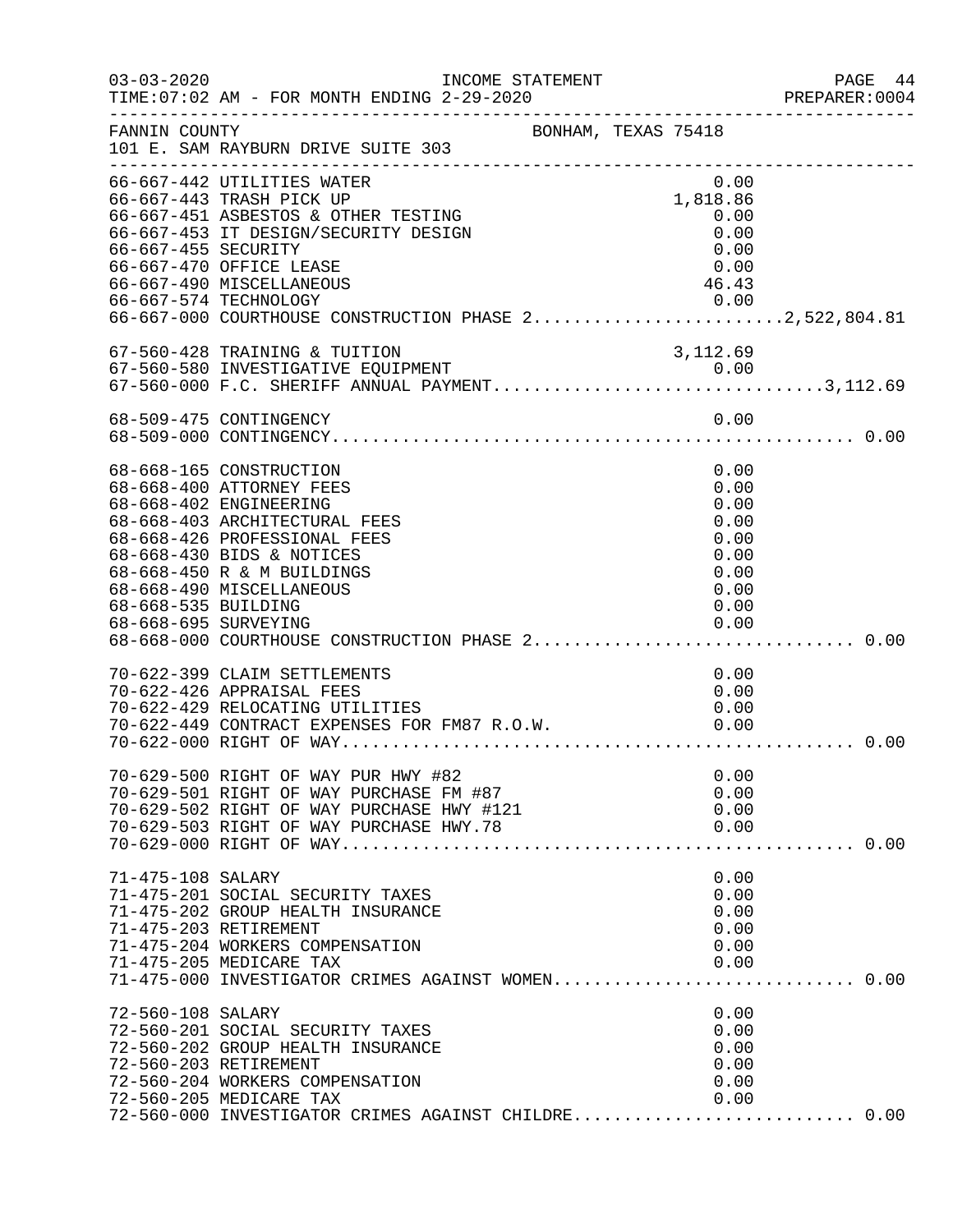| $03 - 03 - 2020$ | INCOME STATEMENT<br>TIME: 07:02 AM - FOR MONTH ENDING 2-29-2020                                                                                                                                                                                                                                                                                               |                                                                                                   | PAGE 45<br>PREPARER:0004<br>_________________ |
|------------------|---------------------------------------------------------------------------------------------------------------------------------------------------------------------------------------------------------------------------------------------------------------------------------------------------------------------------------------------------------------|---------------------------------------------------------------------------------------------------|-----------------------------------------------|
| FANNIN COUNTY    | 101 E. SAM RAYBURN DRIVE SUITE 303                                                                                                                                                                                                                                                                                                                            | BONHAM, TEXAS 75418                                                                               |                                               |
|                  |                                                                                                                                                                                                                                                                                                                                                               |                                                                                                   |                                               |
|                  | 78-628-341 R & B MAT. ROCK & GRAVEL 93,990.39<br>78-628-000 ROAD & BRIDGE 2,3,4 EXPENSES93,990.39                                                                                                                                                                                                                                                             |                                                                                                   |                                               |
|                  | 79-622-571 PURCHASE OF MACH/EQUIPMENT<br>79-622-571 PURCHASE OF MACH/EQUIPMENT 71,000.00<br>79-622-000 ROAD & BRIDGE #2 RAW WATER PIPELINE75,000.00                                                                                                                                                                                                           |                                                                                                   |                                               |
|                  | 80-570-490 MISCELLANEOUS                                                                                                                                                                                                                                                                                                                                      | 0.00                                                                                              |                                               |
|                  | 81-590-490 MISCELLANEOUS<br>81-590-576 LUCAS CHEST COMPRESSION SYSTEM<br>81-590-579 WEAPONS/TASERS                                                                                                                                                                                                                                                            | 0.00<br>0.00<br>0.00                                                                              |                                               |
|                  | 82-623-341 R & B MAT. ROCK & GRAVEL<br>82-623-344 R & B MAT. ASPHALT/ROAD OIL<br>82-623-490 MISCELLANEOUS<br>82-623-000 ROAD & BRIDGE #3 LAKE ROAD EXPENSES59,029.50                                                                                                                                                                                          | 59,029.50<br>0.00<br>0.00                                                                         |                                               |
|                  | 82-626-457 R & M MACHINERY GAS & OIL<br>82-626-458 R & M MACHINERY PARTS<br>82-626-460 EQUIPMENT RENTAL/LEASE<br>82-626-571 PURCHASE OF MACH/EQUIPMENT<br>82-626-000 ROAD & BRIDGE #3 RAW WATER PIPELINE 0.00                                                                                                                                                 | 0.00<br>0.00<br>0.00<br>0.00                                                                      |                                               |
|                  | 83-624-341 R & B MAT. ROCK & GRAVEL<br>83-624-344 R & B MAT. ASPHALT/ROAD OIL<br>83-624-460 EQUIPMENT RENTAL/LEASE<br>83-624-490 MISCELLANEOUS<br>83-624-571 PURCHASE OF MACH./EQUIP. 0.00<br>83-624-000 ROAD & BRIDGE #4 LAKE ROAD EXPENSES23,042.92                                                                                                         | 8,812.10<br>0.00<br>13,830.82<br>400.00                                                           |                                               |
|                  | 83-627-106 SALARY PRECINCT EMPLOYEE<br>83-627-201 SOCIAL SECURITY TAXES<br>83-627-202 GROUP HEALTH INSURANCE<br>83-627-203 RETIREMENT<br>83-627-204 WORKERS COMPENSATION<br>83-627-205 MEDICARE TAX<br>83-627-457 R & M MACHINERY GAS & OIL<br>83-627-458 R & M MACHINERY PARTS<br>83-627-460 EQUIPMENT RENTAL/LEASE<br>83-627-571 PURCHASE OF MACH/EQUIPMENT | 0.00<br>0.00<br>0.00<br>0.00<br>0.00<br>0.00<br>0.00<br>0.00<br>0.00<br>0.00                      |                                               |
|                  | 84-560-104 SALARIES DEPUTIES<br>84-560-201 SOCIAL SECURITY TAXES<br>84-560-202 GROUP HEALTH INSURANCE<br>84-560-203 RETIREMENT<br>84-560-204 WORKERS' COMPENSATION<br>84-560-205 MEDICARE TAX<br>84-560-206 UNEMPLOYMENT EXPENSE<br>84-560-250 EMPLOYEE PHYSICALS<br>84-560-320 WEAPONS SUPPLIES<br>84-560-321 PATROL SUPPLIES                                | 32,643.60<br>2,016.68<br>9,320.23<br>3,769.70<br>699.71<br>471.57<br>0.00<br>0.00<br>0.00<br>0.00 |                                               |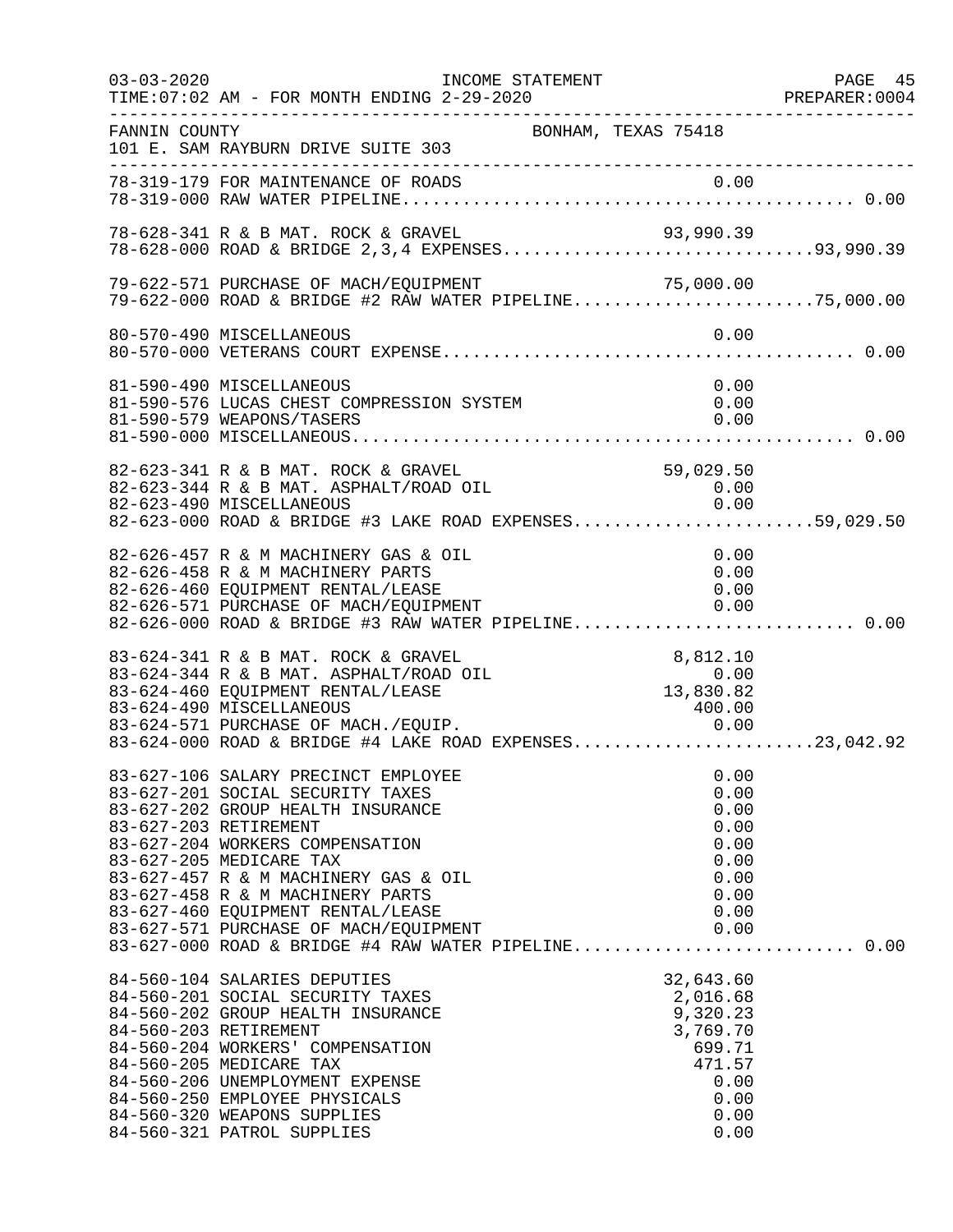|                      |                                                                                                                                                                                                                                                                                                                                                                                     |              | PREPARER: 0004 |
|----------------------|-------------------------------------------------------------------------------------------------------------------------------------------------------------------------------------------------------------------------------------------------------------------------------------------------------------------------------------------------------------------------------------|--------------|----------------|
|                      | FANNIN COUNTY<br>101 E. SAM RAYBURN DRIVE SUITE 303                                                                                                                                                                                                                                                                                                                                 |              |                |
|                      | 84-560-395 UNIFORMS/OTHER                                                                                                                                                                                                                                                                                                                                                           | 0.00         |                |
|                      | 84-560-421 CELL PHONE                                                                                                                                                                                                                                                                                                                                                               | 0.00         |                |
|                      |                                                                                                                                                                                                                                                                                                                                                                                     |              |                |
|                      |                                                                                                                                                                                                                                                                                                                                                                                     |              |                |
|                      |                                                                                                                                                                                                                                                                                                                                                                                     |              |                |
|                      | 84-560-427 TRAVEL AND TRAINING<br>84-560-427 TRAVEL AND TRAINING<br>84-560-452 R & M EQUIPMENT<br>84-560-453 TYLER/CAD MAINTENANCE<br>84-560-453 TYLER/CAD MAINTENANCE<br>84-560-483 TYLER/CAD MAINTENANCE<br>84-560-487 AUTO & OTHER EQUI                                                                                                                                          |              |                |
|                      |                                                                                                                                                                                                                                                                                                                                                                                     |              |                |
|                      |                                                                                                                                                                                                                                                                                                                                                                                     |              |                |
|                      |                                                                                                                                                                                                                                                                                                                                                                                     |              |                |
|                      |                                                                                                                                                                                                                                                                                                                                                                                     |              |                |
|                      | 0.00<br>84-560-575 PURCHASE AUTOS, BOATS, ATV'S 48,945.97<br>84-560-579 WEAPONS                                                                                                                                                                                                                                                                                                     |              |                |
|                      |                                                                                                                                                                                                                                                                                                                                                                                     |              |                |
|                      |                                                                                                                                                                                                                                                                                                                                                                                     |              |                |
|                      | 85-520-186 DEPOSIT REFUND                                                                                                                                                                                                                                                                                                                                                           | 450.00       |                |
|                      | 85-520-341 R & M ROADS                                                                                                                                                                                                                                                                                                                                                              | 0.00         |                |
|                      | 85-520-342 R & M CAMPGROUNDS                                                                                                                                                                                                                                                                                                                                                        | 0.00         |                |
| 85-520-343 R & M DAM |                                                                                                                                                                                                                                                                                                                                                                                     | 0.00         |                |
|                      |                                                                                                                                                                                                                                                                                                                                                                                     |              |                |
|                      |                                                                                                                                                                                                                                                                                                                                                                                     |              |                |
|                      |                                                                                                                                                                                                                                                                                                                                                                                     |              |                |
|                      |                                                                                                                                                                                                                                                                                                                                                                                     |              |                |
|                      |                                                                                                                                                                                                                                                                                                                                                                                     |              |                |
|                      | $\begin{array}{lllllllllllllllllllllllllllllllllll} \text{85-520-343 R &\&\text{M DAM} & & & & 0.00 \\ \text{85-520-440 UTILITIES ELECTRICITY} & & & & 142.02 \\ \text{85-520-442 UTILITIES WATER} & & & 153.02 \\ \text{85-520-443 TRASH PICK-UP} & & & 216.25 \\ \text{85-520-450 R &\&\text{M BULIDINGS} & & 120.90 \\ \text{85-520-484 GENERAL LIABILITY INSURANCE} & & & 2,10$ |              |                |
|                      | 86-560-573 EMERGENCY RADIOS<br>86-560-573 EMERGENCY RADIOS 2,884.60<br>86-560-000 SHERIFF'S OFFICE TECHNOLOGY2,884.60                                                                                                                                                                                                                                                               |              |                |
|                      |                                                                                                                                                                                                                                                                                                                                                                                     |              |                |
|                      |                                                                                                                                                                                                                                                                                                                                                                                     | 162.71       |                |
|                      |                                                                                                                                                                                                                                                                                                                                                                                     | 698.00       |                |
|                      | 87-575-310 OFFICE SUPP./MISC.<br>87-575-319 RESTITUTION<br>87-575-320 COURT COSTS<br>87-575-321 REIMBURSEMENT OF FEES FOR OTHER COU                                                                                                                                                                                                                                                 | 20.00        |                |
|                      |                                                                                                                                                                                                                                                                                                                                                                                     | 0.00         |                |
|                      | 87-575-353 COMPUTER EXPENSE                                                                                                                                                                                                                                                                                                                                                         | 0.00         |                |
|                      | 87-575-416 STRUCTURAL FAMILY THERAPY                                                                                                                                                                                                                                                                                                                                                | 0.00         |                |
|                      | 87-575-427 TRAVEL AND TRAINING                                                                                                                                                                                                                                                                                                                                                      | 0.00         |                |
|                      |                                                                                                                                                                                                                                                                                                                                                                                     |              |                |
|                      | 88-645-409 DIABETIC SUPPLIES                                                                                                                                                                                                                                                                                                                                                        | 0.00         |                |
|                      | 88-645-410 CERT. REG. NURSE ANES.                                                                                                                                                                                                                                                                                                                                                   | 0.00         |                |
|                      | 88-645-411 PHYSICIAN, NON-EMERGENCY                                                                                                                                                                                                                                                                                                                                                 | 0.00         |                |
|                      | 88-645-412 PRESCRIPTIONS, DRUGS                                                                                                                                                                                                                                                                                                                                                     | 0.00         |                |
|                      | 88-645-413 HOSPITAL, INPATIENT                                                                                                                                                                                                                                                                                                                                                      | 0.00         |                |
|                      | 88-645-414 HOSPITAL, OUTPATIENT<br>88-645-415 LABORATORY/X-RAY                                                                                                                                                                                                                                                                                                                      | 0.00<br>0.00 |                |
|                      | 88-645-418 FED. QUALIFIED HEALTH CENTER                                                                                                                                                                                                                                                                                                                                             | 0.00         |                |
|                      | 88-645-420 RURAL HEALTH CLINIC                                                                                                                                                                                                                                                                                                                                                      | 0.00         |                |
|                      | 88-645-422 AMBULATORY SURGICAL CENTER                                                                                                                                                                                                                                                                                                                                               | 0.00         |                |
|                      |                                                                                                                                                                                                                                                                                                                                                                                     |              |                |
|                      |                                                                                                                                                                                                                                                                                                                                                                                     |              |                |
|                      | 89-581-416 STRUCTURAL FAMILY THERAPY<br>89-581-000 STRUCTURAL FAMILY THERAPY OOG25,000.00                                                                                                                                                                                                                                                                                           |              |                |
|                      |                                                                                                                                                                                                                                                                                                                                                                                     |              |                |
|                      | 89-588-103 SALARY COMM.CORR.OFFICERS                                                                                                                                                                                                                                                                                                                                                | 0.00         |                |
|                      | 89-588-201 SOCIAL SECURITY TAX                                                                                                                                                                                                                                                                                                                                                      | 0.00         |                |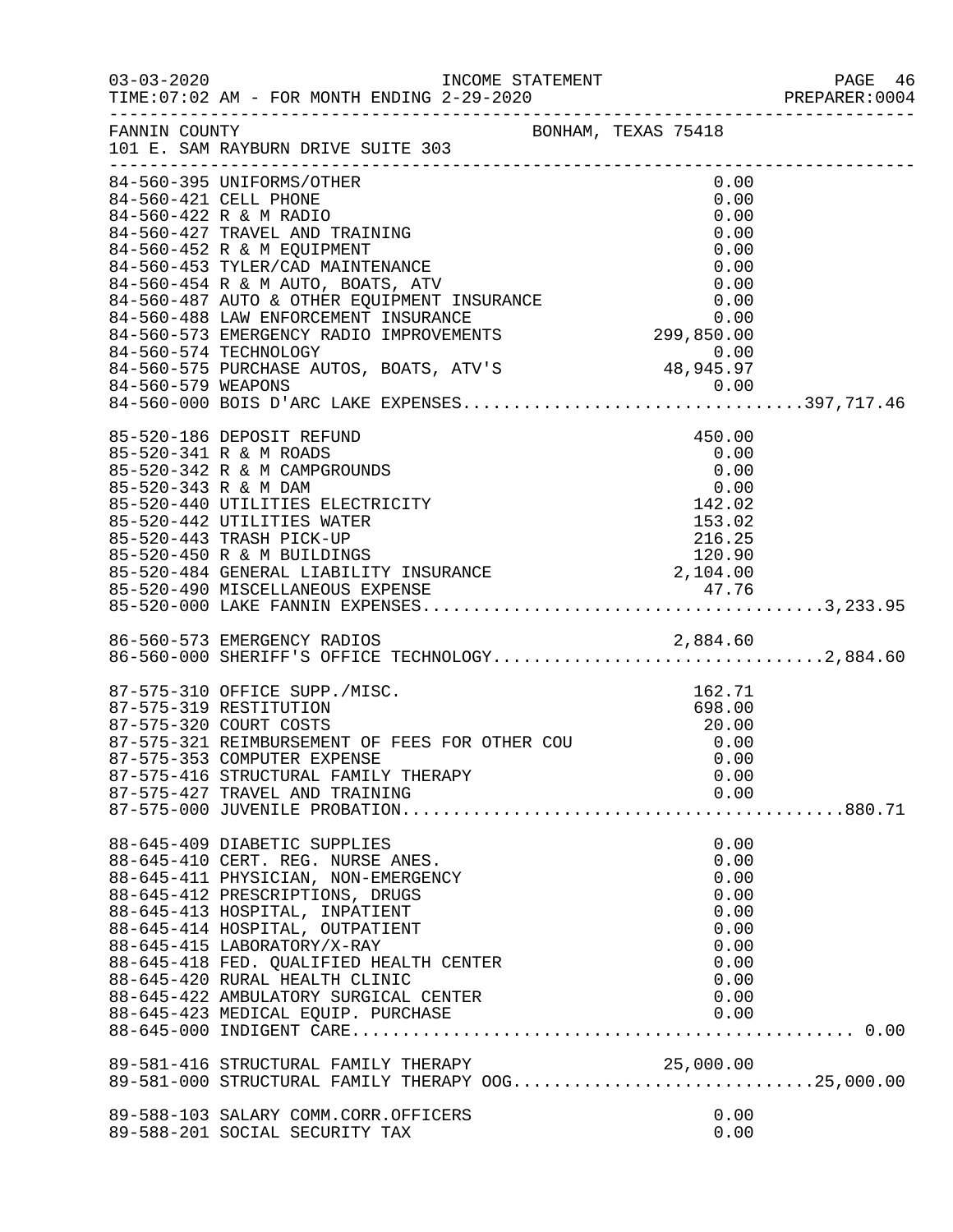|                      |                                                                                                                                                                                                                                                                                                                                                                                    |                                                                                                | PAGE 47<br>PREPARER:0004 |
|----------------------|------------------------------------------------------------------------------------------------------------------------------------------------------------------------------------------------------------------------------------------------------------------------------------------------------------------------------------------------------------------------------------|------------------------------------------------------------------------------------------------|--------------------------|
| FANNIN COUNTY        | 101 E. SAM RAYBURN DRIVE SUITE 303<br>______________________________________                                                                                                                                                                                                                                                                                                       | BONHAM, TEXAS 75418                                                                            |                          |
|                      | 89-588-202 GROUP HEALTH INSURANCE<br>89-588-204 WORKERS COMPENSATION<br>89-588-205 MEDICARE TAX<br>89-588-310 OFFICE SUPPLIES<br>89-588-574 COMPUTER EQUIPMENT<br>89-588-574 COMPUTER EQUIPMENT                                                                                                                                                                                    | 0.00<br>0.00<br>0.00<br>0.00<br>0.00                                                           |                          |
|                      | 89-589-416 STRUCTURAL FAMILY THERAPY<br>89-589-453 COMPUTER SOFTWARE<br>89-589-469 UNEXPENDED FUNDS<br>89-589-469 UNEXPENDED FUNDS<br>89-589-000 REGIONAL DIVERSIONS ALTERNATIVES3,000.00                                                                                                                                                                                          | $0.00$<br>3,000.00                                                                             |                          |
|                      | 89-590-469 UNEXPENDED FUNDS<br>89-590-499 BANK SERVICE FEES 0.00<br>89-590-000 BASIC PROBATION SUPERVISION51,656.52                                                                                                                                                                                                                                                                | 0.00                                                                                           |                          |
|                      | 89-591-102 SALARY APPOINTED OFFICIAL 10,464.63<br>89-591-103 SALARY COMM.CORR.OFFICERS 13,035.44<br>89-591-201 SOCIAL SECURITY TAX 1,420.30<br>89-591-202 GROUP HEALTH INSURANCE 5,159.10<br>89-591-203 RETIREMENT 2 7 713 69<br>89-591-203 RETIREMENT<br>89-591-204 WORKERS COMPENSATION<br>89-591-205 MEDICARE TAX<br>89-591-469 UNEXPENDED FUNDS                                | 2,713.69<br>239.91<br>332.16<br>0.00                                                           |                          |
| 89-592-408 DETENTION | 89-592-102 SALARY APPOINTED OFFICIAL<br>89-592-103 SALARY COMM.CORR.OFFICERS<br>89-592-201 SOCIAL SECURITY TAX<br>89-592-202 GROUP HEALTH INSURANCE<br>89-592-203 RETIREMENT<br>89-592-204 WORKERS COMPENSATION<br>89-592-205 MEDICARE TAX<br>89-592-469 UNEXPENDED FUNDS<br>$0.00$<br>89-592-000 PRE/POST ADJUDICATION FACILITIES2,649.27<br>89-593-102 SALARY APPOINTED OFFICIAL | 831.16<br>1,035.32<br>112.62<br>409.50<br>215.27<br>19.06<br>26.34<br>0.00<br>0.00<br>1,308.12 |                          |
|                      | 89-593-103 SALARY COMM.CORR.OFFICERS<br>89-593-201 SOCIAL SECURITY TAX<br>89-593-202 GROUP HEALTH INSURANCE<br>89-593-203 RETIREMENT<br>89-593-204 WORKERS COMPENSATION                                                                                                                                                                                                            | 1,629.43<br>177.60<br>645.30<br>339.43<br>29.99                                                |                          |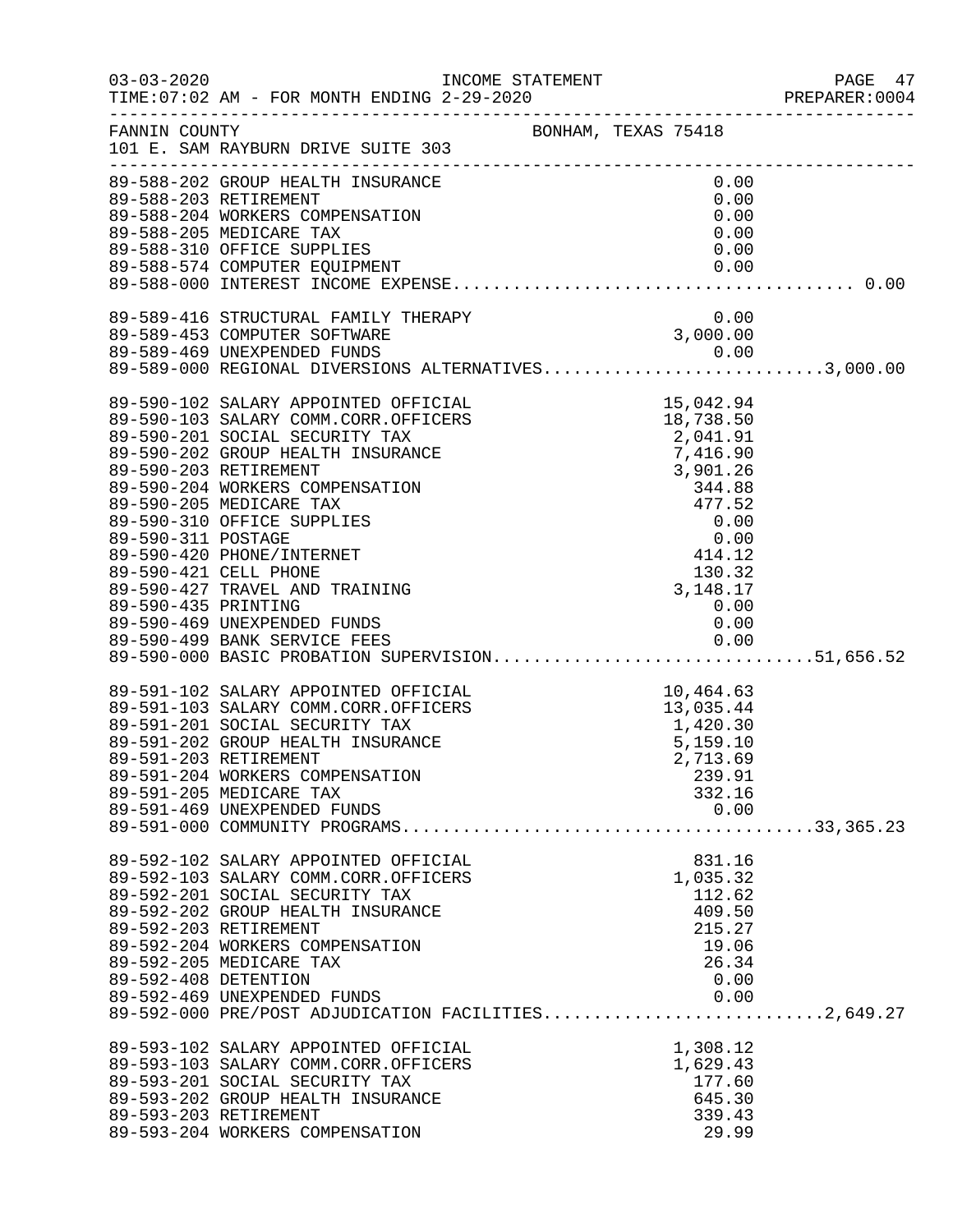|                                                                                                                             |  |       | 48 PAGE<br>PREPARER:0004 |
|-----------------------------------------------------------------------------------------------------------------------------|--|-------|--------------------------|
| FANNIN COUNTY<br>101 E. SAM RAYBURN DRIVE SUITE 303                                                                         |  |       |                          |
| 89-593-205 MEDICARE TAX                                                                                                     |  | 41.61 |                          |
|                                                                                                                             |  |       |                          |
|                                                                                                                             |  |       |                          |
|                                                                                                                             |  |       |                          |
|                                                                                                                             |  |       |                          |
|                                                                                                                             |  |       |                          |
|                                                                                                                             |  |       |                          |
|                                                                                                                             |  |       |                          |
|                                                                                                                             |  |       |                          |
|                                                                                                                             |  |       |                          |
|                                                                                                                             |  |       |                          |
|                                                                                                                             |  |       |                          |
|                                                                                                                             |  |       |                          |
|                                                                                                                             |  |       |                          |
| 89-994-415 RESIDENTIAL PLACEMENT<br>89-994-488 LAW ENFORCEMENT INSURANCE<br>89-994-000 LOCAL FUNDS CARRIED FORWARD16,234.44 |  |       |                          |
|                                                                                                                             |  |       |                          |
|                                                                                                                             |  |       |                          |
|                                                                                                                             |  |       |                          |
|                                                                                                                             |  |       |                          |
|                                                                                                                             |  |       |                          |
|                                                                                                                             |  |       |                          |
|                                                                                                                             |  |       |                          |
|                                                                                                                             |  |       |                          |
|                                                                                                                             |  |       |                          |
|                                                                                                                             |  |       |                          |
|                                                                                                                             |  |       |                          |
|                                                                                                                             |  |       |                          |
|                                                                                                                             |  |       |                          |
|                                                                                                                             |  |       |                          |
| 89-995-416 STRUCTURAL FAMILY THERAPY                                                                                        |  | 0.00  |                          |
| 89-995-427 TRAVEL AND TRAINING                                                                                              |  | 0.00  |                          |
| 89-995-453 COMPUTER SOFTWARE                                                                                                |  | 0.00  |                          |
|                                                                                                                             |  |       |                          |
| 92-700-310 OFFICE SUPPLIES                                                                                                  |  | 0.00  |                          |
| 92-700-430 BIDS AND NOTICES                                                                                                 |  | 0.00  |                          |
| 92-700-484 APPRAISALS                                                                                                       |  | 0.00  |                          |
| 92-700-490 LITERACY COUNCIL DONATION                                                                                        |  | 0.00  |                          |
|                                                                                                                             |  |       |                          |
| 93-909-414 GRANT ADMINISTRATION                                                                                             |  | 0.00  |                          |
| 93-909-415 CONSTRUCTION EXPENSE                                                                                             |  | 0.00  |                          |
| 93-909-416 ENGINEERING                                                                                                      |  | 0.00  |                          |
|                                                                                                                             |  |       |                          |
|                                                                                                                             |  |       |                          |
|                                                                                                                             |  |       |                          |
|                                                                                                                             |  |       |                          |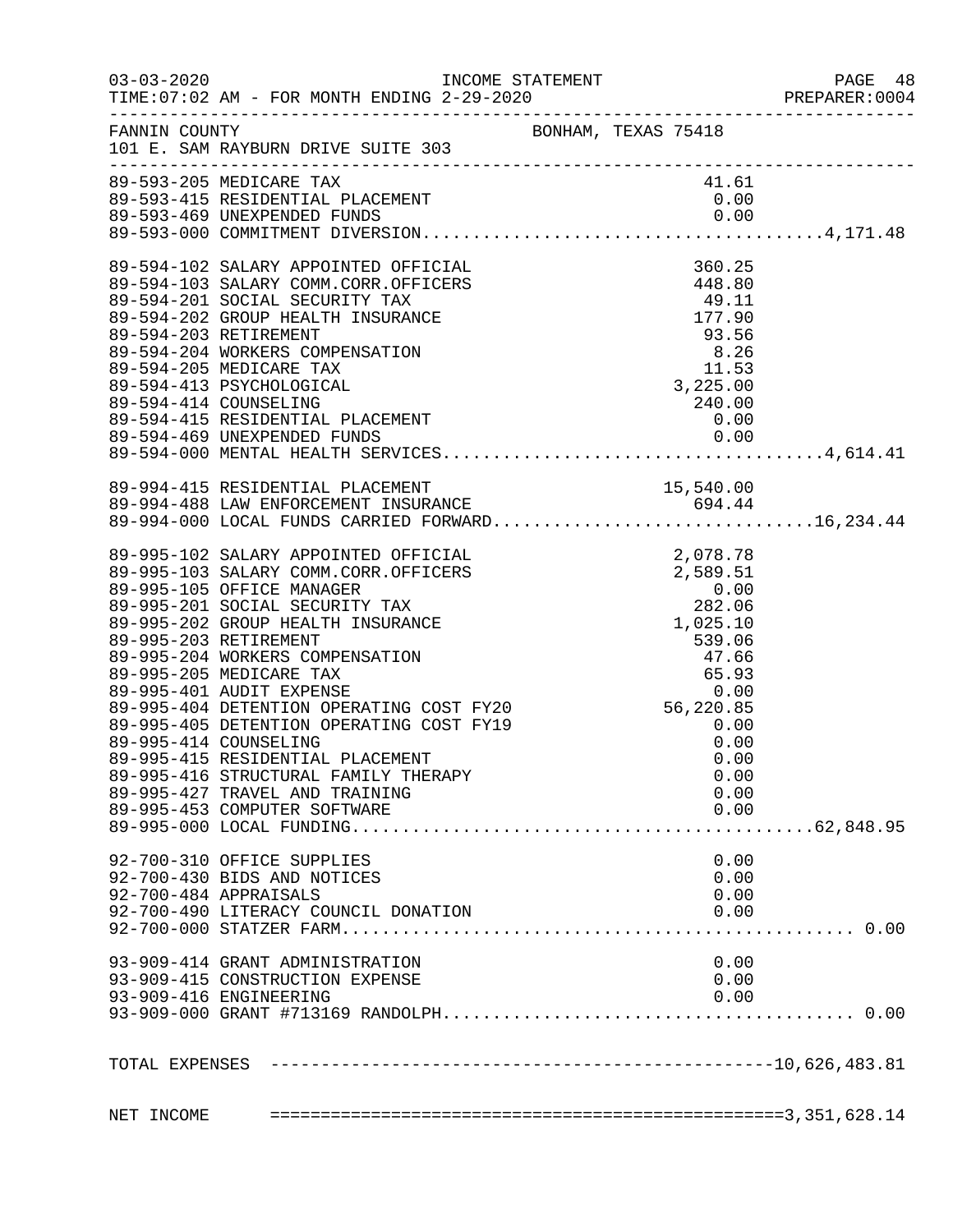| $03 - 03 - 2020$    | BALANCE SHEET                                                                                                                                                                                                                                                         |                                                                                                      | PAGE<br>1 |
|---------------------|-----------------------------------------------------------------------------------------------------------------------------------------------------------------------------------------------------------------------------------------------------------------------|------------------------------------------------------------------------------------------------------|-----------|
| FANNIN COUNTY       | 101 E. SAM RAYBURN DRIVE SUITE 303                                                                                                                                                                                                                                    | BONHAM, TEXAS 75418                                                                                  |           |
|                     | ***** ASSETS *****                                                                                                                                                                                                                                                    |                                                                                                      |           |
| 10-100-100 PAYROLL  |                                                                                                                                                                                                                                                                       | 315.15                                                                                               |           |
| 10-103-175 TEXPOOL  | 10-103-100 GENERAL-COMBINED FUNDS CHECKING 5,820,468.13<br>10-103-110 BUSINESS MONEY FUND ACCOUNT                                                                                                                                                                     | 23,951.18<br>2,510,814.02                                                                            |           |
|                     |                                                                                                                                                                                                                                                                       |                                                                                                      |           |
|                     | 10-105-003 COUNTY CLERK CHANGE FUND<br>10-105-075 CO.ATTORNEY CHANGE FUND<br>10-105-115 JURY CASH ON HAND<br>10-105-450 DISTRICT CLK. CHANGE FUND<br>10-105-455 JP#1 CASH ON HAND<br>10-105-457 JP#3 CASH ON HAND<br>10-105-499 TAX ASSESSOR CHANGE FUND              | 100.00<br>0.00<br>1,000.00<br>50.00<br>100.00<br>100.00<br>1,400.00                                  |           |
|                     | 10-120-305 FINES RECEIVABLE<br>10-120-306 ALLOWANCE FOR UNCOLLECTIBLES<br>10-120-307 ALOWANCE FOR UNCOLLECTIBLES HOSPITA<br>10-120-311 TAXES RECEIVABLE<br>10-120-312 DUE FROM OTHER GOVERNMENTS<br>10-120-313 DUE FROM OTHER FUNDS<br>10-120-314 ACCOUNTS RECEIVABLE | 6,459,373.14<br>1,861,839.03-<br>100,000.00-<br>650,315.52<br>161, 132.87<br>65,602.51<br>108,835.30 |           |
|                     | 10-133-089 DUE FROM T.J.P.C.                                                                                                                                                                                                                                          | 0.00                                                                                                 |           |
| 10-513-162 BUILDING |                                                                                                                                                                                                                                                                       | 0.00                                                                                                 |           |
|                     | 10-999-100 A/P CLEARING ACCOUNT                                                                                                                                                                                                                                       | 0.00                                                                                                 |           |
| 11-100-100 PAYROLL  |                                                                                                                                                                                                                                                                       | 0.00                                                                                                 |           |
|                     | 11-102-100 A/P CLEARING                                                                                                                                                                                                                                               | 0.00                                                                                                 |           |
|                     | 11-103-100 C.H. SECURITY-COMBINED FUNDS CKING 119,958.40                                                                                                                                                                                                              |                                                                                                      |           |
|                     | 11-120-313 DUE FROM OTHER FUNDS                                                                                                                                                                                                                                       | 1,107.67                                                                                             |           |
|                     | 12-102-100 A/P CLEARING                                                                                                                                                                                                                                               | 0.00                                                                                                 |           |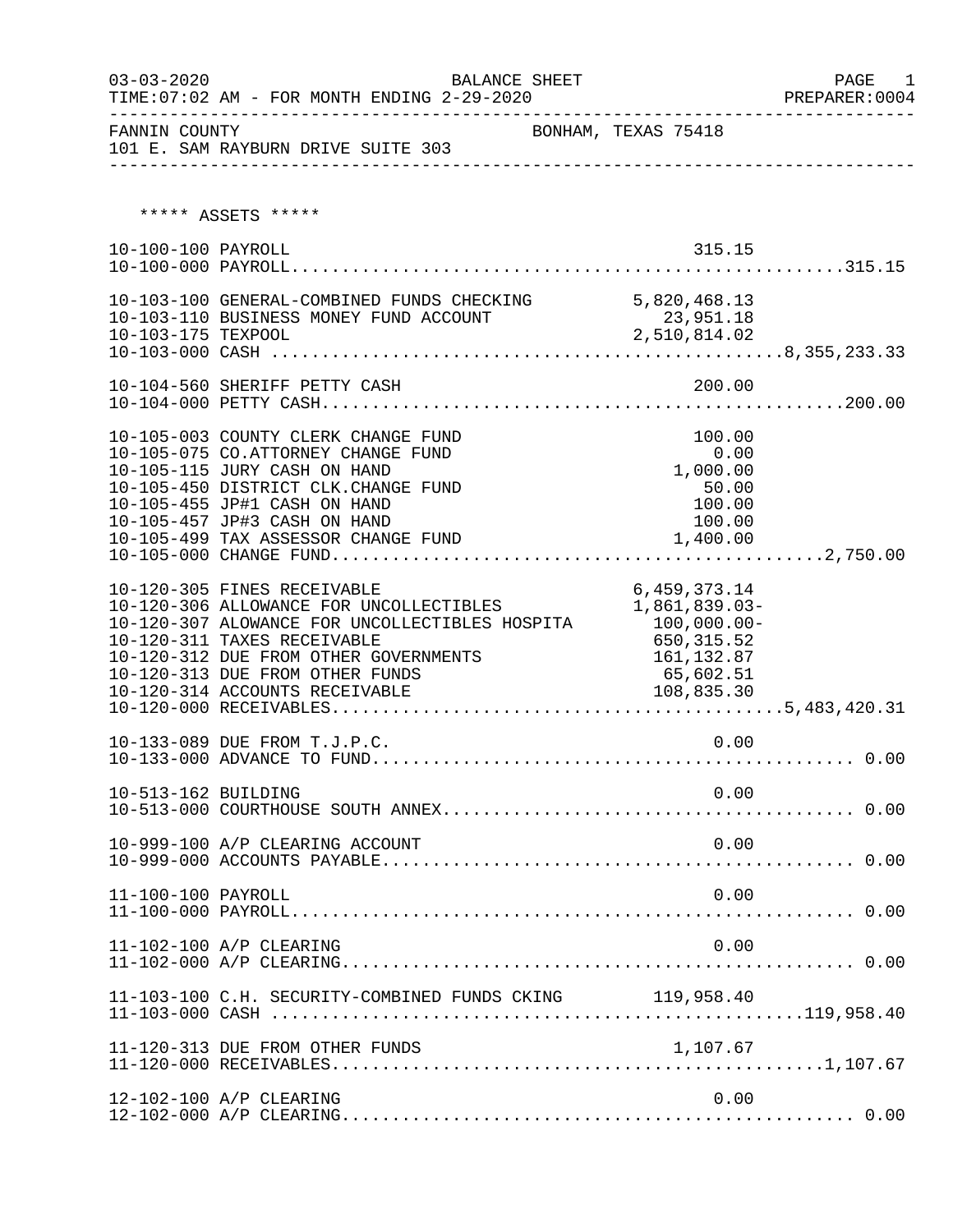| $03 - 03 - 2020$   | BALANCE SHEET<br>TIME: 07:02 AM - FOR MONTH ENDING 2-29-2020 |          | PAGE 2<br>PREPARER: 0004 |
|--------------------|--------------------------------------------------------------|----------|--------------------------|
| FANNIN COUNTY      | BONHAM, TEXAS 75418<br>101 E. SAM RAYBURN DRIVE SUITE 303    |          |                          |
|                    | 12-103-100 CO.CLK.VITAL STAT.-COMB.FUNDS CKING 3,605.12      |          |                          |
|                    | 12-120-313 DUE FROM OTHER FUNDS                              | 81.00    |                          |
|                    | 13-102-100 A/P CLEARING                                      | 0.00     |                          |
|                    | 13-103-113 SURETY BAIL BOND FEE                              | 4,245.00 |                          |
|                    | 14-102-100 A/P CLEARING                                      | 0.00     |                          |
|                    | 14-103-100 JUST.CT.BLDG.SEC.-COMB.FUNDS CKING 18,291.82      |          |                          |
|                    | 14-120-313 DUE FROM OTHER FUNDS                              | 70.03    |                          |
|                    | 16-102-100 A/P CLEARING                                      | 0.00     |                          |
|                    | 16-103-100 CO.JUDGE EXCESS SUPP.-COMB.FUND CK 16,934.21      |          |                          |
|                    | 17-102-100 A/P CLEARING                                      | 0.00     |                          |
|                    | 17-103-100 PROB.JUDGES ED.-COMB. FUNDS CKING 5,297.50        |          |                          |
|                    | 17-120-313 DUE FROM OTHER FUNDS                              | 45.00    |                          |
| 18-100-100 PAYROLL |                                                              | 0.00     |                          |
|                    | 18-102-100 A/P CLEARING                                      | 0.00     |                          |
|                    | 18-103-100 CO.CLK.REC.MNGMT.-COMB.FUNDS CKING 47,556.58      |          |                          |
|                    | 18-120-313 DUE FROM OTHER FUNDS                              | 5,997.70 |                          |
| 19-100-100 PAYROLL |                                                              | 0.00     |                          |
|                    | 19-102-100 A/P CLEARING                                      | 0.00     |                          |
|                    | 19-103-100 DIST.CLK.REC.MNGMT-COMB.FUNDS CKING 10,109.12     |          |                          |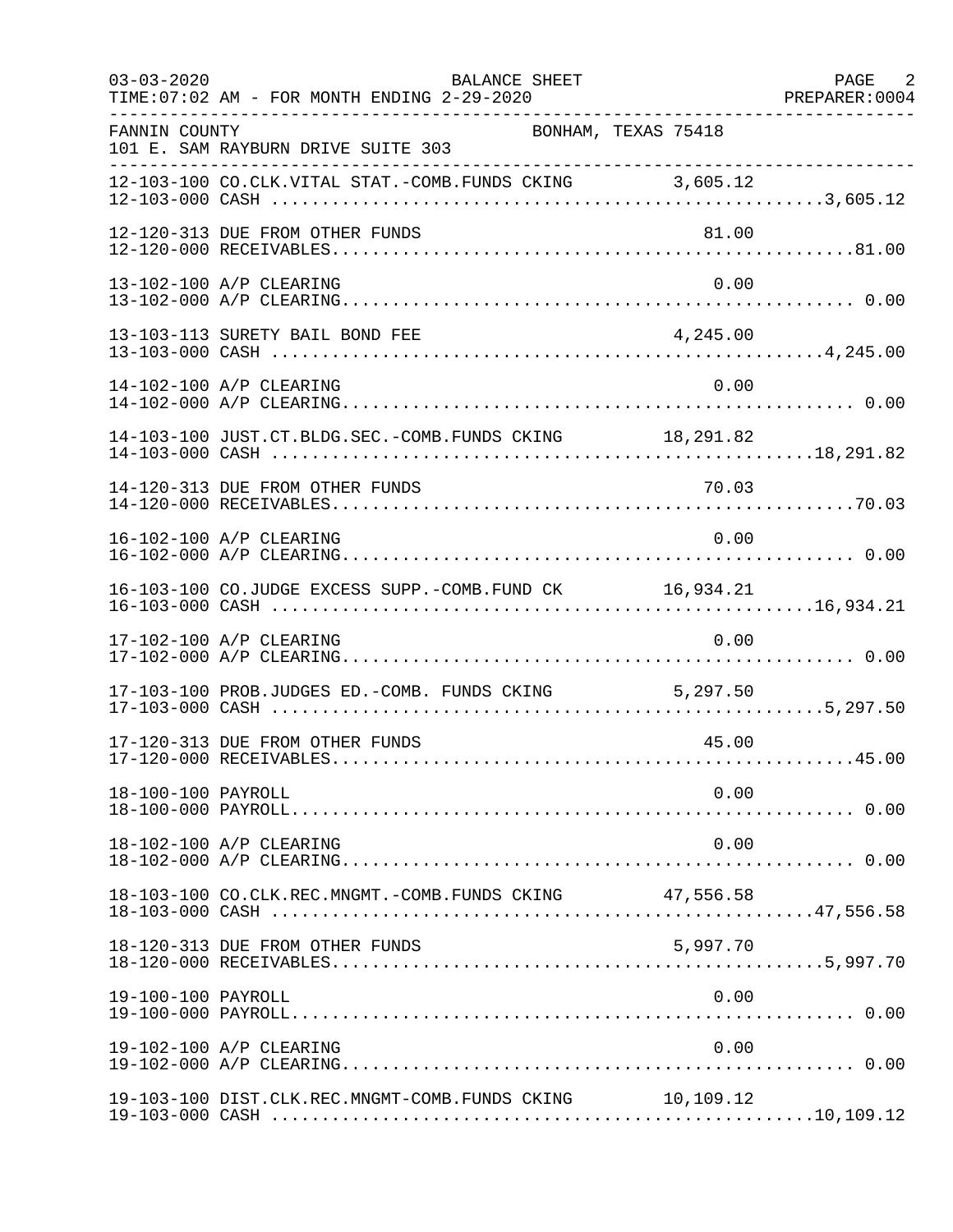| $03 - 03 - 2020$                       | BALANCE SHEET<br>TIME: 07:02 AM - FOR MONTH ENDING 2-29-2020                                                                          |                                                  | PAGE 3<br>PREPARER: 0004 |
|----------------------------------------|---------------------------------------------------------------------------------------------------------------------------------------|--------------------------------------------------|--------------------------|
| FANNIN COUNTY                          | BONHAM, TEXAS 75418<br>101 E. SAM RAYBURN DRIVE SUITE 303                                                                             |                                                  |                          |
|                                        | 19-120-313 DUE FROM OTHER FUNDS                                                                                                       |                                                  |                          |
| 20-100-100 PAYROLL                     |                                                                                                                                       | 0.00                                             |                          |
|                                        | 20-102-100 A/P CLEARING                                                                                                               | 0.00                                             |                          |
|                                        | 20-103-100 CO.OFF.REC.MNGMT-COMB. FUNDS CKING 60,612.87                                                                               |                                                  |                          |
|                                        | 20-120-313 DUE FROM OTHER FUNDS                                                                                                       | 937.31                                           |                          |
| 21-100-100 PAYROLL                     |                                                                                                                                       | 0.00                                             |                          |
|                                        | 21-102-100 A/P CLEARING                                                                                                               | 0.00                                             |                          |
| 21-103-175 TEXPOOL                     | 21-103-100 R&B#1-COMBINED FUNDS CHECKING                                                                                              | 522,787.40<br>18,270.34                          |                          |
|                                        | 21-120-311 TAXES RECEIVABLE<br>21-120-312 DUE FROM OTHER GOVERNMENTS<br>21-120-313 DUE FROM OTHER FUNDS<br>21-120-315 INVENTORY ASSET | 36,182.06<br>19,994.07<br>3,510.97<br>12, 217.15 |                          |
| 21-621-500 LAND<br>21-621-535 BUILDING | 21-621-599 CAPITAL OUTLAY                                                                                                             | 0.00<br>0.00                                     | 0.00                     |
| 22-100-100 PAYROLL                     |                                                                                                                                       | 0.00                                             |                          |
|                                        | 22-102-100 A/P CLEARING                                                                                                               | 0.00                                             |                          |
| 22-103-175 TEXPOOL                     | 22-103-100 R&B#2- COMBINED FUNDS CHECKING                                                                                             | 605, 661.75<br>261,309.40                        |                          |
|                                        | 22-120-311 TAXES RECEIVABLE<br>22-120-312 DUE FROM OTHER GOVERNMENT<br>22-120-313 DUE FROM OTHER FUNDS<br>22-120-315 INVENTORY ASSET  | 41,096.44<br>22,822.14<br>4,089.81<br>54,009.30  |                          |
| 22-622-500 LAND<br>22-622-535 BUILDING | 22-622-575 LAND/BUILDING<br>22-622-599 CAPITAL OUTLAY                                                                                 | 0.00<br>0.00<br>0.00                             | 0.00<br>0.00             |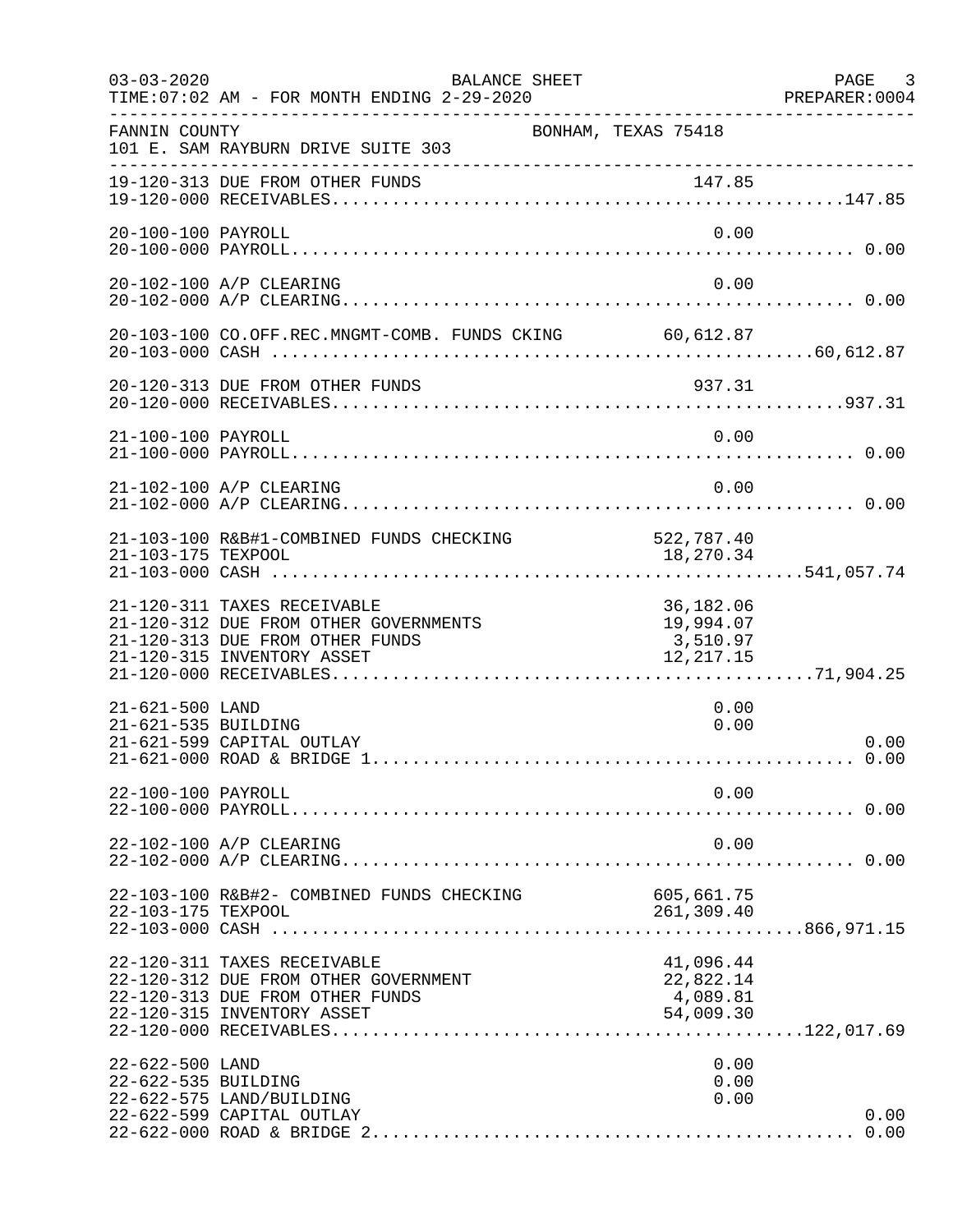| $03 - 03 - 2020$                       | BALANCE SHEET<br>TIME: 07:02 AM - FOR MONTH ENDING 2-29-2020                                                                    |                                                              | PAGE 4<br>PREPARER:0004 |
|----------------------------------------|---------------------------------------------------------------------------------------------------------------------------------|--------------------------------------------------------------|-------------------------|
| FANNIN COUNTY                          | 101 E. SAM RAYBURN DRIVE SUITE 303                                                                                              | BONHAM, TEXAS 75418                                          |                         |
| 23-100-100 PAYROLL                     |                                                                                                                                 | 0.00                                                         |                         |
|                                        | 23-102-100 A/P CLEARING                                                                                                         | 0.00                                                         |                         |
|                                        | 23-103-100 R&B#3-COMBINED FUNDS CHECKING                                                                                        | 1,056,046.16                                                 |                         |
| 23-120-315 INVENTORY                   | 23-120-311 TAXES RECEIVABLE<br>23-120-312 DUE FROM OTHER GOVERNMENTS<br>23-120-313 DUE FROM OTHER FUNDS                         | 61,651.58<br>34,935.67<br>$34,332$<br>6, 134.72<br>56,099.46 |                         |
| 23-623-500 LAND<br>23-623-535 BUILDING | 23-623-599 CAPITAL OUTLAY                                                                                                       | 0.00<br>0.00                                                 | 0.00                    |
| 24-100-100 PAYROLL                     |                                                                                                                                 | 0.00                                                         |                         |
|                                        | 24-102-100 A/P CLEARING                                                                                                         | 0.00                                                         |                         |
| 24-103-175 TEXPOOL                     | 24-103-100 R&B#4- COMBINED FUNDS CHECKING                                                                                       | 520,082.49<br>109,429.54                                     |                         |
|                                        | 24-120-311 TAXES RECEIVABLE<br>24-120-312 DUE FROM OTHER GOVERNMENTS<br>24-120-313 DUE FROM OTHER FUNDS<br>24-120-315 INVENTORY | 34,523.03<br>19,886.14<br>3,492.04<br>28,736.87              |                         |
| 24-624-500 LAND<br>24-624-535 BUILDING | 24-624-599 CAPITAL OUTLAY                                                                                                       | 0.00<br>0.00                                                 | 0.00                    |
|                                        | 25-103-100 BEES-COMBINED FUNDS CHECKING                                                                                         | 2,177.67                                                     |                         |
|                                        | 26-102-100 A/P CLEARING                                                                                                         | 0.00                                                         |                         |
|                                        | 26-103-100 J.P.#1 JUST.CT.TECH-COMB.FUND CKING 50,105.09                                                                        |                                                              |                         |
|                                        | 26-120-313 DUE FROM OTHER FUNDS                                                                                                 | 148.85                                                       |                         |
|                                        | 27-102-100 A/P CLEARING                                                                                                         | 0.00                                                         |                         |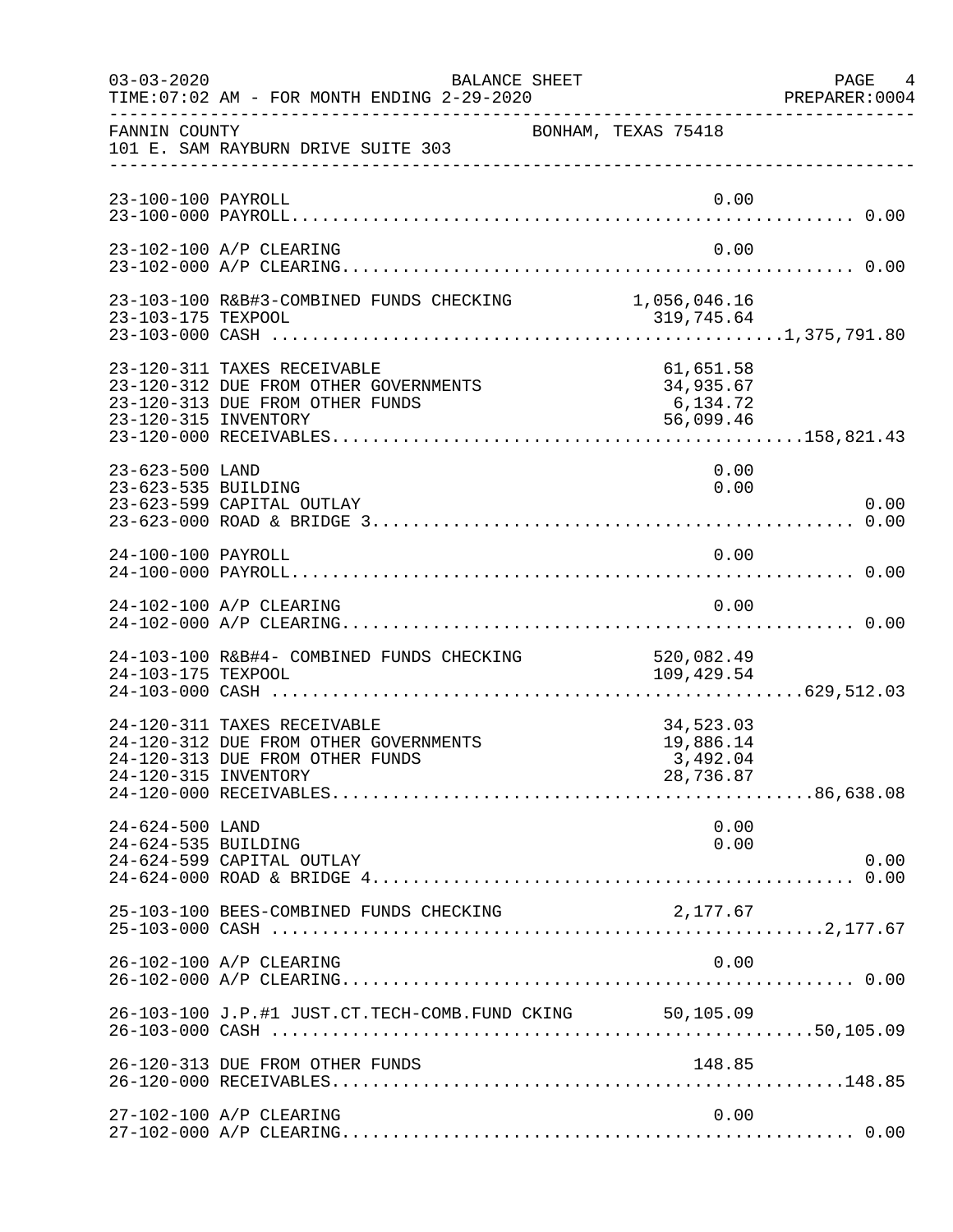| $03 - 03 - 2020$   | BALANCE SHEET<br>TIME: 07:02 AM - FOR MONTH ENDING 2-29-2020                                           |                       | PAGE 5<br>PREPARER: 0004 |
|--------------------|--------------------------------------------------------------------------------------------------------|-----------------------|--------------------------|
| FANNIN COUNTY      | BONHAM, TEXAS 75418<br>101 E. SAM RAYBURN DRIVE SUITE 303                                              |                       |                          |
|                    | 27-103-100 J.P.#2 JUST.CT.TECH-COMB.FUND CKING 9,539.36                                                |                       |                          |
|                    | 27-120-313 DUE FROM OTHER FUNDS                                                                        | 16.00                 |                          |
|                    | 28-102-100 A/P CLEARING                                                                                | 0.00                  |                          |
|                    | 28-103-100 J.P.#3 JUST.CT.TECH-COMB.FUND CKING 5,946.20                                                |                       |                          |
|                    | 28-120-313 DUE FROM OTHER FUNDS                                                                        | 115.18                |                          |
|                    | 30-103-100 SHERIFF WORK RELEASE-COMB FUND CKIN 983.14                                                  |                       |                          |
| 31-103-175 TEXPOOL | 31-103-100 COURTHOUSE RESTORATION-COMB.FUND                                                            | 115.00<br>0.00        |                          |
|                    | 31-120-310 GRANT RECEIVED FROM THC                                                                     | 111, 327.70           |                          |
|                    | 33-102-100 A/P CLEARING                                                                                | 0.00                  |                          |
|                    | 33-103-100 BAIL BONDSMAN APP.-COMB FUND CKING 8,428.03<br>33-103-000 BAIL BONDSMAN AP.FEE CASH8,428.03 |                       |                          |
| 34-100-100 PAYROLL |                                                                                                        | 0.00                  |                          |
|                    | 34-103-100 DISTRICT CT.REC.ARCHIVE COMB.FUND C 34,186.05                                               |                       |                          |
|                    | 34-120-313 DUE FROM OTHER FUNDS                                                                        | 252.97                |                          |
|                    | 35-103-100 LAW LIBRARY-COMBINED FUND CHECKING 182,145.86                                               |                       |                          |
|                    | 35-120-313 DUE FROM OTHER FUNDS                                                                        | 1,190.77              |                          |
| 36-100-100 PAYROLL |                                                                                                        | 0.00                  |                          |
|                    | 36-102-100 A/P CLEARING                                                                                | 0.00                  |                          |
|                    | 36-103-136 D. A. FEE CASH ACCT.<br>36-103-236 D.A. FEE SEIZURE FUND                                    | 12,292.99<br>3,803.87 |                          |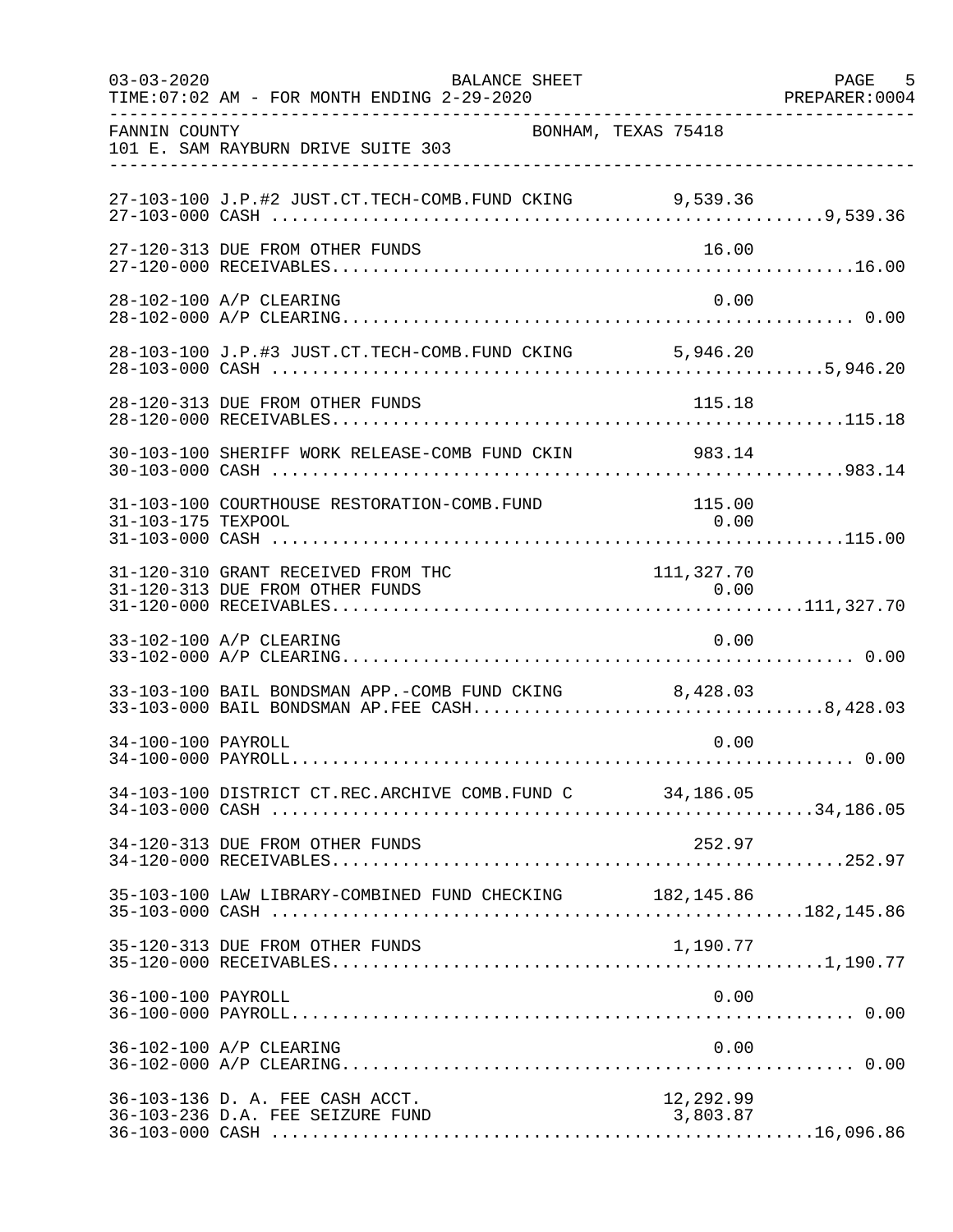| $03 - 03 - 2020$   | BALANCE SHEET<br>TIME: 07:02 AM - FOR MONTH ENDING 2-29-2020 |           | PAGE 6 |
|--------------------|--------------------------------------------------------------|-----------|--------|
| FANNIN COUNTY      | BONHAM, TEXAS 75418<br>101 E. SAM RAYBURN DRIVE SUITE 303    |           |        |
|                    | 36-999-100 A/P CLEARING ACCOUNT                              | 0.00      |        |
|                    | 37-103-137 CASH-CONTRABAND SEIZURE                           | 54,689.74 |        |
|                    | 38-102-100 A/P CLEARING                                      | 0.00      |        |
|                    |                                                              |           |        |
|                    | 39-102-100 A/P CLEARING                                      | 0.00      |        |
|                    |                                                              |           |        |
|                    | 40-103-100 NAACHO-COMBINED FUND CKING                        | 381.73    |        |
|                    | 41-102-100 A/P CLEARING                                      | 0.00      |        |
|                    | 41-103-100 CITIZEN CORPS(CERT)-COMB.FUND CKING 36.58         |           |        |
|                    | 41-120-312 DUE FROM OTHER GOVERNMENTS                        | 0.00      |        |
|                    | 42-103-100 HAZARD MITIGATION-COMB. FUND CKING. 428.64-       |           |        |
|                    | 44-102-100 A/P CLEARING                                      | 0.00      |        |
|                    | 44-103-100 HOMELAND SECURITY-COMB. FUND CHKING               | 0.00      |        |
|                    | 44-120-312 DUE FROM OTHER GOVERNMENT                         | 0.00      |        |
| 45-100-100 PAYROLL |                                                              | 0.00      |        |
|                    | 45-103-100 CHAPTER 19-COMBINED FUNDS CHECKING                | 0.00      |        |
|                    | 45-120-312 DUE FROM OTHER GOVERNMENT                         | 0.00      |        |
|                    | 46-103-100 SAFE ROOM REIMB.PROG.-COMB.FUNDS                  | 7,681.70  |        |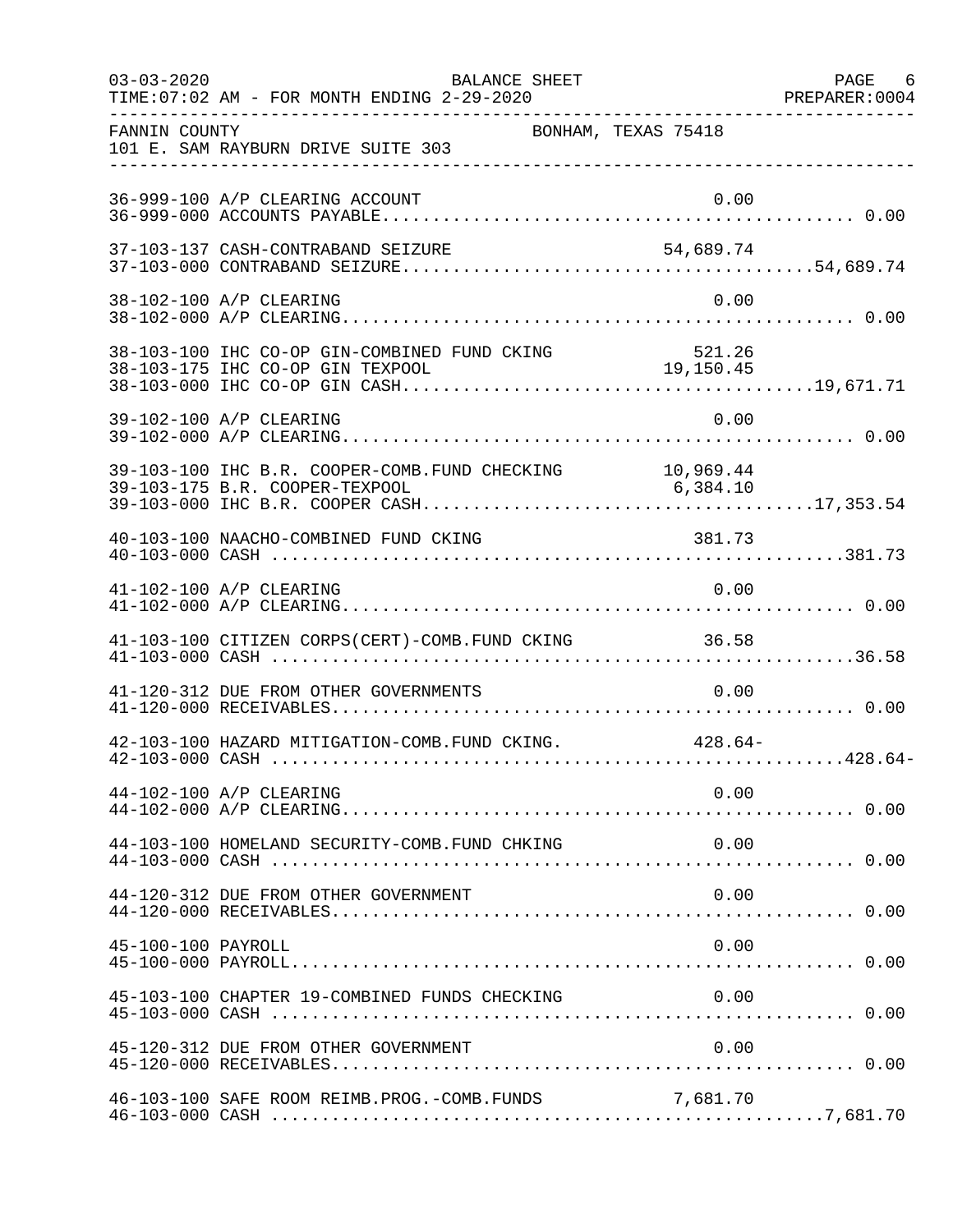| $03 - 03 - 2020$   | <b>BALANCE SHEET</b><br>TIME: 07:02 AM - FOR MONTH ENDING 2-29-2020<br>---------------------------- |           | PAGE 7<br>PREPARER: 0004 |
|--------------------|-----------------------------------------------------------------------------------------------------|-----------|--------------------------|
| FANNIN COUNTY      | BONHAM, TEXAS 75418<br>101 E. SAM RAYBURN DRIVE SUITE 303                                           |           |                          |
|                    | 46-120-312 DUE FROM OTHER GOVERNMENTS                                                               |           |                          |
|                    | 48-103-100 ELECTION EQUIP. FUND-COMBINED FUNDS 39,097.09                                            |           |                          |
| 49-100-100 PAYROLL |                                                                                                     | 0.00      |                          |
|                    | 49-103-100 INVESTIGATOR/LEOSE-COMB.FUNDS 1,017.02                                                   |           |                          |
|                    | 50-103-100 ELECTION SUPPORT FUND-COMB.FUNDS                                                         | 0.00      |                          |
|                    | 51-103-100 CO.CLK.CO.& DIST.CT.TECHNOLOGY-COMB 7,574.32                                             |           |                          |
|                    | 51-120-313 DUE FROM OTHER FUNDS                                                                     | 59.92     |                          |
|                    | 52-103-100 CO.CLK.COURT RECORDS PRESERVATION-C 14,731.98                                            |           |                          |
|                    | 52-120-313 DUE FROM OTHER FUNDS                                                                     | 120.00    |                          |
|                    | 53-103-100 CO.CLK.REC.ARCHIVE -COMB.FUNDS CKIN 286,736.68                                           |           |                          |
|                    | 53-120-313 DUE FROM OTHER FUNDS                                                                     | 6, 200.00 |                          |
|                    | 55-102-100 A/P CLEARING                                                                             | 0.00      |                          |
|                    | 55-103-155 F.C. LAW ENFORCEMENT EDUCATION 2,186.50                                                  |           |                          |
|                    | 55-999-100 A/P CLEARING ACCOUNT                                                                     | 0.00      |                          |
| 56-100-100 PAYROLL |                                                                                                     | 0.00      |                          |
|                    | 56-102-100 A/P CLEARING                                                                             | 0.00      |                          |
|                    | 56-103-156 CASH-F C SHERIFF FORFEITURE                                                              | 42,356.73 |                          |
|                    | 56-999-100 A/P CLEARING ACCOUNT                                                                     | 0.00      |                          |
|                    | 57-103-100 SHERIFF K-9 UNIT-COMB.FUND CHECKING                                                      | 49.11     |                          |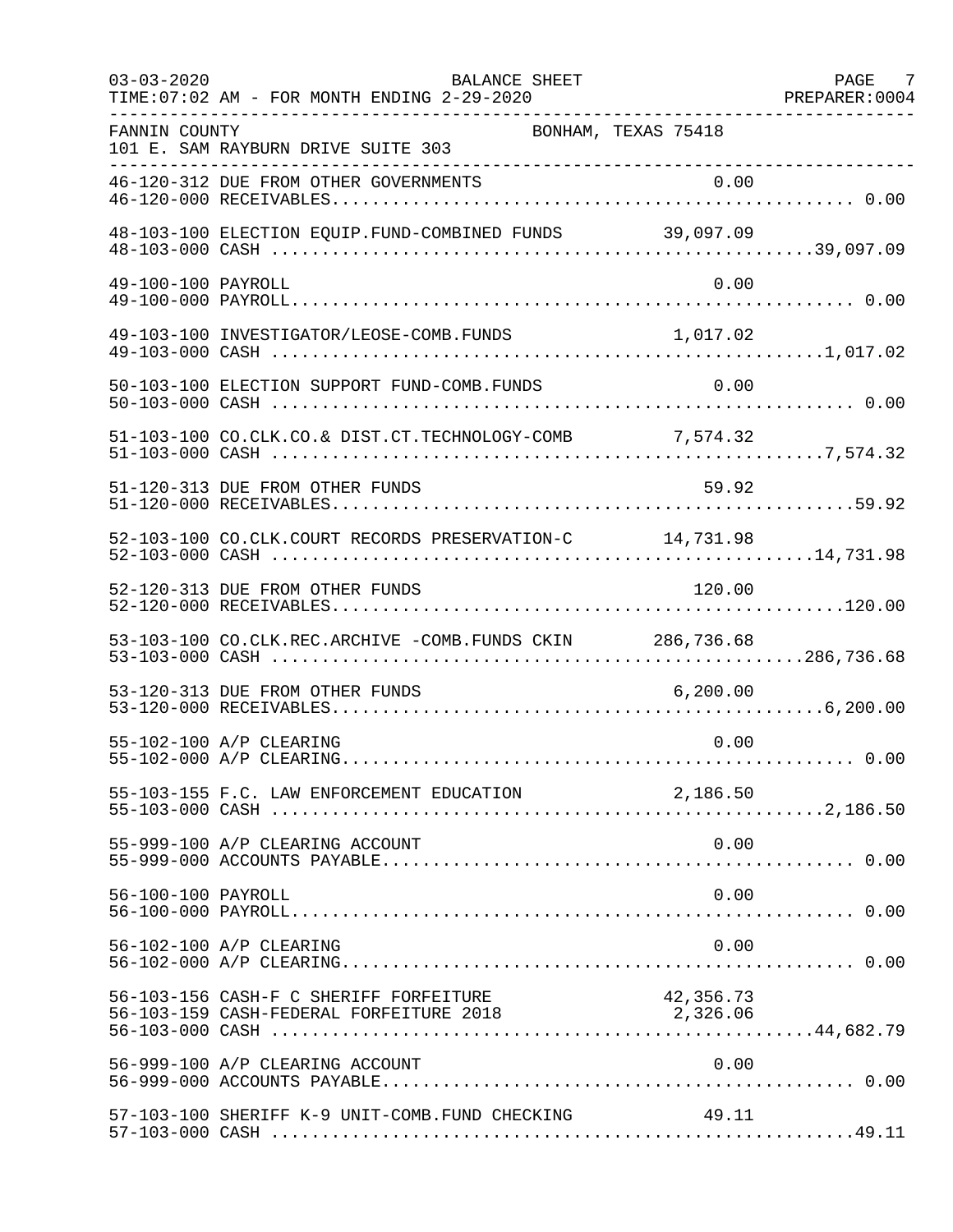| $03 - 03 - 2020$   | BALANCE SHEET<br>TIME: 07:02 AM - FOR MONTH ENDING 2-29-2020                                                         |                             | PAGE 8<br>PREPARER:0004 |
|--------------------|----------------------------------------------------------------------------------------------------------------------|-----------------------------|-------------------------|
| FANNIN COUNTY      | 101 E. SAM RAYBURN DRIVE SUITE 303                                                                                   | BONHAM, TEXAS 75418         |                         |
|                    | 59-103-100 DRUG COURT-COMBINED FUNDS                                                                                 | 29,983.92                   |                         |
|                    | 59-120-313 DUE FROM OTHER FUNDS                                                                                      | 324.05                      |                         |
| 60-103-175 TEXPOOL | 60-103-100 SINKING-COMBINED FUND CHECKING 438,171.28<br>60-103-260 SINKING-CASH 1998<br>60-103-275 TEXPOOL-1998 JAIL | 0.00<br>0.00<br>0.00        |                         |
|                    | 60-120-311 TAXES RECEIVABLE<br>60-120-312 DUE FROM OTHER GOVERNMENT<br>60-120-313 DUE FROM OTHER FUNDS               | 10, 269.92<br>33.34<br>0.00 |                         |
|                    | 61-103-100 DIST.CLK.CO.& DIST.CT.TECH.-COMBINE 3,433.93                                                              |                             |                         |
|                    | 61-120-313 DUE FROM OTHER FUNDS                                                                                      | 39.93                       |                         |
|                    | 62-103-100 DIST.CLK.COURT RECORDS PRESERVATION 35,713.78                                                             |                             |                         |
|                    | 62-120-313 DUE FROM OTHER FUNDS                                                                                      | 222.25                      |                         |
|                    | 63-103-100 LEOSE CONST.#1-COMBINED FUNDS CHECK 2,373.57                                                              |                             |                         |
|                    | 64-103-100 LEOSE CONST.#2-COMBINED FUNDS CHECK 1,040.35                                                              |                             |                         |
|                    | 65-103-100 LEOSE CONST.#3-COMBINED FUNDS CHECK 3,376.80                                                              |                             |                         |
| 66-103-175 TEXPOOL | 66-103-100 GO BONDS CONST.2017-COMBINED FUNDS 57,798.57<br>66-103-166 ICS DEPOSIT 2,180,197.67                       | 57,798.57-<br>0.00          |                         |
|                    | 67-103-100 ANNUAL PAYMENT-COMBINED FUND CKING 5,855.35                                                               |                             |                         |
| 68-103-175 TEXPOOL | 68-103-100 GO BONDS CONST.2018-COMB.FUNDS CHEC 0.00<br>68-103-168 BUSINESS MONEY FUND ACCOUNT 6,378,619.33           | 0.00                        |                         |
|                    | 70-102-100 A/P CLEARING                                                                                              | 0.00                        |                         |
|                    | 70-103-100 RIGHT OF WAY-COMBINED FUND CHECKING<br>70-103-170 RIGHT OF WAY CASH ACCT.                                 | 16,103.27<br>0.00           |                         |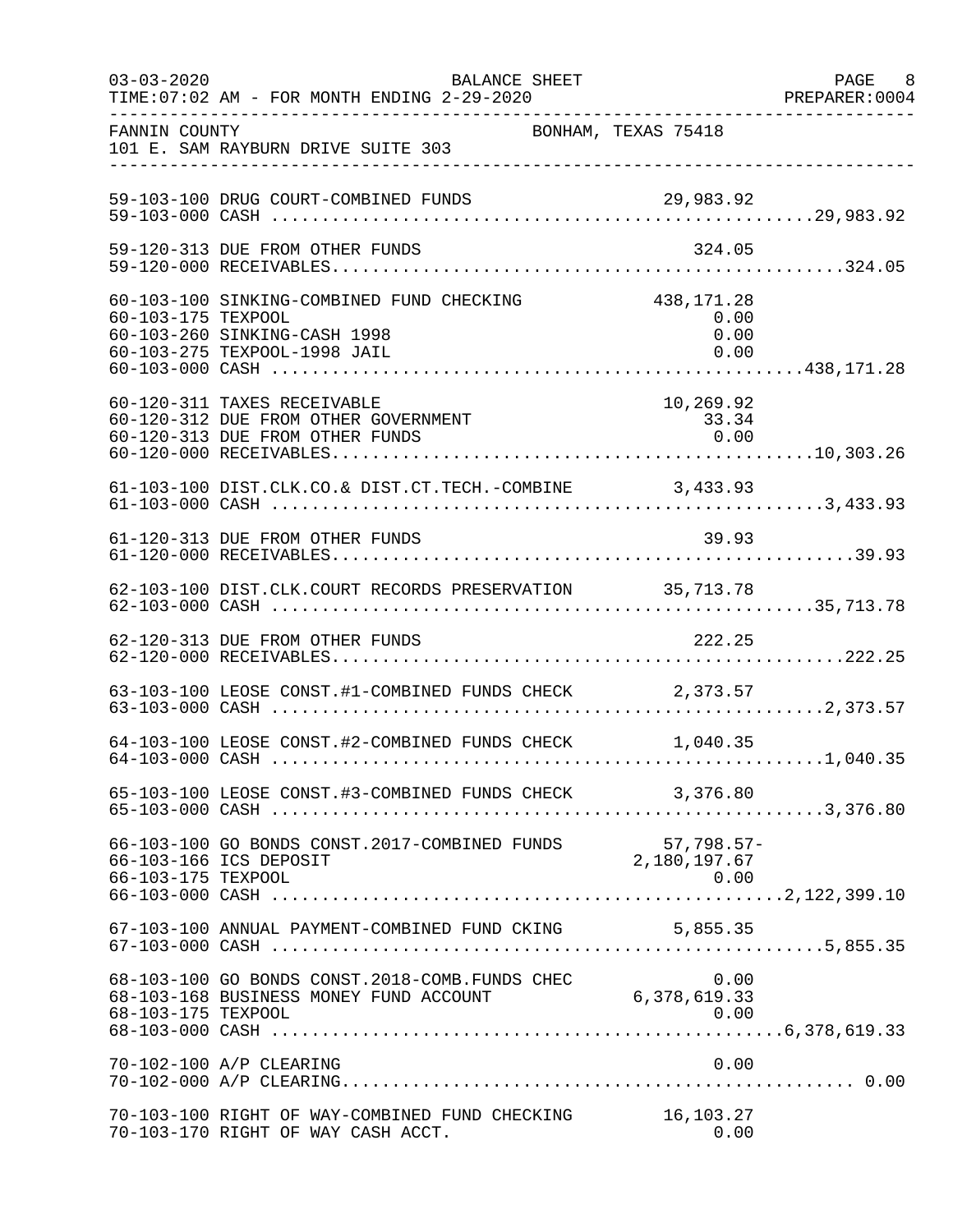| $03 - 03 - 2020$   | BALANCE SHEET<br>TIME: 07:02 AM - FOR MONTH ENDING 2-29-2020                                  |                      | PAGE 9<br>PREPARER:0004 |
|--------------------|-----------------------------------------------------------------------------------------------|----------------------|-------------------------|
| FANNIN COUNTY      | 101 E. SAM RAYBURN DRIVE SUITE 303                                                            | BONHAM, TEXAS 75418  |                         |
| 70-103-175 TEXPOOL |                                                                                               | 84,598.60            |                         |
|                    | 70-133-010 ADVANCE TO GENERAL<br>70-133-021 ADVANCE TO R&B #1<br>70-133-022 ADVANCE TO R&B #2 | 0.00<br>0.00<br>0.00 |                         |
|                    | 70-999-100 A/P CLEARING ACCOUNT                                                               | 0.00                 |                         |
| 71-100-100 PAYROLL |                                                                                               | 0.00                 |                         |
|                    | 71-103-100 INV. CRIMES AGAINST WOMEN-COMB. FUNDS                                              | 0.00                 |                         |
|                    | 71-120-312 DUE FROM OTHER GOVERNMENTS                                                         | 0.00                 |                         |
| 72-100-100 PAYROLL |                                                                                               | 0.00                 |                         |
|                    | 72-103-100 INV. CRIMES AGAINST CHILDREN-COMB. FU 0.00                                         |                      |                         |
|                    | 72-120-312 DUE FROM OTHER GOVERNMENTS                                                         | 0.00                 |                         |
|                    | 78-103-100 RAW WATER PIPELINE-COMB.FUNDS CKING 56,009.61                                      |                      |                         |
|                    | 79-103-100 RAW WATER PIPELINE-COMBINED FUNDS C 750.00                                         |                      |                         |
|                    |                                                                                               |                      |                         |
|                    |                                                                                               |                      |                         |
|                    | 82-103-100 LAKE PCT 3-COMBINED FUNDS CKING 506,349.24                                         |                      |                         |
|                    | 83-103-100 LAKE PCT 4-COMBINED FUNDS CKING 458,070.13                                         |                      |                         |
| 84-100-100 PAYROLL |                                                                                               | 0.00                 |                         |
|                    | 84-103-100 BOIS D'ARC-COMBINED FUNDS CHECKING 85,730.28                                       |                      |                         |
|                    | 85-103-100 LAKE FANNIN-COMBINED FUNDS CHECKING 1,559.84                                       |                      |                         |
|                    | 86-103-100 TECHNOLOGY FUNDS CHECKING                                                          | 2,351.32             |                         |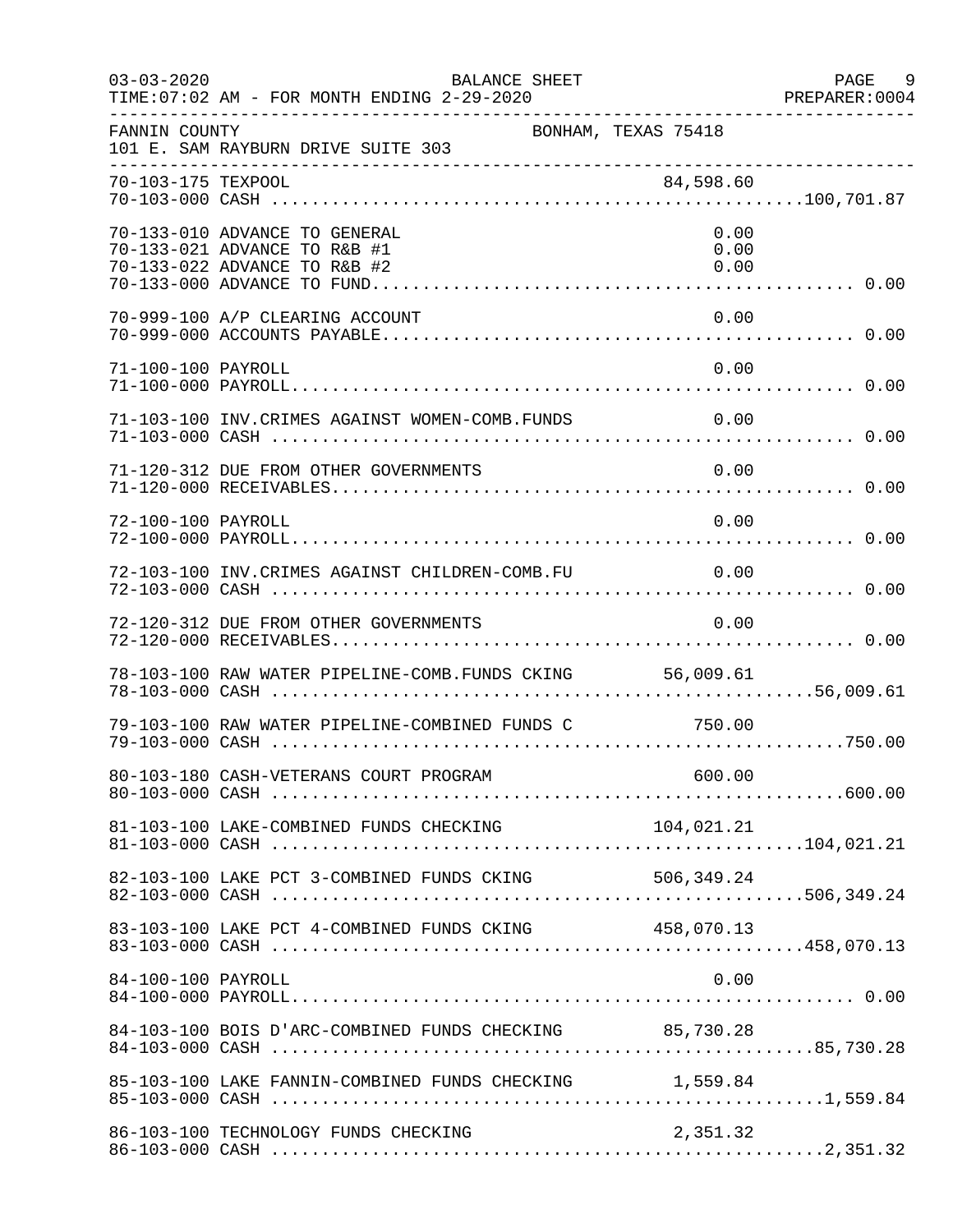| $03 - 03 - 2020$                                                                  | BALANCE SHEET                                                                                                                                                                                                                                                                                                                                                                                                                                                                                                                                                                                       |                                                                                                                                                                                                                                                                                                                                | PAGE 10<br>PREPARER:0004 |
|-----------------------------------------------------------------------------------|-----------------------------------------------------------------------------------------------------------------------------------------------------------------------------------------------------------------------------------------------------------------------------------------------------------------------------------------------------------------------------------------------------------------------------------------------------------------------------------------------------------------------------------------------------------------------------------------------------|--------------------------------------------------------------------------------------------------------------------------------------------------------------------------------------------------------------------------------------------------------------------------------------------------------------------------------|--------------------------|
| FANNIN COUNTY                                                                     | BONHAM, TEXAS 75418<br>101 E. SAM RAYBURN DRIVE SUITE 303                                                                                                                                                                                                                                                                                                                                                                                                                                                                                                                                           |                                                                                                                                                                                                                                                                                                                                |                          |
|                                                                                   |                                                                                                                                                                                                                                                                                                                                                                                                                                                                                                                                                                                                     |                                                                                                                                                                                                                                                                                                                                |                          |
|                                                                                   |                                                                                                                                                                                                                                                                                                                                                                                                                                                                                                                                                                                                     |                                                                                                                                                                                                                                                                                                                                |                          |
| 89-100-100 PAYROLL                                                                |                                                                                                                                                                                                                                                                                                                                                                                                                                                                                                                                                                                                     | 0.00                                                                                                                                                                                                                                                                                                                           |                          |
|                                                                                   | 89-103-689 CASH-STRUCTURAL FAM.THER.GRANT OOG 0.00<br>89-103-988 CASH-LOCAL FUNDS CARRIED FORWARD 25,906.04<br>89-103-992 CASH-INTEREST INCOME<br>89-103-993 CASH-BASIC PROBATION SUPERVISION<br>89-103-994 CASH-COMMUNITY PROGRAMS<br>89-103-995 CASH-LOCAL FUNDING FY 2020<br>89-103-996 CASH-PRE/POST ADJUDICATION<br>89-103-997 CASH-COMMITMENT DIVERSION<br>89-103-998 CASH-MENTAL HEALTH SERVICES<br>89-103-999 CASH-REGIONALS DIVERSIONS ALTERNATI 0.00                                                                                                                                      | 13,257.51<br>15, 171.62<br>7,190.37<br>119,937.19<br>572.57<br>898.56<br>2,032.09                                                                                                                                                                                                                                              |                          |
| 92-103-175 TEXPOOL                                                                | 92-103-100 STATZER-COMBINED FUNDS CHECKING                                                                                                                                                                                                                                                                                                                                                                                                                                                                                                                                                          | 5, 318.46<br>41,264.91                                                                                                                                                                                                                                                                                                         |                          |
|                                                                                   |                                                                                                                                                                                                                                                                                                                                                                                                                                                                                                                                                                                                     |                                                                                                                                                                                                                                                                                                                                |                          |
|                                                                                   | 93-103-909 CASH- #713169 RANDOLPH                                                                                                                                                                                                                                                                                                                                                                                                                                                                                                                                                                   | 100.00                                                                                                                                                                                                                                                                                                                         |                          |
|                                                                                   | 93-120-312 DUE FROM OTHER GOVERNMENT                                                                                                                                                                                                                                                                                                                                                                                                                                                                                                                                                                | 0.00                                                                                                                                                                                                                                                                                                                           |                          |
|                                                                                   | 95-100-100 PAYROLL CASH                                                                                                                                                                                                                                                                                                                                                                                                                                                                                                                                                                             | 20.90                                                                                                                                                                                                                                                                                                                          |                          |
| 98-160-100 LAND<br>98-160-200 BUILDINGS<br>98-160-230 ROADS<br>98-160-235 BRIDGES | 98-160-201 ACCUM.DEPRECIATION-BUILDINGS<br>98-160-210 AUTOMOBILES AND TRUCKS<br>98-160-211 ACCUM.DEPR.AUTOS AND TRUCKS<br>98-160-215 COMPUTER EQUIPMENT<br>98-160-216 ACCUM.DEPR.-COMPUTER EQUIPMENT<br>98-160-220 OFFICE EQUIPMENT<br>98-160-221 ACCUM. DEPR.-OFFICE EQUIPMENT<br>98-160-225 RADIO EQUIPMENT<br>98-160-226 ACCUM.DEPR.-RADIO EQUIPMENT<br>98-160-227 SECURITY EQUIPMENT<br>98-160-228 ACCUM.DEP.-SECURITY EQUIPMENT<br>98-160-231 ACCUM. DEPRECIATION-ROADS<br>98-160-236 ACCUM. DEPRECIATION-BRIDGES<br>98-160-300 ROAD EQUIPMENT<br>98-160-301 ACCUM.DEPRECIATION-ROAD EQUIPMENT | 341,561.30<br>4,737,000.00<br>$3,494,444.40-$<br>2, 289, 535.41<br>$1,392,369.10-$<br>753, 474. 11<br>$657,090.62-$<br>164,640.04<br>$100, 426.88 -$<br>213, 359.45<br>$208, 278.09 -$<br>111,850.36<br>$20,036.23-$<br>17,841,000.74<br>14, 422, 516.81-<br>10,580,176.85<br>$3,673,811.72-$<br>3,707,840.28<br>2,812,298.86- |                          |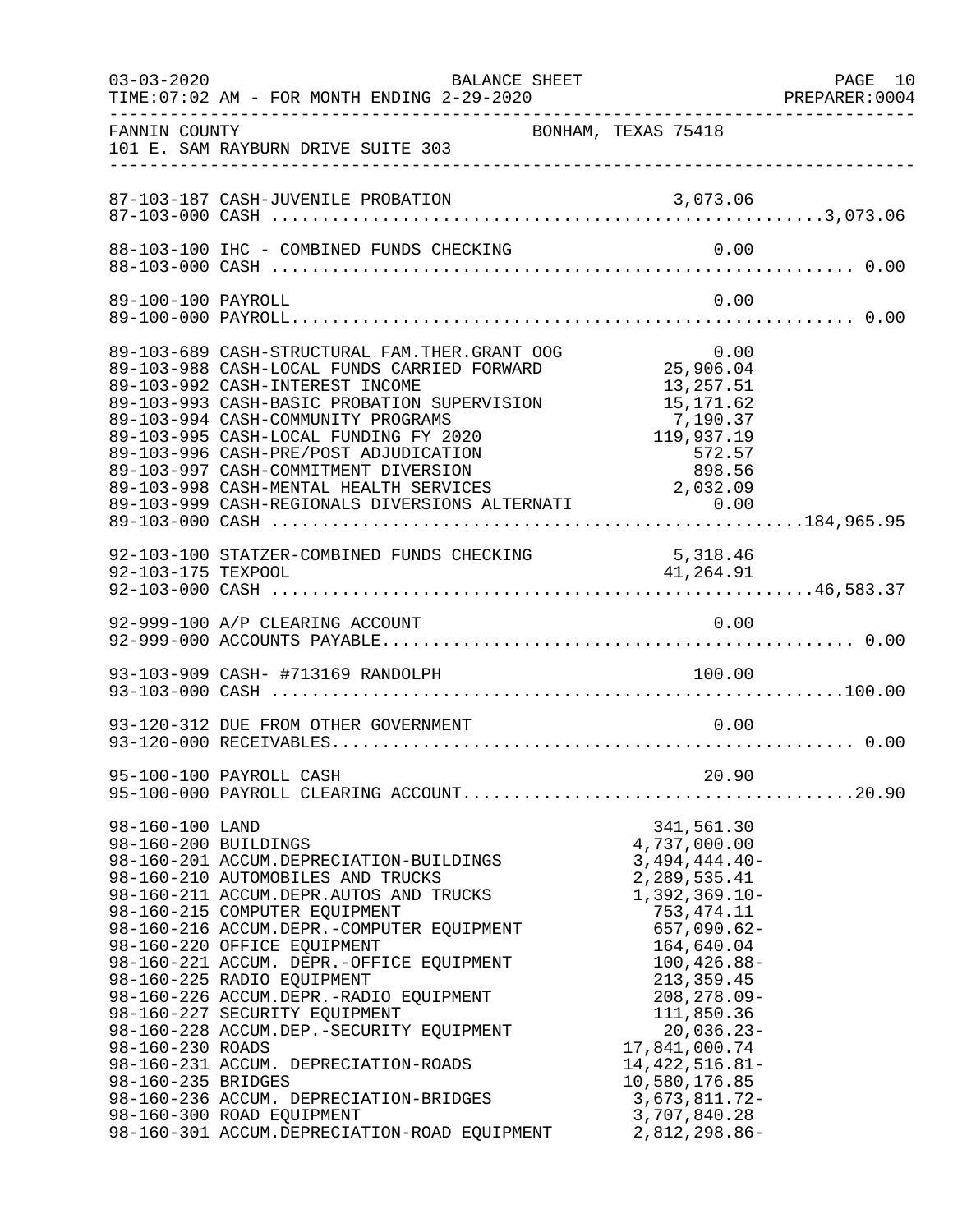| $03 - 03 - 2020$ | BALANCE SHEET<br>TIME: 07:02 AM - FOR MONTH ENDING 2-29-2020                                                                                                                              |                                                                     | PAGE 11<br>PREPARER:0004 |
|------------------|-------------------------------------------------------------------------------------------------------------------------------------------------------------------------------------------|---------------------------------------------------------------------|--------------------------|
| FANNIN COUNTY    | 101 E. SAM RAYBURN DRIVE SUITE 303                                                                                                                                                        | BONHAM, TEXAS 75418                                                 |                          |
|                  |                                                                                                                                                                                           |                                                                     |                          |
|                  | 98-271-200 EQUITY ACCOUNT                                                                                                                                                                 | 15,108,627.12-                                                      |                          |
|                  | 99-170-200 DEFERRED PENSION OUTFLOW<br>99-170-200 DEFERRED PENSION OUTFLOW 1,424,804.00<br>99-170-000 DEFERRED PENSION OUTFLOW1,424,804.00                                                |                                                                     |                          |
|                  |                                                                                                                                                                                           |                                                                     |                          |
|                  | ***** LIABILITIES *****                                                                                                                                                                   |                                                                     |                          |
|                  | 10-200-097 DUE TO OTHER GOVERNMENTS-FINES<br>10-200-099 DUE TO OTHERS-FINES<br>10-200-150 ACCRUED SALARY PAYABLE<br>10-200-155 ACCRUED FRINGE BENEFITS<br>10-200-200 DEFERRED TAX REVENUE | 731,991.23<br>2,495,464.32<br>163,017.73<br>74,745.32<br>620,022.87 |                          |
|                  | 10-207-070 DUE TO R.O.W.<br>10-207-089 DUE TO T.J.P.C.<br>10-207-090 DUE TO CJD<br>10-207-970 DUE TO OTHER GOVERNMENTS<br>10-207-990 DUE TO OTHERS                                        | 0.00<br>0.00<br>1,794.00<br>0.00<br>344.79                          |                          |
|                  | 10-225-510 TIME PYMT. WARRANTS ON COMPUTERS                                                                                                                                               | 0.00                                                                |                          |
|                  |                                                                                                                                                                                           |                                                                     |                          |
|                  | 11-200-910 SYSTEM ADDED LIABILITY LINE-ITEM $0.00$<br>11-200-000 SYSTEM ADDED LIABILITY DEPARTMENT0.00                                                                                    |                                                                     |                          |
|                  | 11-271-200 EQUITY ACCOUNT                                                                                                                                                                 | 117,585.27                                                          |                          |
|                  | 12-200-910 SYSTEM ADDED LIABILITY LINE-ITEM<br>12-200-000 SYSTEM ADDED LIABILITY DEPARTMENT 0.00                                                                                          | 0.00                                                                |                          |
|                  | 12-271-200 EQUITY ACCOUNT                                                                                                                                                                 | 3,601.12                                                            |                          |
|                  |                                                                                                                                                                                           |                                                                     |                          |
|                  | 13-271-200 EQUITY ACCOUNT                                                                                                                                                                 | 375.00                                                              |                          |
|                  | 14-200-910 SYSTEM ADDED LIABILITY LINE-ITEM                                                                                                                                               | 0.00                                                                |                          |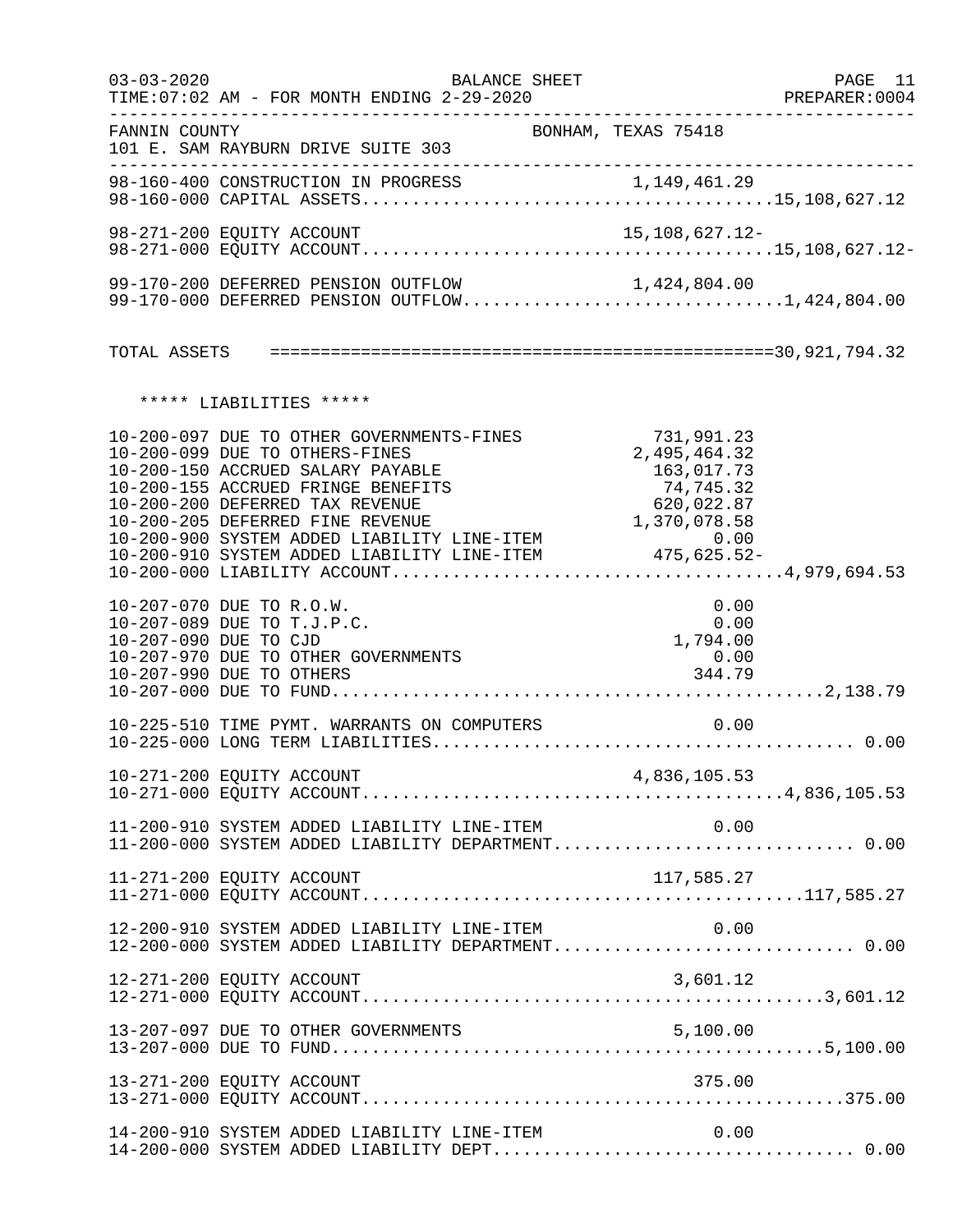| $03 - 03 - 2020$ | TIME: 07:02 AM - FOR MONTH ENDING 2-29-2020                                                                                                                                                                                              | BALANCE SHEET       |                                            | PAGE 12<br>PREPARER: 0004 |
|------------------|------------------------------------------------------------------------------------------------------------------------------------------------------------------------------------------------------------------------------------------|---------------------|--------------------------------------------|---------------------------|
| FANNIN COUNTY    | 101 E. SAM RAYBURN DRIVE SUITE 303                                                                                                                                                                                                       | BONHAM, TEXAS 75418 |                                            |                           |
|                  | 14-271-200 EQUITY ACCOUNT                                                                                                                                                                                                                |                     |                                            |                           |
|                  | 16-200-910 SYSTEM ADDED LIABILITY LINE-ITEM<br>16-200-000 SYSTEM ADDED LIABILITY DEPARTMENT 0.00                                                                                                                                         |                     | 0.00                                       |                           |
|                  |                                                                                                                                                                                                                                          |                     |                                            |                           |
|                  | 17-271-200 EQUITY ACCOUNT                                                                                                                                                                                                                |                     | 5,282.50                                   |                           |
|                  | 18-200-150 ACCRUED SALARY PAYABLE<br>18-200-155 ACCRUED FRINGE BENEFITS<br>$18-200-155$ ACCRUED FRINGE BENEFITS b/U.Uz<br>18-200-910 SYSTEM ADDED LIABILITY LINE-ITEM 6,013.00-<br>18-200-000 SYSTEM ADDED LIABILITY DEPARTMENT4,252.07- |                     | 1,090.91<br>670.02                         |                           |
|                  | 18-271-200 EQUITY ACCOUNT                                                                                                                                                                                                                |                     | 83,961.38                                  |                           |
|                  | 19-200-150 ACCRUED SALARY PAYABLE<br>19-200-155 ACCRUED FRINGE BENEFITS<br>19-200-910 SYSTEM ADDED LIABILITY LINE-ITEM                                                                                                                   |                     | 0.01<br>0.00<br>0.00                       |                           |
|                  |                                                                                                                                                                                                                                          |                     |                                            |                           |
|                  | 20-200-150 ACCRUED SALARY PAYABLE<br>20-200-155 ACCRUED FRINGE BENEFITS<br>20-200-155 ACCRUED FRINGE BENEFITS<br>20-200-910 SYSTEM ADDED LIABILITY LINE-ITEM 6.00<br>20-200-000 SYSTEM ADDED LIABILITY DEPARTMENT 0.00                   |                     | 0.00<br>0.00                               |                           |
|                  | 20-271-200 EQUITY ACCOUNT                                                                                                                                                                                                                |                     | 67,076.68                                  |                           |
|                  | 21-200-150 ACCRUED SALARY PAYABLE<br>21-200-155 ACCRUED FRINGE BENEFITS<br>21-200-200 DEFERRED TAX REVENUE<br>21-200-900 SYSTEM ADDED LIABILITY LINE-ITEM<br>21-200-910 SYSTEM ADDED LIABILITY LINE-ITEM 8,504.60-                       |                     | 12,877.04<br>5,414.04<br>34,684.34<br>0.00 |                           |
|                  | 21-207-070 DUE TO RIGHT OF WAY<br>21-207-131 DUE TO RD. DIST. 17A                                                                                                                                                                        |                     | 0.00<br>0.00                               |                           |
|                  | 21-231-100 LOAN BSB EQUIPMENT                                                                                                                                                                                                            |                     | 0.00                                       |                           |
|                  | 21-271-200 EQUITY ACCOUNTY                                                                                                                                                                                                               |                     |                                            |                           |
|                  | 22-200-150 ACCRUED SALARY PAYABLE<br>22-200-155 ACCRUED FRINGE BENEFITS<br>22-200-200 DEFERRED TAX REVENUE                                                                                                                               |                     | 11,285.41<br>6,055.57<br>39, 351.80        |                           |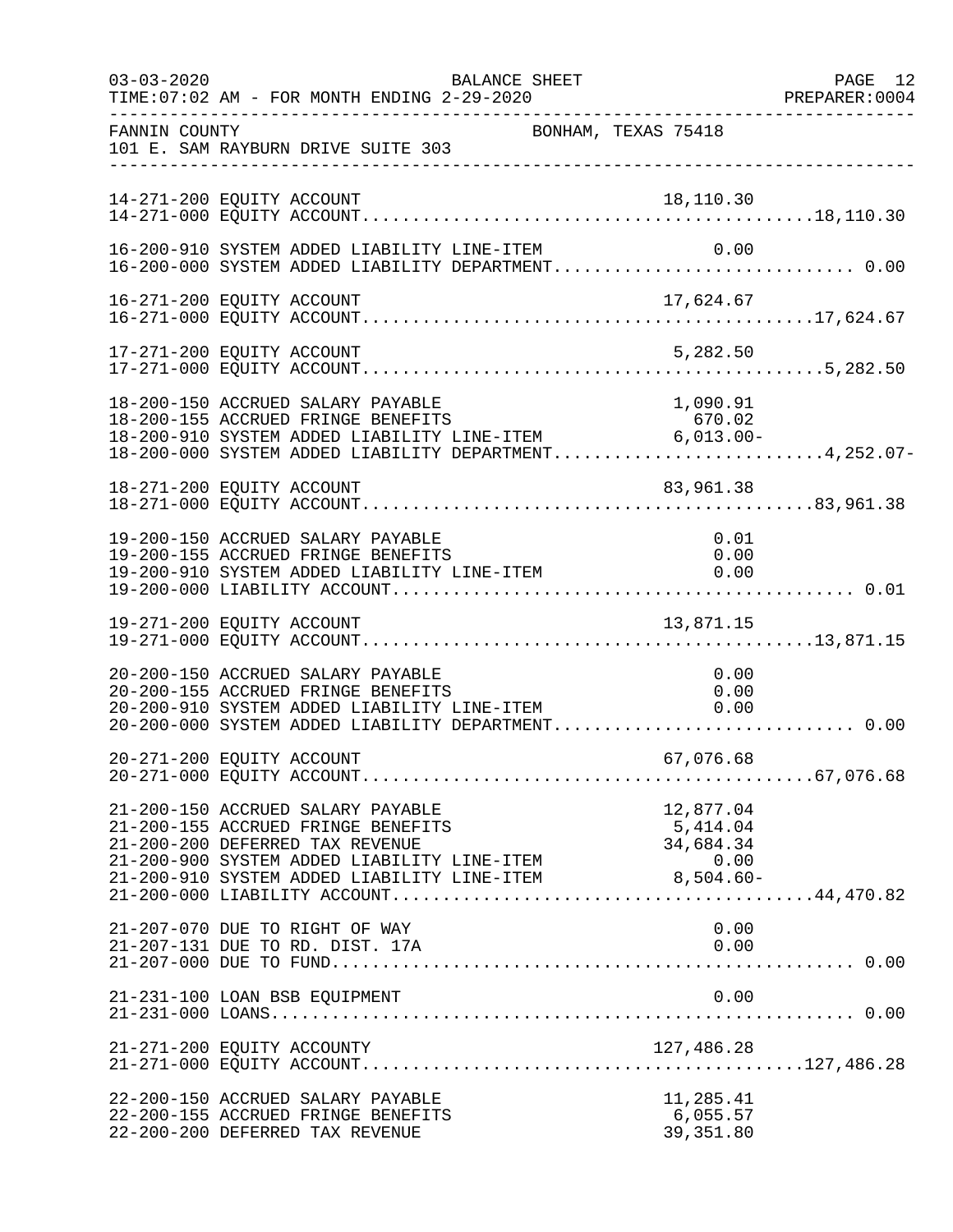| $03 - 03 - 2020$ | TIME: 07:02 AM - FOR MONTH ENDING 2-29-2020                                                                                                                                                                                                                              | BALANCE SHEET       |                      | PAGE 13<br>PREPARER: 0004<br>-------------------- |
|------------------|--------------------------------------------------------------------------------------------------------------------------------------------------------------------------------------------------------------------------------------------------------------------------|---------------------|----------------------|---------------------------------------------------|
| FANNIN COUNTY    | 101 E. SAM RAYBURN DRIVE SUITE 303                                                                                                                                                                                                                                       | BONHAM, TEXAS 75418 |                      |                                                   |
|                  | 0.00 0 0 07STEM ADDED LIABILITY LINE-ITEM 0 0.00<br>22-200-910 SYSTEM ADDED LIABILITY LINE-ITEM 21,189.85-                                                                                                                                                               |                     |                      |                                                   |
|                  | 22-207-070 DUE TO RIGHT OF WAY                                                                                                                                                                                                                                           |                     | 0.00                 |                                                   |
|                  | 22-271-200 EQUITY ACCOUNT                                                                                                                                                                                                                                                |                     | 587,444.27           |                                                   |
|                  | 23-200-150 ACCRUED SALARY PAYABLE<br>23-200-155 ACCRUED FRINGE BENEFITS<br>23-200-200 DEFERRED TAX REVENUE<br>23-200-900 SYSTEM ADDED LIABILITY LINE-ITEM<br>23-200-910 SYSTEM ADDED LIABILITY LINE-ITEM<br>23-200-000 LIABILITY ACCOUNT                                 |                     | 12,704.17            |                                                   |
|                  | 23-231-571 LOAN OF CAPITAL EQUIP. PURCHASE                                                                                                                                                                                                                               |                     | 0.00                 |                                                   |
|                  |                                                                                                                                                                                                                                                                          |                     |                      |                                                   |
|                  | 24-200-150 ACCRUED SALARY PAYABLE<br>24-200-155 ACCRUED FRINGE BENEFITS<br>24-200-133 ACCROLD FRINGE BENEFITS<br>24-200-200 DEFERRED TAX REVENUE 33,033.39<br>24-200-900 SYSTEM ADDED LIABILITY LINE-ITEM 0.00<br>24-200-910 SYSTEM ADDED LIABILITY LINE-ITEM 19,181.13- |                     | 8,948.55<br>5,170.11 |                                                   |
|                  |                                                                                                                                                                                                                                                                          |                     |                      |                                                   |
|                  | 25-271-200 EQUITY ACCOUNT                                                                                                                                                                                                                                                |                     | 2,177.67             |                                                   |
|                  | 26-200-910 SYSTEM ADDED LIABILITY LINE-ITEM<br>26-200-000 SYSTEM ADDED LIABILITY DEPARTMENT 0.00                                                                                                                                                                         |                     | 0.00                 |                                                   |
|                  | 26-271-200 EQUITY ACCOUNT                                                                                                                                                                                                                                                |                     | 49,651.88            |                                                   |
|                  | 27-271-200 EQUITY ACCOUNT                                                                                                                                                                                                                                                |                     | 9,287.58             |                                                   |
|                  | 28-200-910 SYSTEM ADDED LIABILITY LINE-ITEM<br>28-200-000 SYSTEM ADDED LIABILITY DEPARTMENT 0.00                                                                                                                                                                         |                     | 0.00                 |                                                   |
|                  | 28-271-200 EQUITY ACCOUNT                                                                                                                                                                                                                                                |                     | 6,336.74             |                                                   |
|                  | 30-271-200 EQUITY ACCOUNT                                                                                                                                                                                                                                                |                     | 983.14               |                                                   |
|                  | 31-200-900 SYSTEM ADDED LIABILITY LINE-ITEM                                                                                                                                                                                                                              |                     | 0.00                 |                                                   |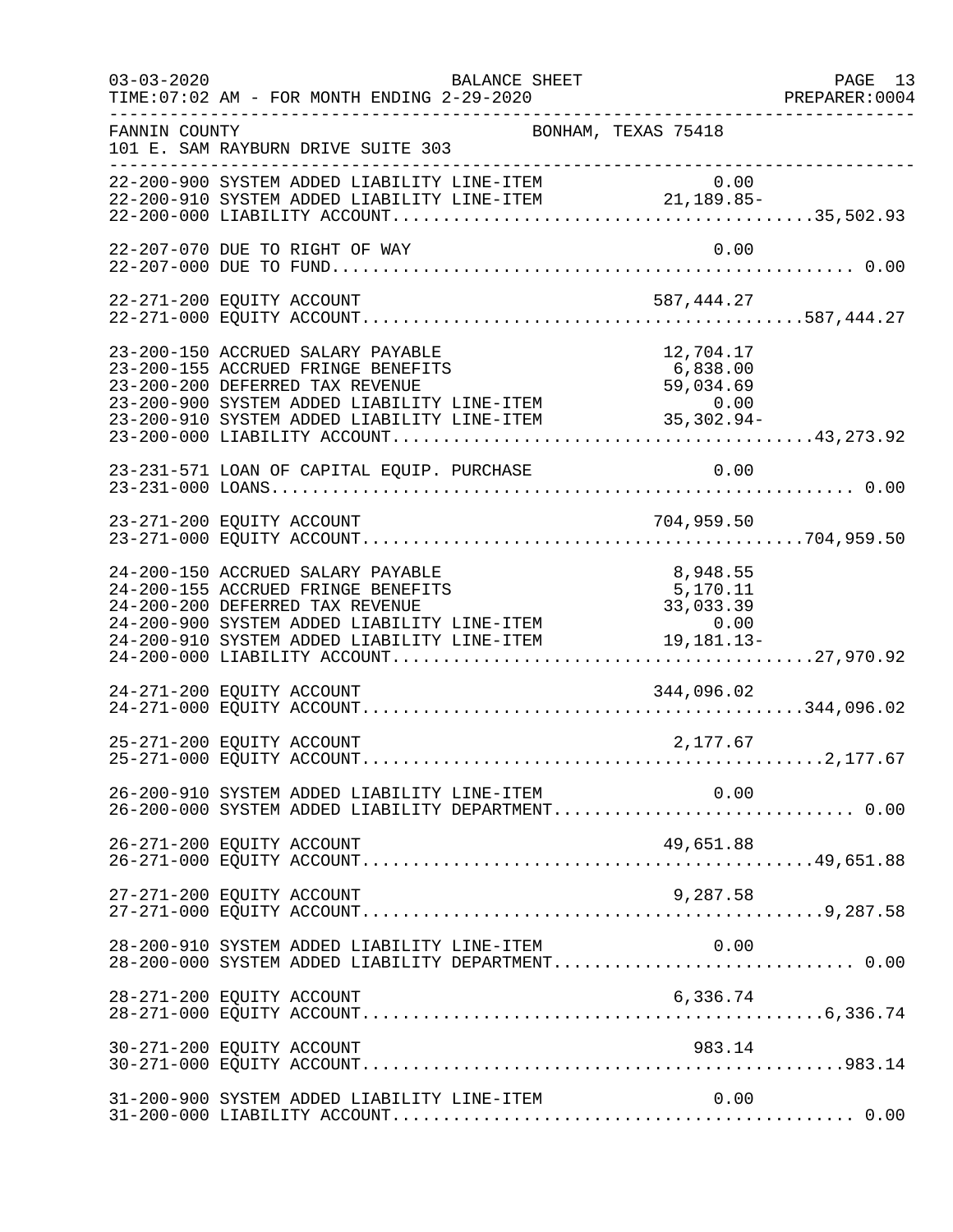| $03 - 03 - 2020$ | TIME: 07:02 AM - FOR MONTH ENDING 2-29-2020                             | <b>BALANCE SHEET</b>                                                                                   | PAGE 14<br>PREPARER: 0004 |
|------------------|-------------------------------------------------------------------------|--------------------------------------------------------------------------------------------------------|---------------------------|
| FANNIN COUNTY    | 101 E. SAM RAYBURN DRIVE SUITE 303                                      | BONHAM, TEXAS 75418                                                                                    |                           |
|                  |                                                                         |                                                                                                        |                           |
|                  | 33-271-200 EQUITY ACCOUNT                                               | 8,596.74                                                                                               |                           |
|                  | 34-271-200 EQUITY ACCOUNT                                               | 32,371.65                                                                                              |                           |
|                  | 35-200-910 SYSTEM ADDED LIABILITY LI                                    | 0.00                                                                                                   |                           |
|                  | 35-271-200 EQUITY ACCOUNT                                               | 177,962.54                                                                                             |                           |
|                  | 36-200-150 ACCRUED SALARY PAYABLE<br>36-200-155 ACCRUED FRINGE BENEFITS | 627.24<br>210.02<br>36-200-133 ACCROLE FRINGE EINITITY LINE-ITEM 6.00                                  |                           |
|                  | 36-271-200 EQUITY ACCOUNT                                               | 15, 145.58                                                                                             |                           |
|                  | 37-200-910 SYSTEM ADDED LIABILITY LINE-ITEM                             | 0.00                                                                                                   |                           |
|                  | 37-207-099 HELD IN TRUST                                                | 52, 247.68                                                                                             |                           |
|                  | 37-271-200 EQUITY ACCOUNT                                               | 2,415.64                                                                                               |                           |
|                  | 38-200-900 SYSTEM ADDED LIABILITY LINE-ITEM                             | 0.00<br>38-200-000 SYSTEM ADDED LIABILITY DEPARTMENT 0.00                                              |                           |
|                  | 38-271-200 EQUITY ACCOUNT                                               |                                                                                                        |                           |
|                  |                                                                         | 0.00 SYSTEM ADDED LIABILITY LINE-ITEM 0.00<br>39-200-000 SYSTEM ADDED LIABILITY DEPARTMENT0.00         |                           |
|                  | 39-271-200 EQUITY ACCOUNT                                               | 20,703.81                                                                                              |                           |
|                  | 40-200-910 SYSTEM ADDED LIABILITY LINE-ITEM                             | 0.00<br>40-200-000 SYSTEM ADDED LIABILITY DEPARTMENT 0.00                                              |                           |
|                  | 40-271-200 EQUITY ACCOUNT                                               | 381.73                                                                                                 |                           |
|                  |                                                                         | 41-200-910 SYSTEM ADDED LIABILITY LINE-ITEM $0.00$<br>41-200-000 SYSTEM ADDED LIABILITY DEPARTMENT0.00 |                           |
|                  | 41-207-095 DUE TO OTHER FUNDS                                           | 0.00                                                                                                   |                           |
|                  | 41-271-200 EQUITY ACCOUNT                                               | 0.00                                                                                                   |                           |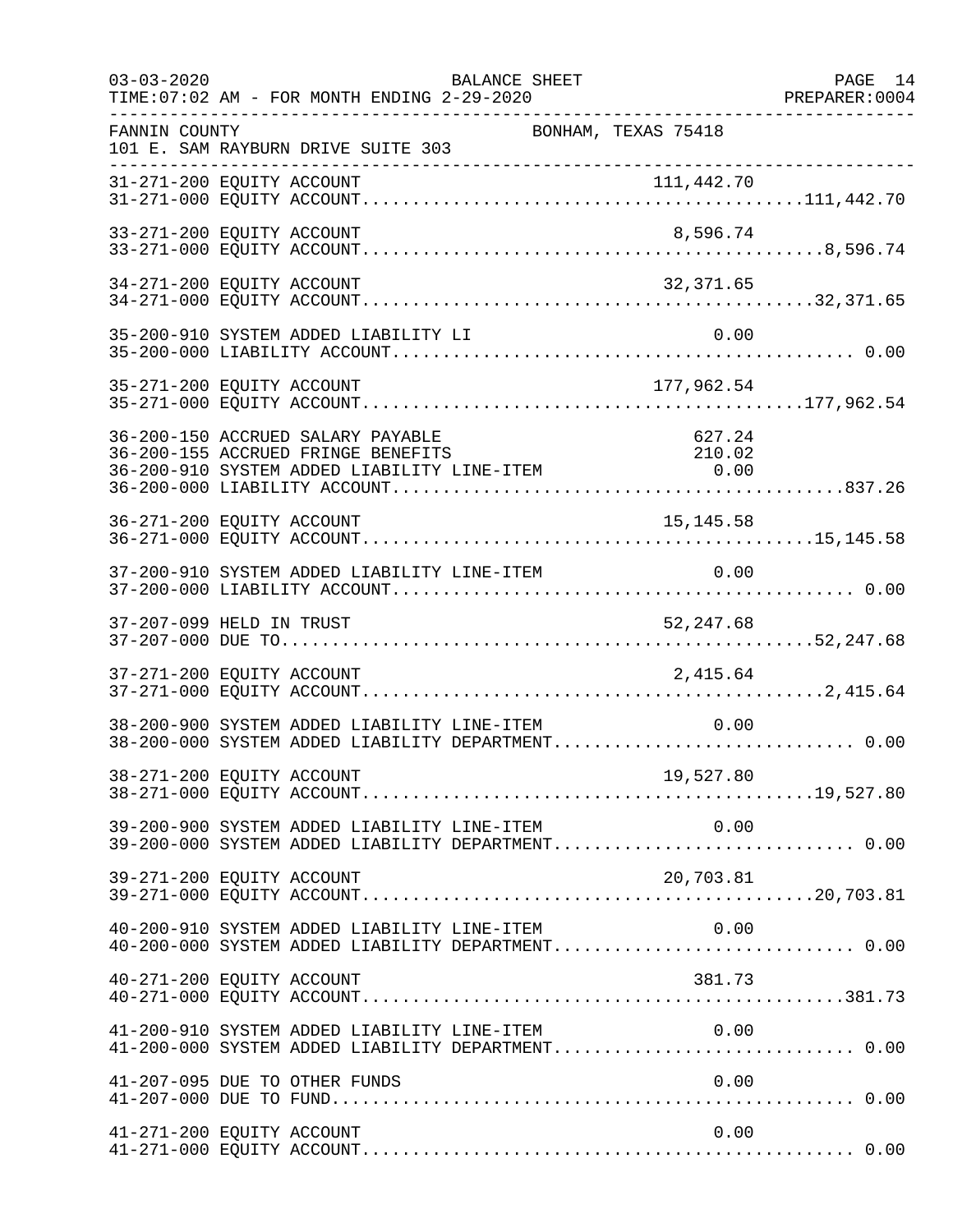| $03 - 03 - 2020$          | TIME: 07:02 AM - FOR MONTH ENDING 2-29-2020 | BALANCE SHEET                                                                                                                    |                                                                                                       | PAGE 15 |
|---------------------------|---------------------------------------------|----------------------------------------------------------------------------------------------------------------------------------|-------------------------------------------------------------------------------------------------------|---------|
| FANNIN COUNTY             | 101 E. SAM RAYBURN DRIVE SUITE 303          | BONHAM, TEXAS 75418                                                                                                              |                                                                                                       |         |
|                           |                                             | 42-200-910 SYSTEM ADDED LIABILITY LINE-ITEM                                                                                      | 42-200-910 SYSTEM ADDED LIABILITY LINE-ITEM 0.00<br>42-200-000 SYSTEM ADDED LIABILITY DEPARTMENT 0.00 |         |
| 42-271-200 EQUITY ACCOUNT |                                             |                                                                                                                                  | 428.64-                                                                                               |         |
|                           |                                             | 44-200-910 SYSTEM ADDED LIABILITY LINE-ITEM                                                                                      | 0.00<br>44-200-000 SYSTEM ADDED LIABILITY DEPARTMENT 0.00                                             |         |
|                           | 44-207-095 DUE TO OTHER FUNDS               |                                                                                                                                  | 0.00                                                                                                  |         |
| 44-271-200 EQUITY ACCOUNT |                                             |                                                                                                                                  | 0.00                                                                                                  |         |
|                           | 45-200-150 ACCRUED SALARY PAYABLE           | 45-200-150 ACCROLD SADARI PATABLE<br>45-200-155 ACCROED FRINGE BENEFITS 0.00<br>45-200-910 SYSTEM ADDED LIABILITY LINE-ITEM 0.00 | 302.00<br>45-200-000 SYSTEM ADDED LIABILITY DEPARTMENT302.00                                          |         |
|                           | 45-207-095 DUE TO OTHER FUNDS               |                                                                                                                                  | 0.00                                                                                                  |         |
| 45-271-200 EQUITY ACCOUNT |                                             |                                                                                                                                  | $370.90 -$                                                                                            |         |
|                           | 46-200-910 SYSTEM ADDED LIABILITY LINE-ITEM |                                                                                                                                  | 0.00                                                                                                  |         |
| 46-271-200 EQUITY ACCOUNT |                                             |                                                                                                                                  | 7,765.67                                                                                              |         |
|                           |                                             | 48-200-910 SYSTEM ADDED LIABILITY LINE-ITEM                                                                                      | 0.00                                                                                                  |         |
| 48-271-200 EQUITY ACCOUNT |                                             |                                                                                                                                  | 38,584.59                                                                                             |         |
| 49-271-200 EQUITY ACCOUNT |                                             |                                                                                                                                  | 681.66                                                                                                |         |
|                           | 50-200-910 SYSTEM ADDED LIABILITY LINE-ITEM |                                                                                                                                  | 0.00<br>50-200-000 SYSTEM ADDED LIABILITY DEPARTMENT 0.00                                             |         |
| 50-271-200 EQUITY ACCOUNT |                                             |                                                                                                                                  | 0.00                                                                                                  |         |
| 51-271-200 EQUITY ACCOUNT |                                             |                                                                                                                                  | 7,573.88                                                                                              |         |
|                           | 52-200-910 SYSTEM ADDED LIABILITY LINE-ITEM |                                                                                                                                  | 0.00                                                                                                  |         |
| 52-271-200 EQUITY ACCOUNT |                                             |                                                                                                                                  | 14,655.89                                                                                             |         |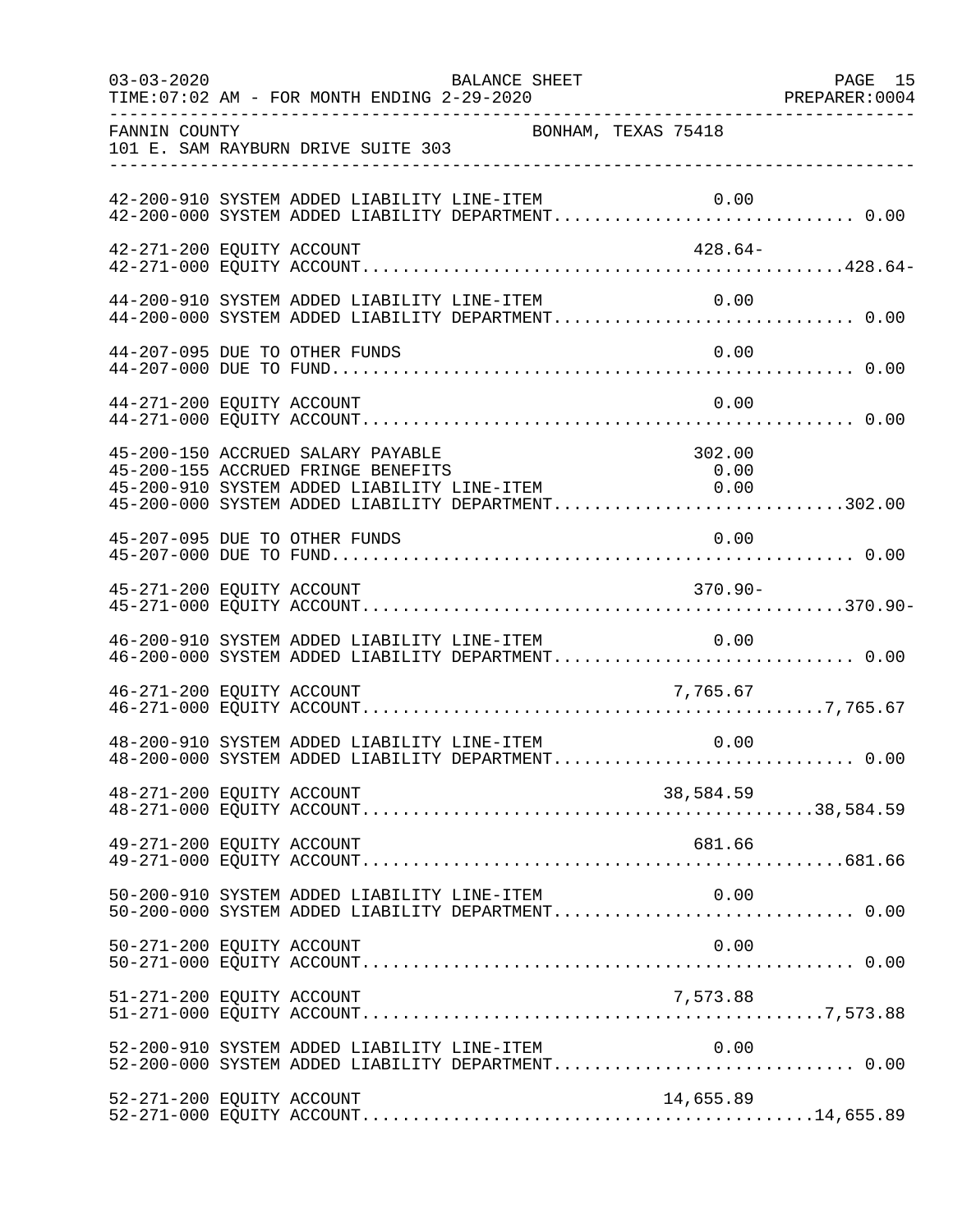| $03 - 03 - 2020$            | TIME: 07:02 AM - FOR MONTH ENDING 2-29-2020<br>______________________________________ | BALANCE SHEET                               |            | PAGE 16<br>PREPARER: 0004                                                                                      |
|-----------------------------|---------------------------------------------------------------------------------------|---------------------------------------------|------------|----------------------------------------------------------------------------------------------------------------|
| FANNIN COUNTY               | 101 E. SAM RAYBURN DRIVE SUITE 303                                                    | BONHAM, TEXAS 75418                         |            |                                                                                                                |
|                             |                                                                                       |                                             |            | 53-200-910 SYSTEM ADDED LIABILITY LINE-ITEM 4,496.80-<br>53-200-000 SYSTEM ADDED LIABILITY DEPARTMENT4,496.80- |
| 53-271-200 EQUITY ACCOUNT   |                                                                                       |                                             | 290,083.48 |                                                                                                                |
|                             |                                                                                       | 55-200-910 SYSTEM ADDED LIABILITY LINE-ITEM | 0.00       |                                                                                                                |
| 55-271-200 EQUITY ACCOUNT   |                                                                                       |                                             | 0.06       |                                                                                                                |
|                             |                                                                                       | 56-200-910 SYSTEM ADDED LIABILITY LINE-ITEM | 0.00       |                                                                                                                |
| 56-271-200 EQUITY ACCOUNT   |                                                                                       |                                             | 45,071.06  |                                                                                                                |
|                             |                                                                                       | 57-200-910 SYSTEM ADDED LIABILITY LINE-ITEM | 0.00       | 57-200-000 SYSTEM ADDED LIABILITY DEPARTMENT 0.00                                                              |
| 57-271-200 EQUITY ACCOUNT   |                                                                                       |                                             | 49.11      |                                                                                                                |
|                             |                                                                                       |                                             |            | 59-200-910 SYSTEM ADDED LIABILITY LINE-ITEM 1,642.50-<br>59-200-000 SYSTEM ADDED LIABILITY DEPARTMENT1,642.50- |
| 59-271-200 EQUITY ACCOUNT   |                                                                                       |                                             | 31,365.09  |                                                                                                                |
| 60-200-200 DEFERRED REVENUE |                                                                                       |                                             | 9,341.26   |                                                                                                                |
| 60-207-990 DUE TO OTHERS    |                                                                                       |                                             | 0.00       |                                                                                                                |
| 60-271-200 EQUITY ACCOUNT   |                                                                                       |                                             | 153,672.87 |                                                                                                                |
|                             |                                                                                       |                                             |            |                                                                                                                |
| 62-271-200 EQUITY ACCOUNT   |                                                                                       |                                             | 34,291.11  |                                                                                                                |
|                             | 63-200-910 SYSTEM ADDED LIABILITY LINE ITEM                                           |                                             | 0.00       |                                                                                                                |
| 63-271-200 EQUITY ACCOUNT   |                                                                                       |                                             | 1,688.40   |                                                                                                                |
|                             | 64-200-910 SYSTEM ADDED LIABILITY LINE ITEM                                           |                                             | 0.00       |                                                                                                                |
| 64-271-200 EQUITY ACCOUNT   |                                                                                       |                                             | 355.18     |                                                                                                                |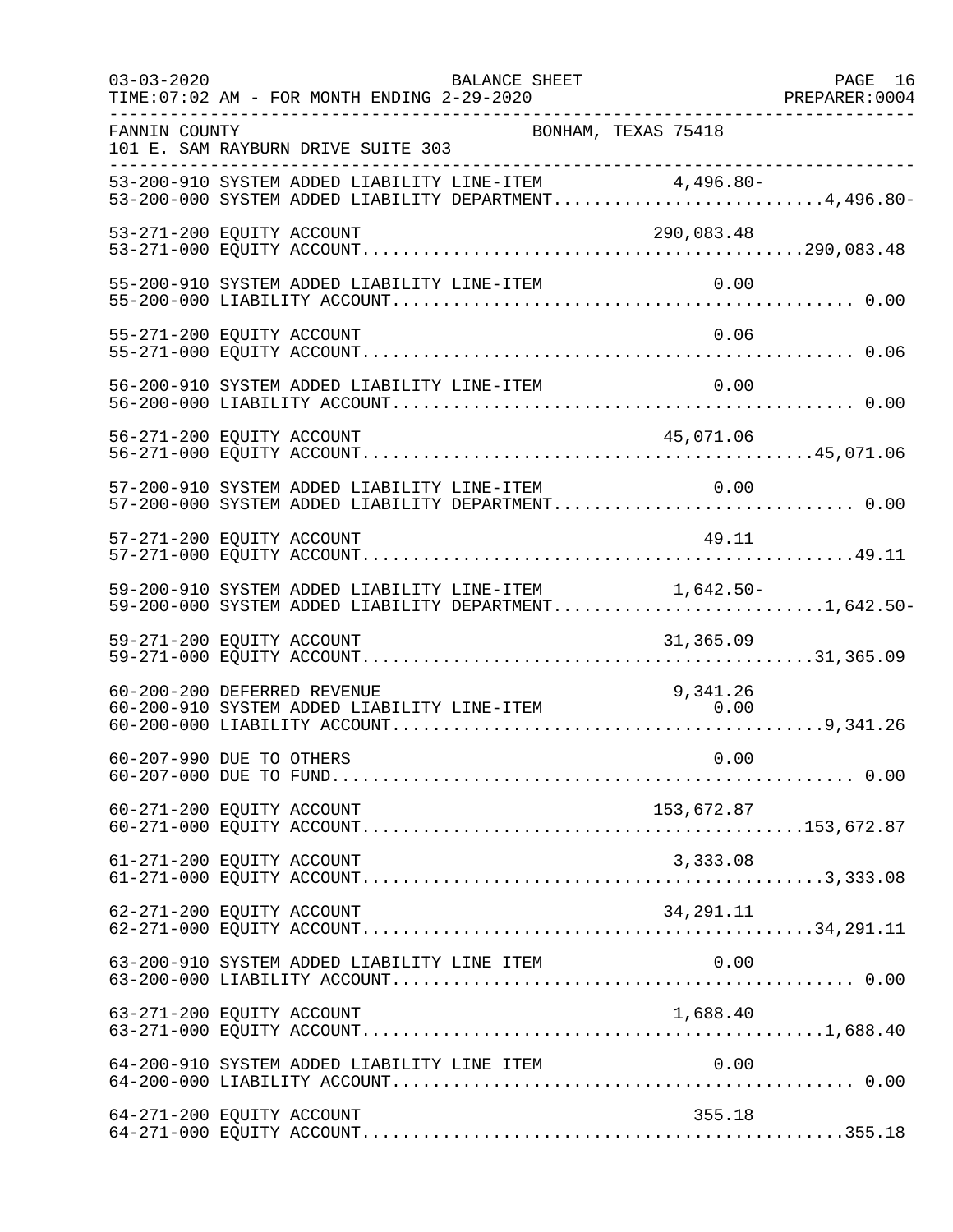| $03 - 03 - 2020$ | TIME: 07:02 AM - FOR MONTH ENDING 2-29-2020                                                        | BALANCE SHEET       | PAGE 17 |
|------------------|----------------------------------------------------------------------------------------------------|---------------------|---------|
| FANNIN COUNTY    | 101 E. SAM RAYBURN DRIVE SUITE 303                                                                 | BONHAM, TEXAS 75418 |         |
|                  | 65-200-910 SYSTEM ADDED LIABILITY LINE ITEM                                                        |                     |         |
|                  | 65-271-200 EQUITY ACCOUNT                                                                          | 2,691.63            |         |
|                  | 66-200-910 SYSTEM ADDED LIABILITY LINE-ITEM 92,194.35-                                             |                     |         |
|                  | 66-207-990 DUE TO OTHERS                                                                           | 0.00                |         |
|                  | 66-231-200 2017 GO BONDS PAYABLE                                                                   | 0.00                |         |
|                  | 66-271-200 EQUITY ACCOUNT                                                                          | 4,718,695.56        |         |
|                  | 67-200-910 SYSTEM ADDED LIABILITY LINE-ITEM<br>67-200-000 SYSTEM ADDED LIABILITY DEPARTMENT530.00- | $530.00 -$          |         |
|                  | 67-271-200 EQUITY ACCOUNT                                                                          | 9,498.04            |         |
|                  | 68-200-910 SYSTEM ADDED LIABILITY LINE -ITEM 0.00                                                  |                     |         |
|                  |                                                                                                    |                     |         |
|                  | 68-271-200 EQUITY ACCOUNT                                                                          | 76,605.99           |         |
|                  |                                                                                                    |                     |         |
|                  | 70-271-200 EQUITY ACCOUNT                                                                          | 100,051.38          |         |
|                  | 71-200-910 SYSTEM ADDED LIABILITY LINE-ITEM<br>71-200-000 SYSTEM ADDED LIABILITY DEPARTMENT 0.00   | 0.00                |         |
|                  | 71-271-200 EQUITY ACCOUNT                                                                          | 0.00                |         |
|                  | 72-200-910 SYSTEM ADDEND LIABILITY LINE-ITEM<br>72-200-000 SYSTEM ADDED LIABILITY DEPARTMENT 0.00  | 0.00                |         |
|                  | 72-271-200 EQUITY ACCOUNT                                                                          | 0.00                |         |
|                  | 78-200-910 SYSTEM ADDED LIABILITY LINE ITEM                                                        | 0.00                |         |
|                  | 78-271-200 EQUITY ACCOUNT                                                                          | 150,000.00          |         |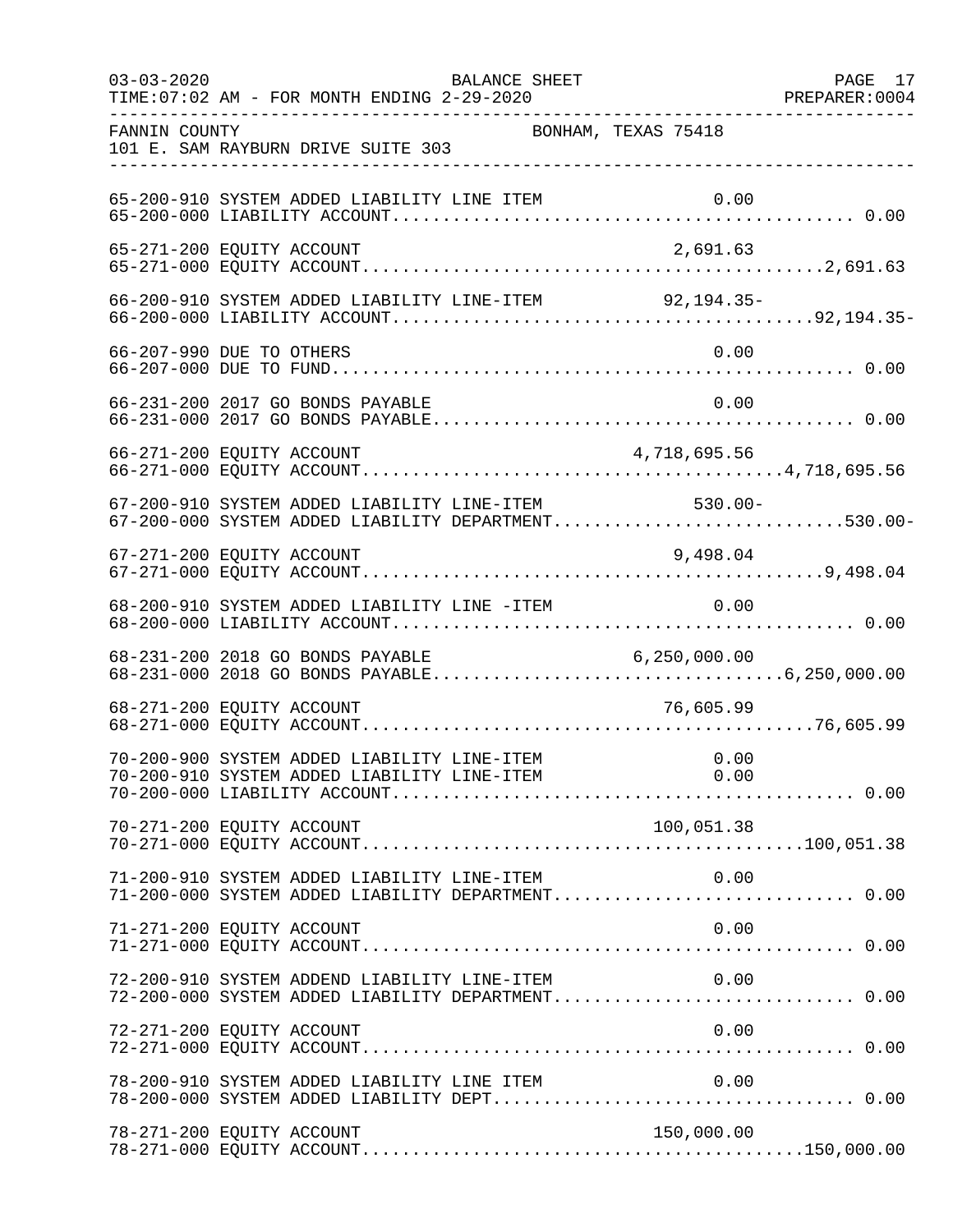| $03 - 03 - 2020$          | TIME: 07:02 AM - FOR MONTH ENDING 2-29-2020 | BALANCE SHEET                                 | PREPARER: 0004<br>--------------------------------------                                                   | PAGE 18 |
|---------------------------|---------------------------------------------|-----------------------------------------------|------------------------------------------------------------------------------------------------------------|---------|
| FANNIN COUNTY             | 101 E. SAM RAYBURN DRIVE SUITE 303          |                                               | BONHAM, TEXAS 75418                                                                                        |         |
|                           | 79-200-910 SYSTEM ADD LIABILITY LINE ITEM   |                                               | 0.00                                                                                                       |         |
| 79-271-200 EQUITY ACCOUNT |                                             |                                               | 75,000.00                                                                                                  |         |
|                           |                                             | 80-200-910 SYSTEM ADDED LIABILITY LINE-ITEM   | 0.00                                                                                                       |         |
| 80-271-200 EQUITY ACCOUNT |                                             |                                               | 600.00                                                                                                     |         |
|                           | 81-200-910 SYSTEM ADDED LIABILITY LINE ITEM |                                               | 0.00                                                                                                       |         |
| 81-271-200 EQUITY ACCOUNT |                                             |                                               | 4,021.21                                                                                                   |         |
|                           |                                             | 82-200-910 SYSTEM ADDED LIABILITY LINE ITEM   | 0.00                                                                                                       |         |
|                           |                                             |                                               |                                                                                                            |         |
|                           | 83-200-910 SYSTEM ADDED LIABILITY LINE ITEM |                                               | 0.00                                                                                                       |         |
| 83-271-200 EQUITY ACCOUNT |                                             |                                               | 481,113.05                                                                                                 |         |
|                           |                                             |                                               | 84-200-910 SYSTEM ADDED LIABILITY LINE ITEM 50,527.35-<br>84-200-000 SYSTEM ADDED LIABILITY DEPT50,527.35- |         |
| 84-271-200 EQUITY ACCOUNT |                                             |                                               | 533,975.09                                                                                                 |         |
|                           |                                             |                                               | 85-200-910 SYSTEM ADDED LIABILITY LINE-ITEM 388.75-<br>85-200-000 SYSTEM ADDED LIABILITY DEPARTMENT388.75- |         |
| 85-271-200 EQUITY ACCOUNT |                                             |                                               | 3,585.04                                                                                                   |         |
|                           | 86-200-910 SYSTEM ADDED LIABILITY ITEM      |                                               | 0.00                                                                                                       |         |
| 86-271-200 EQUITY ACCOUNT |                                             |                                               | 5,235.92                                                                                                   |         |
|                           |                                             |                                               | 87-200-910 SYSTEM ADDED LIABILITY LINE-ITEM 0.00<br>87-200-000 SYSTEM ADDED LIABILITY DEPARTMENT 0.00      |         |
|                           |                                             | 87-202-319 A/P RESTITUTION-JUVENILE PROBATION | 0.00                                                                                                       |         |
| 87-271-200 EQUITY ACCOUNT |                                             |                                               | 2,335.77                                                                                                   |         |